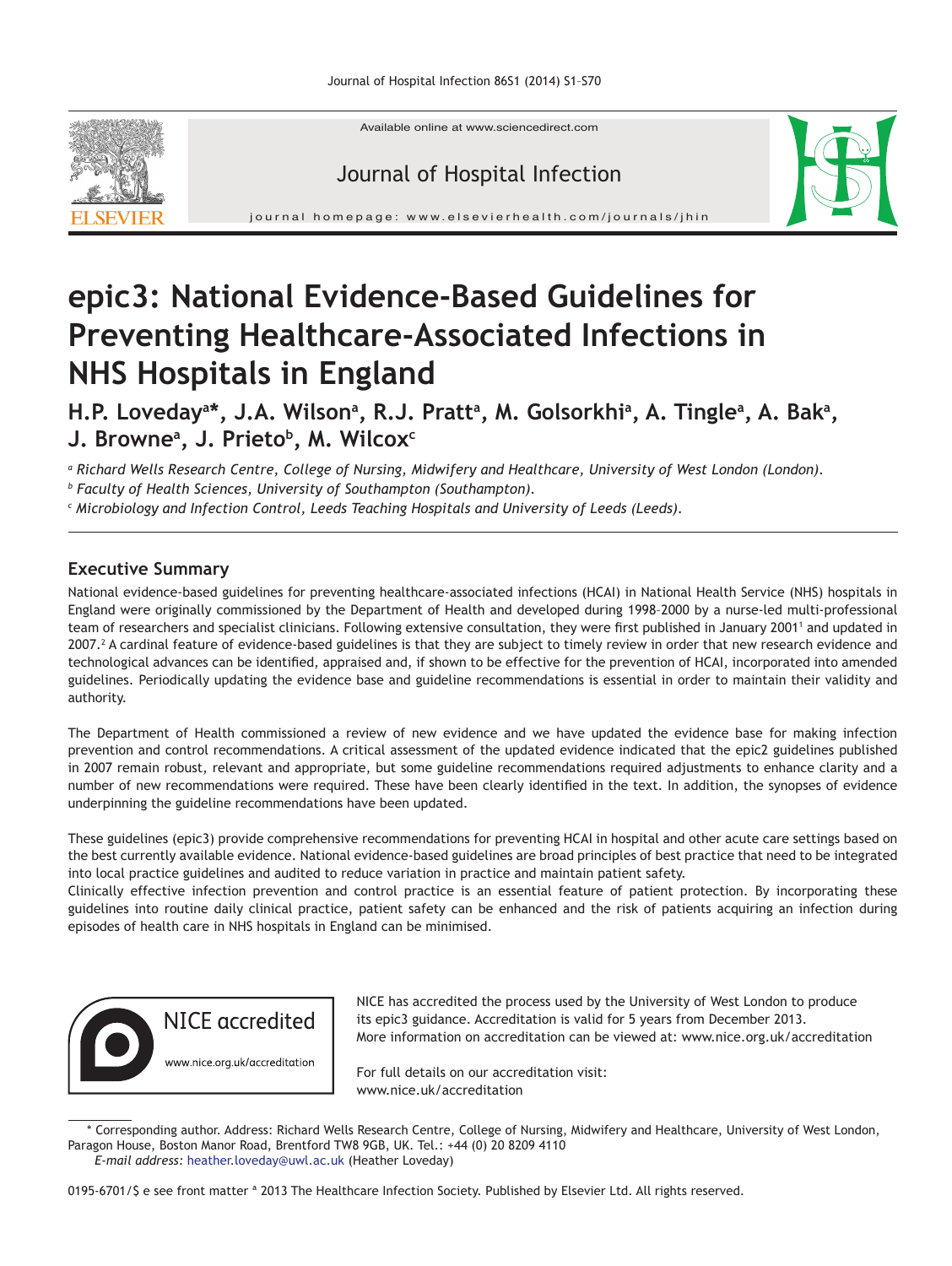# **1 Introductory Section**

# **1.1 Guideline Development Team**

- Professor Heather P. Loveday (Project Lead), Professor of Evidence-based Healthcare, College of Nursing, Midwifery and Healthcare, University of West London (London) (HL).
- Ms Jennie A. Wilson, Reader, Healthcare Epidemiology, University of West London (London) (JW).
- Dr Jacqui Prieto, Senior Clinical Academic Research Fellow, University of Southampton (Southampton).
- Professor Mark Wilcox, Professor of Medical Microbiology, University of Leeds (Leeds) (MW).
- Professor Robert J. Pratt CBE, Professor of Nursing, University of West London (London).
- Ms Aggie Bak, Research Assistant, University of West London (London).
- Ms Jessica Browne, Research Assistant, University of West London (London).
- Ms Sharon Elliott, Senior Lecturer (Director Clinical Simulation), University of West London (London).
- Ms Mana Golsorkhi, Research Assistant, University of West London (London).
- Mr Roger King, Lecturer (Operating Department Practice), University of West London (London).
- Ms Caroline Smales, Senior Lecturer (Infectious Diseases), University of West London (London).
- Ms Alison Tingle, Principal Research Programme Officer, University of West London (London).

# **1.2 Guideline Advisory Group**

- Dr Debra Adams, NHS Trust Development Authority (DA)
- Ms Susan Bennett, Lay Member (SB)
- Dr Tim Boswell, Nottingham University Hospitals NHS Trust (TB)
- Ms Maria Cann, Lay Member (MC)
- Ms Tracey Cooper, South London NHS Trust (TC)
- Dr Peter Cowling, Northern Lincolnshire & Goole Hospitals NHS Trust
- Ms Judith Hudson, Association of Healthcare Cleaning Professionals
- Ms Theresa Neale, Urology Nurse Specialist, British Association of Urological Nurses (Consultant)
- Dr Jeff Phillips, Consultant Intensivist and Clinical Lead for Anaesthetics (Consultant) (JPh), Princess Alexandra Hospital Harlow
- Dr Jacqui Prieto, University of Southampton (Infection Prevention Adviser)
- Mr Julian Shah, Consultant Urologist (Consultant), King Edward VII Hospital, London
- Professor Mark Wilcox, Leeds Teaching Hospitals and University of Leeds
- Ms Carole Fry, Department of Health (Observer)
- Professor Brian I. Duerden CBE, Duerden Microbiology Consulting Ltd (Chair of Face-to-Face Meeting)
- Ms Meg Morse, Administrative Officer, University of West London

#### **1.3 Acknowledgements**

We would like to acknowledge the assistance of the Infection Prevention Society, British Infection Association and the Healthcare Infection Society for their input into the development of these guidelines; and other associations, learned societies, professional organisations, Royal Colleges and patient groups who took an active role in the external review of the guidelines. We would also like to acknowledge the support received from Professor Brian Duerden CBE in chairing the Guideline Development Advisory Group, and Carole Fry in the Chief Medical Officer's Team at the Department of Health (England).

# **1.4 Source of Funding**

The Department of Health (England).

# 1.5 Disclosure of Potential Conflict of Interest

HL: Trustee and Director of the International Clinical Virology Centre and the Infection Prevention Society; educational grant from Care Fusion to attend SHEA conference in April 2010 and consultancy for GAMA Healthcare Ltd in January 2012.

JW: Trustee of the Infection Prevention Society; consultancy for Care Fusion and ICNet.

MW: Research on the use of hydrogen peroxide decontamination supported by Hygiene Solutions (Deprox).

JPh: Sponsored speaker/session chair for Cook Medical.

TC: Consultancy NIHR HTA Programme.

DA: Consultancy and commissioned publications from Sanofi, BD, Smiths-Industry; consultancy from NHS Midlands and East; PhD supported by an education grant from BD and Enturia.

TB: Advisor to Fresenius Medical Care Renal Services and Nottingham Woodthorpe Hospital (Ramsay Healthcare); sponsored speaker for Advanced Sterilisation Products.

SB: Member of NICE Medical Technology Advisory Committee; former trustee of Bladder and Bowel Foundation; sponsorship from a number of urinary catheter manufacturers; Urology Trade Association; Bladder and Bowel Foundation representative on the Urology User Group Coalition.

MC: Trustee of MRSA Action UK; conference attendances sponsored by Mölnlycke Healthcare.

All other authors: no conflicts declared.

#### **1.6 Relationship of Author(s) with Sponsor**

The Department of Health (England) commissioned the authors to update the evidence and guideline recommendations previously developed by them and published as the epic2 guidelines in the *Journal of Hospital Infection* in 2007.

# **1.7 Responsibility for Guidelines**

The views expressed in this publication are those of the authors and, following extensive consultation, have been endorsed by the Department of Health (England).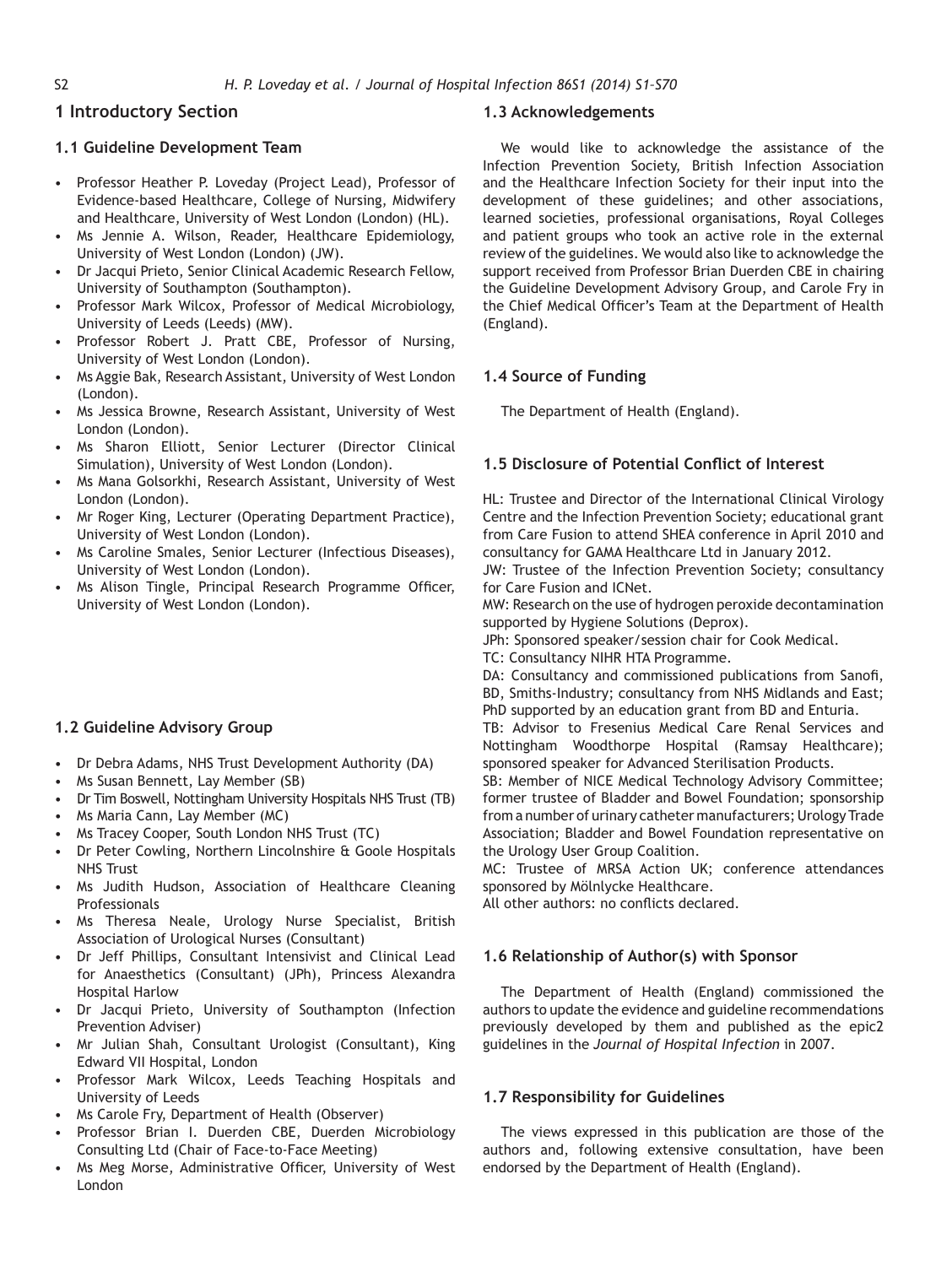# **1.8 Summary of Guidelines**

# *Standard principles for preventing healthcareassociated infections in hospital and other acute care settings*

This guidance is based on the best critically appraised evidence currently available. The type and class of supporting evidence explicitly linked to each recommendation is described. Some recommendations from the previous guidelines have been revised to improve clarity; where a new recommendation has been made, this is indicated in the text. These recommendations are not detailed procedural protocols, and need to be incorporated into local guidelines. None are regarded as optional.

Standard infection control precautions need to be applied by all healthcare practitioners to the care of all patients (i.e. adults, children and neonates). The recommendations are divided into five distinct interventions:

- hospital environmental hygiene;
- hand hygiene;
- use of personal protective equipment (PPE);
- safe use and disposal of sharps; and
- principles of asepsis.

These guidelines do not address the additional infection control requirements of specialist settings, such as the operating department or outbreak situations.

# *Hospital environmental hygiene*

- SP1 The hospital environment must be visibly clean; free from non-essential items and equipment, dust and dirt; and acceptable to patients, visitors and staff. *Class D/GPP*
- SP2 Levels of cleaning should be increased in cases of infection and/ or colonisation when a suspected or known pathogen can survive in the environment, and environmental contamination may contribute to the spread of infection. *Class D/GPP*
- SP3 The use of disinfectants should be considered for cases of infection and/ or colonisation when a suspected or known pathogen can survive in the environment, and environmental contamination may contribute to the spread of infection. *Class D/GPP*
- SP4 Shared pieces of equipment used in the delivery of patient care must be cleaned and decontaminated after each use with products recommended by the manufacturer. *Class D/GPP*

SP5 All healthcare workers need to be educated about the importance of maintaining a clean and safe care environment for patients. Every healthcare worker needs to know their specific responsibilities for cleaning and decontaminating the clinical environment and the equipment used in patient care. *Class D/GPP*

#### *Hand hygiene*

SP6 Hands must be decontaminated:

- immediately before each episode of direct patient contact or care, including clean/aseptic procedures;
- immediately after each episode of direct patient contact or care;
- immediately after contact with body fluids, mucous membranes and non-intact skin;
- immediately after other activities or contact with objects and equipment in the immediate patient environment that may result in the hands becoming contaminated; and
- immediately after the removal of gloves.

*Class C*

SP7 Use an alcohol-based hand rub for decontamination of hands before and after direct patient contact and clinical care, except in the following situations when soap and water must be used:

- when hands are visibly soiled or potentially contaminated with body fluids; and
- when caring for patients with vomiting or diarrhoeal illness, regardless of whether or not gloves have been worn.

*Class A*

- SP8 Healthcare workers should ensure that their hands can be decontaminated effectively by:
	- removing all wrist and hand jewellery;
	- wearing short-sleeved clothing when delivering patient care;
	- making sure that fingernails are short, clean, and free from false nails and nail polish; and
	- covering cuts and abrasions with waterproof dressings.

*Class D/GPP*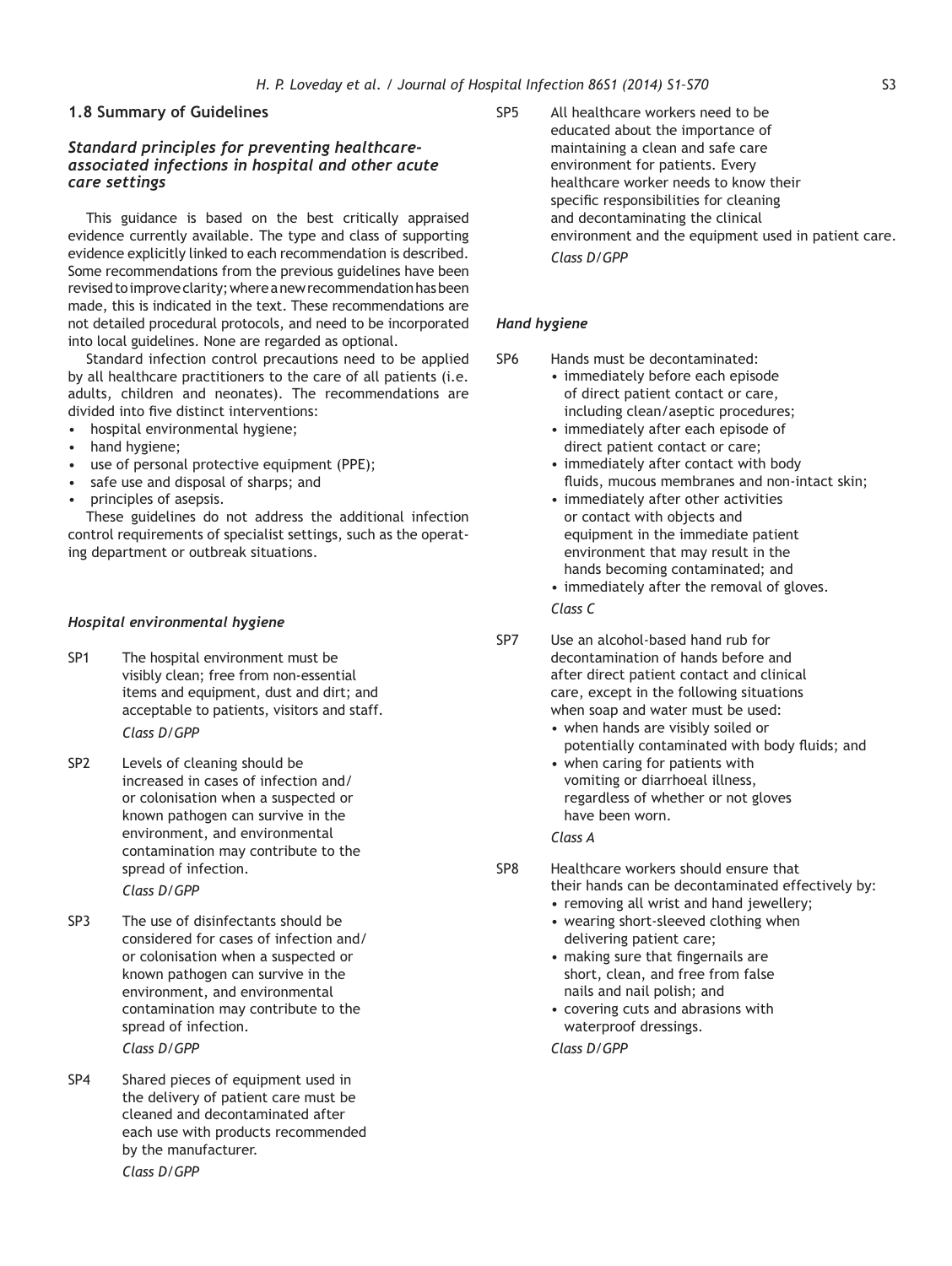- SP9 Effective handwashing technique involves three stages: preparation, washing and rinsing, and drying.
	- Preparation: wet hands under tepid running water before applying the recommended amount of liquid soap or an antimicrobial preparation.
	- Washing: the handwash solution must come into contact with all of the surfaces of the hand. The hands should be rubbed together vigorously for a minimum of 10–15 s, paying particular attention to the tips of the fingers, the thumbs and the areas between the fingers. Hands should be rinsed thoroughly.
	- Drying: use good-quality paper towels to dry the hands thoroughly. *Class D/GPP*
- SP10 When decontaminating hands using an alcohol-based hand rub, hands should be free of dirt and organic material, and:
	- hand rub solution must come into contact with all surfaces of the hand; and
	- hands should be rubbed together vigorously, paying particular attention to the tips of the fingers, the thumbs and the areas between the fingers, until the solution has evaporated and the hands are dry.

# *Class D/GPP*

SP11 Clinical staff should be made aware of the potentially damaging effects of hand decontamination products, and encouraged to use an emollient hand cream regularly to maintain the integrity of the skin. Consult the occupational health team or a general practitioner if a particular liquid soap, antiseptic handwash or alcohol-based hand rub causes skin irritation.

*Class D/GPP*

SP12 Alcohol-based hand rub should be made available at the point of care in all healthcare facilities.

*Class C*

SP13 Hand hygiene resources and healthcare worker adherence to hand hygiene guidelines should be audited at regular intervals, and the results should be fed back to healthcare workers to improve and sustain high levels of compliance. *Class C*

- SP14 Healthcare organisations must provide regular training in risk assessment, effective hand hygiene and glove use for all healthcare workers. *Class D/GPP*
- SP15 Local programmes of education, social marketing, and audit and feedback should be refreshed regularly and promoted by senior managers and clinicians to maintain focus, engage staff and produce sustainable levels of compliance. **New recommendation** *Class C*
- SP16 Patients and relatives should be provided with information about the need for hand hygiene and how to keep their own hands clean.

**New recommendation** *Class D/GPP*

SP17 Patients should be offered the opportunity to clean their hands before meals; after using the toilet, commode or bedpan/urinal; and at other times as appropriate. Products available should be tailored to patient needs and may include alcohol-based hand rub, hand wipes and access to handwash basins. **New recommendation** *Class D/GPP*

# *Use of personal protective equipment*

- SP18 Selection of personal protective equipment must be based on an assessment of the:
	- risk of transmission of microorganisms to the patient or carer;
	- risk of contamination of healthcare practitioners' clothing and skin by patients' blood or body fluids; and
	- suitability of the equipment for proposed use. *Class D/GPP/H&S*
- SP19 Healthcare workers should be educated and their competence assessed in the:
	- assessment of risk;
	- selection and use of personal protective equipment; and
	- use of standard precautions.
	- *Class D/GPP/H&S*
- SP20 Supplies of personal protective equipment should be made available wherever care is delivered and risk assessment indicates a requirement. *Class D/GPP/H&S*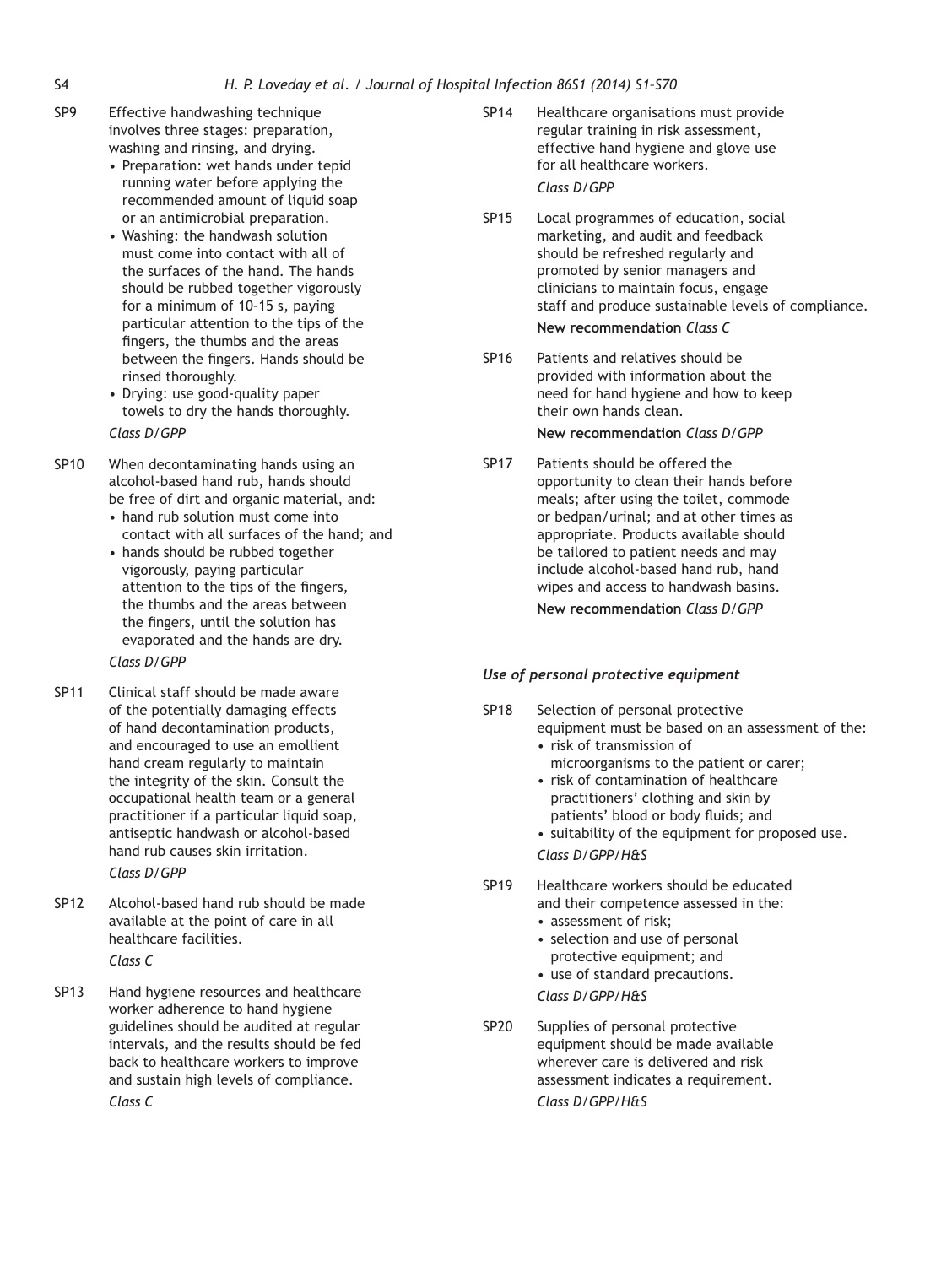- SP21 Gloves must be worn for:
	- invasive procedures;
		- contact with sterile sites and nonintact skin or mucous membranes;
		- all activities that have been assessed as carrying a risk of exposure to blood or body fluids; and
		- when handling sharps or contaminated devices.
	- *Class D/GPP/H&S*

# SP22 Gloves must be:

- worn as single-use items;
- put on immediately before an episode of patient contact or treatment;
- removed as soon as the episode is completed;
- changed between caring for different patients; and
- disposed of into the appropriate waste stream in accordance with local policies for waste management.

# *Class D/GPP/H&S*

- SP23 Hands must be decontaminated immediately after gloves have been removed. *Class D/GPP/H&S*
- SP24 A range of CE-marked medical and protective gloves that are acceptable to healthcare personnel and suitable for the task must be available in all clinical areas. *Class D/GPP/H&S*
- SP25 Sensitivity to natural rubber latex in patients, carers and healthcare workers must be documented, and alternatives to natural rubber latex gloves must be available. *Class D/GPP/H&S*
- SP26 Disposable plastic aprons must be worn when close contact with the patient, materials or equipment pose a risk that clothing may become contaminated with pathogenic microorganisms, blood or body fluids. *Class D/GPP/H&S*
- SP27 Full-body fluid-repellent gowns must be worn where there is a risk of extensive splashing of blood or body fluids on to the skin or clothing of healthcare workers. *Class D/GPP/H&S*
- SP28 Plastic aprons/fluid-repellent gowns should be worn as single-use items for one procedure or episode of patient care, and disposed of into the appropriate waste stream in accordance with local policies for waste management. When used, nondisposable protective clothing should be sent for laundering.
	- *Class D/GPP/H&S*
- SP29 Fluid-repellent surgical face masks and eye protection must be worn where there is a risk of blood or body fluids splashing into the face and eyes. *Class D/GPP H&S*
- SP30 Appropriate respiratory protective equipment should be selected according to a risk assessment that takes account of the infective microorganism, the anticipated activity and the duration of exposure. *Class D/GPP/H&S*
- SP31 Respiratory protective equipment must fit the user correctly and they must be trained in how to use and adjust it in accordance with health and safety regulations. *Class D/GPP/H&S*
- SP32 Personal protective equipment should be removed in the following sequence to minimise the risk of cross/self-contamination: • gloves;
	- apron;
	- eye protection (when worn); and • mask/respirator (when worn). Hands must be decontaminated following the removal of personal protective equipment.

**New recommendation** *Class D/GPP/H&S*

# *Safe use and disposal of sharps*

- SP33 Sharps must not be passed directly from hand to hand, and handling should be kept to a minimum. *Class D/GPP/H&S*
- SP34 Needles must not be recapped, bent or disassembled after use. *Class D/GPP/H&S*
- SP35 Used sharps must be discarded at the point of use by the person generating the waste. *Class D/GPP/H&S*
- SP36 All sharps containers must:
	- conform to current national and international standards;
	- be positioned safely, away from public areas and out of the reach of children, and at a height that enables safe disposal by all members of staff;
	- be secured to avoid spillage;
	- be temporarily closed when not in use;
	- not be filled above the fill line; and
	- be disposed of when the fill line is reached.
	- *Class D/GPP/H&S*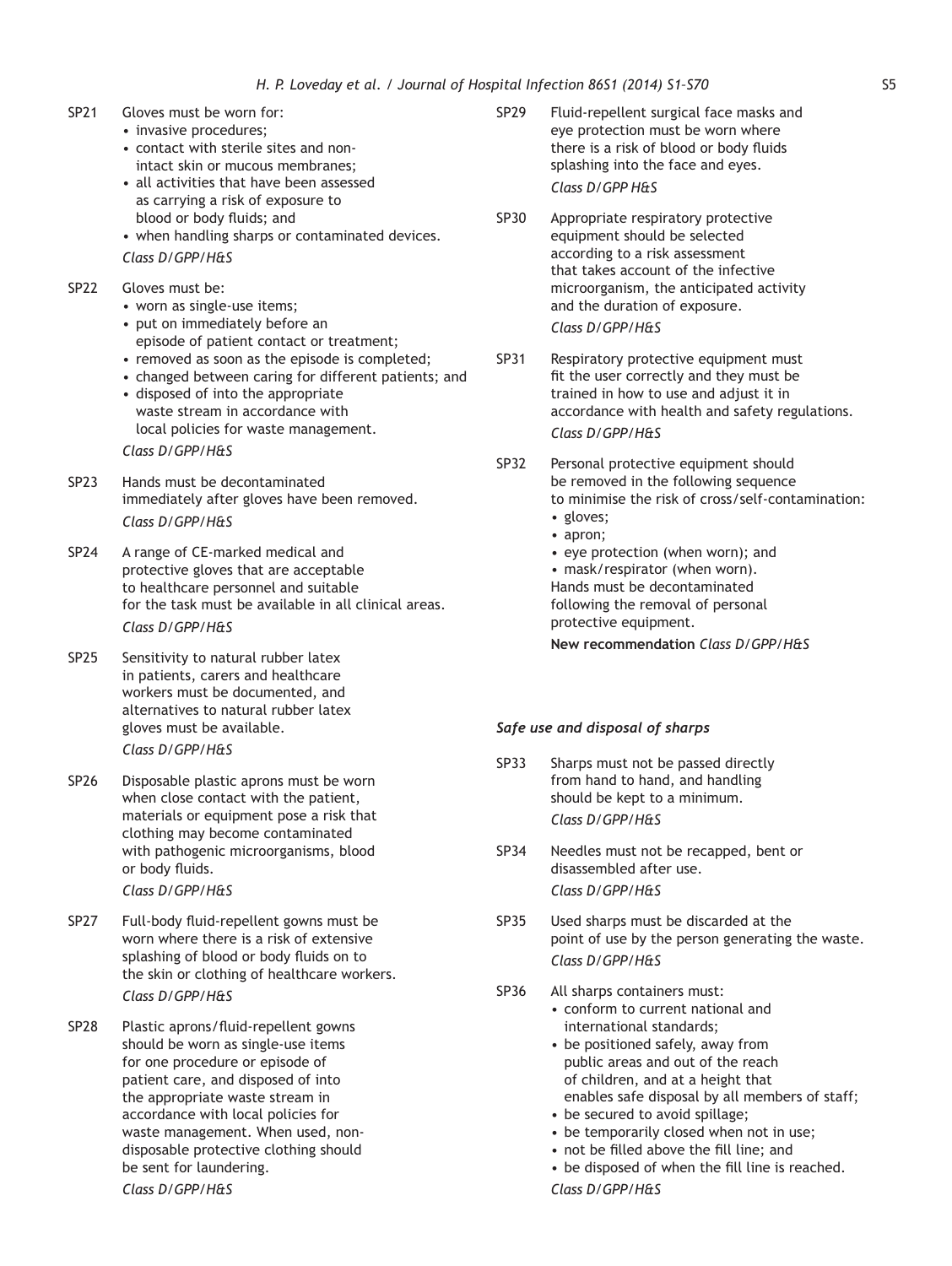- SP37 All clinical and non-clinical staff must be educated about the safe use and disposal of sharps and the action to be taken in the event of an injury. *Class D/GPP/H&S*
- SP38 Use safer sharps devices where assessment indicates that they will provide safe systems of working for healthcare workers.

*Class C/H&S*

SP39 Organisations should involve end-users in evaluating safer sharps devices to determine their effectiveness, acceptability to practitioners, impact on patient care and cost benefit prior to widespread introduction. *Class D/GPP/H&S*

# *Asepsis*

SP40 Organisations should provide education to ensure that healthcare workers are trained and competent in performing the aseptic technique.

**New recommendation** *Class D/GPP*

- SP41 The aseptic technique should be used for any procedure that breeches the body's natural defences, including:
	- insertion and maintenance of invasive devices;
	- infusion of sterile fluids and medication; and
	- care of wounds and surgical incisions.

**New recommendation** *Class D/GPP*

# *Guidelines for preventing infections associated with the use of short-term indwelling urethral catheters*

This guidance is based on the best critically appraised evidence currently available. The type and class of supporting evidence explicitly linked to each recommendation is described. Some recommendations from the previous guidelines have been revised to improve clarity; where a new recommendation has been made, this is indicated in the text. These recommendations are not detailed procedural protocols, and need to be incorporated into local guidelines. None are regarded as optional.

These guidelines apply to adults and children aged  $\geq 1$  year who require a short-term indwelling urethral catheter  $(28$ days), and should be read in conjunction with the guidance on Standard Principles. The recommendations are divided into six distinct interventions:

- assessing the need for catheterisation;
- selection of catheter type and system;
- catheter insertion;
- catheter maintenance;
- education of patients, relatives and healthcare workers; and
- system interventions for reducing the risk of infection*.*

#### *Assessing the need for catheterisation*

- UC1 Only use a short-term indwelling urethral catheter in patients for whom it is clinically indicated, following assessment of alternative methods and discussion with the patient. *Class D/GPP*
- UC2 Document the clinical indication(s) for catheterisation, date of insertion, expected duration, type of catheter and drainage system, and planned date of removal. *Class D/GPP*
- UC3 Assess and record the reasons for catheterisation every day. Remove the catheter when no longer clinically indicated. *Class D/GPP*

## *Selection of catheter type*

- UC4 Assess patient's needs prior to catheterisation in terms of:
	- latex allergy;
	- length of catheter (standard, female, paediatric);
	- type of sterile drainage bag and sampling port (urometer, 2-L bag, leg bag) or catheter valve; and
	- comfort and dignity.
	- **New recommendation** *Class D/GPP*
- UC5 Select a catheter that minimises urethral trauma, irritation and patient discomfort, and is appropriate for the anticipated duration of catheterisation. *Class D/GPP*
- UC6 Select the smallest gauge catheter that will allow urinary outflow and use a 10-mL retention balloon in adults (follow manufacturer's instructions for paediatric catheters). Urological patients may require larger gauge sizes and balloons. *Class D/GPP*

# *Catheter insertion*

- UC7 Catheterisation is an aseptic procedure and should only be undertaken by healthcare workers trained and competent in this procedure. *Class D/GPP*
- UC8 Clean the urethral meatus with sterile, normal saline prior to the insertion of the catheter. *Class D/GPP*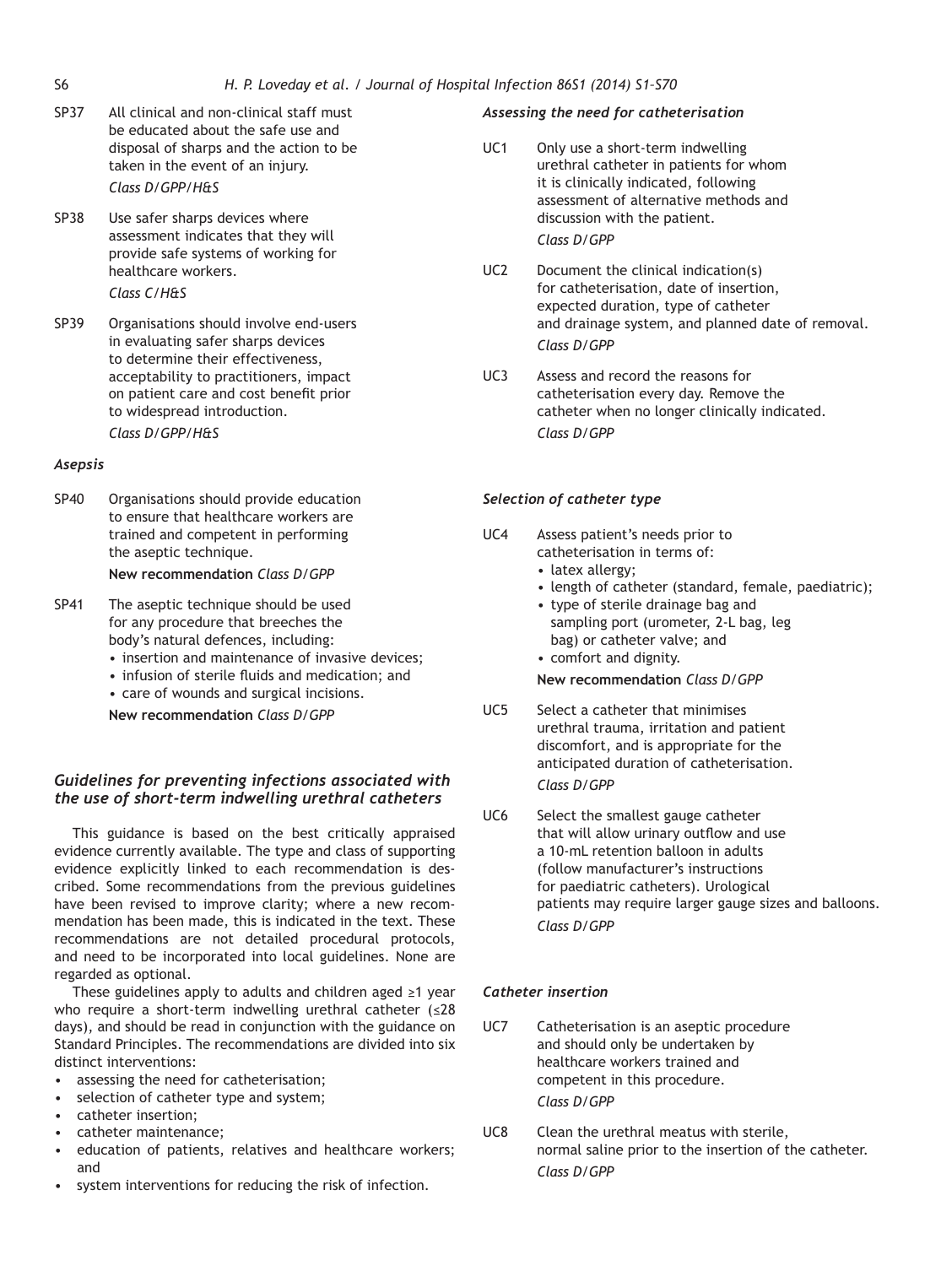UC9 Use lubricant from a sterile singleuse container to minimise urethral discomfort, trauma and the risk of infection. Ensure the catheter is secured comfortably. *Class D/GPP*

#### *Catheter maintenance*

- UC10 Connect a short-term indwelling urethral catheter to a sterile closed urinary drainage system with a sampling port. *Class A*
- UC11 Do not break the connection between the catheter and the urinary drainage system unless clinically indicated. *Class A*
- UC12 Change short-term indwelling urethral catheters and/or drainage bags when clinically indicated and in line with the manufacturer's recommendations.

# **New recommendation** *Class D/GPP*

- UC13 Decontaminate hands and wear a new pair of clean non-sterile gloves before manipulating each patient's catheter. Decontaminate hands immediately following the removal of gloves. *Class D/GPP*
- UC14 Use the sampling port and the aseptic technique to obtain a catheter sample of urine. *Class D/GPP*
- UC15 Position the urinary drainage bag below the level of the bladder on a stand that prevents contact with the floor. *Class D/GPP*
- UC16 Do not allow the urinary drainage bag to fill beyond three-quarters full. *Class D/GPP*
- UC17 Use a separate, clean container for each patient and avoid contact between the urinary drainage tap and the container when emptying the drainage bag. *Class D/GPP*
- UC18 Do not add antiseptic or antimicrobial solutions to urinary drainage bags. *Class A*
- UC19 Routine daily personal hygiene is all that is required for meatal cleansing. *Class A*

#### *Education of patients, relatives and healthcare workers*

- UC20 Do not use bladder maintenance solutions to prevent catheter-associated infection. *Class A*
- UC21 Healthcare workers should be trained and competent in the appropriate use, selection, insertion, maintenance and removal of short-term indwelling urethral catheters. *Class D/GPP*
- UC22 Ensure patients, relatives and carers are given information regarding the reason for the catheter and the plan for review and removal. If discharged with a catheter, the patient should be given written information and shown how to: • manage the catheter and drainage system;
	- minimise the risk of urinary tract infection; and • obtain additional supplies suitable
	- for individual needs.

*Class D/GPP*

## *System interventions for reducing the risk of infection*

- UC23 Use quality improvement systems to support the appropriate use and management of short-term urethral catheters and ensure their timely removal. These may include:
	- protocols for catheter insertion;
	- use of bladder ultrasound scanners to assess and manage urinary retention;
	- reminders to review the continuing use or prompt the removal of catheters;
	- audit and feedback of compliance
	- with practice guidelines; and • continuing professional education

**New recommendation** *Class D/GPP*

- UC24 No patient should be discharged or transferred with a short-term indwelling urethral catheter without a plan documenting the:
	- reason for the catheter;
	- clinical indications for continuing catheterisation; and
	- date for removal or review by an appropriate clinician overseeing their care.

**New recommendation** *Class D/GPP*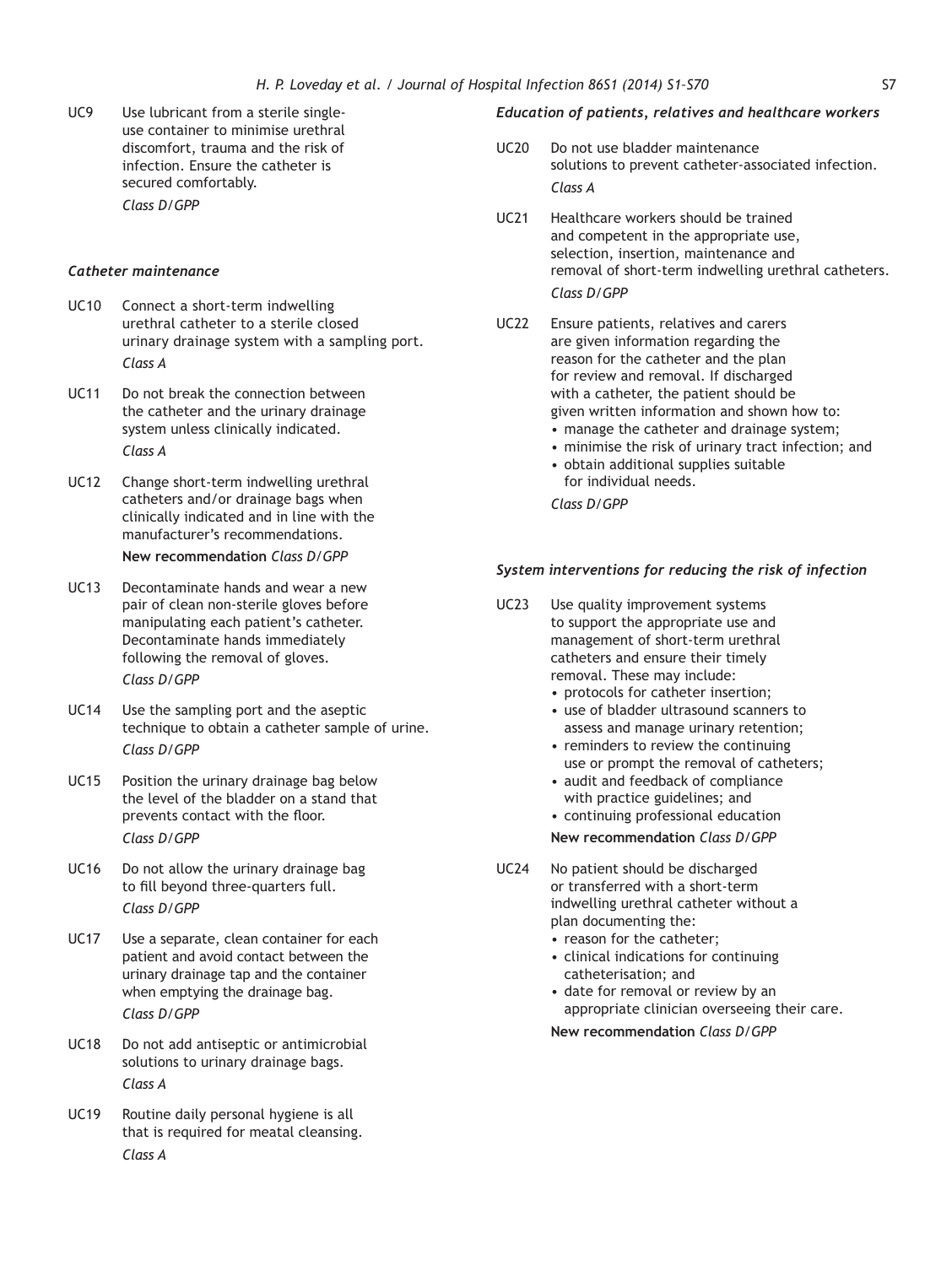# *Guidelines for preventing infections associated with the use of intravascular access devices*

This guidance is based on the best critically appraised evidence currently available. The type and class of supporting evidence explicitly linked to each recommendation is described. Some recommendations from the previous guidelines have been revised to improve clarity; where a new recommendation has been made, this is indicated in the text. These recommendations are not detailed procedural protocols, and need to be incorporated into local guidelines. None are regarded as optional.

#### *Education of healthcare workers and patients*

- IVAD1 Healthcare workers caring for patients with intravascular catheters should be trained and assessed as competent in using and consistently adhering to practices for the prevention of catheter-related bloodstream infection. *Class D/GPP*
- IVAD2 Healthcare workers should be aware of the manufacturer's advice relating to individual catheters, connection and administration set dwell time, and compatibility with antiseptics and other fluids to ensure the safe use of devices.

# **New recommendation** *Class D/GPP*

IVAD3 Before discharge from hospital, patients with intravascular catheters and their carers should be taught any techniques they may need to use to prevent infection and manage their device. *Class D/GPP*

# *General asepsis*

IVAD4 Hands must be decontaminated, with an alcohol-based hand rub or by washing with liquid soap and water if soiled or potentially contaminated with blood or body fluids, before and after any contact with the intravascular catheter or insertion site.

*Class A*

IVAD5 Use the aseptic technique for the insertion and care of an intravascular access device and when administering intravenous medication.

*Class B*

# *Selection of catheter type*

- IVAD6 Use a catheter with the minimum number of ports or lumens essential for management of the patient. *Class A*
- IVAD7 Preferably use a designated singlelumen catheter to administer lipidcontaining parenteral nutrition or other lipid-based solutions. *Class D/GPP*
- IVAD8 Use a tunnelled or implanted central venous access device with a subcutaneous port for patients in whom long-term vascular access is required. *Class A*
- IVAD9 Use a peripherally inserted central catheter for patients in whom mediumterm intermittent access is required.

# **New recommendation** *Class D/GPP*

IVAD10 Use an antimicrobial-impregnated central venous access device for adult patients whose central venous catheter is expected to remain in place for >5 days if catheter-related bloodstream infection rates remain above the locally agreed benchmark, despite the implementation of a comprehensive strategy to reduce catheter-related bloodstream infection. *Class A*

#### *Selection of catheter insertion site*

- IVAD11 In selecting an appropriate intravascular insertion site, assess the risks for infection against the risks of mechanical complications and patient comfort. *Class D/GPP*
- IVAD12 Use the upper extremity for nontunnelled catheter placement unless medically contraindicated. *Class C*

# *Maximal sterile barrier precautions during catheter insertion*

IVAD13 Use maximal sterile barrier precautions for the insertion of central venous access devices. *Class C*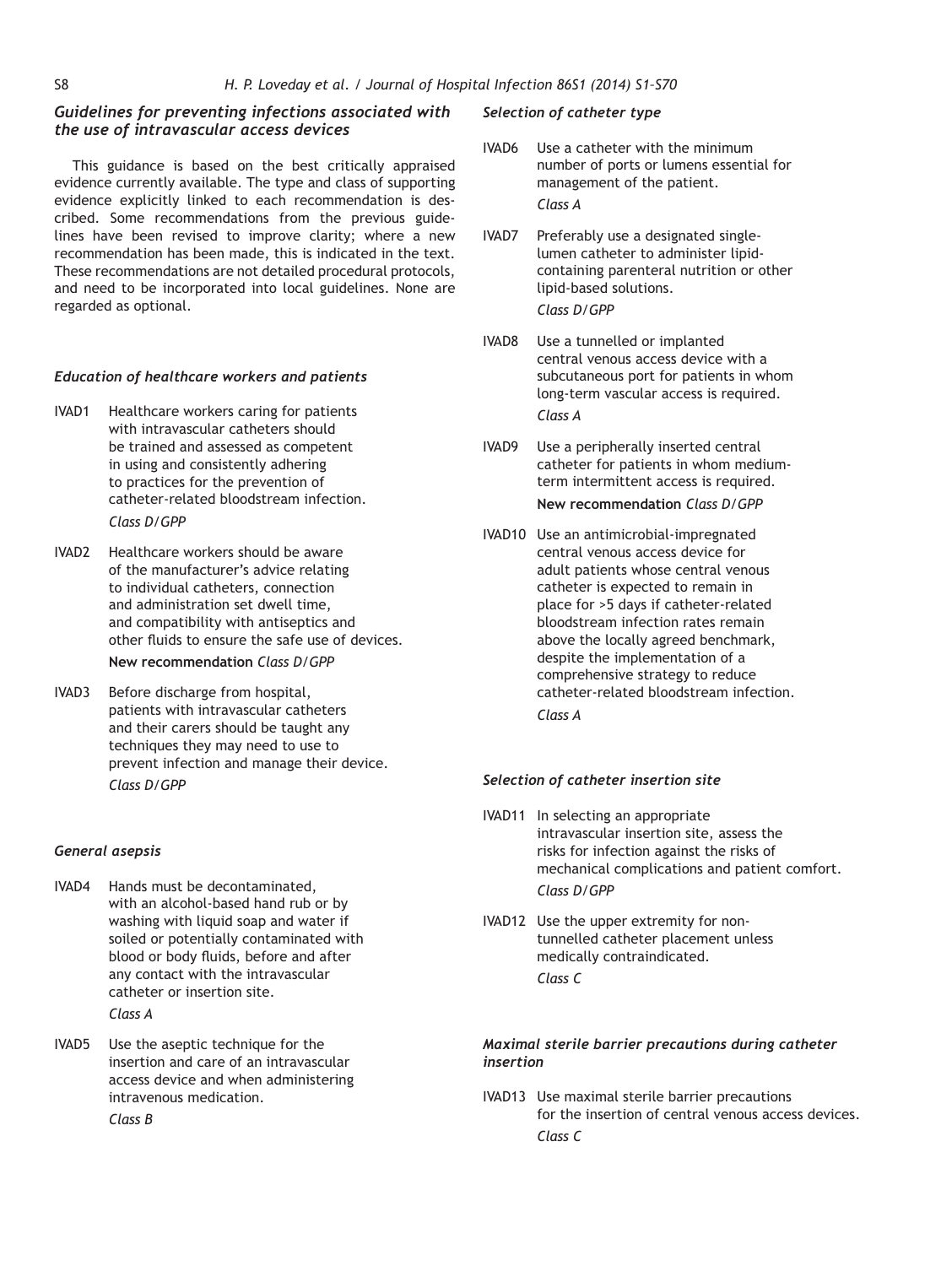# *Cutaneous antisepsis*

- IVAD14 Decontaminate the skin at the insertion site with a single-use application of 2% chlorhexidine gluconate in 70% isopropyl alcohol (or povidone iodine in alcohol for patients with sensitivity to chlorhexidine) and allow to dry prior to the insertion of a central venous access device. *Class A*
- IVAD15 Decontaminate the skin at the insertion site with a single-use application of 2% chlorhexidine gluconate in 70% isopropyl alcohol (or povidone iodine in alcohol for patients with sensitivity to chlorhexidine) and allow to dry before inserting a peripheral vascular access device. **New recommendation** *Class D/GPP*
- IVAD16 Do not apply antimicrobial ointment routinely to the catheter placement site prior to insertion to prevent catheter-related bloodstream infection. *Class D/GPP*

# *Catheter and catheter site care*

- IVAD17 Use a sterile, transparent, semipermeable polyurethane dressing to cover the intravascular insertion site. *Class D/GPP*
- IVAD18 Transparent, semi-permeable polyurethane dressings should be changed every 7 days, or sooner, if they are no longer intact or if moisture collects under the dressing. *Class D/GPP*
- IVAD19 Use a sterile gauze dressing if a patient has profuse perspiration or if the insertion site is bleeding or leaking, and change when inspection of the insertion site is necessary or when the dressing becomes damp, loosened or soiled. Replace with a transparent semi-permeable dressing as soon as possible. *Class D/GPP*
- IVAD20 Consider the use of a chlorhexidineimpregnated sponge dressing in adult patients with a central venous catheter as a strategy to reduce catheterrelated bloodstream infection.

**New recommendation** *Class B*

IVAD21 Consider the use of daily cleansing with chlorhexidine in adult patients with a central venous catheter as a strategy to reduce catheter-related bloodstream infection.

# **New recommendation** *Class B*

- IVAD22 Dressings used on tunnelled or implanted catheter insertion sites should be replaced every 7 days until the insertion site has healed unless there is an indication to change them sooner. A dressing may no longer be required once the insertion site has healed. *Class D/GPP*
- IVAD23 Use a single-use application of 2% chlorhexidine gluconate in 70% isopropyl alcohol (or povidone iodine in alcohol for patients with sensitivity to chlorhexidine) to clean the central catheter insertion site during dressing changes, and allow to air dry. *Class A*
- IVAD24 Use a single-use application of 2% chlorhexidine gluconate in 70% isopropyl alcohol (or povidone iodine in alcohol for patients with sensitivity to chlorhexidine) to clean the peripheral venous catheter insertion site during dressing changes, and allow to air dry.

# **New recommendation** *Class D/GPP*

IVAD25 Do not apply antimicrobial ointment to catheter insertion sites as part of routine catheter site care. *Class D/GPP*

#### *Catheter replacement strategies*

- IVAD26 Do not routinely replace central venous access devices to prevent catheter-related infection. *Class A*
- IVAD27 Do not use guidewire-assisted catheter exchange for patients with catheterrelated bloodstream infection. *Class A*
- IVAD28 Peripheral vascular catheter insertion sites should be inspected at a minimum during each shift, and a Visual Infusion Phlebitis score should be recorded. The catheter should be removed when complications occur or as soon as it is no longer required.

**New recommendation** *Class D/GPP*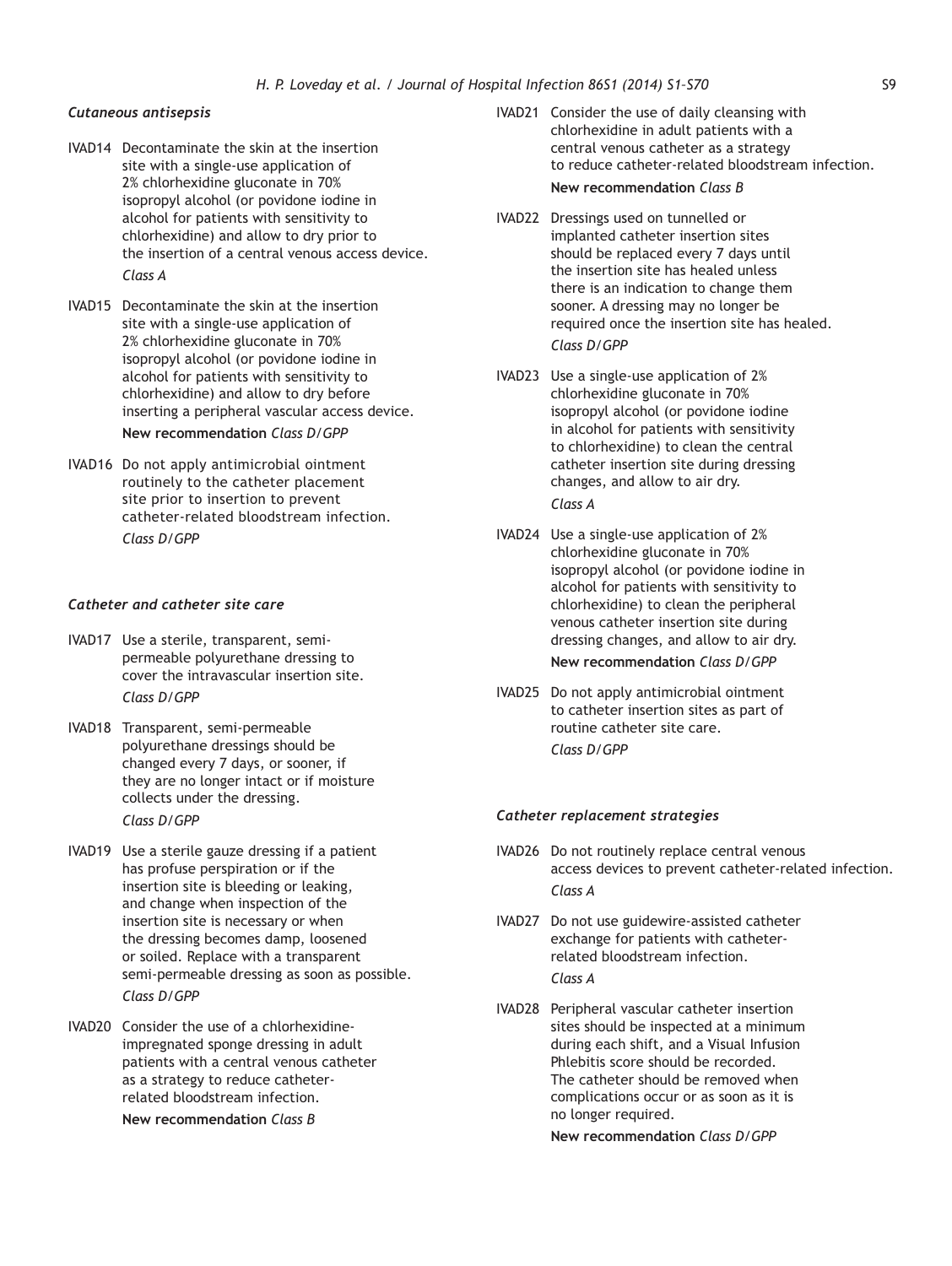IVAD29 Peripheral vascular catheters should be re-sited when clinically indicated and not routinely, unless devicespecific recommendations from the manufacturer indicate otherwise. **New recommendation** *Class B*

# *General principles for catheter management*

- IVAD30 A single-use application of 2% chlorhexidine gluconate in 70% isopropyl alcohol (or povidone iodine in alcohol for patients with sensitivity to chlorhexidine) should be used to decontaminate the access port or catheter hub. The hub should be cleaned for a minimum of 15 s and allowed to dry before accessing the system. *Class D/GPP*
- IVAD31 Antimicrobial lock solutions should not be used routinely to prevent catheterrelated bloodstream infections. *Class D/GPP*
- IVAD32 Do not routinely administer intranasal or systemic antimicrobials before insertion or during the use of an intravascular device to prevent catheter colonisation or bloodstream infection. *Class A*
- IVAD33 Do not use systemic anticoagulants routinely to prevent catheter-related bloodstream infection. *Class D/GPP*
- IVAD34 Use sterile normal saline for injection to flush and lock catheter lumens that are accessed frequently. *Class A*
- IVAD35 The introduction of new intravascular devices or components should be monitored for an increase in the occurrence of device-associated infection. If an increase in infection rates is suspected, this should be reported to the Medicines and Healthcare Products Regulatory Agency in the UK. *Class D/GPP*
- IVAD36 When safer sharps devices are used, healthcare workers should ensure that all components of the system are compatible and secured to minimise leaks and breaks in the system. *Class D/GPP*
- IVAD37 Administration sets in continuous use do not need to be replaced more frequently than every 96 h, unless device-specific recommendations from the manufacturer indicate otherwise, they become disconnected or the intravascular access device is replaced. *Class A*
- IVAD38 Administration sets for blood and blood components should be changed when the transfusion episode is complete or every 12 h (whichever is sooner). *Class D/GPP*
- IVAD39 Administration sets used for lipidcontaining parenteral nutrition should be changed every 24 h. *Class D/GPP*
- IVAD40 Use quality improvement interventions to support the appropriate use and management of intravascular access devices (central and peripheral venous catheters) and ensure their timely removal. These may include:
	- protocols for device insertion and maintenance;
	- reminders to review the continuing use or prompt the removal of intravascular devices;
	- audit and feedback of compliance with practice guidelines; and
	- continuing professional education.

**New recommendation** *Class C/GPP*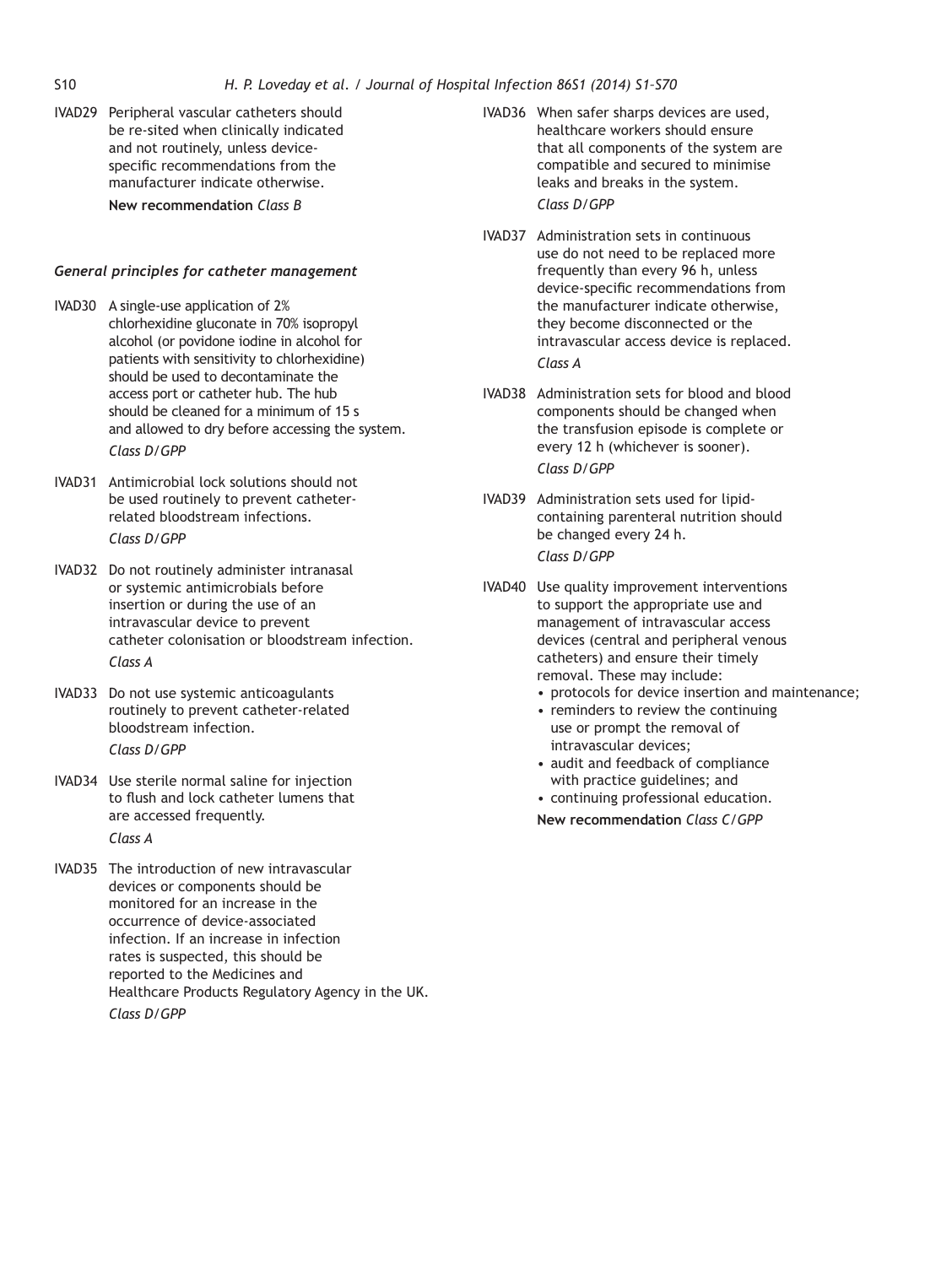# **1.9 Introduction – the epic3 Guidelines**

National evidence-based guidelines for preventing HCAI in NHS hospitals were first published in January 2001<sup>1</sup> and updated in 2007.<sup>2</sup> This second update was commissioned by the Department of Health in 2012 for publication in 2013.

# *What are national evidence-based guidelines?*

These are systematically developed broad statements (principles) of good practice. They are driven by practice need, based on evidence and subject to multi-professional debate, timely and frequent review, and modification. National guidelines are intended to inform the development of detailed operational protocols at local level, and can be used to ensure that these incorporate the most important principles for preventing HCAI in the NHS and other acute healthcare settings.

# *Why do we need national guidelines for preventing healthcare-associated infections?*

During the past two decades, HCAI have become a significant threat to patient safety. The technological advances made in the treatment of many diseases and disorders are often undermined by the transmission of infections within healthcare settings, particularly those caused by antimicrobial-resistant strains of disease-causing microorganisms that are now endemic in many healthcare environments. The financial and personal costs of these infections, in terms of the economic consequences to the NHS and the physical, social and psychological costs to patients and their relatives, have increased both government and public awareness of the risks associated with healthcare interventions, especially the risk of acquiring a new infection.

Many, although not all, HCAI can be prevented. Clinical effectiveness (i.e. using prevention measures that are based on reliable evidence of efficacy) is a core component of an effective strategy designed to protect patients from the risk of infection, and when combined with quality improvement methods can account for significant reductions in HCAI such as meticillin-resistant *Staphylococcus aureus* (MRSA) and *Clostridium dif- cile.*

# *What is the purpose of the guidelines?*

These guidelines describe clinically effective measures that are used by healthcare workers for preventing infections in hospital and other acute healthcare settings.

# *What is the scope of the guidelines?*

Three sets of guidelines were developed originally and have now been updated. They include:

- standard infection control principles: including best practice recommendations for hospital environmental hygiene, effective hand hygiene, the appropriate use of PPE, the safe use and disposal of sharps, and the principles of asepsis;
- guidelines for preventing infections associated with the use of short-term indwelling urethral catheters; and
- guidelines for preventing infections associated with the use of intravascular access devices.

#### *What is the evidence for these guidelines?*

The evidence for these guidelines was identified by multiple systematic reviews of peer-reviewed research. In addition, evidence from expert opinion as reflected in systematically identified professional, national and international guidelines was considered following formal assessment using a validated appraisal tool.<sup>3</sup> All evidence was critically appraised for its methodological rigour and clinical practice applicability, and the best-available evidence influenced the guideline recommendations.

# *Who developed these guidelines?*

A team of specialist infection prevention and control researchers and clinical specialists and a Guideline Development Advisory Group, comprising lay members and specialist clinical practitioners, developed the epic3 guidelines (see Sections 1.1 and 1.2).

# *Who are these guidelines for?*

These guidelines can be appropriately adapted and used by all hospital practitioners. This will inform the development of more detailed local protocols and ensure that important standard principles for infection prevention are incorporated. Consequently, they are aimed at hospital managers, members of hospital infection prevention and control teams, and individual healthcare practitioners. At an individual level, they are intended to influence the quality and clinical effectiveness of infection prevention decision-making. The dissemination of these guidelines will also help patients and carers/relatives to understand the standard infection prevention precautions they can expect all healthcare workers to implement to protect them from HCAI.

# *How are these guidelines structured?*

Each set of guidelines follows an identical format, which consists of:

- a brief introduction;
- the intervention heading;
- a headline statement describing the key issues being addressed;
- a synthesis of the related evidence; and
- guideline recommendation(s) classified according to the strength of the underpinning evidence.

# *How frequently are the guidelines reviewed and updated?*

A cardinal feature of evidence-based guidelines is that they are subject to timely review in order that new research evidence and technological advances can be identified, appraised and, if shown to be effective for the prevention of HCAI, incorporated into amended guidelines. The evidence base for these guidelines will be reviewed in 2 years (2015) and the guidelines will be considered for updating approximately 4 years after publication (2017). Following publication the DH will ask the Advisory Group on Antimicrobial Resistance and Healthcare Associated Infection to advise whether the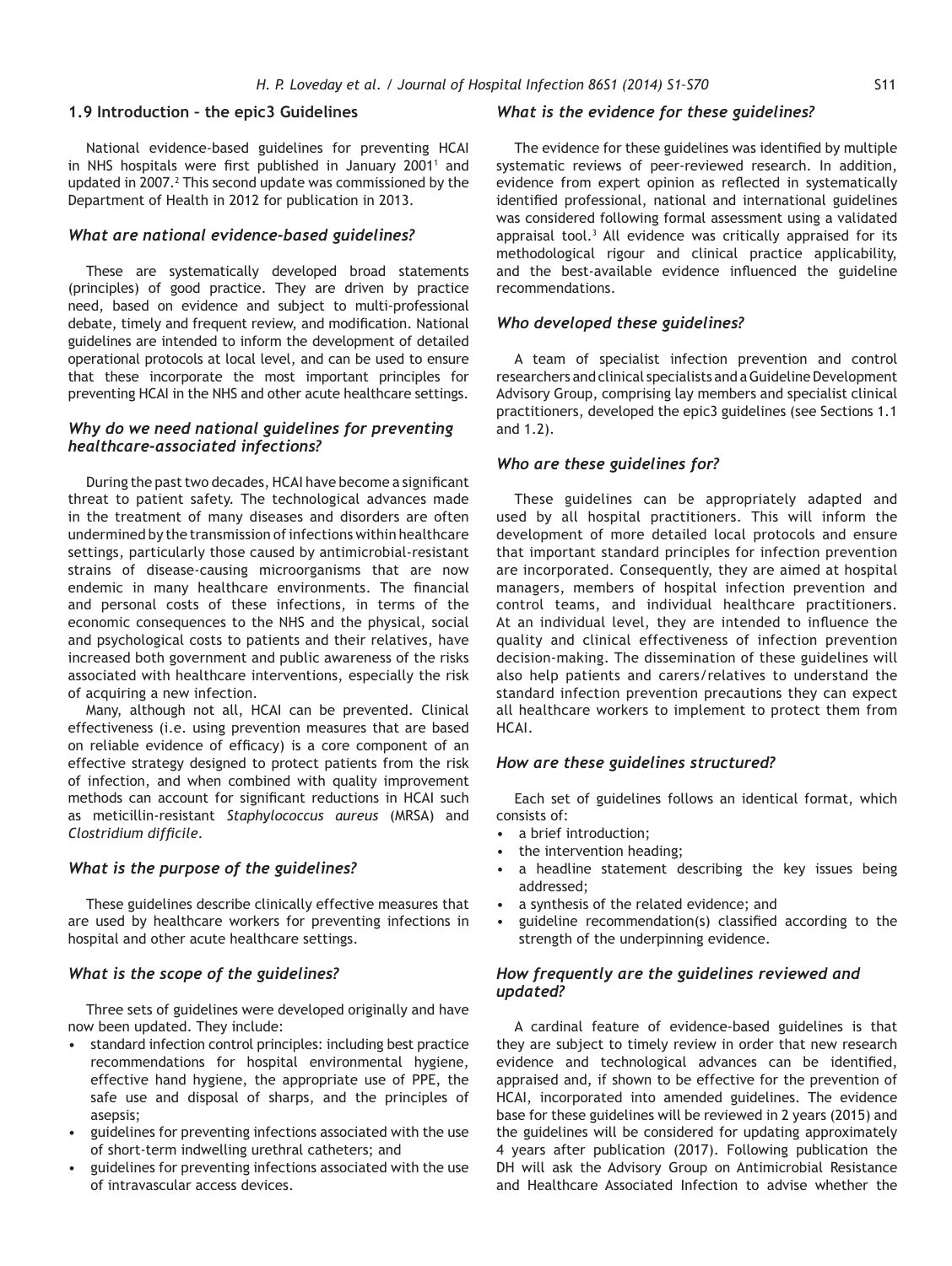evidence base has progressed significantly to alter the guideline recommendations and warrant an update.

# *How can these guidelines be used to improve your clinical effectiveness?*

In addition to informing the development of detailed local operational protocols, these guidelines can be used as a benchmark for determining appropriate infection prevention decisions and, as part of reflective practice, to assess clinical effectiveness. They also provide a baseline for clinical audit, evaluation and education, and facilitate on-going quality improvements. There are a number of audit tools available locally, nationally and internationally that can be used to audit compliance with guidance including high-impact intervention tools for auditing care bundles.

# *How much will it cost to implement these guidelines?*

Significant additional costs are not anticipated in implementing these guidelines. However, where current equipment or resources do not facilitate the implementation of the guidelines or where staff levels of adherence to current guidance are poor, there may be an associated increase in costs. Given the social and economic costs of HCAI, the consequences associated with not implementing these guidelines would be unacceptable to both patients and healthcare professionals.

# **1.10 Guideline Development Methodology**

The guidelines were developed using a systematic review process (Appendix A.1). In each set of guidelines, a summary of the relevant guideline development methodology is provided.

# *Search process*

Electronic databases were searched for national and international guidelines and research studies published during the periods identified for each search question. A two-stage search process was used.

#### *Stage 1: Identi- cation of systematic reviews and guidelines*

For each set of epic guidelines, an electronic search was conducted for systematic reviews of randomised controlled trials (RCTs) and current national and international guidelines. International and national guidelines were retrieved and subjected to critical appraisal using the AGREE II Instrument,<sup>3</sup> an evaluation method used internationally for assessing the methodological quality of clinical guidelines.

Following appraisal, accepted guidelines were included as part of the evidence base supporting guideline development and, where appropriate, for delineating search limits. They were also used to verify professional consensus and, in some instances, as the primary source of evidence.

#### *Stage 2: Systematic search for additional evidence*

Review questions for the systematic reviews of the literature were developed for each set of epic guideline topics following recommendations from scientific advisors and the Guideline Development Advisory Group.

Searches were constructed using relevant MeSH (medical subject headings) and free-text terms. The following databases were searched:

- Medline:
- Cumulated Index of Nursing and Allied Health Literature;
- Embase:
- the Cochrane Library; and
- PsycINFO (only searched for hand hygiene).

### *Abstract review – identifying studies for appraisal*

Search results were downloaded into a Refworks™ database, and titles and abstracts were printed for review. Titles and abstracts were assessed independently by two reviewers, and studies were retrieved where the title or abstract: addressed one or more of the review questions; identified primary research or systematically conducted secondary research; or indicated a theoretical/clinical/in-use study. Where no abstract was available and the title indicated one or more of the above criteria, the study was retrieved. Due to the limited resources available for this review, foreign language studies were not identified for retrieval.

Full-text studies were retrieved and read in detail by two experienced reviewers; those meeting the study inclusion criteria were independently quality assessed for inclusion in the systematic review.

# *Quality assessment and data extraction*

Included studies were appraised using tools based on systems developed by the Scottish Intercollegiate Guideline Network (SIGN) for study quality assessment.<sup>4</sup> Studies were appraised independently by two reviewers and data were extracted by one experienced reviewer. Any disagreement between reviewers was resolved through discussion. Evidence tables were constructed from the quality assessments, and the studies were summarised in adapted considered judgement forms. The evidence was classified using methods from SIGN, and adapted to include interrupted time series design and controlled before–after studies using criteria developed by the Cochrane Effective Practice and Organisation of Care (EPOC) Group (Table 1).<sup>4,5</sup> This system is similar that used in the previous epic guidelines.<sup>2</sup>

The evidence tables and considered judgement reports were presented to the Guideline Development Advisory Group for discussion. The guidelines were drafted after extensive discussion.

Factors influencing the guideline recommendations included:

- the nature of the evidence;
- the applicability of the evidence to practice;
- patient preference and acceptability; and
- costs and knowledge of healthcare systems.

The classification scheme adopted by SIGN was used to define the strength of recommendation (Table 2).<sup>4</sup>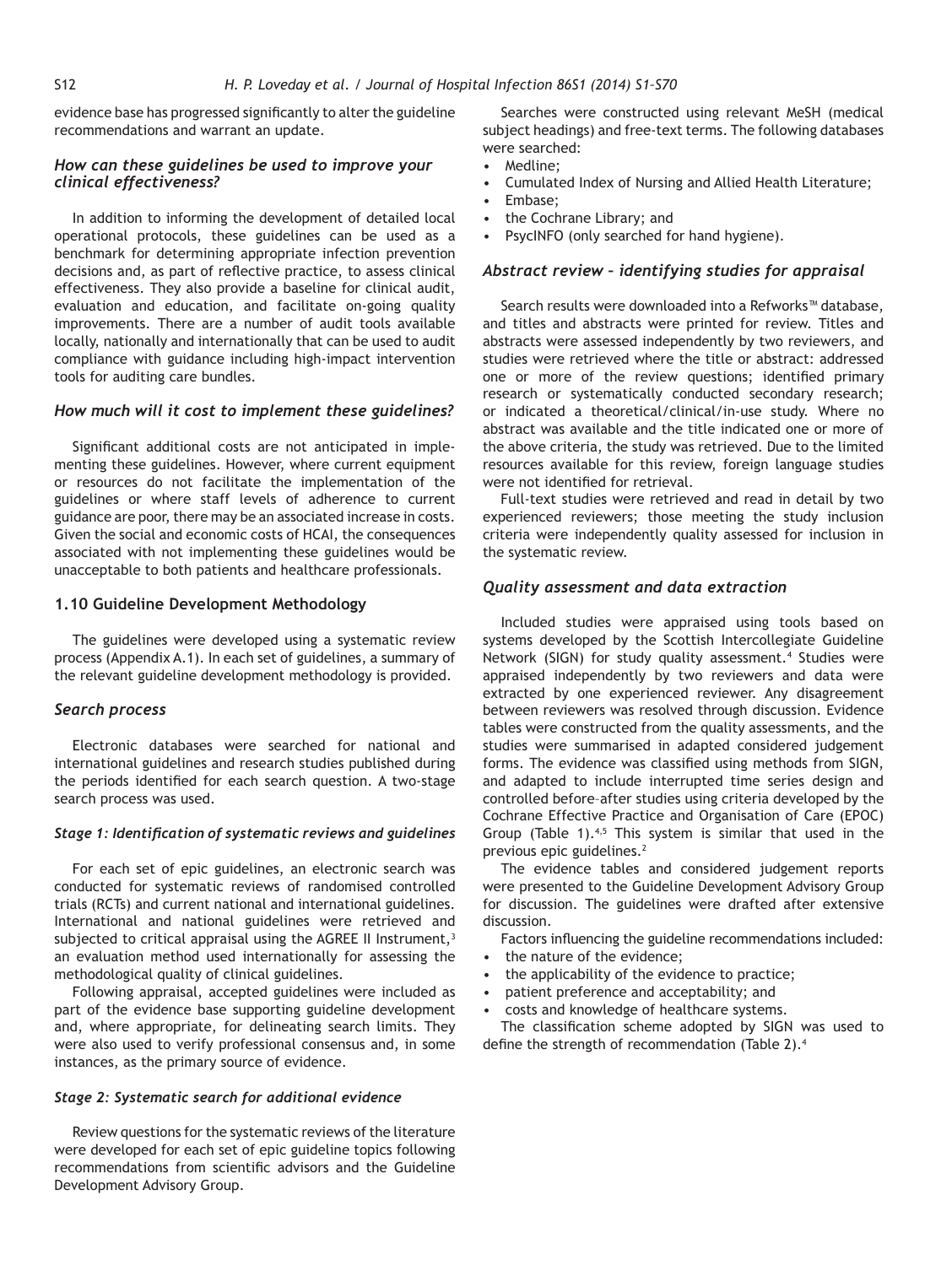#### **Table 1**

Levels of evidence for intervention studies<sup>5</sup>

- 1++ High-quality meta-analyses, systematic reviews of RCTs or RCTs with a very low risk of bias
- 1+ Well-conducted meta-analyses, systematic reviews or RCTs with a low risk of bias
- 1- Meta-analyses, systematic reviews or RCTs with a high risk of bias\*
- 2++ High-quality systematic reviews of case–control or cohort studies.

 High-quality case–control or cohort studies with a very low risk of confounding or bias and a high probability that the relationship is causal. Interrupted time series with a control group: (i) there is a clearly defined point in time when the intervention occurred; and (ii) at least three data points before and three data points after the intervention

- 2+ Well-conducted case–control or cohort studies with a low risk of confounding or bias and a moderate probability that the relationship is causal. Controlled before–after studies with two or more intervention and control sites
- 2- Case–control or cohort studies with a high risk of confounding or bias and a significant risk that the relationship is not causal. Interrupted time series without a parallel control group: (i) there is a clearly defined point in time when the intervention occurred; and (ii) at least three data points before and three data points after the intervention. Controlled before–after studies with one intervention and one control site
- 3 Non-analytic studies (e.g. uncontrolled before–after studies, case reports, case series)
- 4 Expert opinion. Legislation

\*Studies with an evidence level of '1-' and '2-' should not be used as a basis for making a recommendation. RCT, randomised controlled trial.

#### **Table 2**

Classification of recommendations $4$ 

| A                                | At least one meta-analysis, systematic review or RCT<br>rated as 1++, and directly applicable to the target<br>population; or<br>A body of evidence consisting principally of studies<br>rated as 1+, directly applicable to the target<br>population, and demonstrating overall consistency of<br>results |
|----------------------------------|------------------------------------------------------------------------------------------------------------------------------------------------------------------------------------------------------------------------------------------------------------------------------------------------------------|
| B                                | A body of evidence including studies rated as $2_{++}$ ,<br>directly applicable to the target population, and<br>demonstrating overall consistency of results; or<br>Extrapolated evidence from studies rated as 1++ or 1+                                                                                 |
| $\epsilon$                       | A body of evidence including studies rated as 2+,<br>directly applicable to the target population and<br>demonstrating overall consistency of results; or<br>Extrapolated evidence from studies rated as 2++                                                                                               |
| D                                | Evidence level 3 or 4; or<br>Extrapolated evidence from studies rated as 2+                                                                                                                                                                                                                                |
| Good<br>Practice<br>Points<br>ΙP | Recommended best practice based on the clinical<br>experience of the Guideline Development Advisory<br>Group and patient preference and experience<br>Recommendation from NICE Interventional Procedures<br>guidance                                                                                       |

RCT, randomised controlled trial; NICE, National Institute for Health and Clinical Excellence.

### **1.11 Consultation Process**

These guidelines have been subject to extensive external consultation with key stakeholders, including Royal Colleges, professional societies and organisations, patients and trade unions (Appendix A.2). Comments were requested on:

- format;
- content;
- practice applicability of the guidelines;
- patient preference and acceptability; and
- specific sections or recommendations.

All the comments were collated and sent to the scientific advisors and the Guideline Development Advisory Group for consideration prior to virtual meetings for discussion and agreement on any changes in the light of comments. Final agreement was sought from the scientific advisors and the Guideline Development Advisory Group following revision.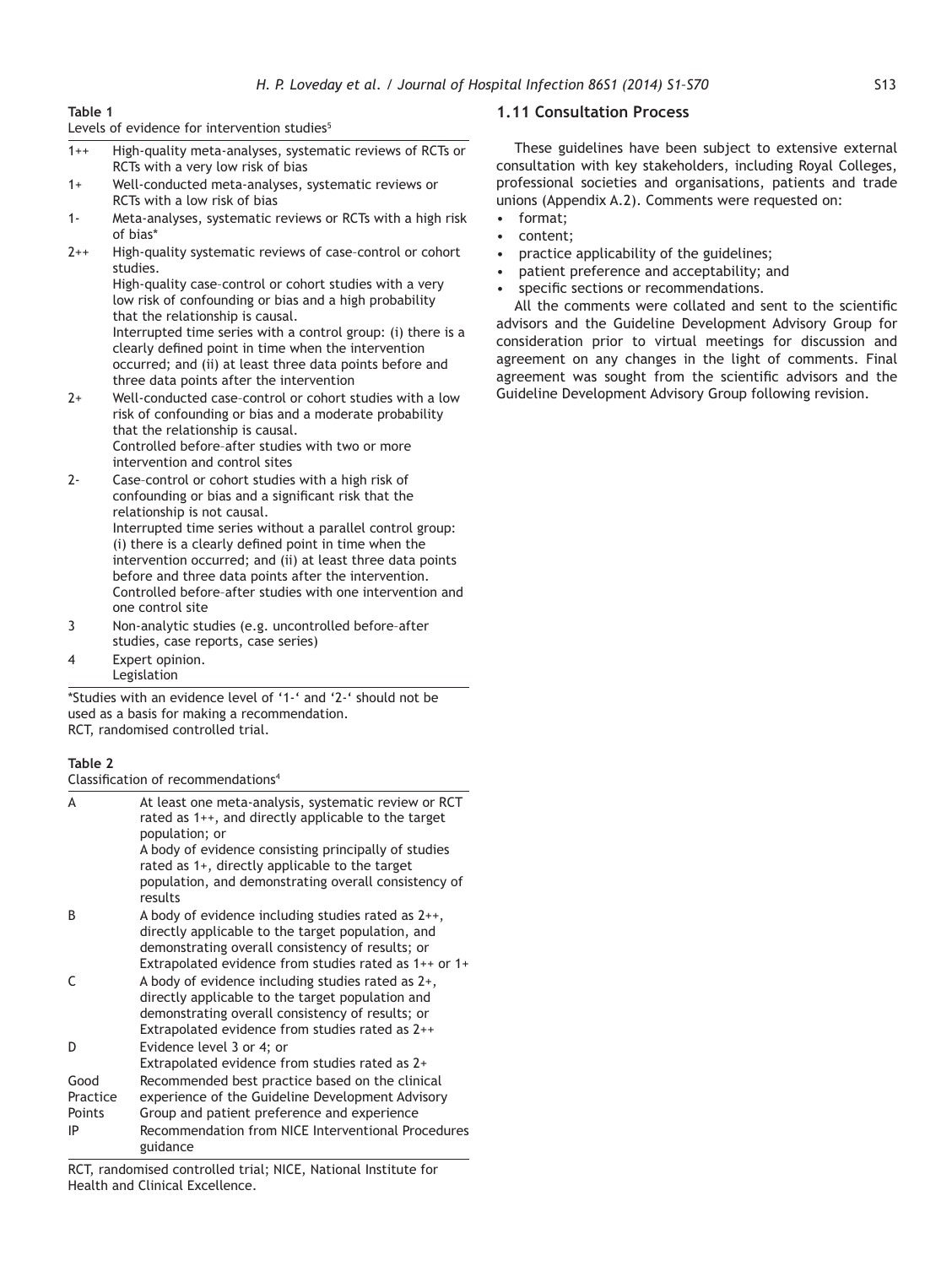# **2 Standard Principles for Preventing Healthcare-Associated Infections in Hospital and Other Acute Care Settings**

# **2.1 Introduction**

This guidance is based on the best critically appraised evidence currently available. The type and class of supporting evidence explicitly linked to each recommendation is described. Some recommendations from the previous guidelines have been revised to improve clarity; where a new recommendation has been made, this is indicated in the text. These recommendations are not detailed procedural protocols, and need to be incorporated into local guidelines. None are regarded as optional.

Standard infection control precautions need to be applied by all healthcare practitioners to the care of all patients (i.e. adults, children and neonates). The recommendations are divided into five distinct interventions:

- hospital environmental hygiene;
- hand hygiene;
- use of PPE;
- safe use and disposal of sharps; and
- principles of asepsis.

These guidelines do not address the additional infection control requirements of specialist settings, such as the operating department or outbreak situations.

# **2.2 Hospital Environmental Hygiene**

# *Hospital hygiene is important for the prevention of healthcare-associated infections in hospitals*

This section discusses the evidence upon which recommendations for hospital environmental hygiene are based. The evidence identified in the previous systematic review was used as the basis for updating the searches, and searches were conducted for new evidence published since 2006.<sup>2</sup> Hospital environmental hygiene encompasses a wide range of routine activities. Guidelines are provided here for:

- cleaning the general hospital environment;
- cleaning items of shared equipment; and
- education and training of staff.

# *Maintain a clean hospital environment*

Current legislation, regulatory frameworks and quality standards emphasise the importance of the healthcare environment and shared clinical equipment being clean and properly decontaminated to minimise the risk of transmission of HCAI and to maintain public confidence.<sup>6-10</sup> Patients and their relatives expect the healthcare environment to be clean and infection hazards to be controlled adequately.<sup>9</sup>

The term 'cleaning' is used to describe the physical removal of soil, dirt or dust from surfaces. Conventionally, this is achieved in healthcare settings using cloths and mops. Dust may be removed using dry dust-control mops/cloths. Detergent and water is used for cleaning of soiled or contaminated surfaces, although microfibre cloths and water can also be used for surface cleaning.<sup>9</sup>

Enhanced cleaning describes the use of methods in addition to standard cleaning specifications. These may include increased cleaning frequency for all or some surfaces, or the use of additional cleaning equipment. Enhanced cleaning may be applied to all areas of the healthcare environment or in specific circumstances, such as cleaning of rooms or bed spaces following the transfer or discharge of patients who are colonised or infected with a pathogenic microorganism. This is sometimes referred to as 'terminal cleaning'.

Disinfection is the use of chemical or physical methods to reduce the number of pathogenic microorganisms on surfaces. These methods need to be used in combination with cleaning as they have limited ability to penetrate organic material. The term 'decontamination' is used for the process that results in the removal of hazardous substances (e.g. microorganisms, chemicals) and therefore may apply to cleaning or disinfection.

Research evidence in this field remains largely limited to ecological studies and weak quasi-experimental and observational study designs. There is evidence from outbreak reports and observational research which demonstrates that the hospital environment becomes contaminated with microorganisms responsible for HCAI. Pathogens may be recovered from a variety of surfaces in clinical environments, including those near to the patient that are touched frequently by healthcare workers.<sup>11-20</sup> However, no studies have provided high-quality evidence of direct transmission of the same strain of microorganisms found in the environment to those found in colonised or infected patients.

We identified one prospective cohort study that found a significant independent association between acquisition of two multi-drug-resistant pathogens and a prior room occupant with the same organism [multi-drug-resistant *Pseudomonas aeruginosa* odds ratio (OR) 2.3, 95% confidence interval (CI) 1.2–4.3, *p*=0.012; multi-drug-resistant *Acinetobacter baumanii* OR 4.2, 95% CI 1.1–1.3, *p=*0.04] after adjustment for severity of underlying illness, comorbidities, antimicrobial exposure and some other risk factors.<sup>21</sup> A further study reported an association between MRSA and vancomycin-resistant enterococcus (VRE),<sup>22</sup> but conclusions that can be drawn from the findings are limited by the retrospective study design and lack of adjustment for severity of underlying illness, colonisation pressure and antibiotic exposure. Similarly, another retrospective cohort study found an association between acquisition of C. difficile and prior room occupant with the same infection; however, this was based solely on clinical diagnosis rather than active surveillance.<sup>23</sup>

Many microorganisms recovered from the hospital environment do not cause HCAI. Cleaning will not completely eliminate microorganisms from environmental surfaces, and reductions in their numbers will be transient.<sup>15</sup> There is some evidence that enhanced cleaning regimens are associated with the control of outbreaks of HCAI;<sup>24</sup> however, these study designs do not provide robust evidence of cause and effect.

Enhanced cleaning has been recommended, particularly 'terminal cleaning', after a bed area has been used by a patient colonised or infected with an HCAI. We searched for robust evidence from studies conducted in the healthcare environment which demonstrated cleaning interventions that were associated with reductions in both environmental contamination and HCAI. A randomised crossover study of daily enhanced cleaning of high-touch surfaces in an intensive care unit (ICU) demonstrated a reduction in the daily number of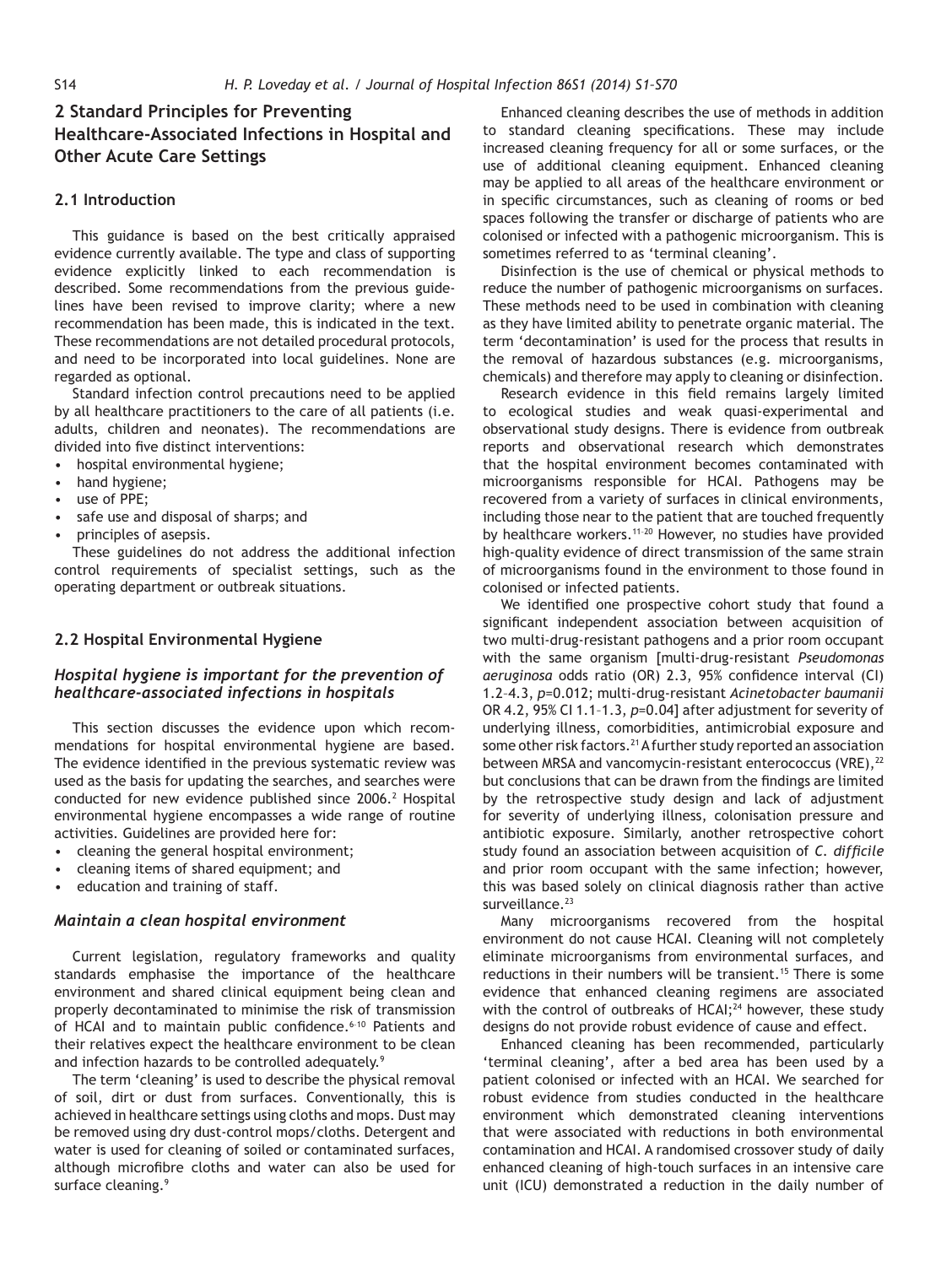sites in a bed area contaminated with MRSA (OR 0.59, 95% CI 0.4–0.86, *p*=0.006), and the aerobic colony count in communal areas (OR 0.65, 95% CI 0.47–0.92, *p*=0.013). Although the reduction in MRSA in the environment was associated with a large reduction in MRSA contaminating doctors' hands (OR 0.26, 95% CI 0.07–0.95, *p*=0.025), there was no effect on the incidence of MRSA acquisition by patients (OR 0.98, 95% CI 0.58–1.65, *p*=0.93).25

Disinfectants have been recommended for cleaning the hospital environment;<sup>1,2</sup> however, a systematic review failed to confirm a link between disinfection and the prevention of HCAI, although contamination of detergent and inadequate disinfection strength could have been an important confounder.<sup>26</sup> Whilst subsequent studies may have demonstrated a link between disinfection and reduced environmental contamination, and sometimes the acquisition of HCAI, the study designs are weak with no control groups or randomisation of intervention, and/or the introduction of multiple interventions at the same time. This makes it difficult to draw definitive conclusions about the specific effect of disinfection or cleaning.

# *Emerging technology*

New technologies for cleaning and decontaminating the healthcare environment have become available over the past 10 years, including hydrogen peroxide, and others are in the early stages of development. Whilst hydrogen peroxide has been used for decontamination of selected rooms in a US hospital following use by patients with a multi-drug-resistant organism or *C. difficile*, this study found that it was not possible to use hydrogen peroxide routinely for this purpose.<sup>27</sup> The effectiveness, cost-effectiveness and practicality of this and other new technologies in terms of reducing HCAI and routine use in the variety of facilities in UK hospitals has yet to be demonstrated.

We identified three studies conducted in patient care environments that provided evidence for the effectiveness of different products, containing chemical or other disinfection agents, on environmental contamination but not reductions in HCAI. A prospective randomised crossover study provided evidence for the effectiveness of daily cleaning of high-touch surfaces with microfibre/copper-impregnated cloths on the reduction of MRSA, as discussed above.25 An RCT demonstrated the efficacy of daily high-touch surface cleaning with peracetic acid on MRSA and *C. difficile* contamination of the environment, with a significant reduction in MRSA and C. difficile isolated from samples taken from surfaces with gloved hands (*p*<0.001) and the hands of healthcare workers (3/27 in peractic acid group vs 15/38 in standard cleaning group, p=0.13).<sup>28</sup> A nonrandomised controlled trial (NRCT) in two wards at a single hospital provided evidence that an additional cleaner was associated with a 32.5% reduction in environmental microbial contamination of hand-touch sites (95% CI 20.2–42.9, *p*<0.0001) and 26.6% reduction in acquisition of MRSA infection (95% CI 7.7–92.3, *p*=0.032), although the infection types were not specified.<sup>29</sup>

Hydrogen peroxide has been used as a method of decontamination of the environment in situations where wards/ beds can be closed or left unused for the required period of time <sup>30-32</sup> We identified a prospective, randomised beforeafter study that compared the efficacy of hypochlorite and a hydrogen peroxide decontamination system for terminal cleaning of rooms used by a patient with C. difficile infection in reducing environmental contamination with *C. difficile*. Although both methods reduced environmental contamination significantly compared with cleaning alone, hydrogen peroxide achieved a significantly greater reduction (91% vs 30% decrease in proportion of samples with *C. difficile*,  $p$ <0.005).<sup>33</sup> A prospective cohort study provided evidence for the efficacy of hydrogen peroxide when used for terminal decontamination after standard cleaning in significantly reducing the acquisition of multi-drug-resistant organisms in patients subsequently admitted to the rooms (adjusted incidence rate ratio 0.36, 95% CI 0.19–0.7). However, the effect was mainly driven by reduction in acquisition of VRE, and the results could have been confounded by the concurrent implementation of chlorhexidine baths, incomplete surveillance data and nonrandom assignment of rooms to the intervention.34

The efficacy of antimicrobial surfaces in the clinical environment in reducing surface contamination and HCAI is an area of emerging research. Four non-randomised, experimental studies, conducted in clinical environments, demonstrated significant reductions in microbial burden of between 80% and 90% on high-touch surfaces coated with metallic copper and/or its alloys compared with similar noncopper surfaces.35–38 One RCT conducted in three ICUs reported a significantly lower acquisition of HCAI in patients allocated to rooms with six high-touch copper-coated surfaces (3.4% vs 8.1%, *p=*0.013). A multi-variate analysis suggested that both severity of underlying illness and room assignment were independently associated with the acquisition of HCAI or colonisation. However, these findings may have been biased by poor discrimination of patients colonised on admission because of limited surveillance cultures, poor agreement in defining cases of HCAI, and incomplete adjustment for confounders in the multi-variate analysis.<sup>39</sup> Evidence of the effectiveness and cost-effectiveness of these technologies and their contribution to reductions in HCAI is therefore not currently available.

# *Assessing environmental cleanliness*

Indicators of cleanliness based on levels of microbial or adenosine triphosphate (ATP) contamination have been recommended; however, relationships between ATP and aerobic colony counts are not consistent, and neither method distinguishes normal environmental flora and pathogens responsible for HCAI.40,41 Benchmark values of between 250 and 500 relative light units have been proposed as a more objective measure of assessing the efficacy of cleaning than visual assessment, although these are based on arbitrary standards of acceptable contamination that have not been shown to be associated with reductions in HCAI.<sup>42-44</sup> We identified a number of uncontrolled before–after studies that used ATP in various forms to highlight the extent of contamination of the healthcare environment. In addition, some studies described the use of ATP monitoring as an intervention to improve cleaning, but the lack of a control group in the study design precluded their inclusion in this review. As cleaning will only have a transient effect on the numbers of microorganisms, regular cleaning or disinfection of hospital surfaces will not guarantee a pathogenfree environment. Preventing the transfer of pathogens from the environment to patients therefore still depends on ensuring that hands are decontaminated prior to patient contact.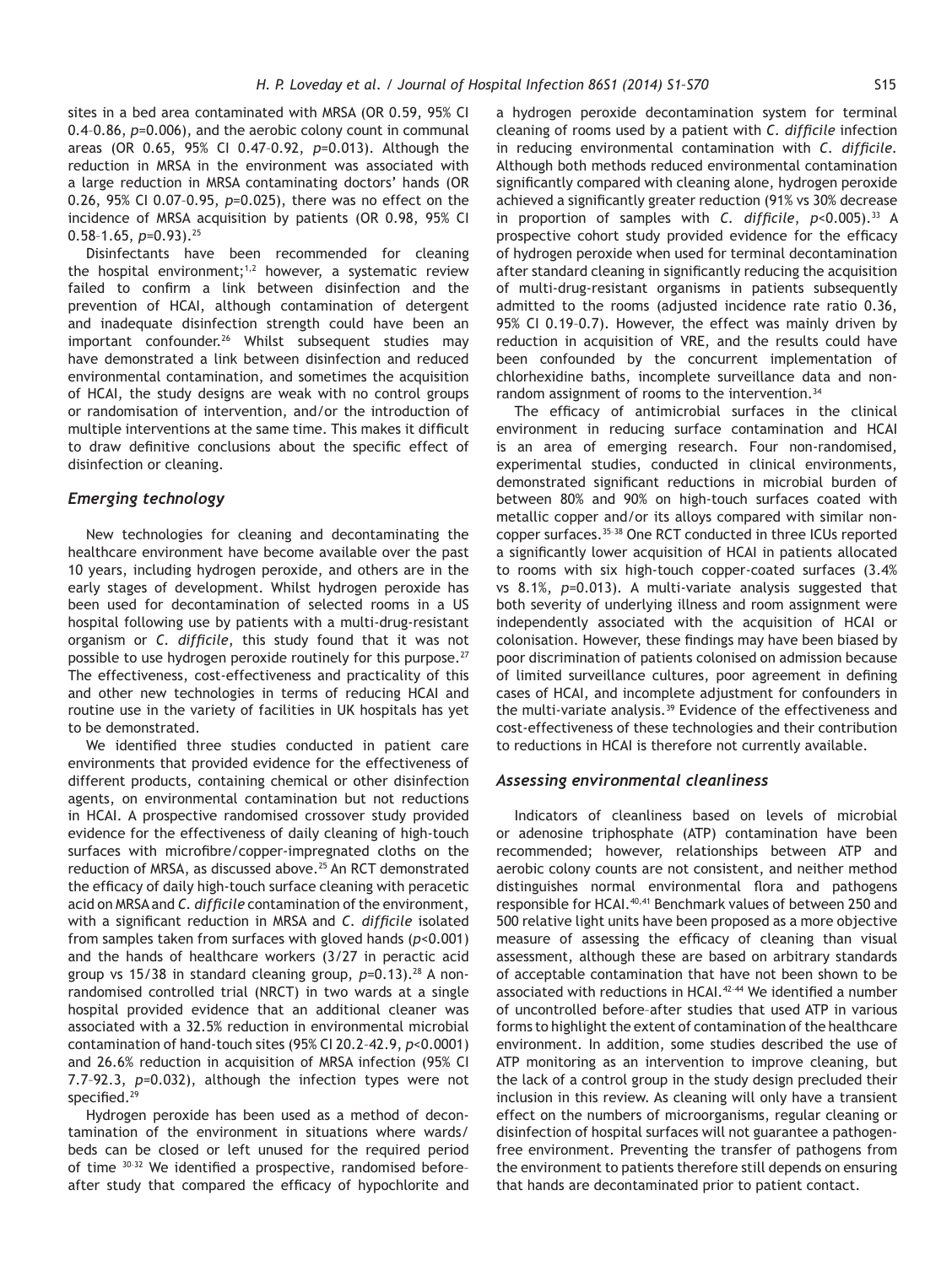- SP1 The hospital environment must be visibly clean; free from non-essential items and equipment, dust and dirt; and acceptable to patients, visitors and staff. *Class D/GPP*
- SP2 Levels of cleaning should be increased in cases of infection and/ or colonisation when a suspected or known pathogen can survive in the environment, and environmental contamination may contribute to the spread of infection.

*Class D/GPP*

SP3 The use of disinfectants should be considered for cases of infection and/ or colonisation when a suspected or known pathogen can survive in the environment, and environmental contamination may contribute to the spread of infection. *Class D/GPP*

# *Decontamination of equipment*

Shared clinical equipment used to deliver care in the clinical environment comes into contact with intact skin and is therefore unlikely to introduce infection directly. However, it can act as a vehicle by which microorganisms are transferred between patients, which may subsequently result in infection. Equipment should therefore be cleaned and decontaminated after each use with cleaning agents compatible with the piece of equipment being cleaned. In some outbreak situations, the use of chlorine-releasing agents and detergent should be considered.<sup>6-9</sup>

SP4 Shared pieces of equipment used in the delivery of patient care must be cleaned and decontaminated after each use with products recommended by the manufacturer. *Class D/GPP*

# *Healthcare workers' role in maintaining a clean environment*

In a systematic review of healthcare workers' knowledge about MRSA and/or frequency of cleaning practices, three studies indicated that staff were not using appropriate cleaning practices with sufficient frequency to ensure minimisation of MRSA contamination of personal equipment.<sup>13</sup> Staff education was lacking on optimal cleaning practices in the clinical areas. The finding of the review is reinforced by a later observational study, which noted that lapses in adherence to the cleaning protocol were linked with an increase in environmental contamination with isolates of *A. baumannii*.15 A second systematic review of four cohort studies that compared the use of detergents and disinfectants on microbial-contaminated hospital environmental surfaces suggested that a lack of effectiveness was, in many instances, due to inadequate strengths of disinfectants, probably resulting from a lack of knowledge.26

We identified no new, robust research studies of education or system interventions for this review. However, creating a culture of responsibility for maintaining a clean environment and increasing knowledge about how to decontaminate equipment and high-touch surfaces effectively requires education and training of both healthcare cleaning professionals and clinical staff.

SP5 All healthcare workers need to be educated about the importance of maintaining a clean and safe care environment for patients. Every healthcare worker needs to know their specific responsibilities for cleaning and decontaminating the clinical environment and the equipment used in patient care. *Class D/GPP*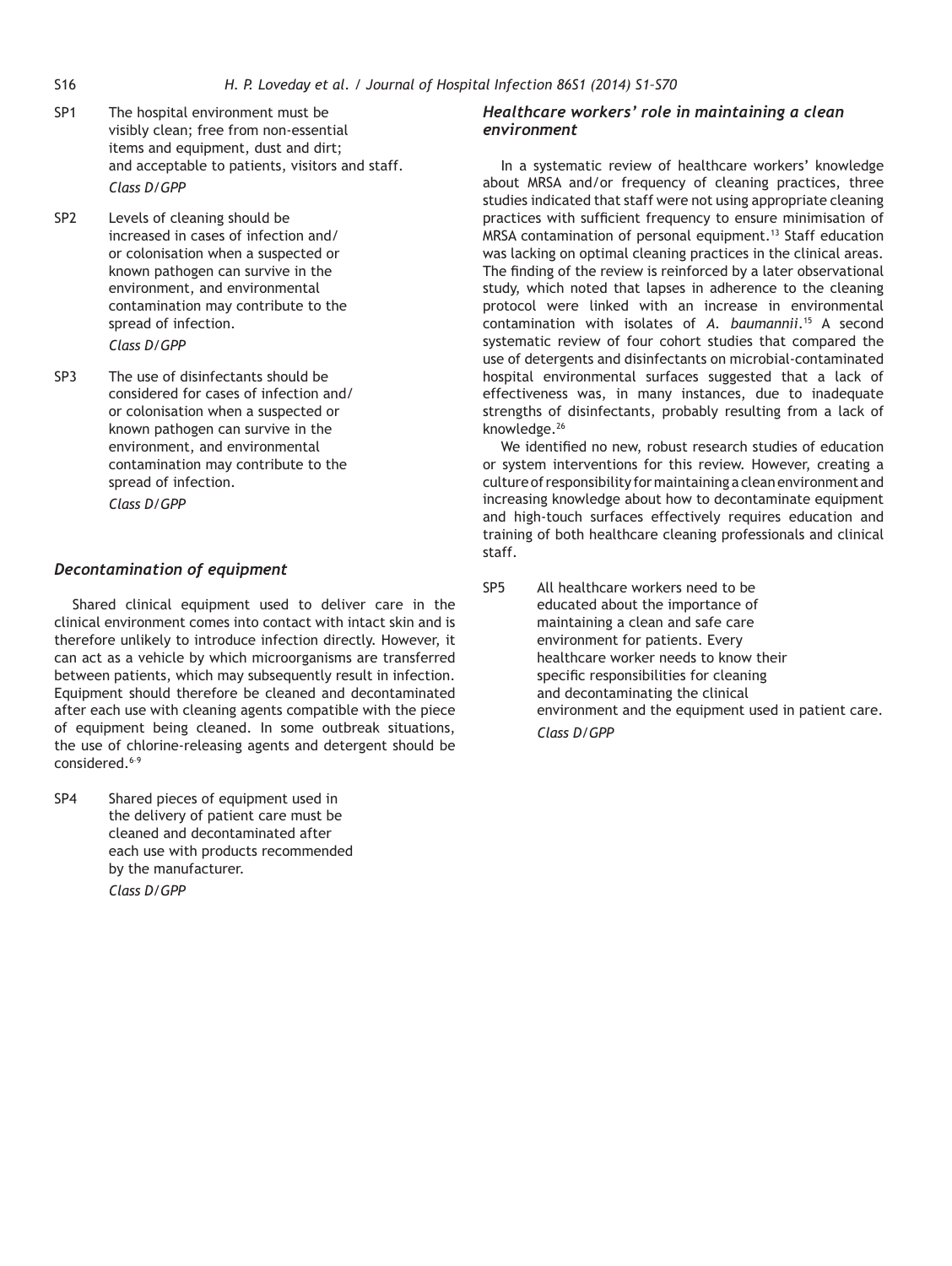# *Hospital Hygiene – Systematic Review Process*

# **Systematic Review Questions**

- 1. What is the evidence that the patient environment (including clinical equipment) is a significant factor in the transmission of HCAI?
- 2. What is the effectiveness and cost-effectiveness of conventional cleaning vs enhanced cleaning of the patient bed space in reducing environmental contamination and HCAI?
- 3. What is the effectiveness and cost-effectiveness of antimicrobial surfaces (e.g. silver, copper) in the patient environment in reducing environmental contamination and HCAI?
- 4. What is the effectiveness of education interventions in improving healthcare workers' knowledge and behaviour in maintaining a clean patient environment (including clinical equipment) and in reducing environmental contamination and HCAI?
- 5. What is the effectiveness of system interventions in driving improvements in hospital environmental hygiene and in reducing environmental contamination and HCAI?

# **Databases and Search Terms Used**

#### **DATABASES**

Medline, Cumulative Index to Nursing and Allied Health Literature (CINAHL), Embase, NEHL Guideline Finder, National Institute for Health and Clinical Excellence, the Cochrane Library (CDSR, CCRCT, CMR), US Guideline Clearing House, DARE (NHS Evidence, HTA), Prospero

#### **MeSH TERMS**

Infection control; cross infection; equipment contamination; disease transmission; disinfection; disinfectants; soaps; antiinfective agents; surface-active agents; hospital housekeeping; hydrogen peroxide; silver

#### **THESAURUS AND FREE-TEXT TERMS**

Hospital hygiene; hospital housekeeper; blood spill; blood exposure; blood splash

**SEARCH DATE**

Jan 2005–Nov 2012

# **Search Results**

Total number of articles located = 5944

#### **Sift 1 Criteria**

**Abstract indicates** that the article: relates to infections associated with hospital hygiene; is written in English; is primary research, a systematic review or a meta-analysis; and appears to inform one or more of the review questions.

#### **Articles Retrieved**

**Total number of articles retrieved from Sift 1 = 164**

#### **Sift 2 Criteria**

**Full text confirms** that the article: relates to infections associated with hospital hygiene; is written in English; is primary research (randomised controlled trials, prospective cohort, interrupted time series, controlled before–after, quasi-experimental, experimental studies answering specific questions), a systematic review or a meta-analysis including the above designs; and informs one or more of the review questions.

# **Articles Selected for Appraisal**

**Total number of studies selected for appraisal during Sift 2 = 26**

#### **Critical Appraisal**

All articles that described primary research, a systematic review or a meta-analysis and met the Sift 2 criteria were independently critically appraised by two appraisers using SIGN and EPOC criteria. Consensus and grading was achieved through discussion.

#### **Accepted and Rejected Evidence**

**Total number of studies accepted after critical appraisal = 12 Total number of studies rejected after critical appraisal = 14**

### **2.3 Hand Hygiene**

This section discusses the evidence for recommendations concerning hand hygiene practice. Designing and conducting robust, ethical RCTs in the field of hand hygiene is challenging, meaning that recommendations are based on evidence from NRCTs, quasi-experimental studies, observational studies and laboratory studies with volunteers. In addition, expert opinion derived from systematically retrieved and appraised professional, national and international guidelines is used. The areas discussed in this section include:

- assessment of the need to decontaminate hands;
- efficacy of hand decontamination agents and preparations;
- rationale for choice of hand decontamination practice;
- technique for hand decontamination;
- care required to protect hands from the adverse effects of hand decontamination practice;
- promoting adherence to hand hygiene guidelines; and
- involving patients and carers in hand hygiene.

# *Why is hand decontamination crucial to the prevention of healthcare-associated infection?*

The transfer of organisms between humans can occur directly via hands, or indirectly via an environmental source (e.g. commode or wash basin). Epidemiological evidence indicates that hand-mediated transmission is a major contributing factor in the acquisition and spread of infection in hospitals.<sup>1,2,45</sup>

The hands are colonised by two categories of microbial flora. The resident flora are found on the surface, just below the uppermost layer of skin, are adapted to survive in the local conditions and are generally of low pathogenicity, although some, such as *Stapylococcus epidermidis*, may cause infection if transferred on to a susceptible site such as an invasive device. The transient flora are made up of microorganisms acquired by touching contaminated surfaces such as the environment, patients or other people, and are readily transferred to the next person or object touched. They may include a range of antimicrobial-resistant pathogens such as MRSA, *Acinetobacter* or other multi-resistant Gram-negative bacteria.<sup>1</sup> If transferred into susceptible sites such as invasive devices or wounds, these microorganisms can cause life-threatening infections. Transmission to non-vulnerable sites may leave a patient colonised with pathogenic and antibiotic-resistant organisms, which may result in an HCAI at some point in the future.

Outbreak reports and observational studies of the dynamics of bacterial hand contamination have demonstrated an association between patient care activities that involve direct patient contact and hand contamination.<sup>2,45-48</sup> The association between hand decontamination, using liquid soap and water and waterless alcohol-base hand rub (ABHR), and reductions in infection have been confirmed by clinically-based nonrandomised trials<sup>49,50</sup> and observational studies.<sup>51,52</sup>

Current national and international guidance has consistently identified that effective hand decontamination results in significant reductions in the carriage of potential pathogens on the hands, and therefore it is logical that the incidence of preventable HCAI is decreased, leading to a reduction in patient morbidity and mortality.<sup>2,45,53</sup>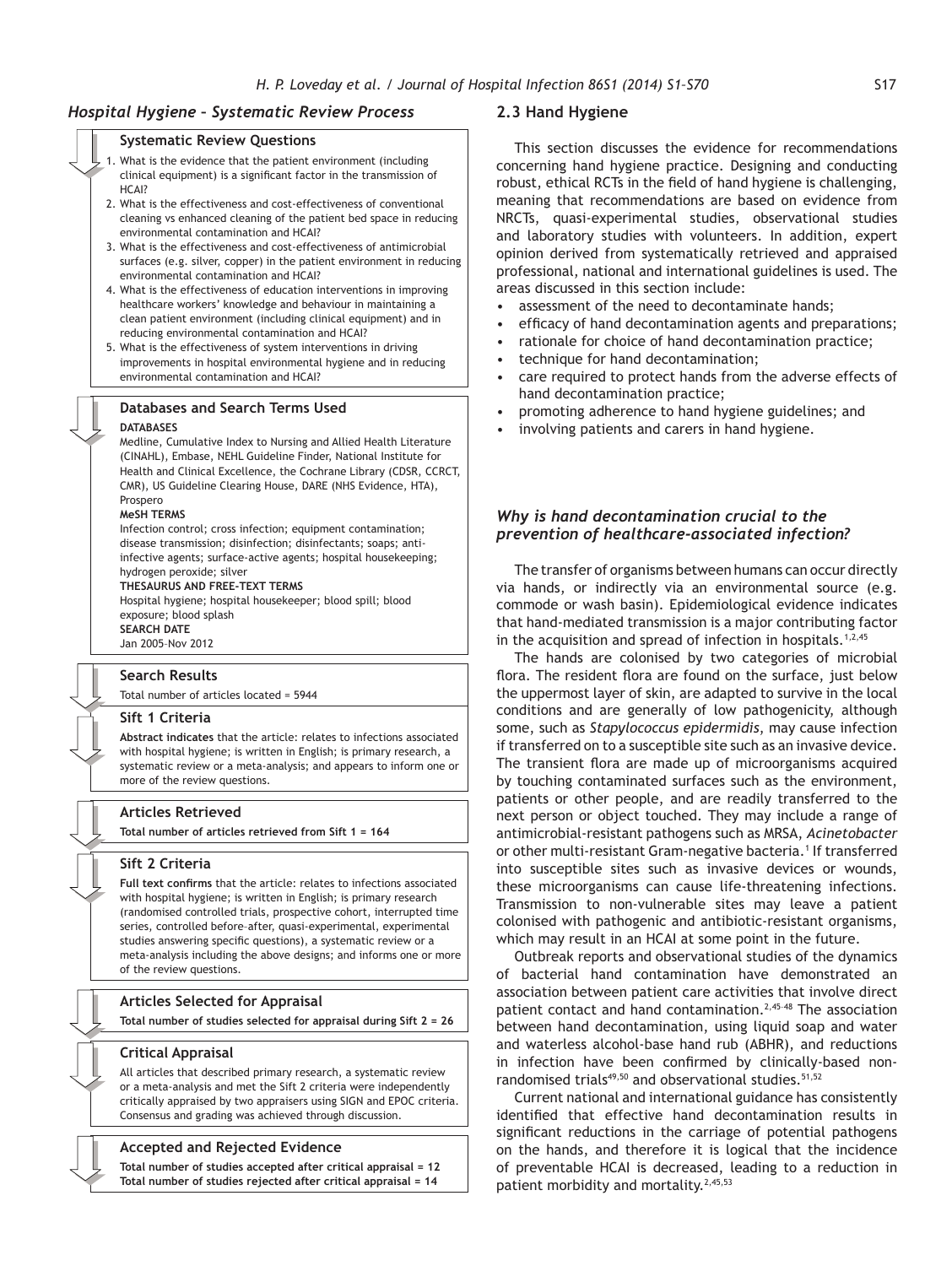# *When must you decontaminate your hands in relation to patient care?*

Patients are put at risk of developing an HCAI when informal carers or healthcare workers caring for them have contaminated hands. Decontamination refers to a process for the physical removal of dirt, blood and body fluids, and the removal or destruction of microorganisms from the hands.<sup>45</sup> The World Health Organization's (WHO) 'Five Moments for Hand Hygiene'<sup>53</sup> provides a framework for training healthcare workers, audit and feedback of hand hygiene practice, and has been adopted without modification in many countries and adapted in others (e.g. Canada).<sup>54</sup>

Hands must be decontaminated at critical points before, during and after patient care activity to prevent crosstransmission of microorganisms.1,2,45,55 Evidence considered by the National Institute for Health and Clinical Excellence (NICE)56 indicated increases in hand decontamination compliance before and after patient contact associated with implementation of the WHO 'Five Moments' and US Centers for Disease Control and Prevention 2002 guidelines, but no difference in compliance after contact with patient surroundings. The following recommendations are derived from the WHO framework and NICE guidelines,<sup>56</sup> and include additional points of emphasis.

SP6 Hands must be decontaminated:

- immediately before each episode of direct patient contact or care, including clean/aseptic procedures;
- immediately after each episode of direct patient contact or care;
- immediately after contact with body fluids, mucous membranes and non-intact skin;
- immediately after other activities or contact with objects and equipment in the immediate patient environment that may result in the hands becoming contaminated; and
- immediately after the removal of gloves.

*Class C*

# *Is any one hand-cleaning preparation better than another?*

Current national and international guidelines<sup>2,45,53</sup> consider the efficacy of various preparations for the decontamination of hands using liquid soap and water, antiseptic handwash agents and ABHR in laboratory studies and their effectiveness in clinical use. Overall, there is no compelling evidence to favour the general use of antiseptic handwashing agents over liquid soap or one antiseptic agent over another.<sup>2,45,53,57</sup> All hand hygiene products for use in clinical care must comply with current British Standards.<sup>58</sup>

Many studies have been conducted during the past 15 years to compare hand hygiene preparations, including ABHR and gels, antiseptic handwash and liquid soap.<sup>45</sup> RCTs and other quasiexperimental studies have generally demonstrated alcoholbased preparations to be more effective hand hygiene agents than non-medicated soap and antiseptic handwashing agents, although a small number of studies reported no statistically significant difference. $59-76$  Many of these studies involved the use of ABHR as part of a number of interventions, or multimodal campaigns, to improve hand hygiene practice, and had methodological flaws that weaken the causal relationship between the introduction of ABHR and reductions in HCAI.<sup>77</sup>

We identified one multi-variate, interrupted time series which suggested that the amount of ABHR used per patientday was the only factor associated with a reduction in MRSA incidence density  $(p=0.011)$  in a neonatal ICU in Japan.<sup>78</sup> Incidence density fell over a 4-year period from an average of 15 per 1000 patient-days, with a peak of 20 per 1000 patientdays in August 2006, to 0 per 1000 patient-days in October 2008 and was sustained to July 2009 (average incidence density 7.5 per 1000 patient-days). The supporting evidence from laboratory studies of the efficacy of ABHR indicates that these products are highly effective at reducing hand carriage, whilst overcoming some of the recognised barriers to handwashing; most importantly, the ease of use at the point of patient care.

These studies underpin a continuing trend to adopt ABHR for routine use in clinical practice. However, some studies highlight the need for continued evaluation of the use of ABHR within the clinical environment to ensure staff adherence to guidelines and effective hand decontamination technique.<sup>75,76</sup>

# *Choice of decontamination: is it always necessary to wash hands to achieve decontamination?*

Choosing the method of hand decontamination will depend upon the assessment of what is appropriate for the episode of care, the availability of resources at or near the point of care, what is practically possible and, to some degree, personal preferences based on the acceptability of preparations or materials.

In general, effective handwashing with liquid soap and water or the effective use of ABHR will remove transient microorganisms and render the hands socially clean. The effective use of ABHR will also substantially reduce resident microorganisms. This level of decontamination is sufficient for general social contact and most clinical care activities.<sup>2,45,53</sup> Liquid soap preparations that contain an antiseptic affect both transient microorganisms and resident flora, and some exert a residual effect. The use of preparations containing an antiseptic is required in situations where prolonged reduction in microbial flora on the skin is necessary (e.g. surgery, some invasive procedures or in outbreak situations). $2,45,53$ 

ABHR is not effective against all microorganisms (e.g. some viruses such as Norovirus and spore-forming microorganisms such as *C. difficile*). It will not remove dirt and organic material, and may not be effective in some outbreak situations. $52,79$ 

We identified two laboratory studies which demonstrated that ABHR was not effective in removing C. difficile spores from hands. $80,81$  In the first study, a comparison of liquid soap and water, chlorhexidine gluconate (CHG) soap and water, antiseptic hand wipes and ABHR resulted in all the soap and water protocols yielding greater mean colony-forming unit (cfu) reductions, followed by the antiseptic hand wipes, than ABHR. ABHR was equivalent to no intervention (0.06  $log_{10}$ cfu/mL, 95% CI -0.34 to 0.45  $log_{10}$  cfu/mL).<sup>80</sup> In the second study, three ABHR preparations with a minimum 60% alcohol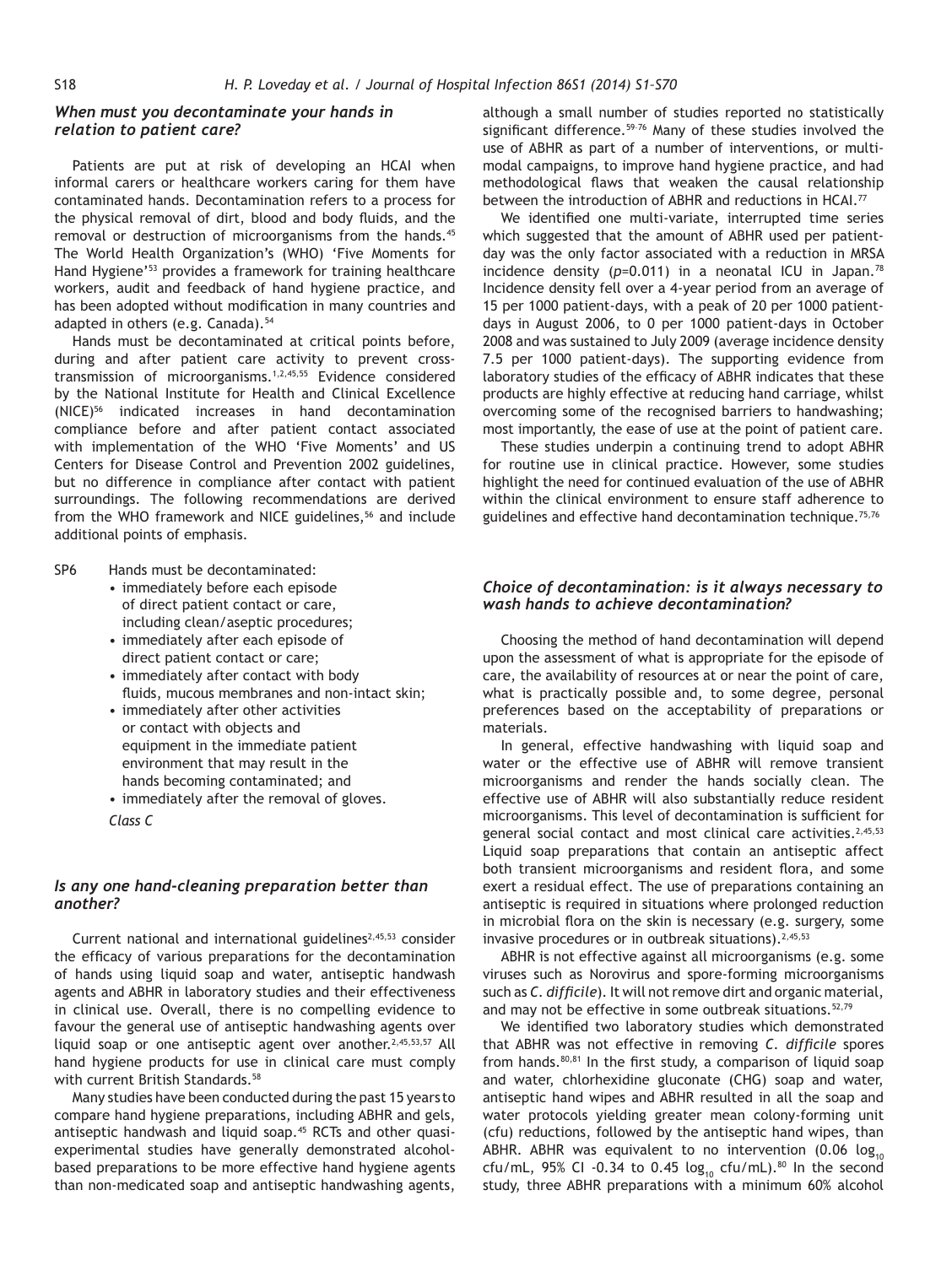concentration were compared with antiseptic (CHG) soap and water. Antiseptic soap and water reduced spore counts significantly compared with each of the ABHRs (CHG vs Isagel, *p*=0.005; CHG vs Endure, *p*=0.010; CHG vs Purell, *p*=0.005). In addition, 30% of the residual spores were readily transferred by handshake following the use of ABHR.<sup>81</sup> Recent evidence from a laboratory study that compared the efficacy of liquid soap and water and ABHR with and without CHG against H1N1 influenza virus demonstrated that all the hand hygiene protocols were effective in reducing virus copies.<sup>82</sup> A further study that compared the use of liquid soap and water and 65% ethanol hand sanitisers for the removal of Rhinovirus indicated that the hand sanitisers were more effective than soap and water.<sup>83</sup>

Two economic evaluations from the USA, included in recent NICE primary care guidelines, suggest that non-compliance with hand hygiene guidelines results in increased infection-related costs.56 Although compliance increases procurement costs of hand hygiene products, even a small increase in compliance is likely to result in reduced infection costs. We identified a further economic analysis of a hand hygiene programme based on the introduction of point-of-use ABHR and associated implementation materials. This demonstrated a reduction in episodes of HCAI and a saving of \$23.7 for every \$1 spent on the programme when future costs were considered. Sensitivity analyses showed that the programme remained cost saving in all alternative scenarios.<sup>84</sup> ABHR is likely to be less costly and result in greater compliance.

National and international guidelines suggest that the acceptability of agents and techniques is an essential criterion for the selection of preparations for hand hygiene.<sup>2,45,53</sup> Acceptability of preparations is dependent upon the ease with which the preparation can be used in terms of time and access, together with their dermatological effects.<sup>58</sup> ABHR is preferable for routine use due to its efficacy, availability at the point of care and acceptability to healthcare workers.45 However, ABHR does not remove organic matter and is ineffective against some microorganisms; therefore, handwashing is required.

- SP7 Use an alcohol-based hand rub for decontamination of hands before and after direct patient contact and clinical care, except in the following situations when soap and water must be used:
	- when hands are visibly soiled or potentially contaminated with body fluids; and
	- when caring for patients with vomiting or diarrhoeal illness, regardless of whether or not gloves have been worn.

*Class A*

#### *Is hand decontamination technique important?*

Investigations of technique for hand decontamination are limited and generally laboratory-based or small-scale observational designs. Hand hygiene technique involves both the preparation and the physical process of decontamination.<sup>2,45,53</sup>

Hands and wrists need to be fully exposed to the hand hygiene product and therefore should be free from jewellery and long-sleeved clothing. A number of small-scale observational studies have demonstrated that wearing rings and false nails is associated with increased carriage of microorganisms and, in some cases, linked to the carriage of outbreak strains. Department of Health guidance on uniforms and work wear and NICE guidelines indicate that healthcare workers should remove rings and wrist jewellery, and wear short-sleeved clothing whilst delivering patient care. 56,85

Evidence for the duration of hand decontamination has been considered in previous systematic reviews underpinning guidelines, and suggests that different durations of handwashing and hand rubbing do not significantly affect the reduction of bacteria.59,76 The WHO guidelines indicate that decontamination using ABHR should take 20–30 s for a seven-step process, and that handwashing should take 40-60 s for a nine-step process.<sup>45</sup>

We identified one recent RCT in a single hospital which demonstrated that allowing staff to decontaminate their hands 'in no particular order' took less time and was as effective as using the WHO seven-step technique using ABHR or liquid antimicrobial soap and water (*p*=0.04 and *p*<0.001, respectively). All three of the protocols tested in this study were effective in reducing hand bacterial load (p<0.01).<sup>86</sup> A similar result was reported by authors of a laboratory study that tested the EN1500 six-step technique against a range of other protocols. They reported that allowing volunteers to use their own 'responsible application' or a new five-step technique resulted in better coverage of the hands during hand decontamination.<sup>87</sup>

A number of laboratory-based studies that investigated methods of hand drying suggested that there is no significant difference in the efficacy of different methods of drying hands, but that good-quality paper towels dry hands efficiently and remove bacteria effectively.88,89 Current guidance on infection control in the built environment suggests that air and jet driers are not appropriate for use in clinical areas.<sup>90</sup> We identified one systematic review of studies on hand drying that failed to meet the quality criteria for inclusion.<sup>91</sup>

Due to the methodological limitations of studies, evidence recommendations are based on national and international guidelines which state that the duration of hand decontamination, the exposure of all aspects of the hands and wrists to the preparation being used, the use of vigorous rubbing to create friction, thorough rinsing in the case of handwashing, and ensuring that hands are completely dry are key factors in effective hand hygiene and the maintenance of skin integrity.<sup>2,45,53</sup>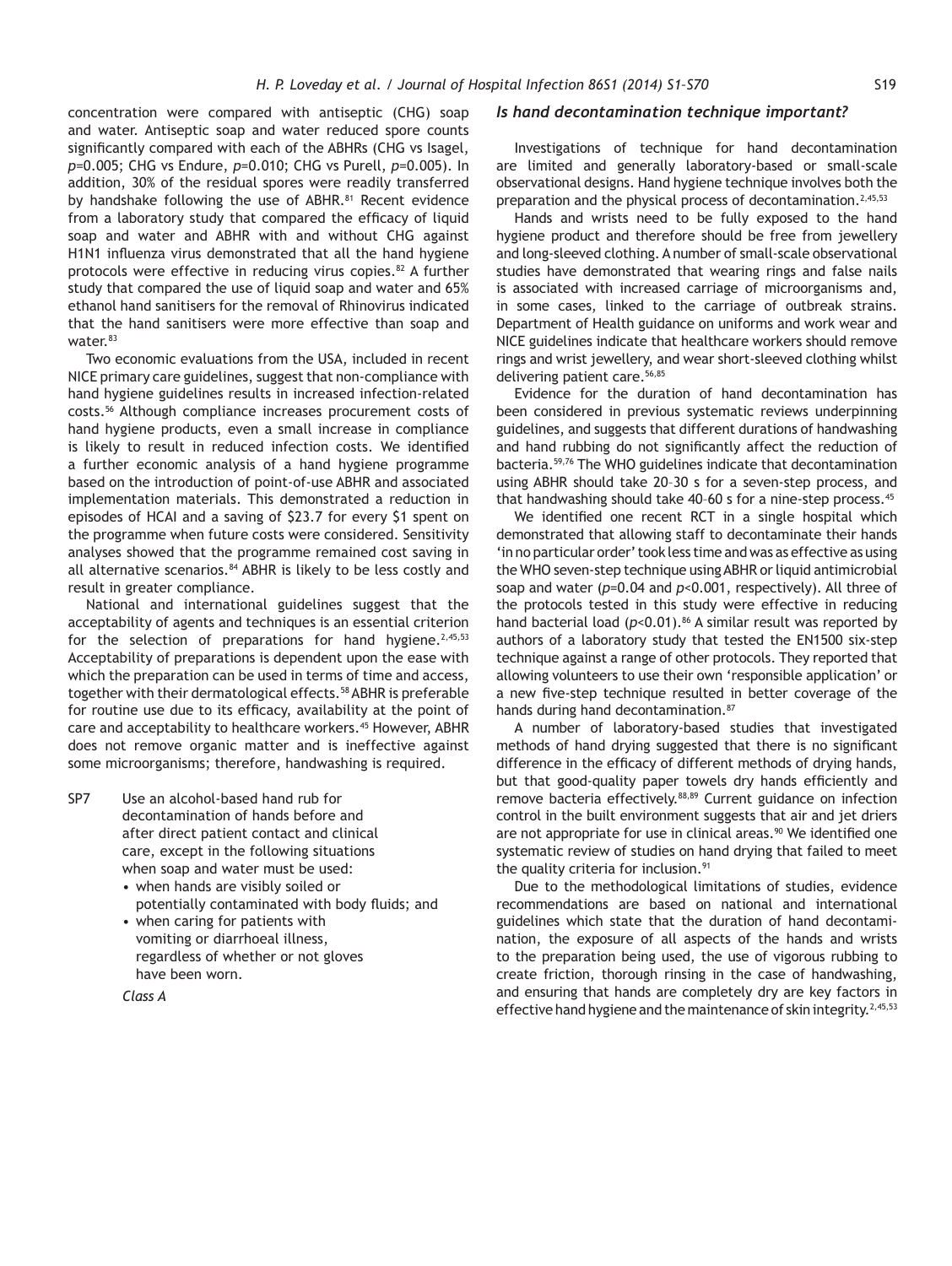- SP8 Healthcare workers should ensure that
	- their hands can be decontaminated effectively by: • removing all wrist and hand jewellery;
	- wearing short-sleeved clothing when delivering patient care;
	- making sure that fingernails are short, clean, and free from false nails and nail polish; and
	- covering cuts and abrasions with waterproof dressings.

*Class D/GPP*

- SP9 Effective handwashing technique involves three stages: preparation, washing and rinsing, and drying.
	- Preparation: wet hands under tepid running water before applying the recommended amount of liquid soap or an antimicrobial preparation.
	- Washing: the handwash solution must come into contact with all of the surfaces of the hand. The hands should be rubbed together vigorously for a minimum of 10–15 s, paying particular attention to the tips of the fingers, the thumbs and the areas between the fingers. Hands should be rinsed thoroughly.
	- Drying: use good-quality paper towels to dry the hands thoroughly. *Class D/GPP*
- SP10 When decontaminating hands using an alcohol-based hand rub, hands should be free of dirt and organic material and:
	- hand rub solution must come into contact with all surfaces of the hand; and
	- hands should be rubbed together vigorously, paying particular attention to the tips of the fingers, the thumbs and the areas between the fingers, until the solution has evaporated and the hands are dry.

*Class D/GPP*

# *Does hand decontamination damage skin?*

Expert opinion suggests that skin damage is generally associated with the detergent base of the preparation and/or poor handwashing technique.<sup>1,2,45,53</sup> In addition, the frequent use of some hand hygiene agents may cause damage to the skin and alter normal hand flora. Sore hands are associated with increased colonisation by potentially pathogenic microorganisms and increase the risk of transmission.<sup>1,2,45,53</sup> The irritant and drying effects of liquid soap and antiseptic soap preparations have been identified as one of the reasons why healthcare practitioners fail to adhere to hand hygiene guidelines.<sup>1,2,45,53,92</sup> In addition, washing hands regularly with liquid soap and water before or after the use of ABHR is associated with dermatitis and is not necessary.<sup>45</sup>

Systematic reviews conducted to underpin national guidelines<sup>1,2,45,53,57</sup> have identified a range of studies that compared the use of alcohol-based preparations with liquid soap and water using self-assessment of skin condition by nurses. These studies found that ABHR was associated with less skin irritation than liquid soap and water.<sup>60,61,64,67,93-95</sup> In addition, a longitudinal study of the introduction and subsequent use of ABHR over a 7-year period observed no reports of irritant and contact dermatitis associated with the use of ABHR.<sup>51</sup>

We identified a recent study which suggested that two ABHR preparations containing a glycerol emollient were more acceptable to staff (p<0.001).<sup>96</sup> Hand moisturisers/ emollients that are for shared use are more likely to become contaminated, and have been associated with an outbreak of infection in a neonatal unit.<sup>97</sup>

Current national and international guidance suggests that skin care, through the appropriate use of hand lotion or moisturisers added to hand hygiene preparations, is an important factor in maintaining skin integrity, encouraging adherence to hand decontamination practices and assuring the health and safety of healthcare practitioners.<sup>2,45,53</sup>

SP11 Clinical staff should be made aware of the potentially damaging effects of hand decontamination products, and encouraged to use an emollient hand cream regularly to maintain the integrity of the skin. Consult the occupational health team or a general practitioner if a particular liquid soap, antiseptic handwash or alcohol-based hand rub causes skin irritation. *Class D/GPP*

# *How can adherence to hand hygiene guidance be promoted?*

National and international guidelines emphasise the importance of adherence to hand hygiene guidance, and provide an overview of the barriers and factors that influence hand hygiene compliance.<sup>1,2,45,53</sup>

The use of multi-modal approaches to improving hand hygiene practice and behaviour has been advocated for over 10 years. Observational studies have consistently reported an association between multi-modal interventions involving the introduction of near-patient ABHR, audit and feedback, reminders and education, and greater compliance by healthcare staff.51,98–109

An early systematic review of 21 studies involving interventions to improve hand hygiene compliance concludes that:

- single interventions have a short-term influence on hand hygiene;
- reminders have a modest but sustained effect;
- feedback increases rates of hand hygiene but must be regular;
- near-patient alcohol-based preparations improve the frequency with which healthcare workers clean their hands; and
- multi-faceted approaches have a more marked effect on hand hygiene and rates of HCAI.<sup>110</sup>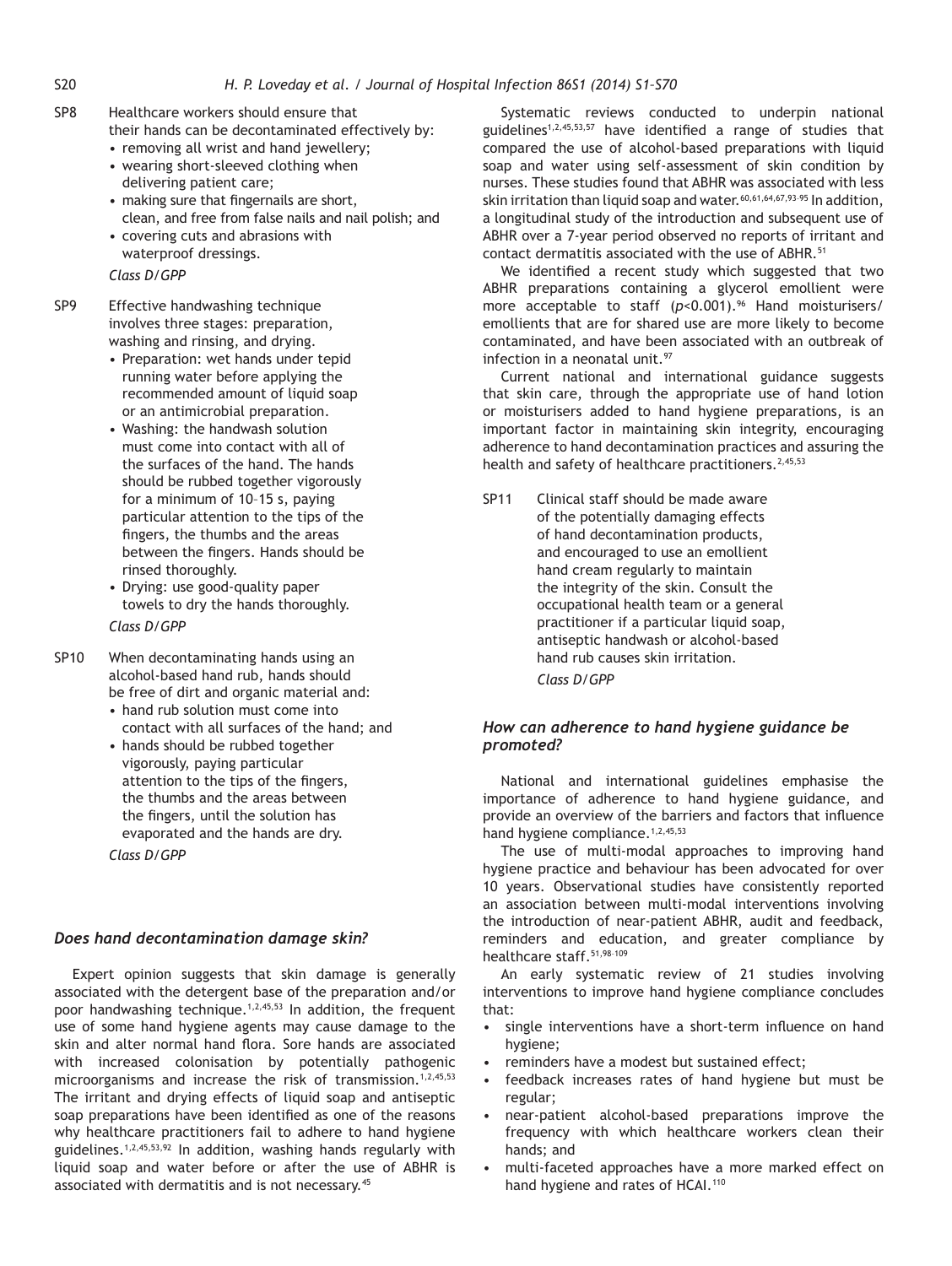National hand hygiene campaigns have been modelled on the multi-modal approach and implemented across the world.45,51,111,112 In England and Wales, the National Patient Safety Agency's 'Cleanyourhands Campaign' was piloted and implemented between 2004 and 2008 with the aim of creating sustainable change in hand hygiene compliance. The campaign comprised the use of near-patient ABHR, national poster materials, audit and feedback, and materials for patient engagement.

Recent Cochrane reviews of randomised and controlled clinical trials, interrupted time series and controlled before–after studies have suggested that the majority of studies conducted in this field have methodological biases that exclude them from this review. $77,113$  We identified four systematic reviews of interventions to improve hand hygiene compliance.77,114–116

The most recent Cochrane review identified 84 studies published after 2006 for potential inclusion, but only four studies (one RCT, two interrupted time series and one controlled before–after study) were included following detailed quality assessment.<sup>77</sup> The heterogeneity of interventions and methods precluded the pooling and meta-analysis of results, and it was concluded that multi-faceted campaigns that include social marketing or staff engagement may be more effective than campaigns without these components, and that education or product substitution alone were less effective.

An integrative systematic review of 35 studies that reported a wide range of interventions, including multi-modal interventions and hand hygiene product changes, only scored nine of the included studies as having limited or no fatal flaws.<sup>114</sup> The authors concluded that design limitations made it difficult to generalise the study results or isolate the specific effects of hand hygiene (or other interventions) on reductions in HCAI.

An earlier systematic review of 'bundled' behavioural intervention studies that reported HCAI or rates of colonisation as the primary outcome identified 33 potential studies for inclusion; of these, only four had quality scores >80%. Again, due to the heterogeneity of study interventions and outcomes, the results were narratively synthesised.115 The authors concluded that the formation of multi-disciplinary quality improvement teams and educational interventions might be effective strategies to improve hand hygiene and reduce rates of HCAI.

The final systematic review focused specifically on educational interventions to improve hand hygiene compliance and competence in hospital settings, and included all study designs that reported at least one outcome measure of hand hygiene competence and had a follow-up of at least 6 months.116 Thirty studies met the inclusion criteria for the review, but it was not possible to separate competence from compliance. Educational interventions taught or re-taught the correct methods for hand hygiene and then assessed compliance. The authors concluded that educational interventions had a greater impact if compliance with hand hygiene was low. Multiple interventions were better than single interventions in sustaining behaviour change, as were continuous, rather than one-off, interventions. However, it was not possible to determine the duration or sustainability of behaviour change in these studies.

We identified six new studies in our systematic review: one cluster RCT and process evaluation,<sup>117,118</sup> one step-wedge

cluster RCT,<sup>119</sup> two interrupted time series studies<sup>84,120</sup> and one controlled before-after study<sup>121</sup> that evaluated multi-modal interventions with varying components. In a cluster RCT that also included a process evaluation, the authors tested a set of core elements in a 'state-of-the-art strategy' (SAS) against a team-leader-directed strategy (TDS) at baseline (T1), immediately following the intervention (T2) and 6 months later (T3) to ascertain the additional benefits of leadership and staff engagement components.<sup>117,118</sup> In the intention-to-treat analysis (ITT), an OR of 1.64 (95% CI 1.33–2.02, *p*<0.001) in favour of the TDS between T2 and T3 suggested that engaging ward leadership and the involvement of teams in setting norms and targets resulted in greater compliance with hand hygiene. However, there was no significant difference between the groups' compliance at T3 in the ITT (*p*=0.187), with the SAS also having a sustained effect.<sup>117</sup> The process evaluation examined the extent to which the content, dosage and coverage of the intervention had been delivered.118 An as-treated analysis demonstrated a greater effect size for the TDS at T3 with a significant difference in hand hygiene compliance ( $p$ <0.01). The process evaluation also suggested that feedback about individual hand hygiene performance at T2 and T3 (*p*<0.05 and *p*<0.01, respectively), challenging colleagues on undesirable hand hygiene practice (*p*<0.01), and support from colleagues in performing hand hygiene (*p*<0.01) were positively correlated with changes in nurses' hand hygiene compliance.<sup>118</sup>

The second cluster RCT used a step-wedge design to assess a behavioural feedback intervention in intensive therapy units (ITUs) and acute care of the elderly (ACE) wards at sites participating in the 'Cleanyourhands Campaign'.119 The primary and secondary outcome measures were hand hygiene compliance measured by covert direct observation for 1 h every 6 weeks, and soap and ABHR procurement, respectively. Sixty wards were recruited, of which 33 implemented the intervention. The ITT analysis (60 wards) showed a significant effect of the intervention in the ITUs but not the ACE wards, equating to a 7–9% increase in compliance, with estimated OR of 1.44 (95% CI 1.018–1.76, *p*=<0.001) in ITUs and estimated OR of 1.06 (95% CI 0.87–1.25, *p*=0.5) in ACE wards. The perprotocol analysis (33 wards) showed a significant increase in compliance in both ACE wards and ITUs of 10–13% and 13–18%, respectively, with estimated OR of 1.67 (95% CI 1.26–2.22, *p*≤0.001) in ACE wards and estimated OR of 2.09 (95% CI 1.55-2.81,  $p \le 0.001$ ) in ITUs. The authors concluded that individual feedback and team action planning resulted in moderate but sustained improvements in hand hygiene adherence. The difficulties in implementing this intervention point to the problems that might be faced in a non-trial context.

Two interrupted time series studies of the 4-year national 'Cleanyourhands Campaign' in England and a 4-year hospitalwide programme in Taiwan demonstrated increased hand hygiene compliance (measured by procurement of ABHR and liquid soap) and reductions in HCAI [MRSA and *C. difficile*, and MRSA and extensively-drug-resistant *Acinetobacter*  (XDRAB)].84,120 In the national study, increased procurement of soap was independently associated with reductions in C. difficile infection (adjusted incidence rate ratio for 1-mL increase per patient-bed-day 0.993, 95% CI 0.990–0.996, *p*<0.0001) and MRSA in the last four quarters of the study (adjusted incidence rate ratio for 1-mL increase per patient-bed-day 0.990, 95% CI 0.985–0.995, *p*<0.0001).120 The 'Cleanyourhands Campaign' was not independent of other national programmes to reduce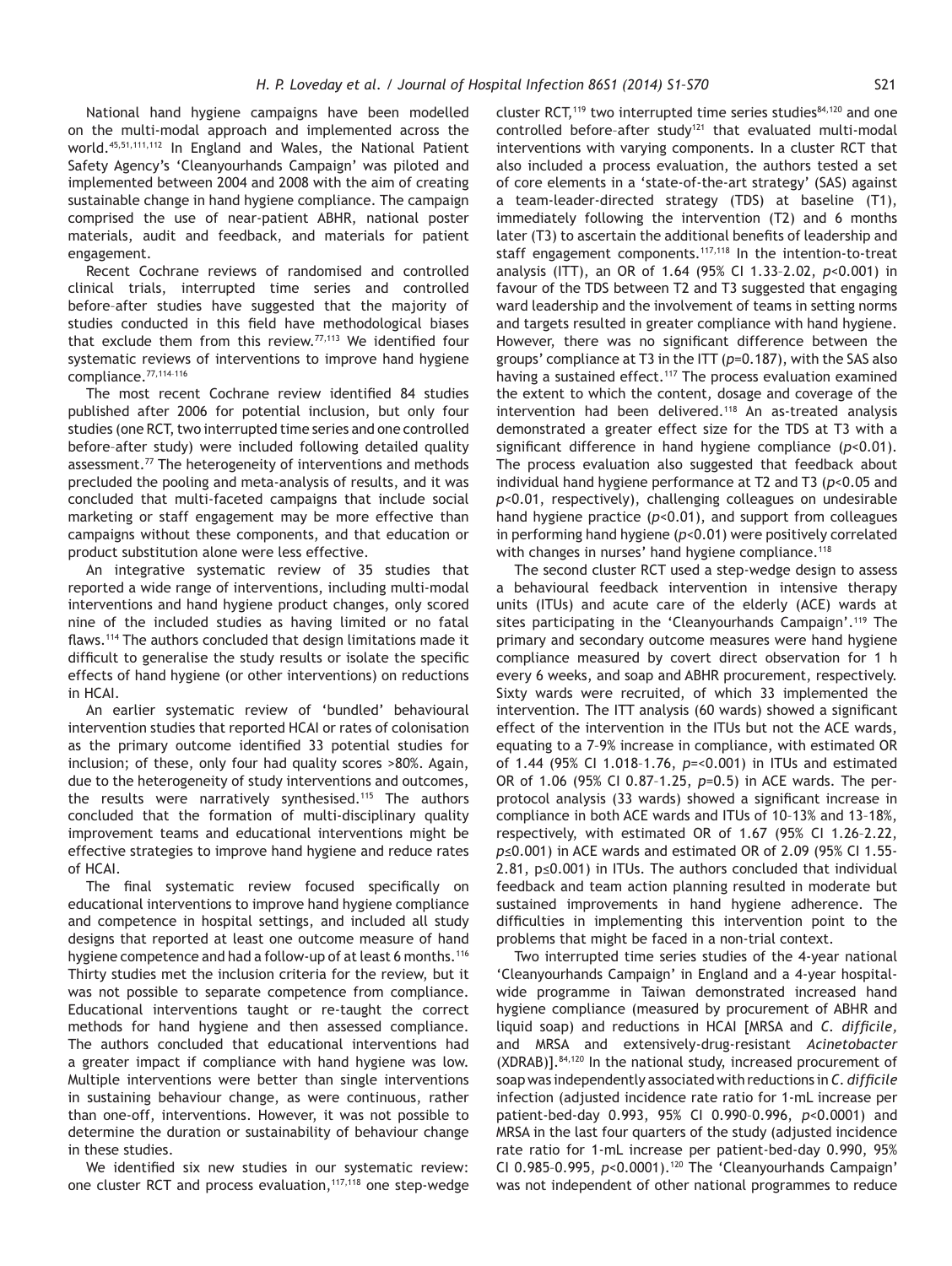MRSA bloodstream infections and C. difficile infection. Analysis also identified that the publication of the Health Act and the Department of Health improvement team visits were associated with reductions in MRSA and *C.difficile*. In the hospital-wide study,<sup>84</sup> the authors demonstrated a decrease in the cumulative incidence of HCAI caused by MRSA (change in level, *p*=0.03; change in trend, *p*=0.04) and XDRAB (change in level, *p*=0.78; change in trend, *p*<0.001) during the intervention period. Hand hygiene compliance was significantly correlated with increased consumption of ABHR, and improved overall from 43.3% in 2004 to 95.6% in 2007 (*p*<0.001). Hand hygiene compliance was also significantly correlated with professional categories of healthcare workers (*p*<0.001) in both general wards and ICUs (*p*<0.001).

The controlled before-after study<sup>121</sup> of a range of patient safety interventions in England, including hand hygiene, as measured by ABHR and soap consumption in non-specialist acute hospitals, reported no significant differences in the rate of increase in consumption of ABHR (*p*=0.760 favouring controls and *p*=0.889 favouring intervention) and non-significant decreases in *C. dif- cile* (*p*=0.652) and MRSA (*p*=0.693)*.*

SP12 Alcohol-based hand rub should be made available at the point of care in all healthcare facilities.

*Class C*

- SP13 Hand hygiene resources and healthcare worker adherence to hand hygiene guidelines should be audited at regular intervals, and the results should be fed back to healthcare workers to improve and sustain high levels of compliance. *Class C*
- SP14 Healthcare organisations must provide regular training in risk assessment, effective hand hygiene and glove use for all healthcare workers. *Class D/GPP*
- SP15 Local programmes of education, social marketing, and audit and feedback should be refreshed regularly and promoted by senior managers and clinicians to maintain focus, engage staff and produce sustainable levels of compliance. **New recommendation** *Class C*

#### *Patient involvement in hand hygiene*

Patient involvement in multi-modal strategies to improve hand hygiene among healthcare workers is established, and includes making it acceptable for patients and carers to request that healthcare workers clean their hands.<sup>45</sup> However, research suggests that many patients and carers do not feel empowered to challenge staff, particularly doctors.<sup>108,109,122,123</sup> Many NHS trusts have promoted hand hygiene among visitors by placing ABHR at the entrances to wards and patient rooms, but there is no evidence that this reduces HCAI. Despite being highlighted as an important gap in research, the role of patients' hands in the cross-transmission of microorganisms has not been investigated systematically, other than in ecologic studies that describe hand or skin contamination<sup>124-126</sup> or observations of non-use of hand hygiene products.<sup>127</sup> Studies of effective interventions to enable patients to clean their hands remain small scale and descriptive in nature.<sup>128-131</sup>

We identified three studies that described interventions to improve patient hand hygiene: one in an outbreak situation, one uncontrolled before–after study of parent education in a single paediatric ICU, and one as part of a prospective observational study in a community hospital. None of these studies met the quality criteria for inclusion in this systematic review.132–134 However, all of these studies suggested that improving patient/carer hand hygiene had some effect on crosstransmission of microorganisms and hand hygiene technique. National guidelines indicate that it is important to educate patients and carers about the importance of hand hygiene, and inform them about the availability of hand hygiene facilities and their role in maintaining standards of healthcare workers' hand hygiene.<sup>56</sup>

SP16 Patients and relatives should be provided with information about the need for hand hygiene and how to keep their own hands clean.

# **New recommendation** *Class D/GPP*

SP17 Patients should be offered the opportunity to clean their hands before meals; after using the toilet, commode or bedpan/urinal; and at other times as appropriate. Products available should be tailored to patient needs and may include alcohol-based hand rub, hand wipes and access to handwash basins. **New recommendation** *Class D/GPP*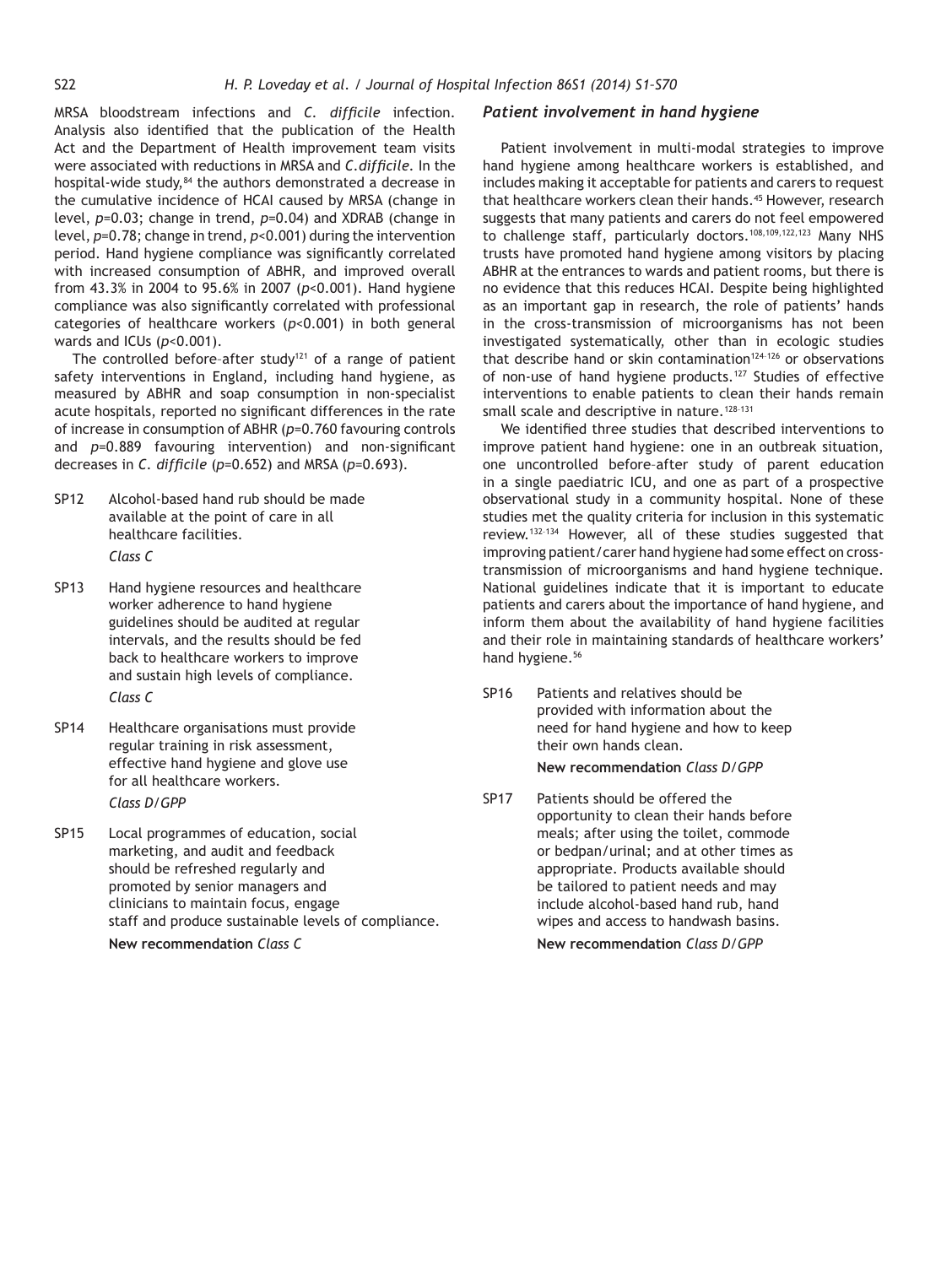# *Hand Hygiene – Systematic Review Process*

#### **Systematic Review Questions** 1. What is the effectiveness and cost-effectiveness of hand decontamination preparations on hand hygiene compliance among healthcare workers, reductions in HCAI, reductions in transient and/ or resident skin microorganisms, and the removal of organic soil? 2. What is the most effective hand decontamination technique, including duration, for achieving reductions in transient and/or resident skin microorganisms and the removal of organic soil? 3. What is the effectiveness of hand decontamination preparations on user preference and minimising contact dermatitis/allergy in healthcare workers? 4. What is the effectiveness of system interventions, electronic monitoring and education programmes in increasing hand hygiene compliance among healthcare workers and reducing infection? 5. What is the effectiveness of interventions that provide patients with opportunities to decontaminate their hands while in hospital? **Databases and Search Terms Used DATABASES** Medline, Cumulative Index to Nursing and Allied Health Literature (CINAHL), Embase, NEHL Guideline Finder, National Institute for Health and Clinical Excellence, the Cochrane Library (CDSR, CCRCT, CMR), US Guideline Clearing House, DARE (NHS Evidence, HTA), Prospero, PsycINFO **MeSH TERMS** Infection control; cross infection; equipment contamination; disease transmission; disinfectants; soaps; anti-infective agents; surface active agents; guideline adherence; consumer satisfaction

**THESAURUS AND FREE-TEXT TERMS** Handwashing; skin; nails; antisepsis; decontamination; WHO Five Moments; multi-modal campaign; patient education; hand hygiene audit; hand hygiene compliance **SEARCH DATE**

#### Jan 2006–Jan 2013

# **Search Results**

**Total number of articles located = 8223**

#### **Sift 1 Criteria**

**Abstract indicates** that the article: relates to infections associated with hand hygiene; is written in English; is primary research, a systematic review or a meta-analysis; and appears to inform one or more of the review questions.

#### **Articles Retrieved**

**Total number of articles retrieved from Sift 1 = 255**

# **Sift 2 Criteria**

Full text confirms that the article: relates to infections associated with hand hygiene; is written in English; is primary research (randomised controlled trials, prospective cohort, interrupted time series, controlled before–after, quasi-experimental, experimental studies answering specific questions), a systematic review or a meta-analysis including the above designs; and informs one or more of the review questions.

#### **Articles Selected for Appraisal**

**Total number of studies selected for appraisal during Sift 2 = 78**

#### **Critical Appraisal**

All articles that described primary research, a systematic review or a meta-analysis and met the Sift 2 criteria were independently critically appraised by two appraisers using SIGN and EPOC criteria. Consensus and grading was achieved through discussion.

#### **Accepted and Rejected Evidence**

**Total number of studies accepted after critical appraisal = 17 Total number of studies rejected after critical appraisal = 61**

#### **2.4 Use of Personal Protective Equipment**

This section discusses the evidence and associated recommendations for the use of PPE by healthcare workers in acute care settings and includes the use of aprons, gowns, gloves, eye protection and face masks/respirators to prevent potential transmission of pathogenic microorganisms to staff, patients and the healthcare environment. The use of gloves for other purposes does not form part of these guidelines. Where health and safety legislation underpins a recommendation, this is indicated by 'Health & Safety (H&S)' in addition to the classification of any clinical evidence underpinning the recommendations.

# *Infection prevention and control dress code – protect your patients and yourself*

The primary roles of PPE are to protect staff and reduce opportunities for cross-transmission of microorganisms in hospitals.<sup>1,2,135</sup> There is no evidence that uniforms or work clothing are associated with HCAI. However, there is a public expectation that healthcare workers will wear work and protective clothing to minimise any potential risk to patients and themselves.<sup>85,136</sup> The decision to use or wear PPE must be based upon an assessment of the level of risk associated with a specific patient care activity or intervention, and take account of current health and safety legislation.<sup>137-140</sup> There is evidence that both a lack of knowledge of guidelines and non-adherence to guideline recommendations are common, and that regular in-service education and training is required.<sup>106,141-144</sup>

- SP18 Selection of personal protective
	- equipment must be based on an assessment of the:
		- risk of transmission of microorganisms to the patient or carer;
		- risk of contamination of healthcare practitioners' clothing and skin by patients' blood or body fluids; and
		- suitability of the equipment for proposed use. *Class D/GPP/H&S*

SP19 Healthcare workers should be educated and their competence assessed in the:

- assessment of risk;
- selection and use of personal protective equipment; and
- use of standard precautions.
- *Class D/GPP/H&S*
- SP20 Supplies of personal protective equipment should be made available wherever care is delivered and risk assessment indicates a requirement. *Class D/GPP/H&S*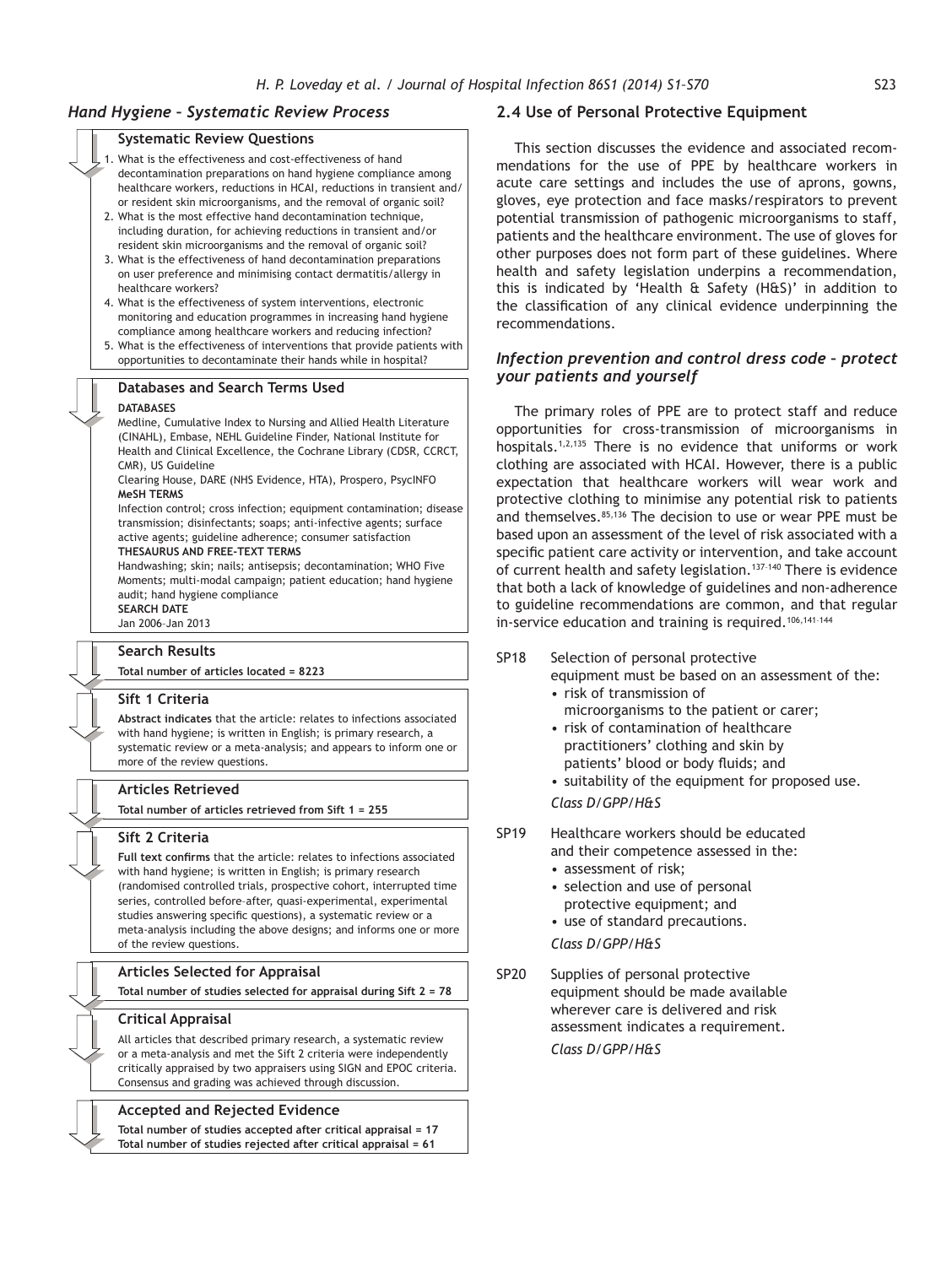### *Gloves: use them appropriately*

The use of gloves as an element of PPE and contact precautions is an everyday part of clinical practice for healthcare workers.<sup>1,2,135</sup> There are other indications unrelated to preventing the cross-transmission of infection that require gloves to be worn (e.g. the use of some chemicals or medications). The two main indications for the use of gloves in the prevention of HCAI<sup>1</sup> are:

- to protect hands from contamination with organic matter and microorganisms; and
- to reduce the risk of cross-transmission of microorganisms to staff and patients.

Gloves should be selected on the basis of a risk assessment, and should be suitable for the proposed task and the materials being handled.138–140 Gloves are categorised as medical gloves (examination and surgical) and protective gloves.145 Examination gloves are available as sterile or non-sterile for use by healthcare workers during clinical care to prevent contamination with microorganisms, blood and body fluids. Surgical gloves are available as sterile for use by healthcare workers during surgical and other invasive procedures. Protective gloves are used to protect healthcare workers from chemical hazards.145

Gloves should not be worn as a substitute for hand hygiene. Their prolonged and unnecessary use may cause adverse reactions and skin sensitivity, and may lead to crosscontamination of the patient environment.<sup>1,2</sup> The need to wear gloves and the selection of appropriate glove materials requires careful assessment of the task to be performed and its related risks to patients and healthcare workers.<sup>1,2,135,146,147</sup> Risk assessment should include consideration of:

- who is at risk (patient or healthcare worker) and whether sterile or non-sterile gloves are required;
- potential for exposure to blood, body fluids, secretions and excretions;
- contact with non-intact skin or mucous membranes during care and invasive procedures; and
- healthcare worker and patient sensitivity to glove materials.

We identified four observational studies which suggested that clinical gloves are not used in line with current guidance, and that glove use impacts negatively on hand hygiene.<sup>148-151</sup> In addition, a cluster RCT of screening and enhanced contact precautions for patients colonised with MRSA or VRE found no reduction in transmission, but also found that adherence to contact precautions was less than ideal.<sup>152</sup> Gloves must be removed immediately following each care activity for which they have been worn, and hands must be decontaminated in order to prevent the cross-transmission of microorganisms to other susceptible sites in that individual or to other patients. Gloves should not be washed or decontaminated with ABHR as a substitute for changing gloves between care activities.<sup>45</sup>

#### *Gloves are not infallible*

There is evidence that hands become contaminated when clinical gloves are worn, even when the integrity of the glove appears undamaged.<sup>1,2,135</sup> In terms of leakage, gloves made from natural rubber latex (NRL) perform better than vinyl gloves in laboratory test conditions.<sup>1,2</sup> Standards for the manufacture of medical gloves for single use require gloves to perform to European standards.<sup>153-157</sup> However, the integrity of gloves cannot be guaranteed, and hands may become contaminated during the removal of gloves.<sup>1,2,149,156</sup>

The appropriate use of medical gloves provides barrier protection and reduces the risk of hand contamination from blood, body fluids, secretions and excretions, but does not eliminate the risk. Hands cannot be considered to be clean because gloves have been worn, and should be decontaminated following the removal of gloves. Used gloves must be disposed of in accordance with the requirements of current legislation and local policy for waste management.<sup>157</sup>

- SP21 Gloves must be worn for:
	- invasive procedures;
	- contact with sterile sites and nonintact skin or mucous membranes;
	- all activities that have been assessed as carrying a risk of exposure to blood or body fluids; and
	- when handling sharps or contaminated devices.

*Class D/GPP/H&S*

- SP22 Gloves must be:
	- worn as single-use items;
	- put on immediately before an episode of patient contact or treatment;
	- removed as soon as the episode is completed;
	- changed between caring for different patients; and
	- disposed of into the appropriate waste stream in accordance with local policies for waste management. *Class D/GPP/H&S*
- SP23 Hands must be decontaminated immediately after gloves have been removed. *Class D/GPP/H&S*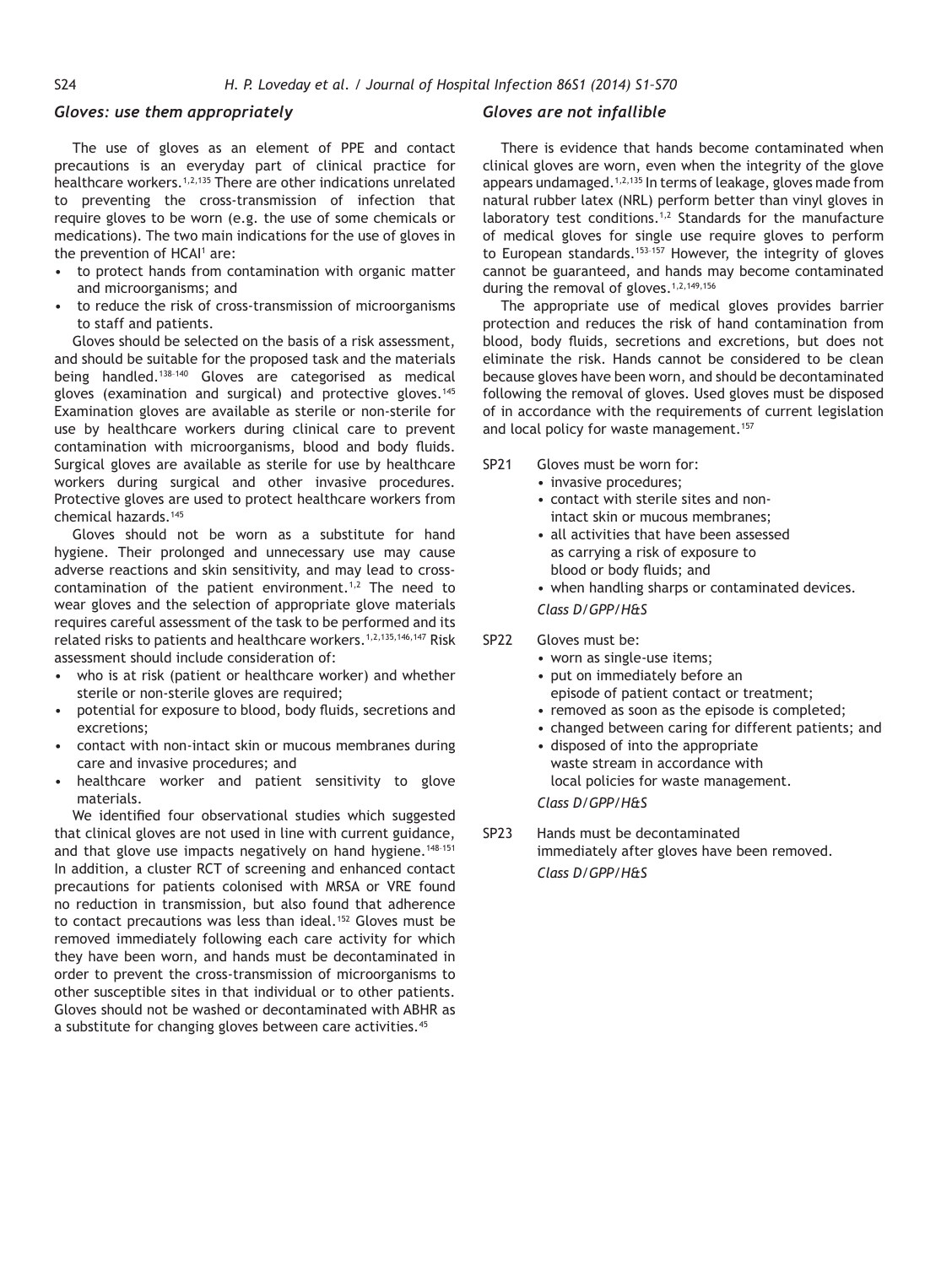# *Making choices*

Clinical gloves should be used by healthcare workers to prevent the risk of hand contamination with blood, body fluids, secretions and excretions, and to protect patients from potential cross-contamination of susceptible body sites or invasive devices.<sup>1</sup> Having decided that gloves should be used for a healthcare activity, the healthcare worker must make a choice between the use of:

- sterile or non-sterile gloves, based on contact with susceptible sites or clinical devices; and
- surgical or examination gloves, based on the aspect of care or treatment to be undertaken.

Healthcare organisations must provide gloves that conform to European standards (EN455-1, 455-2, 455-3), and which are acceptable to healthcare practitioners.153–155 Medical gloves are available in a range of materials, the most common being NRL, which remains the material of choice due to its efficacy in protecting against bloodborne viruses and properties that enable the wearer to maintain dexterity.<sup>1,158</sup> Patient or healthcare practitioner sensitivity to NRL proteins must also be taken into account when deciding on glove materials.<sup>146</sup>

Synthetic gloves are generally more expensive than NRL gloves and may not be suitable for all purposes.1 Nitrile gloves have the same chemical range as NRL gloves and may also lead to sensitivity problems in healthcare workers and patients. Polythene gloves are not suitable for clinical use due to their permeability and tendency to damage easily.<sup>1</sup> A study that compared the performance of nitrile, latex, copolymer and vinyl gloves under stressed and unstressed conditions found that nitrile gloves had the lowest failure rate, suggesting that nitrile gloves are a suitable alternative to NRL gloves, provided that there are no sensitivity issues. Importantly, the study noted variation in performance of the same type of glove produced by different manufacturers.<sup>158</sup> The Health and Safety Executive (HSE) also provide a guide-to-glove selection for employers.<sup>147</sup>

- SP24 A range of CE-marked medical and protective gloves that are acceptable to healthcare personnel and suitable for the task must be available in all clinical areas. *Class D/GPP/H&S*
- SP25 Sensitivity to natural rubber latex in patients, carers and healthcare workers must be documented, and alternatives to natural rubber latex gloves must be available.

*Class D/GPP/H&S*

#### *Aprons or gowns?*

National and international guidelines recommend that PPE should be worn by all healthcare workers when close contact with the patient, materials or equipment may lead to contamination of uniforms or other clothing with microorganisms, or when there is a risk of contamination with blood or body fluids.<sup>2,138,159</sup> Disposable plastic aprons are recommended for general clinical use.2 Full-body gowns need only be used where there is the possibility of extensive splashing of blood or body fluids, and should be fluid repellent.<sup>2,159</sup>

We identified a systematic review of the evidence that microbial contaminants found on the work clothing of healthcare practitioners are a significant factor in cases of HCAI.<sup>136</sup> The reviewers identified seven small-scale studies that described the progressive contamination of work clothing during clinical care, and a further three studies that suggested a link with microbial contamination and infection.17,160–169 One of the three studies was conducted in a simulated scenario and demonstrated that it was possible to transfer *S. aureus* from nurses' gowns to patients' bed sheets, but this was not associated with clinical infection.<sup>167</sup> A further pair of linked studies, associated with an outbreak of *Bacillus cereus*, showed an epidemiological link between contaminated clothing and HCAI, but this occurred when surgical scrub suits became highly contaminated in an industrial laundry, rather than as a result of clinical care.<sup>168,169</sup> A further study demonstrated high levels of contamination of gowns, gloves and stethoscopes with VRE following examination of patients known to be infected.<sup>170</sup>

A systematic review of eight studies that assessed the effects of gowning by attendants and visitors found no evidence to suggest that over-gowns are effective in reducing mortality, clinical infection or bacterial colonisation in infants admitted to newborn nurseries.<sup>171</sup> One quasi-experimental study investigated the use of gowns and gloves as opposed to gloves alone for prevention of acquisition of VRE in a medical ICU setting.172 A further prospective observational study investigated the use of a similar intervention in a medical ICU.173 These studies suggested that the use of gloves and gowns may minimise the transmission of VRE when colonisation pressure is high.

SP26 Disposable plastic aprons must be worn when close contact with the patient, materials or equipment pose a risk that clothing may become contaminated with pathogenic microorganisms, blood or body fluids.

*Class D/GPP/H&S*

SP27 Full-body fluid-repellent gowns must be worn where there is a risk of extensive splashing of blood or body fluids on to the skin or clothing of healthcare workers. *Class D/GPP/H&S*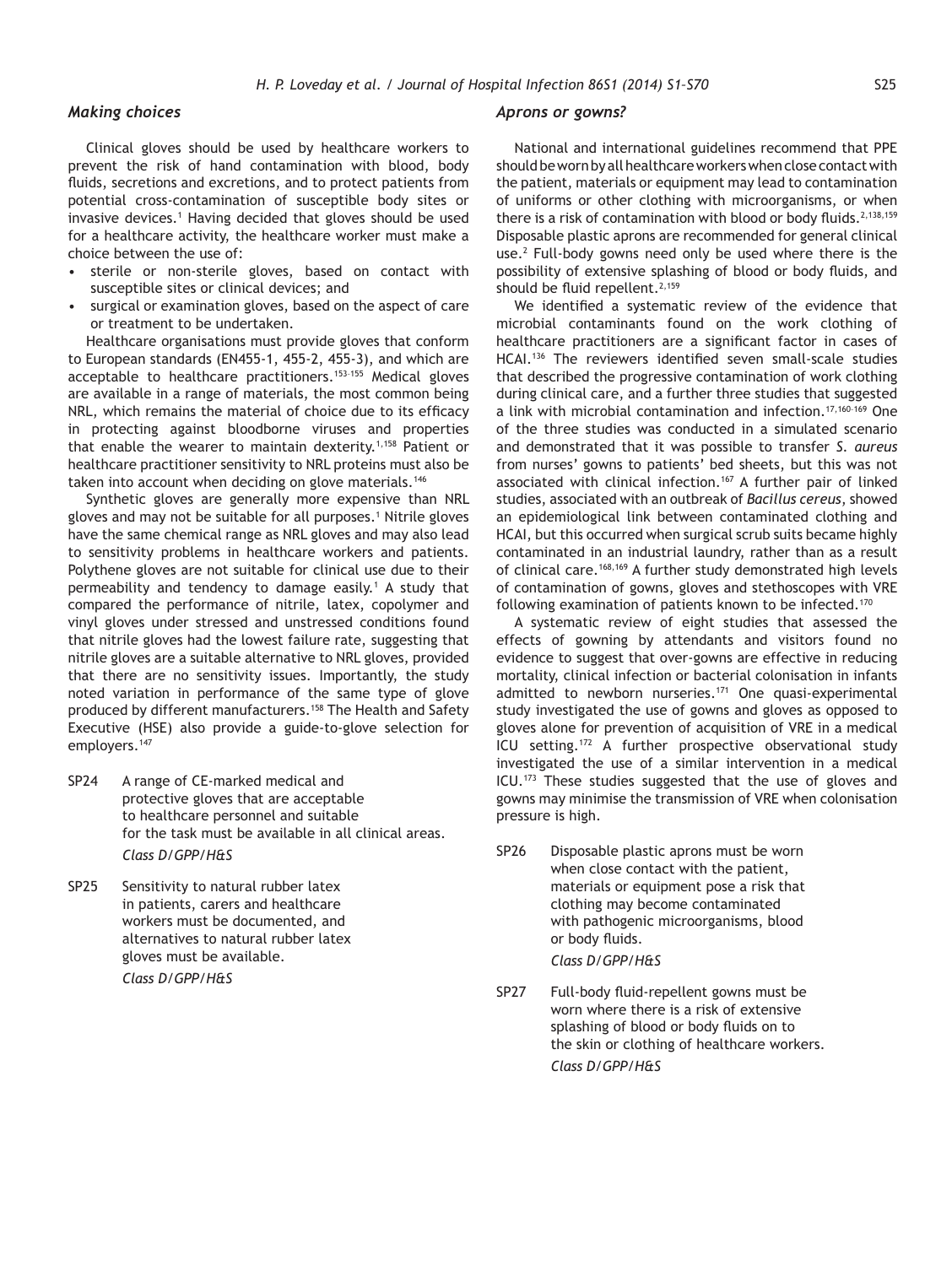SP28 Plastic aprons/fluid-repellent gowns should worn as single-use items for one procedure or episode of patient care, and disposed of into the appropriate waste stream in accordance with local policies for waste management. When used, non-disposable protective clothing should be sent for laundering. *Class D/GPP/H&S*

# *When are a face mask, respiratory protection and eye protection necessary?*

Healthcare workers (and sometimes patients) may use standard, fluid-repellent surgical face masks to prevent respiratory droplets from the mouth and nose being expelled into the environment. Face masks are also used, often in conjunction with eye protection, to protect the mucous membranes of the wearer from exposure to blood and/or body fluids when splashing may occur. Our previous systematic reviews failed to reveal any robust experimental studies that demonstrated that healthcare workers wearing surgical face masks protected patients from HCAI during routine ward procedures, such as wound dressing or invasive medical procedures.<sup>1,2</sup>

Face masks are also used to protect the wearer from inhaling aerosolised droplet nuclei expelled from the respiratory tract. As surgical face masks are not effective at filtering out such particles, specialised respiratory protective equipment (respirators) may be recommended for the care of patients with certain respiratory diseases [e.g. active multiple drugresistant pulmonary tuberculosis,<sup>174</sup> severe acute respiratory syndrome (SARS) and pandemic influenza].<sup>175</sup> The filtration efficiency of these respirators will protect the wearer from inhaling small respiratory particles, but to be effective, they must fit closely to the face to minimise leakage around the mask.1,2,176

The selection of the most appropriate respiratory protective equipment (RPE) should be based on a suitable risk assessment that includes the task being undertaken, the characteristics of the biological agent to which there is a risk of exposure, as well as the duration of the task and the local environment. Where the activity involves procedures likely to generate aerosols of biological agents transmitted by an airborne route (e.g. intubation), RPE with an assigned protection factor (APF) of 20 (equivalent to FFP3) should be used. In other circumstances, such as where the agent is transmitted via droplet rather than aerosol or where the level of aerosol exposure is low, the risk assessment may conclude that other forms of RPE (e.g. APF10/ FFP2) or a physical barrier (e.g. surgical face mask) may be appropriate, such as when caring for patients with influenza. Where RPE is required, it must fit the user properly and the user must be fully trained in how to wear and adjust it.<sup>177</sup>

We identified four systematic reviews of the use of facial protection, all of which had been undertaken in the aftermath of the SARS outbreak and in response to the H1N1 influenza pandemic. A range of study designs were considered in each of the reviews, including cluster RCTs, RCTs, cohort studies and descriptive before–after studies. Overall, many studies were poorly controlled, with no accounting for confounders,

such as poor compliance in the weaker studies. The authors of each of the reviews concluded that there was no strong evidence that masks/respirators alone are effective for the prevention of respiratory viral infections. Masks/respirators should be used together with other protective measures to reduce transmission.178–181

Our previous systematic review indicated that different protective eyewear offered protection against physical splashing of infected substances into the eyes (although not on all occasions), but that compliance was poor.<sup>1</sup> Expert opinion recommends that face and eye protection reduce the risk of occupational exposure of healthcare workers to splashes of blood or body fluids.<sup>1,2,159,182</sup>

- SP29 Fluid-repellent surgical face masks and eye protection must be worn where there is a risk of blood or body fluids splashing into the face and eyes. *Class D/GPP H&S*
- SP30 Appropriate respiratory protective equipment should be selected according to a risk assessment that takes account of the infective microorganism, the anticipated activity and the duration of exposure. *Class D/GPP/H&S*
- SP31 Respiratory protective equipment must fit the user correctly and they must be trained in how to use and adjust it in accordance with health and safety regulations. *Class D/GPP/H&S*
- SP32 Personal protective equipment should be removed in the following sequence to minimise the risk of cross/self-contamination: • gloves;
	- apron;
	- eye protection (when worn); and
	- mask/respirator (when worn).
	- Hands must be decontaminated

following the removal of personal

protective equipment.

**New recommendation** *Class D/GPP/H&S*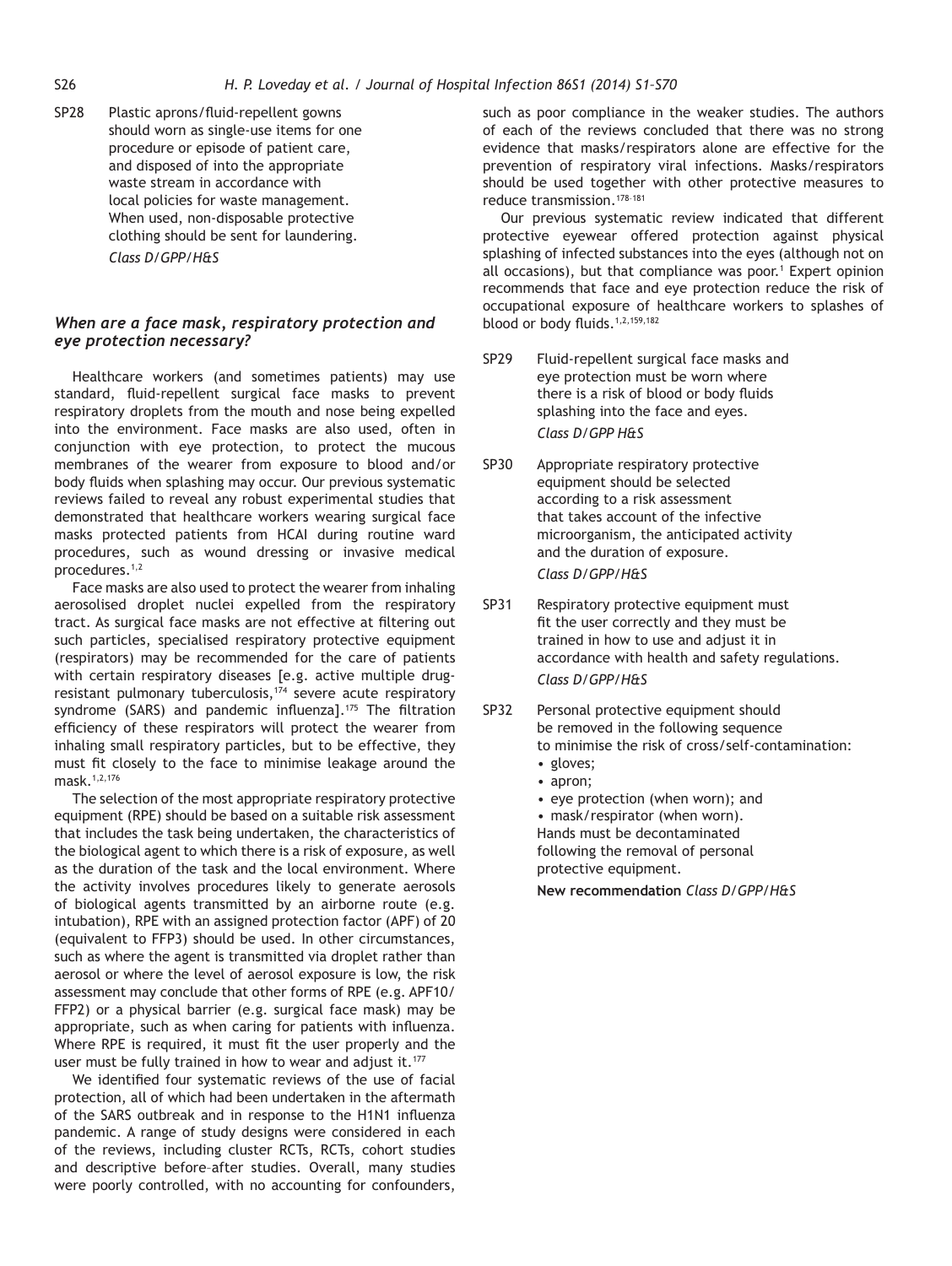# *Personal Protective Equipment – Systematic Review Process*

#### **Systematic Review Questions**

- 1. What is the evidence that healthcare workers' use of clinical gloves is clinically appropriate and cost-effective?
- 2. What is the effect of glove use on hand hygiene compliance?
- 3. What is the effect of glove material (vinyl, latex or nitrile) on user preference and hypersensitivity, protection against bloodborne infections, glove porosity and tears? (adapted from NICE 139)
- 4. What is the evidence that the uniforms/clothes of healthcare workers contribute to the transmission of HCAI?
- 5. What is the evidence that the use of protective clothing reduces the risk of transmission of HCAI?
- 6. What is the effectiveness of PPE (aprons, gloves and mouth/facial protection) in preventing the transmission of bloodborne viruses?
- 7. What is the effectiveness of facial protection (face masks, respirators) in preventing the transmission of respiratory pathogens? 8. What is the effectiveness of education interventions in improving
- healthcare workers' knowledge and behaviour in the appropriate use of PPE and reducing infection?

# **Databases and Search Terms Used**

#### **DATABASES**

Medline, Cumulative Index to Nursing and Allied Health Literature (CINAHL), Embase, NEHL Guideline Finder, National Institute for Health and Clinical Excellence, the Cochrane Library (CDSR, CCRCT, CMR), US Guideline Clearing House, DARE (NHS Evidence, HTA), Prospero **MeSH TERMS**

Infection control; cross infection; equipment contamination; universal precaution; disease transmission; protective clothing; disposable equipment; masks; gloves, protective; eye protective devices; education; health education, medical education; in-service training; health knowledge

## **THESAURUS AND FREE-TEXT TERMS**

Infection; contamination; antisepsis; universal precaution; disease transmission; disinfection; sterilisation; decontamination; disposable equipment; masks; gloves; face shield; goggles; apron; gown; protective clothes; visor; hood; eye protection devices **SEARCH DATE**

Apron, gloves (AG): Apr 2011–Feb 2013, facial protection (FP): Jan 2006–Jan 2013

## **Search Results**

**Total number of articles located = AG (867), FP (8160)**

#### **Sift 1 Criteria**

**Abstract indicates** that the article: relates to infections associated with protective clothing; is written in English; is primary research, a systematic review or a meta-analysis; and appears to inform one or more of the review questions.

#### **Articles Retrieved**

**Total number of articles retrieved from Sift 1 = AG (32), FP (25)**

#### **Sift 2 Criteria**

**Full text confirms** that the article: relates to infections associated with protective clothing; is written in English; is primary research (randomised controlled trials, prospective cohort, interrupted time series, controlled before–after, quasi-experimental), a systematic review or a meta-analysis including the above designs; and informs one or more of the review questions.

#### **Articles Selected for Appraisal**

**Total number of studies selected for appraisal during Sift 2 = AG (6), FP (6)**

#### **Critical Appraisal**

All articles that described primary research, a systematic review or a meta-analysis and met the Sift 2 criteria were independently critically appraised by two appraisers using SIGN and EPOC criteria. Consensus and grading was achieved through discussion.

#### **Accepted and Rejected Evidence**

**Total number of studies accepted after critical appraisal = AG (6), FP (4) Total number of studies rejected after critical appraisal = AG (0), FP (2)**

# **2.5 Safe Use and Disposal of Sharps**

This section discusses the evidence and associated recommendations for the safe use and disposal of sharps in general care settings. This includes minimising the potential infection risks associated with sharps use and disposal, and the use of needle protection devices. The use and disposal of sharps is subject to the Health and Safety at Work Act 1974<sup>183</sup> and several elements of health and safety legislation including:

- The Health and Safety (Sharp Instruments in Healthcare) Regulations 2013;184
- Control of Substances Hazardous to Health Regulations 2002;139
- Management of Health and Safety at Work Regulations 1999;137
- The Provision and Use of Work Equipment Regulations 1998;185
- Reporting of Diseases, Injuries and Dangerous Occurrences Regulations 1995;<sup>186</sup>
- The Personal Protective Equipment Regulations 1992;<sup>187</sup> and
- Health and Safety (First Aid) Regulations 1981.188

Where health and safety legislation underpins a recommendation, this is indicated by 'H&S' in addition to the classification of any clinical evidence underpinning the recommendations.

# *Sharps injuries – what's the problem?*

The HSE define a sharp as a needle, blade or other medical instrument capable of cutting or piercing the skin.184 Similarly, a sharps injury is an incident that causes a needle, blade or other medical instrument to penetrate the skin (percutaneous injury). The safe handling and disposal of needles and other sharp instruments forms part of an overall strategy of clinical waste disposal to protect staff, patients and visitors from exposure to bloodborne pathogens.<sup>159</sup>

The National Audit Office identified that needlestick and sharps injuries ranked alongside moving and handling, falls, trips and exposure to hazardous substances as the main types of accidents experienced by NHS staff.189 A later Royal College of Nursing survey of 4407 nurses found that almost half (48%) had, at some point in their career, sustained a sharps injury from a device that had previously been used on a patient. A similar number (52%) reported fearing sharps injuries, and nearly half (45%) reported that they had not received training from their employer on safe needle use.<sup>190</sup> The 2012 'Eye of the Needle' report from the Health Protection Agency confirms that healthcare workers continue to be exposed to bloodborne virus infections, even though such exposures are largely preventable.191 The number of reported occupational exposures almost doubled from 276 in 2002 to 541 in 2011, with almost half of all exposures occurring in nurses. However, in 2011, medical and dental professions reported a similar number of occupational exposures as nursing professions, with exposures in these groups increasing by 131% between 2002 and 2011. The report draws attention to the need for healthcare providers to comply with the European Council Directive 2010/32/EU and adopt safety devices in order to prevent sharps injuries.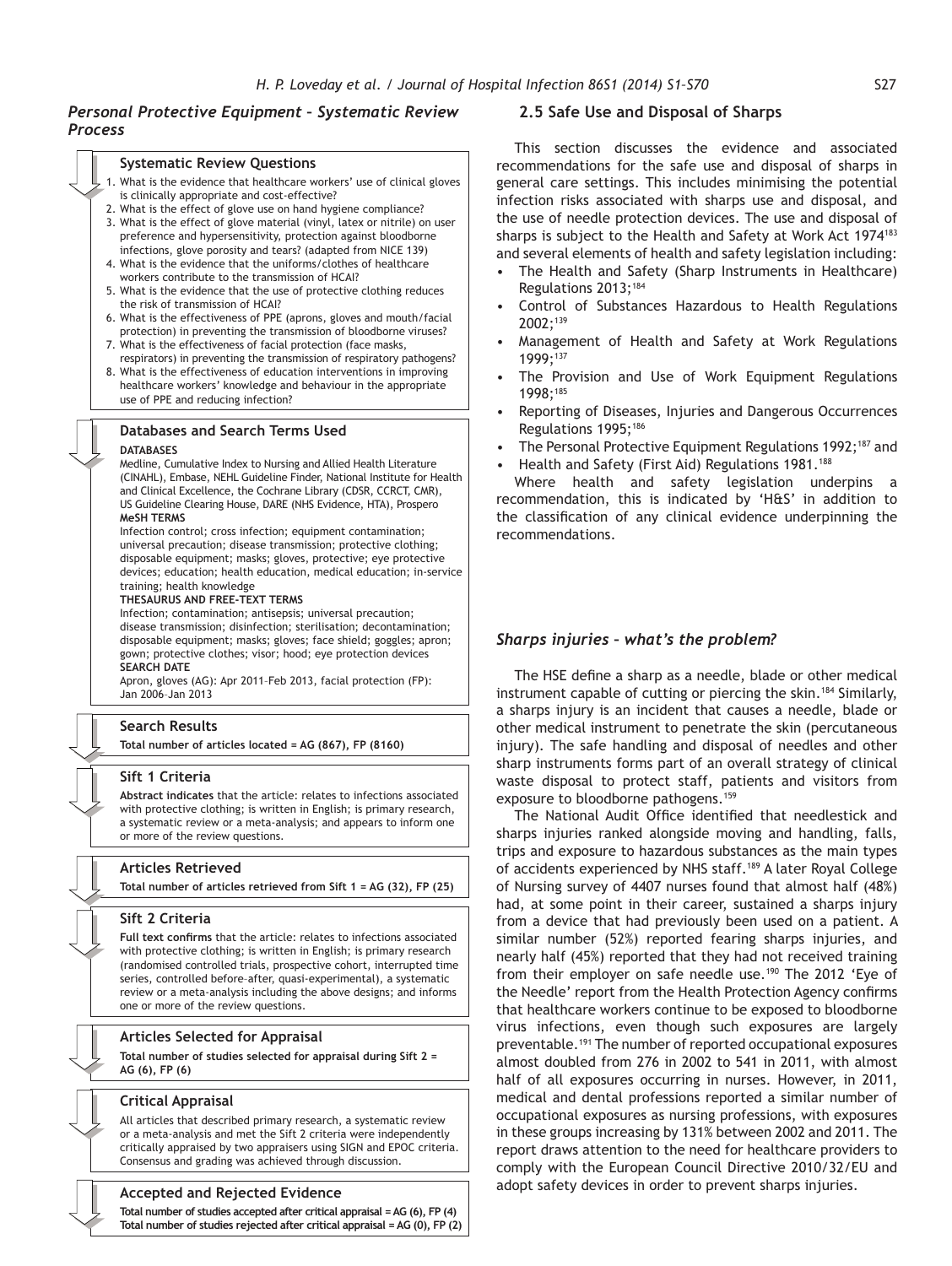The average risk of transmission of bloodborne viruses following a single percutaneous exposure from an infected person, in the absence of appropriate post-exposure prophylaxis, has been estimated to be: 135, 191, 192

- hepatitis B virus, one in three;
- hepatitis C virus, one in 30; and
- human immunodeficiency virus, one in 300.

#### *Avoiding sharps injuries is everybody's responsibility*

National and international guidelines are consistent in their recommendations for the safe use and disposal of sharp instruments and needles, and the management of healthcare workers who are exposed to potential infection from bloodborne viruses.135,193–195 As with many infection prevention and control policies, the assessment and management of the risks associated with the use of sharps is paramount, and safe systems of work and engineering controls must be in place to minimise any identified risks.<sup>139</sup>

National<sup>184</sup> and European Union<sup>196</sup> legislation requires the UK and all EU member states to provide protection for all healthcare workers exposed to the risk of sharps injuries. In summary, the Health and Safety (Sharp Instruments in Healthcare) Regulations 2013 require all employers, under existing health and safety law, to:

- conduct risk assessments;
- avoid unnecessary use of sharps and, where this is not possible, use safer sharps that incorporate protection mechanisms;
- prevent the recapping of needles;
- ensure safe disposal by placing secure sharps containers close to the point of use;
- provide employees with adequate information and training on the safe use and disposal of sharps, what to do in the event of a sharps injury and the arrangements for testing, immunisation and post-exposure prophylaxis, where appropriate;
- record and investigate sharps incidents; and
- provide employees who have been injured with access to medical advice, and offer testing, immunisation, post-exposure prophylaxis and counselling, where appropriate.<sup>184,193</sup>

Legislation also includes a duty for employees who receive a sharps injury whilst undertaking their work to inform their employer as soon as is practicable.<sup>184,193</sup> All healthcare workers must be aware of their responsibility in avoiding sharps injuries.

We identified a systematic review which included studies that focused on education and training interventions to minimise the incidence of occupational injuries involving sharps devices.<sup>197</sup> The authors identified five primary beforeafter studies that demonstrated a consistent reduction in the incidence of percutaneous injuries when other safety initiatives (e.g. training) were implemented before and during the introduction of safer sharps devices.<sup>198-202</sup> These studies used a range of interventions in one setting and are not generalisable. However, education is essential in ensuring that staff understand safe ways of working and how to use safer sharps devices. This should form a part of induction programmes for new staff and on-going in-service education. The introduction of new devices should include an appropriate training programme as part of staff introduction.

- SP33 Sharps must not be passed directly from hand to hand, and handling should be kept to a minimum. *Class D/GPP/H&S*
- SP34 Needles must not be recapped, bent or disassembled after use. *Class D/GPP/H&S*
- SP35 Used sharps must be discarded at the point of use by the person generating the waste. *Class D/GPP/H&S*
- SP36 All sharps containers must:
	- conform to current national and international standards;
		- be positioned safely, away from public areas and out of the reach of children, and at a height that enables safe disposal by all members of staff;
		- be secured to avoid spillage;
		- be temporarily closed when not in use;
	- not be filled above the fill line; and
	- be disposed of when the fill line is reached.

*Class D/GPP/H&S*

SP37 All clinical and non-clinical staff must be educated about the safe use and disposal of sharps and the action to be taken in the event of an injury. *Class D/GPP/H&S*

# *Needle protection devices reduce avoidable injuries*

To improve patient and staff safety, legislation and the Department of Health require healthcare providers and their employees to pursue safer methods of working through risk assessment to eliminate the use of sharps and, where this is not possible, the use of safer sharps.184,203,204 The incidence of sharps injuries has led to the development of safety devices in many different product groups.<sup>205</sup> They are designed to minimise the risk of operator injury during sharps use, as well as 'downstream' injuries that occur after disposal, often involving the housekeeping or portering staff responsible for the collection of sharps disposal units.

The lack of well-designed, controlled intervention studies means that evidence to show whether or not safety devices are effective in reducing rates of infection is limited. However, a small number of studies have shown significant reductions in injuries associated with the use of safety devices<sup>2</sup> in cannulation,206,207 phlebotomy208–210 and injections.211

It is logical that where needle-free or other safety devices are used, there is a resulting reduction in sharps injuries. A review of needlestick injuries in Scotland suggested that 56% of injuries would 'probably' or 'definitely' have been prevented if a safety device had been used.<sup>212</sup> However, some studies have identified a range of barriers to the expected reduction in injuries, including staff resistance to using new devices, complexity of device operation or improper use, and poor training.<sup>2</sup> A comprehensive report and product review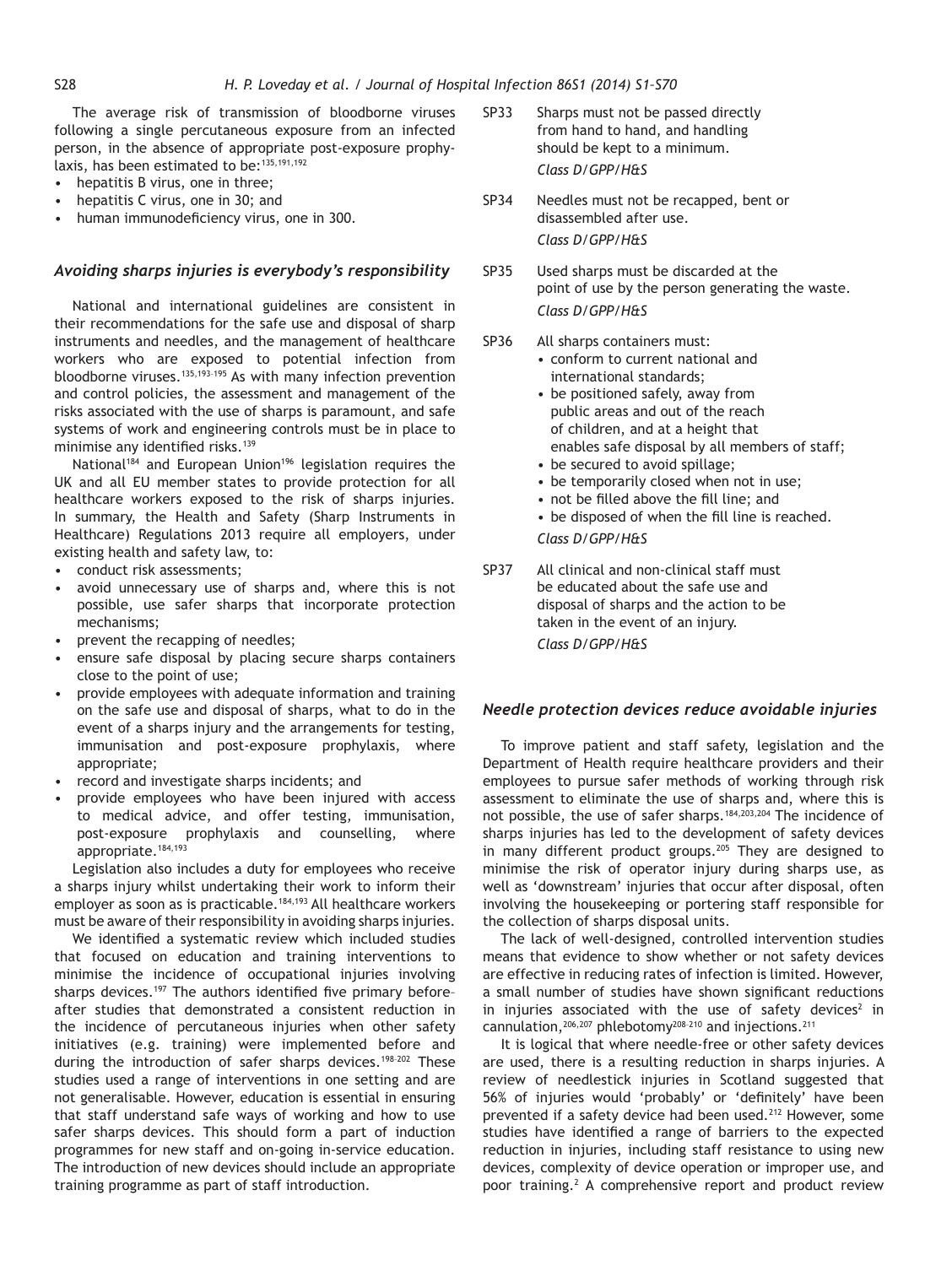conducted in the USA provides background information and guidance on the need for and use of needlestick-prevention devices, but also gives advice on establishing and evaluating a sharps injury prevention programme.205 It reported that all devices have limitations in relation to cost, applicability and/or effectiveness. Some of the devices available are more expensive than standard devices, may not be compatible with existing equipment, and may be associated with an increase in bloodstream infection rates if used incorrectly.<sup>213</sup>

NICE identified three RCTs that compared safety cannulae with standard cannulae. The studies were all in hospital settings and of low/very-low quality. The quality of evidence for safety needle devices was low, with no RCTs identified and the five before-after implementation studies being of very-low quality. The quality of evidence for training was similarly low, with the type of training varying across the five observational studies identified.<sup>56</sup>

We identified a systematic review undertaken by the HSE which reviewed 41 studies that provided evidence for reductions in the incidence of occupational sharps injuries associated with use of sharps safety devices, education and training, and the acceptability of sharps safety devices.<sup>197</sup> Thirteen studies, predominantly with observational designs, demonstrated that safer sharps devices were associated with a significant reduction in the incidence of healthcare worker needlestick injury.199,201,208–210,214–221 However, safety devices were not the total solution to reducing occupational injury. The beneficial outcome of consulting with end-users of safer sharps devices before they are introduced was demonstrated in five studies identified in this review. $208,211,222-225$ 

In the USA, the Occupational Safety Health Administration and the National Institute for Occupational Safety and Health suggest that a thorough evaluation of any device is essential before purchasing decisions are made.<sup>195,226</sup> Similarly, the HSE suggests that the end-users of any safer sharps device should be involved in the assessment of user acceptability and clinical applicability of any needle safety devices.<sup>184</sup> The evaluation should ensure that the safety feature works effectively and reliably, that the device is acceptable to healthcare practitioners and that it does not have an adverse effect on patient care.

SP38 Use safer sharps devices where assessment indicates that they will provide safe systems of working for healthcare workers.

*Class C/H&S*

SP39 Organisations should involve end-users in evaluating safer sharps devices to determine their effectiveness, acceptability to practitioners, impact on patient care and cost benefit prior to widespread introduction. *Class D/GPP/H&S*

# *Sharps – Systematic Review Process*

#### **Systematic Review Questions**

- 1. What are the risk factors associated with sharps injuries in secondary health care? (\*B)
- 2. What are the changes in legislation in relation to the use and disposal of sharps and the prevention of injuries in healthcare settings? (B)
- 3. What is the effectiveness and cost-effectiveness of using safety needle cannulae vs standard cannulae on healthcare workers' compliance with recommended use and disposal, risk of infection and injury to patients or healthcare workers? (adapted from NICE 139) *Note: This question may refer to PVC review questions too.*
- 4. What is the effectiveness and cost-effectiveness of healthcare workers using safety needle devices (needle-free, retractable needle, safety re-sheathing devices) vs standard needles on healthcare workers' compliance with recommended use and disposal, risk of infection and injury to patients or healthcare workers? (adapted from NICE 139)
- 5. What is the effectiveness of education interventions in improving healthcare workers' knowledge and behaviour in the use and disposal of sharps? \*B: Background question

#### **Databases and Search Terms Used**

#### **DATABASES**

Medline, Cumulative Index to Nursing and Allied Health Literature (CINAHL), Embase, NEHL Guideline Finder, National Institute for Health and Clinical Excellence, the Cochrane Library (CDSR, CCRCT, CMR), US Guideline Clearing House, DARE (NHS Evidence, HTA), Prospero

#### **MeSH TERMS**

Infection control; cross infection; universal precautions, equipment contamination; disease transmission; needlestick injuries; education; health education; medical education; inservice training; health knowledge

#### **THESAURUS AND FREE-TEXT TERMS**

Needles; syringes; sharps; resheathing; safe needle; safe lancet; safe cannula, needle retract; needle covered; needle capped; needle fixed; needle uncapped; needleless; needle free **SEARCH DATE**

Jan 2005–Feb 2013

#### **Search Results**

**Total number of articles located = 3989**

#### **Sift 1 Criteria**

**Abstract indicates** that the article: relates to infections associated with sharps; is written in English, is primary research, a systematic review or a meta-analysis; and appears to inform one or more of the review questions.

#### **Articles Retrieved**

**Total number of articles retrieved from Sift 1 = 18**

#### **Sift 2 Criteria**

**Full text confirms** that the article: relates to infections associated with sharps; is written in English; is primary research (randomised controlled trials, prospective cohort, interrupted time series, controlled before–after, quasi-experimental), a systematic review or a meta-analysis including the above designs; and informs one or more of the review questions.

#### **Articles Selected for Appraisal**

**Total number of studies selected for appraisal during Sift 2 = 2**

#### **Critical Appraisal**

All articles that described primary research, a systematic review or a meta-analysis and met the Sift 2 criteria were independently critically appraised by two appraisers using SIGN and EPOC criteria. Consensus and grading was achieved through discussion.

#### **Accepted and Rejected Evidence**

**Total number of studies accepted after critical appraisal = 1 Total number of studies rejected after critical appraisal = 1**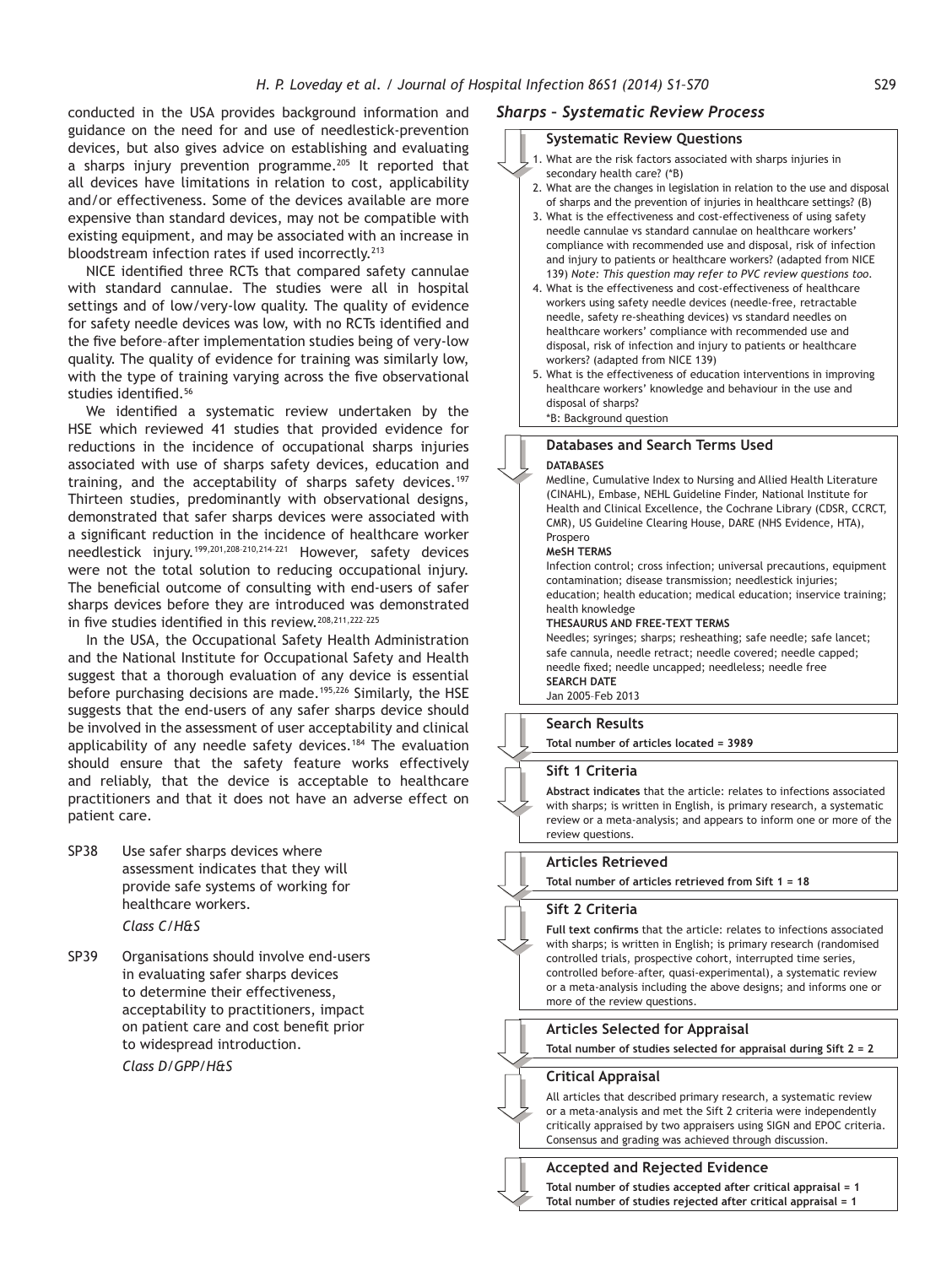#### **2.6 Asepsis**

The term 'asepsis' means the absence of potentially pathogenic microorganisms.<sup>227</sup> Asepsis applies to both medical and surgical procedures. Medical asepsis aims to minimise the risk of contamination by microorganisms, and prevent their transmission by applying standard principles of infection prevention, including decontaminating hands, use of PPE, maintaining an aseptic area, and not touching susceptible sites or the surface of invasive devices.<sup>56</sup> Surgical asepsis is a more complex process, including procedures to eliminate microorganisms from an area (thus creating an aseptic environment), and is practised in operating theatres and for invasive procedures, such as the insertion of a central venous catheter (CVC).<sup>56</sup> 'Aseptic technique' is a term applied to a set of specific practices and procedures used to assure asepsis and prevent the transfer of potentially pathogenic microorganisms to a susceptible site on the body (e.g. an open wound or insertion site for an invasive medical device) or to sterile equipment/devices. It involves ensuring that susceptible body sites and the sterile parts of devices in contact with a susceptible site are not contaminated during the procedure.

The aseptic technique is an essential element of the prevention of HCAI, particularly when the body's natural defence mechanisms are compromised. However, similar to NICE,<sup>56</sup> we identified no clinical or economic evidence that any one approach to the aseptic technique is more clinically or cost-effective than another. Thus, all recommendations here are Class D/GPP.

#### *Improving the practice of the aseptic technique*

No studies that met the inclusion criteria and compared education interventions for improving the aseptic technique generally were identified. We identified one systematic review that assessed education interventions to improve competence in the aseptic insertion and maintenance of CVCs.<sup>228</sup> The review included 47 studies of educational interventions that were designed to change staff behaviour related to: general asepsis, maximal sterile barrier (MSB) precautions during insertion, cutaneous antisepsis, and other aspects of insertion and maintenance practice. The studies all described multi-modal education approaches alone or combined with demonstration, simulation, video and self-study. Only one of these studies reported improvements in competence with performing the aseptic technique as a discrete outcome, and nine studies measured overall compliance with the total insertion bundle.

Variations in terminology are used in the literature to describe the aseptic technique. Inconsistencies in the use of terms and application of the principles of asepsis in clinical practice have been addressed in a framework referred to as 'aseptic non-touch technique'.<sup>229</sup> This provides a practice structure and educational materials aimed at minimising variation and developing competence in practice.<sup>229</sup> However, no comparative evidence indicating the efficacy of this approach was identified.

SP40 Organisations should provide education to ensure that healthcare workers are trained and competent in performing the aseptic technique.

#### **New recommendation** *Class D/GPP*

- SP41 The aseptic technique should be used for any procedure that breeches the body's natural defences, including the:
	- insertion and maintenance of invasive devices;
	- infusion of sterile fluids and medication; and
	- care of wounds and surgical incisions.

**New recommendation** *Class D/GPP*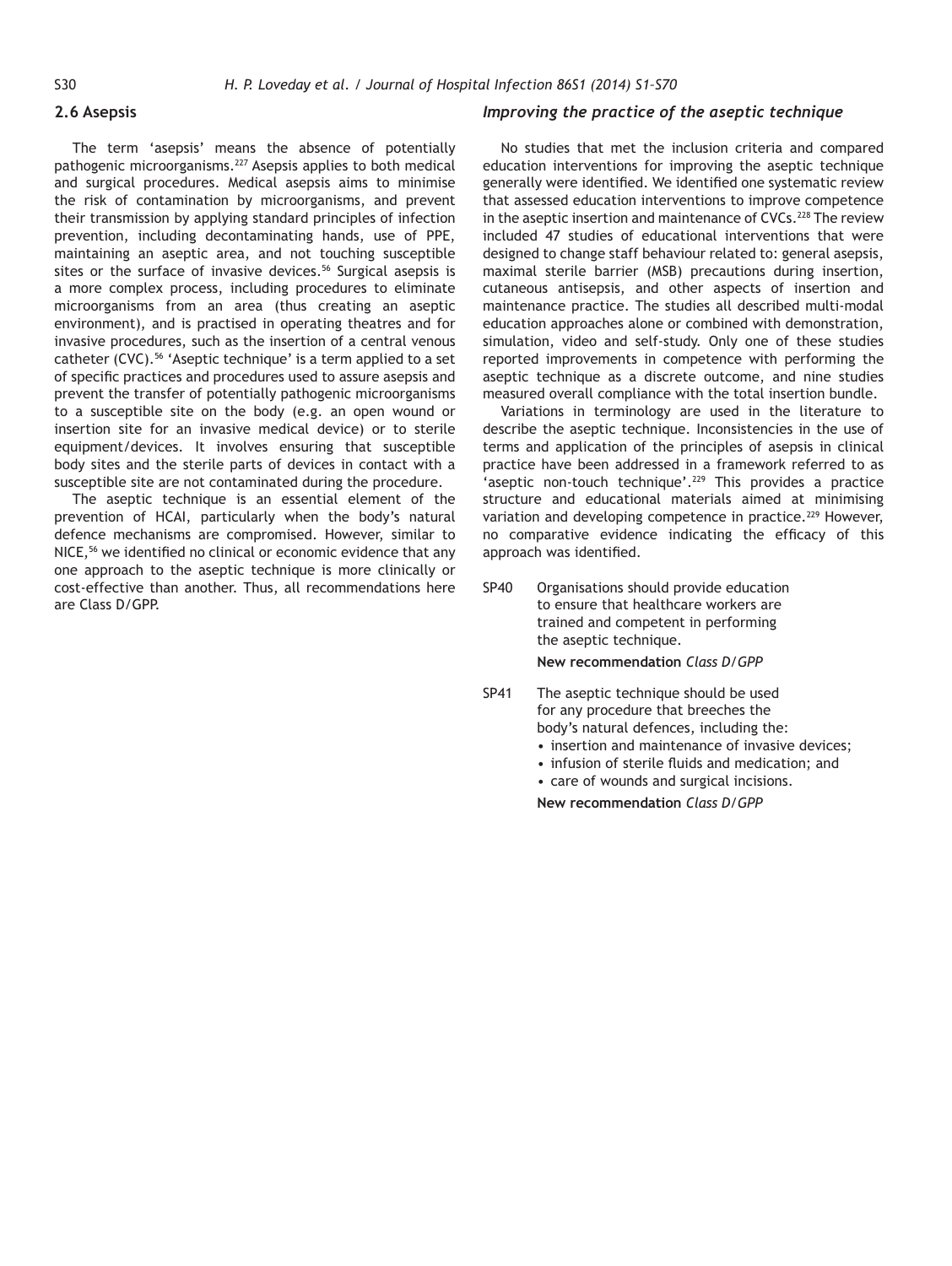# *Asepsis – Systematic Review Process*

#### **Systematic Review Questions** 1. What are the principles of asepsis? (\*B) 2. When should the principles of asepsis be used in clinical care? (B) 3. What is the effectiveness of system interventions and education programmes in increasing healthcare workers' adherence to the principles of the aseptic technique and reducing HCAI? \*B: Background question **Databases and Search Terms Used DATABASES** Medline, Cumulative Index to Nursing and Allied Health Literature (CINAHL), Embase, NEHL Guideline Finder, National Institute for Health and Clinical Excellence, the Cochrane Library (CDSR, CCRCT, CMR), US Guideline Clearing House, DARE (NHS Evidence, HTA), Prospero **MeSH TERMS** Healthcare-associated infection, catheter-associated bloodstream infection, catheter-associated urinary tract infection, catheterisation, indwelling catheter, intravascular access device, ANTT, asepsis **THESAURUS AND FREE-TEXT TERMS** Non-touch, no touch, aseptic technique, sterile procedure, healthcare workers, education and training **SEARCH DATE** Jan 2011–Apr 2013

#### **Search Results**

**Total number of articles located = Asepsis-UC (55), Asepsis-IVAD (205)**

# **Sift 1 Criteria**

**Abstract indicates** that the article: relates to infections associated with asepsis; is written in English; is primary research, a systematic review or a meta-analysis; and appears to inform one or more of the review questions.

#### **Articles Retrieved**

**Total number of articles retrieved from Sift 1 = Asepsis-UC (10), Asepsis-IVAD (25)**

# **Sift 2 Criteria**

**Full text confirms** that the article: relates to infections associated with asepsis; is written in English; is primary research (randomised controlled trialsRCT), prospective cohort, interrupted time series, controlled before–after, quasi-experimental), a systematic review or a meta-analysis including the above designs; and informs one or more of the review questions.

# **Articles Selected for Appraisal**

**Total number of studies selected for appraisal during Sift 2 = 1**

# **Critical Appraisal**

All articles that described primary research, a systematic review or a meta-analysis and met the Sift 2 criteria were independently critically appraised by two appraisers using SIGN and EPOC criteria. Consensus and grading was achieved through discussion.

#### **Accepted and Rejected Evidence**

**Total number of studies accepted after critical appraisal = 0 Total number of studies rejected after critical appraisal = 1**

# **3 Guidelines for Preventing Infections Associated with the Use of Short-Term Indwelling Urethral Catheters**

# **3.1 Introduction**

This guidance is based on the best critically appraised evidence currently available. The type and class of supporting evidence explicitly linked to each recommendation is described. Evidence identified in the Healthcare Infection Control Practices Advisory Committee (HICPAC) systematic review was used to support the recommendations in these guidelines.230 Some recommendations from the previous guidelines have been revised to improve clarity; where a new recommendation has been made, this is indicated in the text. These recommendations are not detailed procedural protocols, and need to be incorporated into local guidelines. None are regarded as optional.

These guidelines apply to adults and children aged  $\geq 1$  year who require a short-term indwelling urethral catheter  $(≤28)$ days), and should be read in conjunction with the guidance on Standard Principles. The recommendations are divided into six distinct interventions:

- assessing the need for catheterisation;
- selection of catheter type and system;
- catheter insertion;
- catheter maintenance;
- education of patients, relatives and healthcare workers; and
- system interventions for reducing the risk of infection*.*

# **3.2 Background and Context of the Guidelines**

Urinary tract infection (UTI) is the most common infection acquired as a result of health care, accounting for 19% of HCAI, with between 43% and 56% of UTIs associated with a urethral catheter.231,232 Catheters predispose to infection because microorganisms are able to bypass natural host mechanisms, such as the urethra and micturition, and gain entry to the bladder.<sup>233</sup> Most microorganisms causing catheterassociated UTI (CAUTI) gain access to the urinary tract either extraluminally or intraluminally. Extraluminal contamination may occur as the catheter is inserted, by contamination of the catheter from healthcare workers' hands or from the patient's own perineal flora. Extraluminal contamination is also thought to occur from microorganisms ascending from the perineum. Intraluminal contamination occurs by reflux of microorganisms from a contaminated urine drainage bag.234

The bladder is normally sterile; in the non-catheterised patient, a UTI is usually identified from the symptoms of dysuria and frequency of urination. Patients who develop a UTI with a short-term indwelling urethral catheter in place may not experience these symptoms, and diagnosis may be based on other signs, such as fever or suprapubic or loin tenderness.235 After a few days of catheterisation, microorganisms may be isolated from urine and, in the absence of any symptoms of UTI, this is called 'bacteriuria'.236 The duration of catheterisation is the dominant risk factor for CAUTI, and virtually all catheterised patients develop bacteriuria within 1 month.<sup>230</sup> For the purpose of these guidelines, a duration of catheterisation of  $\leq$ 28 days is considered to be a short-term catheterisation.234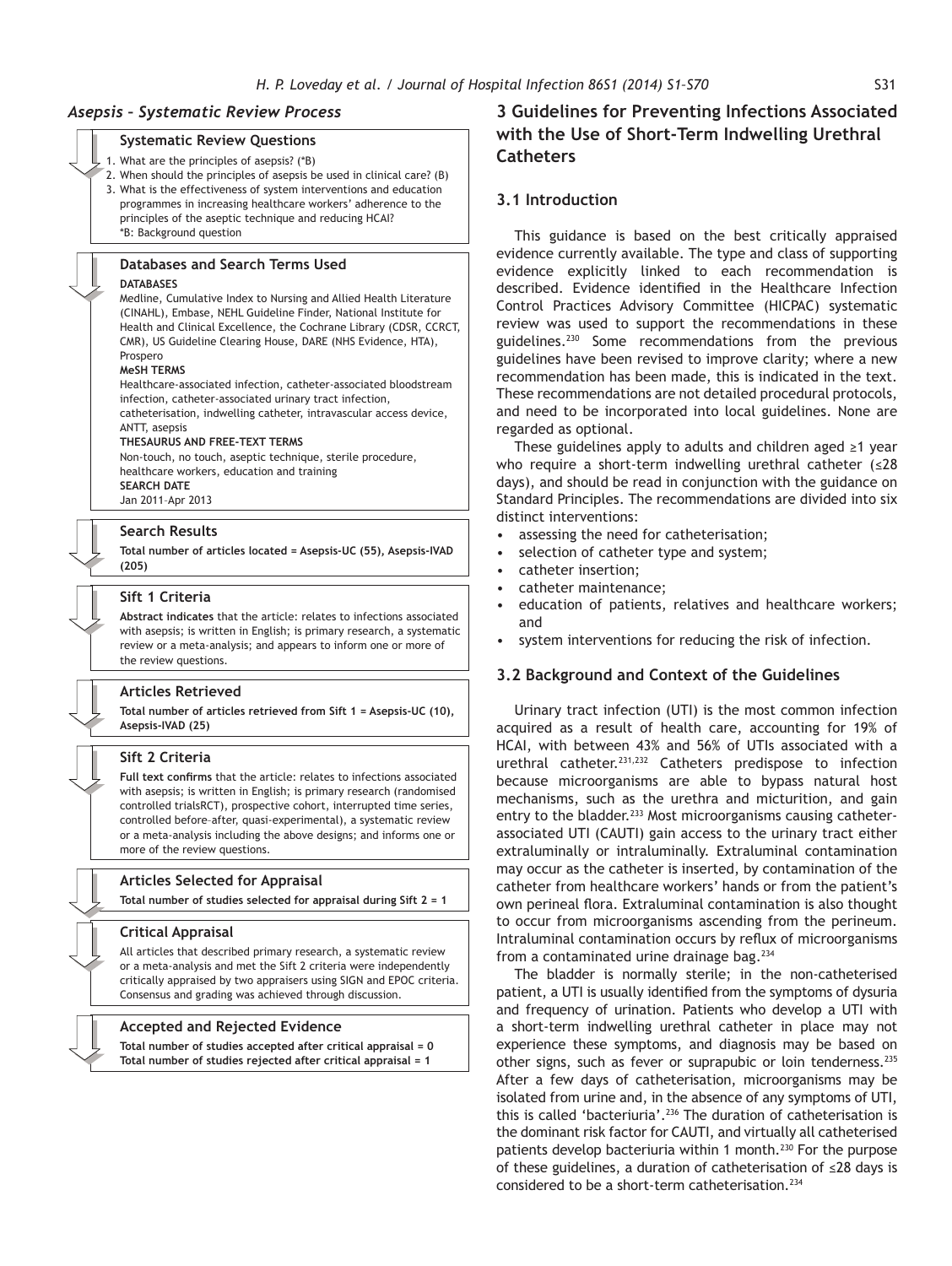Several factors contribute to the potential development of CAUTI, including the formation of biofilms and encrustation of the catheter. Bacteria on the catheter surface and drainage bag multiply rapidly, adhering to the surface by excreting extracellular polysaccharides and forming a layer known as a 'biofilm'. Bacteria within the biofilm are morphologically and physiologically different from free-living planktonic bacteria in the urine, and have considerable survival advantages as they are protected from the action of antibiotic therapy.<sup>234</sup>

Whilst biofilms commonly form on devices inserted into the body, they can cause additional problems on urethral catheters if the bacteria produce the enzyme urease, such as *Proteus mirabilis.*<sup>234</sup> This enzyme causes the urine to become alkaline, inducing crystallisation of calcium and magnesium phosphate within the urine. These crystals are incorporated into the biofilm and, over time, result in encrustation of the catheter. Encrustation is generally associated with long-term catheterisation, as it has a direct relationship with the length of catheterisation.234

Urinary catheterisation is a frequent intervention during clinical care in hospital, affecting a significant number of patients. It has been estimated that 15–25% of hospitalised patients have a urinary catheter inserted during their stay.<sup>237-</sup> <sup>240</sup> This number is much higher in ICUs.<sup>241</sup> The risk of infection is associated with the method and duration of catheterisation, the quality of catheter care and patient susceptibility. $242$ Bacteriuria develops in approximately 30% of catheterised patients after 2–10 days, and 24% (95% CI 23–29%) of these will develop symptoms of CAUTI.<sup>242</sup> Approximately 3.6% (95% CI 3.4–3.8%) of those with CAUTI develop life-threatening secondary infections, such as bacteraemia or sepsis, where mortality rates range from 10% to 33%.<sup>243,244</sup> CAUTI is associated with prolonged hospitalisation, re-admission and increased mortality.<sup>245</sup> Patients at particular risk are those who are immunocompromised, the elderly and patients with diabetes.<sup>246</sup>

Physical and psychological discomfort associated with insertion, removal and the catheter *in situ* are common.<sup>247</sup> Complications such as inflammation, urethral strictures, mechanical trauma, bladder calculi and other infections of the renal system also occur.237,248–250 Urine retention after catheter removal is also a frequent occurrence.<sup>251</sup> In some instances, especially in older people, CAUTI may contribute to falls and delirium.252 The treatment of both CAUTI and other infection sequelae contribute to the emerging problem of antibiotic resistance in hospitals, and uropathogens are a major source of infections caused by antimicrobial-resistant organisms.<sup>253</sup>

CAUTI also increases the cost of health care due to delayed discharge from hospital, antimicrobial treatment and staff resources. The financial burden of CAUTI on the NHS has been estimated as £99 million per year, with an estimated cost per episode of £1968.254,255 However, there are no robust economic assessments of the cost of CAUTI.

#### **3.3 Assessing the Need for Catheterisation**

# Catheters place patients at significant risk of *acquiring a urinary tract infection. The longer a catheter is in place, the greater the danger*

There is a strong association between the duration of catheterisation and the risk of infection (i.e. the longer the catheter is in place, the higher the incidence of  $UTI)$ .  $242,256,257$ In acute care facilities, the risk of developing bacteriuria increases 5% for each day of catheterisation. Approximately 24% of bacteriuric patients will develop CAUTI, and of these, up to 4% develop a severe secondary infection such as bloodstream infection.242

Current best practice emphasises the importance of documenting all procedures involving the catheter or drainage system in the patient's records, $255$  and providing patients with adequate information in relation to the need for catheterisation, details of the insertion, catheter and drainage system, maintenance procedures and plan for removal of the catheter.255,258 There is some evidence to suggest that computer management systems improve documentation and are associated with reduced duration of catheterisation.<sup>259</sup>

# *What are the indications for using a short-term indwelling urethral catheter?*

Using a short-term indwelling urethral catheter only when necessary after considering alternatives and ensuring the catheter is removed as soon as possible are simple and effective methods to prevent CAUTI. The use of a short-term indwelling urethral catheter may be appropriate in patients with acute urinary retention or obstruction, those who require precise urine output measures to monitor an underlying condition, and patients undergoing certain surgical procedures (especially urological procedures and those of prolonged duration). A short-term indwelling urethral catheter may also be appropriate to minimise discomfort or distress (e.g. during end-of-life care or in the management of open sacral or perineal wounds when the patient is incontinent).<sup>230</sup> However, short-term indwelling urethral catheterisation should not be used as a method of managing urinary incontinence.

While the use of a short-term indwelling urethral catheter is sometimes unavoidable, there is evidence that catheters are inserted without a clear clinical indication, clinicians are not always aware they are *in situ*, and they are not removed promptly when no longer required.<sup>238,260</sup> Interventions that prompt or facilitate the removal of unnecessary catheters may, therefore, reduce the risk of CAUTI. These interventions have been categorised as reminder systems which prompt clinicians that the catheter is in place and removal should be considered, or stop orders, which indicate that catheters should be removed after a set period of time or when defined clinical criteria have been met.259,261–263

A systematic review of 14 studies (one RCT, one NRCT, three controlled before–after studies and nine uncontrolled before– after studies) on reminder and stop order systems found that these interventions significantly decreased the rate of CAUTI and did not increase the need for re-catheterisation, although, as some of the studies were not controlled, they were susceptible to bias in favour of the intervention.<sup>261</sup>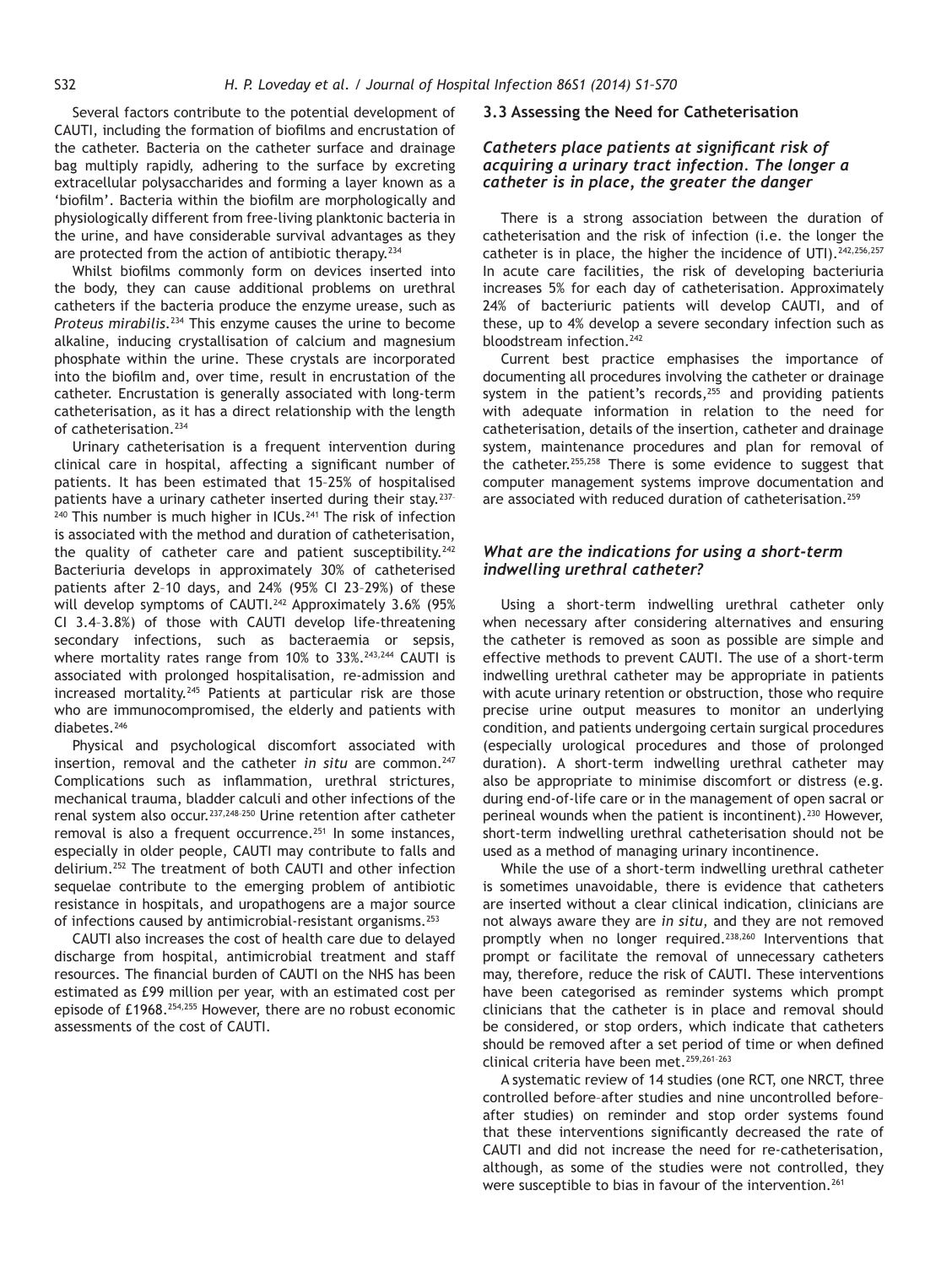A second systematic review identified a number of uncontrolled before–after studies that used ultrasound bladder scanners to assess for urinary retention and support appropriate catheterisation.264 When used in combination with guidelines,<sup>265</sup> insertion checklist/kit, education, audit and feedback,<sup>266</sup> and reminder/stop orders,<sup>267</sup> ultrasound bladder scanners were found to decrease the use of urethral catheters by 5–15%.264

- UC1 Only use a short-term indwelling urethral catheter in patients for whom it is clinically indicated, following assessment of alternative methods and discussion with the patient. *Class D/GPP*
- UC2 Document the clinical indication(s) for catheterisation, date of insertion, expected duration, type of catheter and drainage system, and planned date of removal. *Class D/GPP*
- UC3 Assess and record the reasons for catheterisation every day. Remove the catheter when no longer clinically indicated. *Class D/GPP*

# **3.4 Selection of Catheter Type**

# *Is one catheter better than another?*

Evidence from best practice indicates that the incidence of CAUTI in patients catheterised for a short time (up to 1 week) is not influenced by any particular type of catheter material.<sup>268,269</sup> However, many practitioners have strong preferences for one type of catheter over another. This preference is often based on clinical experience, patient assessment and materials that induce the least allergic response. Smaller gauge catheters with a 10-mL balloon minimise urethral trauma, mucosal irritation and residual urine in the bladder; all factors that predispose to CAUTI.<sup>270,271</sup> There is also a risk of urethral trauma associated with using a female length catheter in a male patient, and systems should be in place to ensure that this does not occur.<sup>272</sup> However, in adults that have recently undergone urological surgery, larger gauge catheters may be indicated to allow for the passage of blood clots. Our previous evidence-based guidelines<sup>1</sup> identified three experimental studies that compared the use of latex with silicone catheters, which found no significant difference in the incidence of bacteriuria.249,273,274

We identified one new systematic review which included three trials that compared different types of standard (nonantiseptic-/non-antimicrobial-impregnated) catheters. These studies did not provide sufficient evidence to suggest that one type of catheter may be more effective than another for the prevention of bacteriuria.274–277

In our previous systematic review,<sup>278</sup> we found evidence related to the efficacy of using short-term indwelling urethral catheters coated or impregnated with antiseptic or antimicrobial agents from four systematic reviews and one meta-analysis. In general, all of these five studies suggested that antiseptic-impregnated or antimicrobial-coated shortterm indwelling urethral catheters can significantly prevent or delay the onset of CAUTI compared with standard untreated urinary catheters.<sup>235,279-282</sup> The consensus in these five reviews of evidence, however, is that the individual studies reviewed are generally of poor quality; for instance, in one case, only eight studies out of 117 met the inclusion criteria,<sup>280</sup> and in another, of the six reports describing seven trials included, only one scored five in the quality assessment. The other five reports only scored one.282 The studies included in these reviews investigated a wide range of coated or impregnated catheters, including catheters coated or impregnated with: silver alloy,<sup>279,280,282-289</sup> silver oxide,<sup>280</sup> gendine,<sup>290</sup> gentamicin,<sup>291</sup> silverhydrogel,<sup>292-294</sup> minocycline,<sup>294</sup> rifampicin,<sup>295</sup> chlorhexidinesilver-sulfadiazine,<sup>294</sup> chlorhexideine-sulfadiazine-triclosan,<sup>294</sup> nitrofurazone<sup>294</sup> and nitrofuroxone.<sup>296</sup> Four studies compared the use of silver-coated (silver alloy or silver oxide) catheters with silicone, hydrogel or Teflon<sup>®</sup> latex.<sup>297-300</sup> A systematic review and meta-analysis of these and other studies found that silver-alloy-coated (but not silver-oxide-coated) catheters were associated with a lower incidence of bacteriuria.<sup>256,280</sup> Despite their unit cost, these devices may provide a costeffective option if overall numbers of infections are reduced significantly through their use. However, the few studies that have explored the cost-benefit/cost-effectiveness of using these devices have been inconclusive.285,287,289,291

We identified two new systematic reviews of the efficacy of silver-coated or antimicrobial-impregnated catheters for the prevention of CAUTI.<sup>235,275</sup> The first systematic review included 22 RCTs, as well as one NRCT, and concluded that silver-coated (alloy or oxide) short-term indwelling urethral catheters reduced the risk of bacteriuria but did not demonstrate an effect on CAUTI.275 Catheters impregnated with antimicrobial agents (minocycline, rifampicin or nitrofurazone) were found to reduce the rate of bacteriuria during the first week of catheterisation, but not for catheter durations exceeding 1 week. Although antimicrobial-impregnated catheters reduced the risk of CAUTI, the number of cases was too small to demonstrate a significant effect. The second systematic review, which included nine RCTs and three quasi-experimental studies, concluded that, compared with standard catheters, both nitrofurazone-impregnated and silver-alloy-coated catheters can prevent and delay the onset of bacteriuria during short-term use. However, there were no data on the risk of CAUTI.235

We identified one multi-centre RCT that compared silveralloy-coated and nitrofurazone-impregnated catheters with standard Teflon-coated latex for short-term catheterisation.<sup>301</sup> Although the nitrofurazone-impregnated and silver-alloycoated catheters were associated with a reduced risk of CAUTI compared with the Teflon-coated latex, the effect was not considered to be clinically effective (adjusted OR 0.81, 95% CI 0.66–1.01 and adjusted OR 0.96, 95% CI 0.78–1.19, respectively). The nitrofurazone-impregnated catheter, but not the silver-alloy-coated catheter, was associated with a significantly lower incidence of bacteriuria (OR 0.68, 95% CI 0.48–0.99, *p*=0.017). However, the nitrofurazone-impregnated catheter was associated with increased discomfort during the period the catheter was in place. A major limitation of this study was that the median duration of catheterisation was 2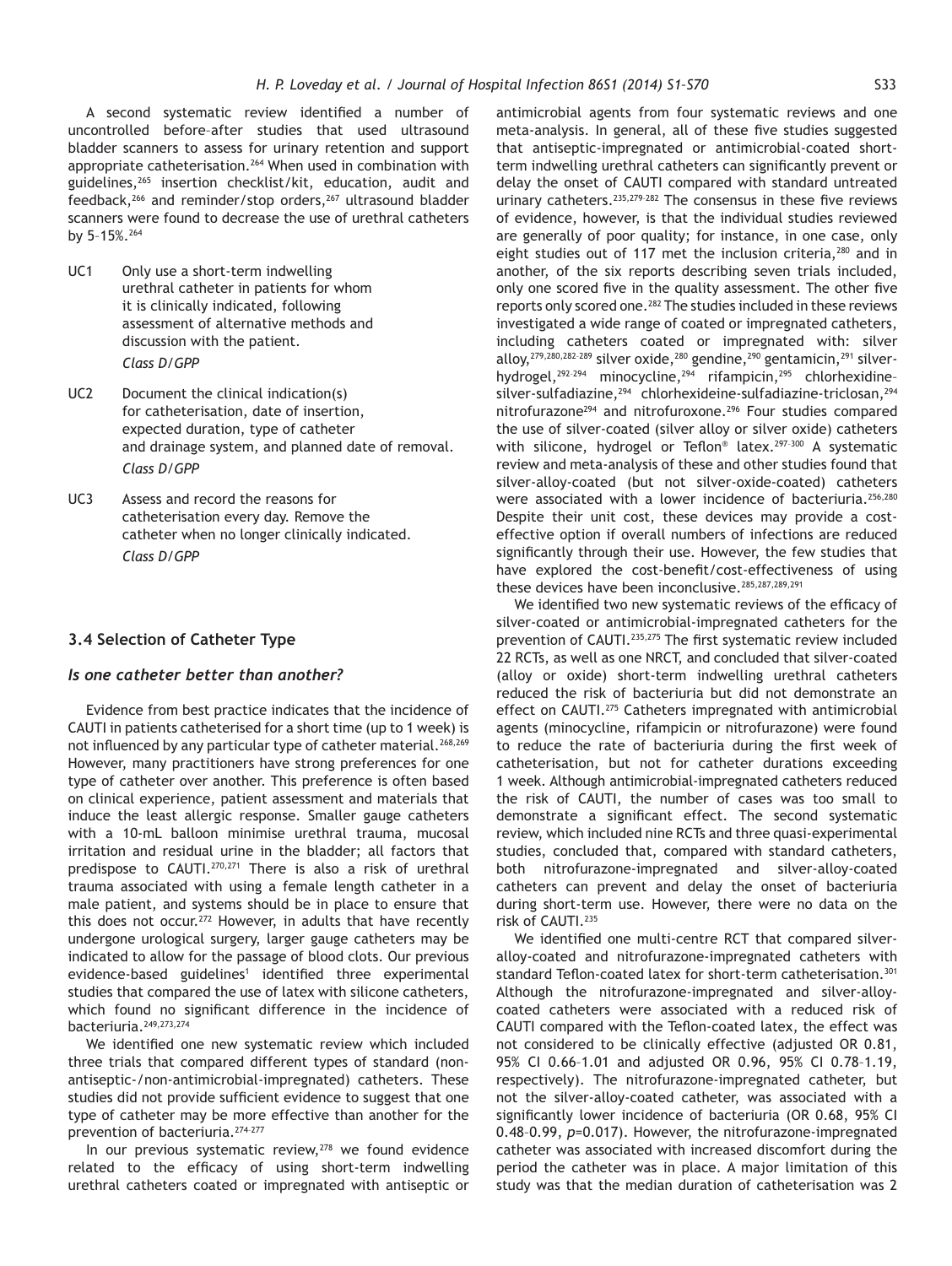days (range 1–3 days) and the risk of CAUTI associated with this short period is correspondingly low. Also, UTIs developing up to 6 weeks post randomisation were included in the outcome measurement, even though they may not have been directly associated with catheterisation. The economic analysis suggested that nitrofurazone-impregnated catheters, but not silver-alloy-coated catheters, may be cost-effective, but the measures of cost were associated with a large amount of uncertainty.

Overall, the evidence suggests that silver-coated urethral catheters reduce the risk of bacteriuria, but there is insufficient evidence to indicate whether they reduce the risk of CAUTI in short-term catheterised patients.

#### UC4 Assess patient's needs prior to catheterisation in terms of:

- latex allergy;
- length of catheter (standard, female, paediatric);
- type of sterile drainage bag and sampling port (urometer, 2-L bag, leg bag) or catheter valve; and
- comfort and dignity.

#### **New recommendation** *Class D/GPP*

- UC5 Select a catheter that minimises urethral trauma, irritation and patient discomfort, and is appropriate for the anticipated duration of catheterisation. *Class D/GPP*
- UC6 Select the smallest gauge catheter that will allow urinary outflow and use a 10-mL retention balloon in adults (follow manufacturer's instructions for paediatric catheters). Urological patients may require larger gauge sizes and balloons. *Class D/GPP*

# **3.5 Catheter Insertion**

# *What technique should be used to insert a catheter?*

In our previous review, $2$  we found evidence from one systematic review which suggested that the use of the aseptic technique has not demonstrated a reduction in the rate of CAUTI.281 However, principles of good practice, clinical guidance<sup>258,302</sup> and expert opinion,<sup>269,270,303-307</sup> together with findings from another systematic review,<sup>256</sup> agree that shortterm indwelling urethral catheters must be inserted using sterile equipment and the aseptic technique.

Expert opinion indicates that there is no advantage in using antiseptic preparations for cleansing the urethral meatus prior to catheter insertion.230,258,269,270 Whilst there is low-quality evidence to suggest that pre-lubrication of the catheter decreases the risk of bacteriuria, it is also important to use lubricant or anaesthetic gel in order to minimise urethral trauma and discomfort.<sup>230</sup> There is no evidence suggesting a general benefit of securing the catheter in terms of preventing the risk of CAUTI, but it is important in order to minimise patient discomfort.<sup>230</sup> Ensuring healthcare practitioners are trained and competent in the insertion of short-term indwelling

urethral catheters will minimise trauma, discomfort and the potential for CAUTI.270,302,306,307

Neither we nor HICPAC identified any additional evidence of acceptable quality whilst updating our systematic review.<sup>230</sup>

- UC7 Catheterisation is an aseptic procedure and should only be undertaken by healthcare workers trained and competent in this procedure. *Class D/GPP*
- UC8 Clean the urethral meatus with sterile, normal saline prior to the insertion of the catheter. *Class D/GPP*
- UC9 Use lubricant from a sterile singleuse container to minimise urethral discomfort, trauma and the risk of infection. Ensure the catheter is secured comfortably. *Class D/GPP*

# **3.6 Catheter Maintenance**

# *How should the drainage system be managed?*

Maintaining a sterile, continuously closed urinary drainage system is central to the prevention of CAUTI.258,270,302,306,308,309 The risk of infection reduces from 97% with an open system to 8-15% when a sterile closed system is employed.<sup>269,307,310</sup> Breaches in the closed system, such as unnecessary emptying, changing of the urinary drainage bag or taking a urine sample, will increase the risk of CAUTI and therefore should be avoided.269,302,311 Hands must be decontaminated, and clean and non-sterile gloves should be worn before manipulation of the catheter or the closed system, including drainage taps. A systematic review has suggested that sealed (e.g. taped, pre-sealed) drainage systems contribute to preventing bacteriuria.281 However, there is limited evidence regarding how often catheter bags should be changed. One study showed that higher rates of symptomatic and asymptomatic CAUTI were associated with a 3-day urinary drainage bag change regimen compared with no routine change regimen.<sup>312</sup> Best practice suggests that drainage bags should only be changed when necessary (i.e. according either to the manufacturer's recommendations or the patient's clinical need).<sup>258,302</sup> Reflux of urine is associated with infection and, consequently, drainage bags should be positioned in a way that ensures the free flow of urine and prevents back-flow.<sup>270,302</sup> It is also recommended that urinary drainage bags should be hung on an appropriate stand that prevents contact with the floor.<sup>269</sup>

A number of studies have investigated the addition of disinfectants and antimicrobials to drainage bags as a way of preventing CAUTI.<sup>256</sup> Three acceptable studies<sup>313-315</sup> from our original systematic review<sup>1</sup> demonstrated no reduction in the incidence of bacteriuria following the addition of hydrogen peroxide or chlorhexidine to urinary drainage bags. These findings are supported by a further systematic review, which suggested that adding bacterial solutions to drainage bags had no effect on catheter-associated infection.281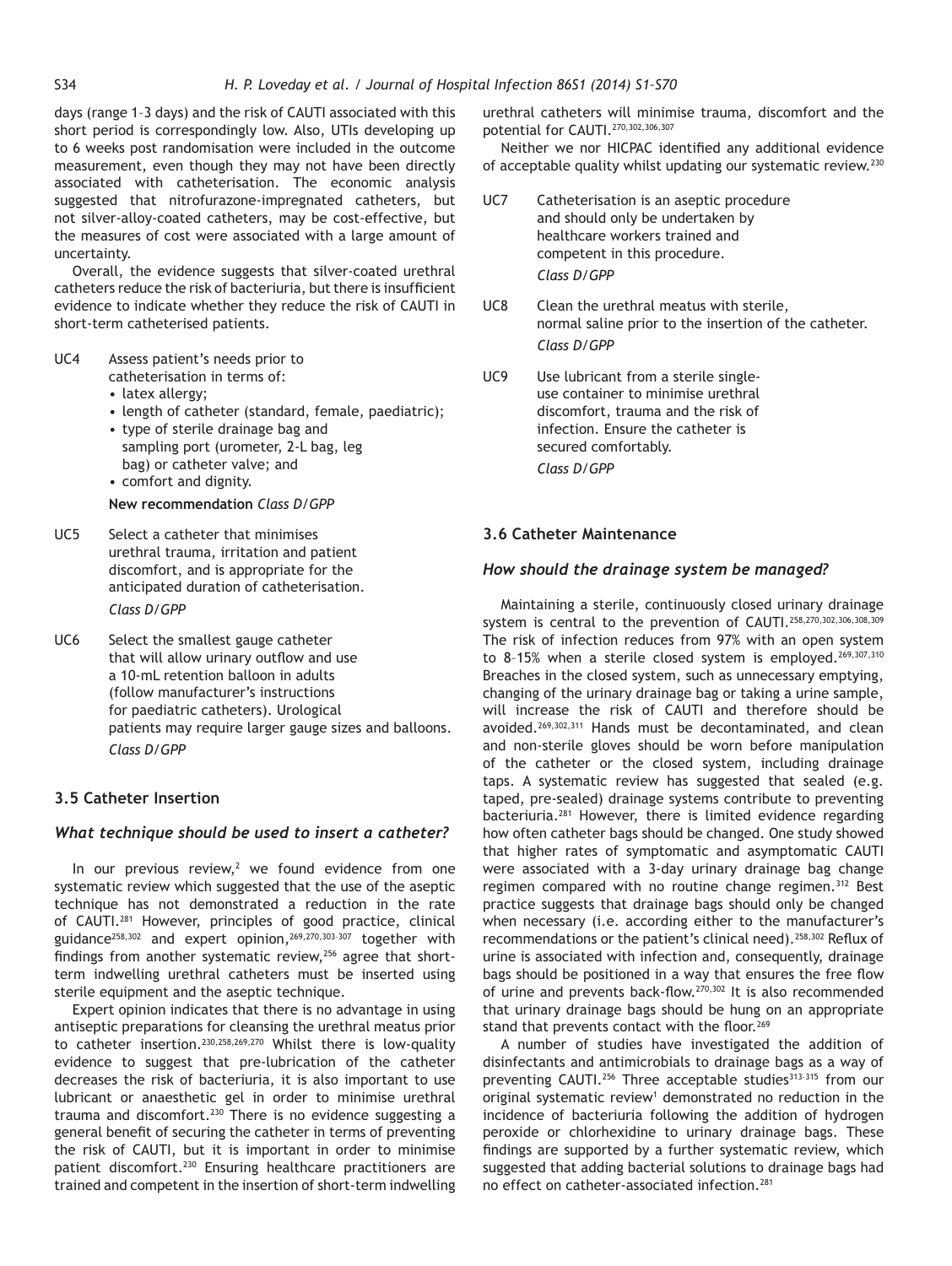Neither we nor HICPAC identified any additional evidence of acceptable quality whilst updating our systematic review.230

- UC10 Connect a short-term indwelling urethral catheter to a sterile closed urinary drainage system with a sampling port. *Class A*
- UC11 Do not break the connection between the catheter and the urinary drainage system unless clinically indicated. *Class A*
- UC12 Change short-term indwelling urethral catheters and/or drainage bags when clinically indicated and in line with the manufacturer's recommendations. **New recommendation** *Class D/GPP*
- UC13 Decontaminate hands and wear a new pair of clean non-sterile gloves before manipulating each patient's catheter. Decontaminate hands immediately following the removal of gloves. *Class D/GPP*
- UC14 Use the sampling port and the aseptic technique to obtain a catheter sample of urine. *Class D/GPP*
- UC15 Position the urinary drainage bag below the level of the bladder on a stand that prevents contact with the floor. *Class D/GPP*
- UC16 Do not allow the urinary drainage bag to fill beyond three-quarters full. *Class D/GPP*
- UC17 Use a separate, clean container for each patient and avoid contact between the urinary drainage tap and the container when emptying the drainage bag. *Class D/GPP*
- UC18 Do not add antiseptic or antimicrobial solutions to urinary drainage bags. *Class A*

# *Routine meatal cleansing with antiseptic solutions is unnecessary*

Our previous systematic reviews<sup>1,2</sup> found eight acceptable studies that compared meatal cleansing with a variety of antiseptic/antimicrobial agents or soap and water. No reduction in bacteriuria was demonstrated when using any of these preparations for meatal/peri-urethral hygiene compared with routine bathing or showering.<sup>281,316-322</sup>

Expert opinion and other systematic reviews support the view that active meatal cleansing is not necessary and may increase the risk of infection.56,230,256,258,269,270 Daily routine bathing or showering is all that is needed in order to maintain patient comfort.

Neither we nor HICPAC identified any additional evidence of acceptable quality whilst updating our systematic review.<sup>230</sup>

UC19 Routine daily personal hygiene is all that is required for meatal cleansing. *Class A*

# *Irrigation, instillation and washout do not prevent infection*

Evidence from our previous systematic review did not demonstrate any beneficial effect of bladder irrigation, instillation or washout with a variety of antiseptic or antimicrobial agents for the prevention of CAUTI.<sup>1,2,323-331</sup>

Evidence from best practice supports these findings of no beneficial effect, and indicates that the introduction of such bladder maintenance solutions may have local toxic effects and contribute to the development of resistant microorganisms. However, continuous or intermittent bladder irrigation may be required for other urological or catheter management indications.256,258,269,270,302

UC20 Do not use bladder maintenance solutions to prevent catheterassociated urinary tract infection. *Class A*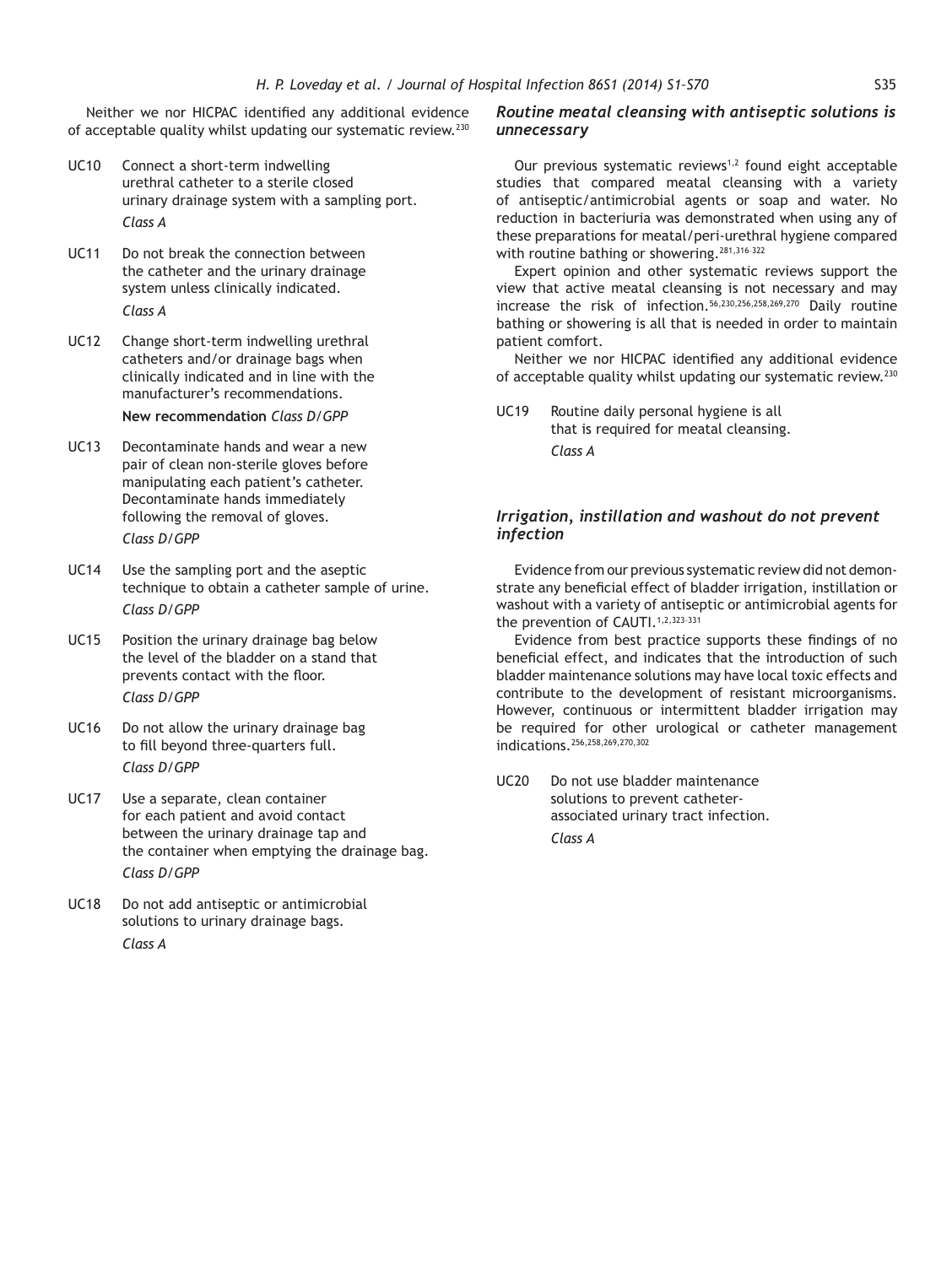# **3.7 Education of Patients, Relatives and Healthcare Workers**

Given the frequency of urinary catheterisation in hospital patients and the associated risk of UTI, it is important that patients, their relatives and healthcare workers responsible for catheter insertion and management are educated about infection prevention. All those involved must be aware of the signs and symptoms of UTI and how to access expert help when difficulties arise. Healthcare professionals must be confident and proficient in associated procedures.

We identified two systematic reviews that reported evidence of the efficacy of healthcare workers' education in reducing the risk of CAUTI within other system interventions.<sup>264,332</sup> Most of the studies included in these reviews provided lowgrade evidence from uncontrolled before–after studies where a combination of different system interventions focusing on reducing the use of urethral catheters and risk of CAUTI were introduced. The first systematic review<sup>264</sup> identified one small controlled before-after study<sup>263</sup> of an educational intervention with guideline change and posters that was associated with a reduction in use of urethral catheters [relative risk (RR) 0.86, 95% CI 0.68–1.10]. Another systematic review included one controlled before-after study that demonstrated a significant (*p*<0.01) increase in adherence to a clinical guideline on the insertion and maintenance of urethral catheters in association with an education programme.<sup>332,333</sup> A further study reported a reduction in CAUTI and an increase in adherence to protocols for hand hygiene and catheter care in association with an education programme. However, this study did not include a control group.100

- UC21 Healthcare workers should be trained and competent in the appropriate use, selection, insertion, maintenance and removal of short-term indwelling urethral catheters. *Class D/GPP*
- UC22 Ensure patients, relatives and carers are given information regarding the reason for the catheter and the plan for review and removal. If discharged with a catheter, the patient should be given written information and shown how to:
	- manage the catheter and drainage system;
	- minimise the risk of urinary tract infection; and
	- obtain additional supplies suitable for individual needs.

*Class D/GPP*

# **3.8 System Interventions for Reducing the Risk of Infection**

A number of studies have reported the effect of quality improvement programmes on the risk of CAUTI.230 The components of these programmes include various combinations of clinical guidelines for catheter insertion and maintenance, education, audit and feedback of compliance with policy, physician/nurse reminder systems (to prompt removal if no longer necessary), automated or nurse-driven removal protocols [where the catheter is removed after a specified period (e.g. 48–72 h) unless countermanded by the physician] and the use of bladder scanners to assess urinary retention and support appropriate catheterisation.<sup>230</sup>

We identified three systematic reviews relevant to this question.<sup>261,264,332</sup> The first was a review of interventions to remind physicians/nurses to remove unnecessary catheters and the outcome on CAUTI, short-term indwelling urethral catheter use and catheter replacement. It included 14 studies (one RCT, one NRCT, three controlled before–after studies and nine uncontrolled before-after studies).<sup>261</sup> Interventions included prewritten or computer-generated stop orders, nurse-generated daily bedside reminders to remove catheters, and daily use of a checklist or protocol to review need for the catheter. Some studies also implemented catheter placement restrictions and education. The meta-analysis suggested that the use of reminder or stop order systems reduced the rate of CAUTI by 52% (*p*<0.001) and the mean duration of catheterisation by 37%, with 2.61 fewer days of catheterisation in the intervention group compared with the control group, and no difference in re-catheterisation rates.

The second systematic review was a review of interventions to minimise the placement of urethral catheters in acute care patients.264 It included one RCT, one NRCT and six uncontrolled before–after studies. Interventions included various combinations of clinician reminders, stop orders and indication checklists, use of bladder scanners and education. The authors concluded that the studies were too small and heterogeneous to draw a definitive conclusion about efficacy in terms of reducing inappropriate catheter placement.

The third systematic review included three controlled before–after studies and seven uncontrolled before–after studies measuring interventions that increased adherence to catheter care protocols or reduced unnecessary catheter use.332 Interventions included reminders, stop orders, use of bladder scanners, education and catheterisation protocols with audit and feedback on performance. Physician/nurse reminders, particularly automatic stop orders, were found to reduce the duration of catheterisation, although there were insufficient data to determine their effect on CAUTI.

Many studies in this area are uncontrolled before–after designs and therefore susceptible to bias in favour of the intervention. However, these interventions constitute best practice, and this evidence supports the use of systems to minimise the insertion of catheters and promote timely removal to reduce both the duration of catheterisation and the risk of CAUTI.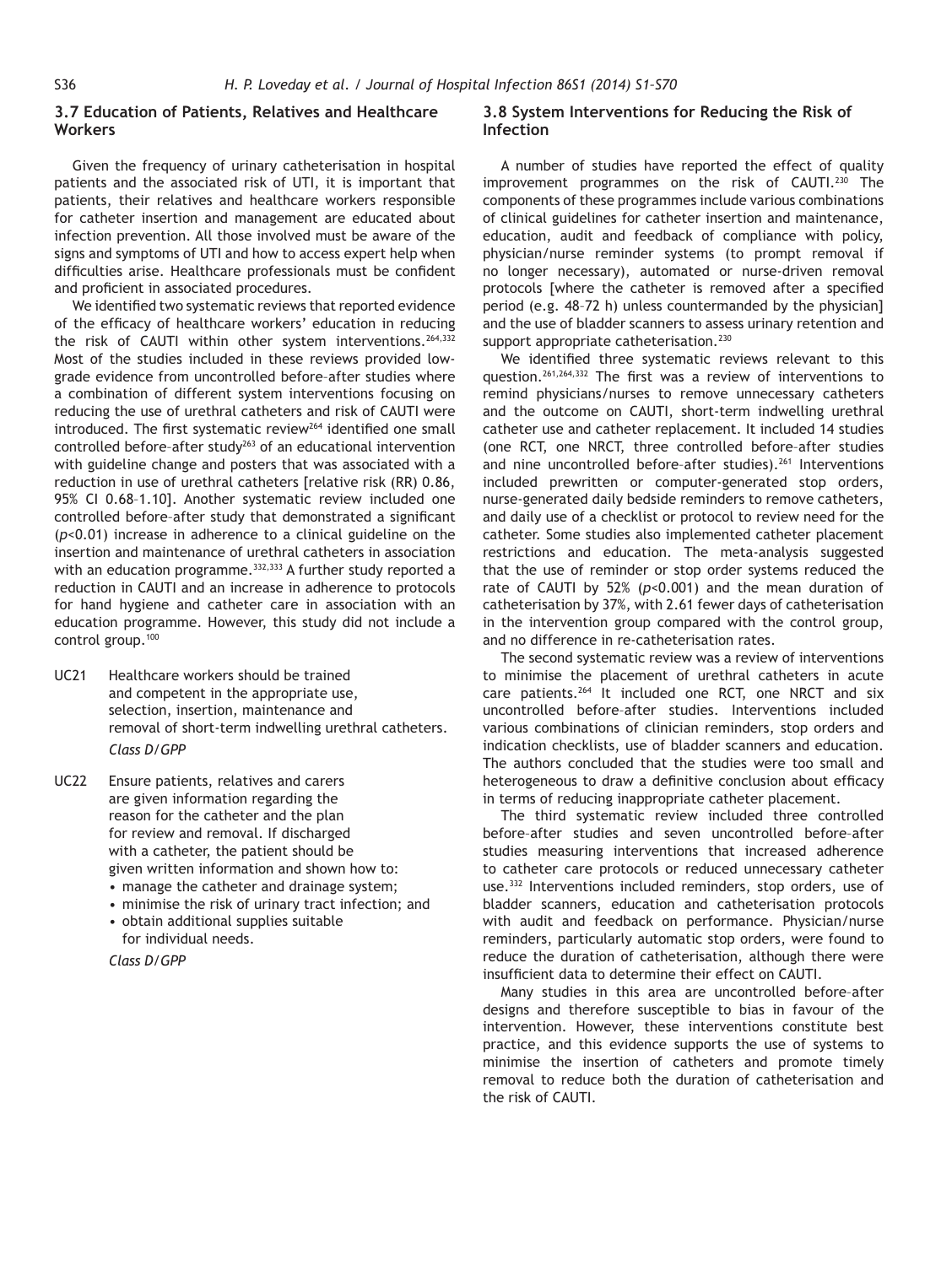- UC23 Use quality improvement systems to support the appropriate use and management of short-term urethral catheters and ensure their timely removal. These may include:
	- protocols for catheter insertion;
	- use of bladder ultrasound scanners to assess and manage urinary retention;
	- reminders to review the continuing use or prompt the removal of catheters;
	- audit and feedback of compliance with practice guidelines; and
	- continuing professional education.

#### **New recommendation** *Class D/GPP*

- UC24 No patient should be discharged or transferred with a short-term indwelling urethral catheter without a plan documenting the:
	- reason for the catheter;
	- clinical indications for continuing catheterisation; and
	- date for removal or review by an appropriate clinician overseeing their care.

**New recommendation** *Class D/GPP*

# *Short-term Indwelling Urethral Catheters – Systematic Review Process*

#### **Systematic Review Questions**

- 1. What are the clinical indications for the use of short-term urinary catheters?(\*B)
- 2. What is the risk associated with short-term catheterisation in terms of bacteriuria, CAUTI, other morbidities and mortality? (B) 3. What is the effectiveness (in terms of patient acceptability and
- reduced risk of bacteriuria, CAUTI, other morbidities and mortality) and the cost-effectiveness of different types of short-term indwelling urinary catheters (material, coatings and design)?
- 4. What is the most effective catheter insertion technique in terms of patient acceptability and minimisation of urethral trauma, bacteriuria, CAUTI and other morbidities?
- 5. What is the most effective and cost-effective means of maintaining meatal hygiene and a closed drainage system?
- 6. What is the effectiveness of system interventions in reducing the use and duration of short-term urinary catheterisation to minimise the risk of bacteriuria, CAUTI, other morbidities and mortality?
- 7. What is the effectiveness of system interventions in improving healthcare workers' knowledge and behaviour relating to the insertion, maintenance and timely removal of indwelling urinary catheters to minimise the risk of bacteriuria, CAUTI, other morbidities and mortality? \*B: Background question

# **Databases and Search Terms Used**

# **DATABASES**

Medline, Cumulative Index to Nursing and Allied Health Literature (CINAHL), Embase, NEHL Guideline Finder, National Institute for Health and Clinical Excellence, the Cochrane Library (CDSR, CCRCT, CMR), US Guideline Clearing House, DARE (NHS Evidence, HTA), Prospero **MeSH TERMS**

Infection control; cross infection; disease transmission; urinary tract infections; urinary catheterisation; indwelling catheters; irrigation; biofilms; hydrogen ion concentration; nursing education; nursing care; inservice training

# **THESAURUS AND FREE–TEXT TERMS**

Urinary catheterisation; urinary tract infection; cross infection; disease transmission; bacteriuria; funguria; encrustation; bladder irrigation; washout; lubrication; urinary dipstick; patient education; quality improvement

#### **SEARCH DATE** Jan 2007–Apr 2013

#### **Search Results**

**Total number of articles located = 7073**

#### **Sift 1 Criteria**

**Abstract indicates** that the article: relates to infections associated with short-term indwelling urethral catheters; is written in English; is primary research, a systematic review or a meta-analysis; and appears to inform one or more of the review questions.

# **Articles Retrieved**

**Total number of articles retrieved from Sift 1 = 54**

# **Sift 2 Criteria**

**Full text confirms** that the article: relates to infections associated with short-term indwelling urethral catheters; is written in English; is primary research (randomised controlled trials, prospective cohort, interrupted time series, controlled before–after, quasiexperimental), a systematic review or a meta-analysis including the above designs; and informs one or more of the review questions.

#### **Articles Selected for Appraisal**

**Total number of studies selected for appraisal during Sift 2 = 16**

# **Critical Appraisal**

All articles that described primary research, a systematic review or a meta-analysis and met the Sift 2 criteria were independently critically appraised by two appraisers using SIGN and EPOC criteria. Consensus and grading was achieved through discussion.

# **Accepted and Rejected Evidence**

**Total number of studies accepted after critical appraisal = 6 Total number of studies rejected after critical appraisal = 10**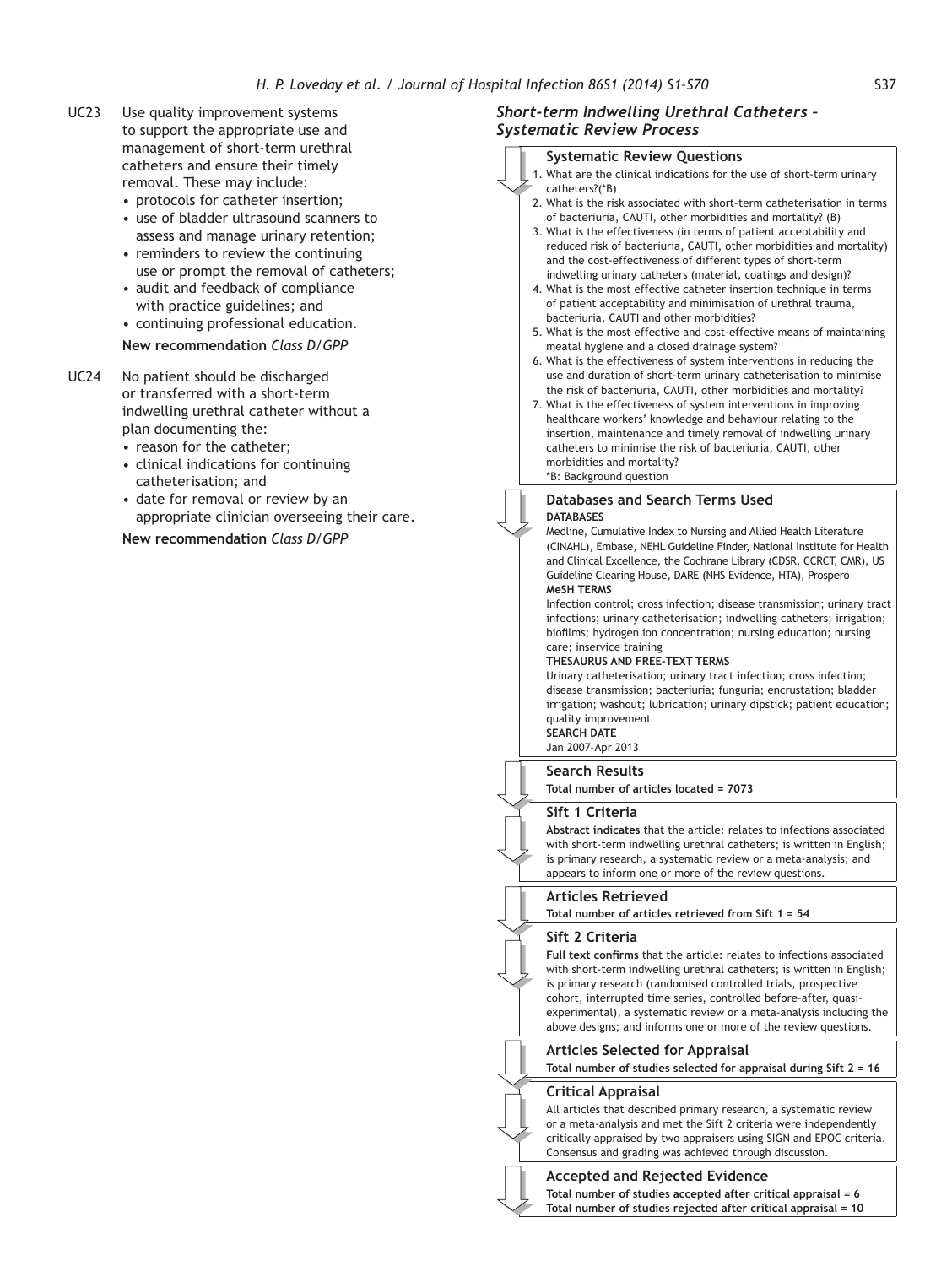# **4 Guidelines for Preventing Infections Associated with the Use of Intravascular Access Devices**

# **4.1 Introduction**

This guidance is based on the best critically appraised evidence currently available. The type and class of supporting evidence explicitly linked to each recommendation is described. Evidence identified in the HICPAC systematic review was used to support the recommendations in these guidelines.334 Some recommendations from the previous guidelines have been revised to improve clarity; where a new recommendation has been made, this is indicated in the text. These recommendations are not detailed procedural protocols, and need to be incorporated into local guidelines. None are regarded as optional.

# *Background and context to the guidelines*

Intravascular access devices, including peripheral, central venous and arterial catheters, are commonly used in the management of patients in acute and chronic care settings. CVCs are frequently used during clinical care and include peripherally inserted, non-tunnelled and tunnelled, and totally implantable CVCs (Table 3).<sup>334</sup> The use of any of these catheters can result in bloodstream infection.

Catheter-related bloodstream infections (CR-BSI) associated with the insertion and maintenance of CVCs are potentially among the most dangerous complications associated with health care.231,232,335 In the most recent national prevalence survey, the Health Protection Agency reported that the prevalence of BSI was 0.5%, accounting for 7.3% of the HCAI detected; 64% of BSI occurred in patients with a vascular access device.231A previous point prevalence survey reported that the prevalence of BSI was 0.85%, accounting for 7% of the HCAI detected; of these, 70% were primary CR-BSI.232 Peripheral venous catheters (PVCs) cause phlebitis in some patients, with studies indicating mean rates of 7-27%,<sup>336-339</sup> but evidence suggests that these devices are less frequently associated with CR-BSI. 334,336-340

CR-BSI involves the presence of systemic infection and evidence implicating the intravascular catheter as its source (i.e. the isolation of the same microorganism from blood cultures as that shown to be significantly colonising the intravascular catheter).334,335 Catheter colonisation refers to the growth of microorganisms on either the endoluminal or the external catheter surface beneath the skin in the absence of systemic infection.334,335

The microorganisms that colonise catheter hubs and the skin adjacent to the insertion site are the source of most CR-BSI. Coagulase-negative staphylococci, particularly *Staphylococcus epidermidis*, are the microorganisms most frequently implicated in CR-BSI. Other microorganisms commonly involved include *S. aureus*, *Candida* species and enterococci.341–343

CR-BSI is generally caused either by skin microorganisms at the insertion site, which contaminate the catheter during insertion and migrate along the cutaneous catheter track after insertion,<sup>344-346</sup> or microorganisms from the hands of healthcare workers that contaminate and colonise the catheter hub during care interventions.347 Less commonly, infusate contamination or seeding from a different site of infection in the body via the bloodstream is identified as a cause of CR-BSI.<sup>348,349</sup>

#### **4.2 What is the Evidence for these Guidelines?**

These guidelines are based upon evidence-based guidelines for preventing intravascular device (IVD)-related infections, developed at the US Centers for Disease Control and Prevention by HICPAC and published in 2011.<sup>334</sup> The AGREE II collaboration appraisal instrument was used by four appraisers to review the guidelines independently.<sup>3</sup>

The appraisal process resulted in the decision that the guideline development processes were valid and that the guidelines were evidence based, categorised to the strength of the evidence examined, reflective of current concepts of best practice. The Guideline Development Advisory Group considered that they were the most authoritative reference guidelines currently available. Following the AGREE process, we systematically searched, retrieved and appraised additional evidence published since the search period identified in the HICPAC technical report.<sup>334</sup> Our search period for additional evidence spanned from 2009 to 2012.

These guidelines apply to caring for all adults and children over the age of 1 year in NHS acute care settings with a CVC or PVC that is being used for the administration of fluids, medications, blood components and/or parenteral nutrition. They should be used in conjunction with the recommendations for Standard Principles for Preventing HCAI, previously described in these guidelines.

These recommendations describe general principles of best practice that apply to all patients in hospital in whom an intravascular catheter is being used during an acute episode of treatment/care. They do not specifically address the more detailed, technical aspects of the care of infants under 1 year of age, or those children or adults receiving haemodialysis or chemotherapy who will generally have long-term intravascular catheters managed in renal dialysis or outpatient settings.

The recommendations are divided into nine distinct interventions:

- education of healthcare workers and patients;
- general asepsis;
- selection of type of intravascular catheter;
- selection of intravascular catheter insertion site;
- MSB precautions during insertion;
- cutaneous antisepsis;
- catheter and catheter site care;
- replacement strategies; and
- general principles for catheter management.

#### **4.3 Education of Healthcare Workers and Patients**

To improve patient outcomes and reduce healthcare costs, it is essential that everyone involved in caring for patients with intravascular catheters is educated about infection prevention. Healthcare workers in hospitals need to be confident and proficient in infection prevention practices, and to be aware of the signs and symptoms of clinical infection. Structured educational programmes that enable healthcare workers to provide, monitor and evaluate care and continually increase their competence are critical to the success of any strategy designed to reduce the risk of infection. Evidence reviewed by HICPAC demonstrates that the risk of infection declines following standardisation of the aseptic technique,  $350-356$  and increases when the maintenance of intravascular catheters is undertaken by inexperienced healthcare workers. 353,357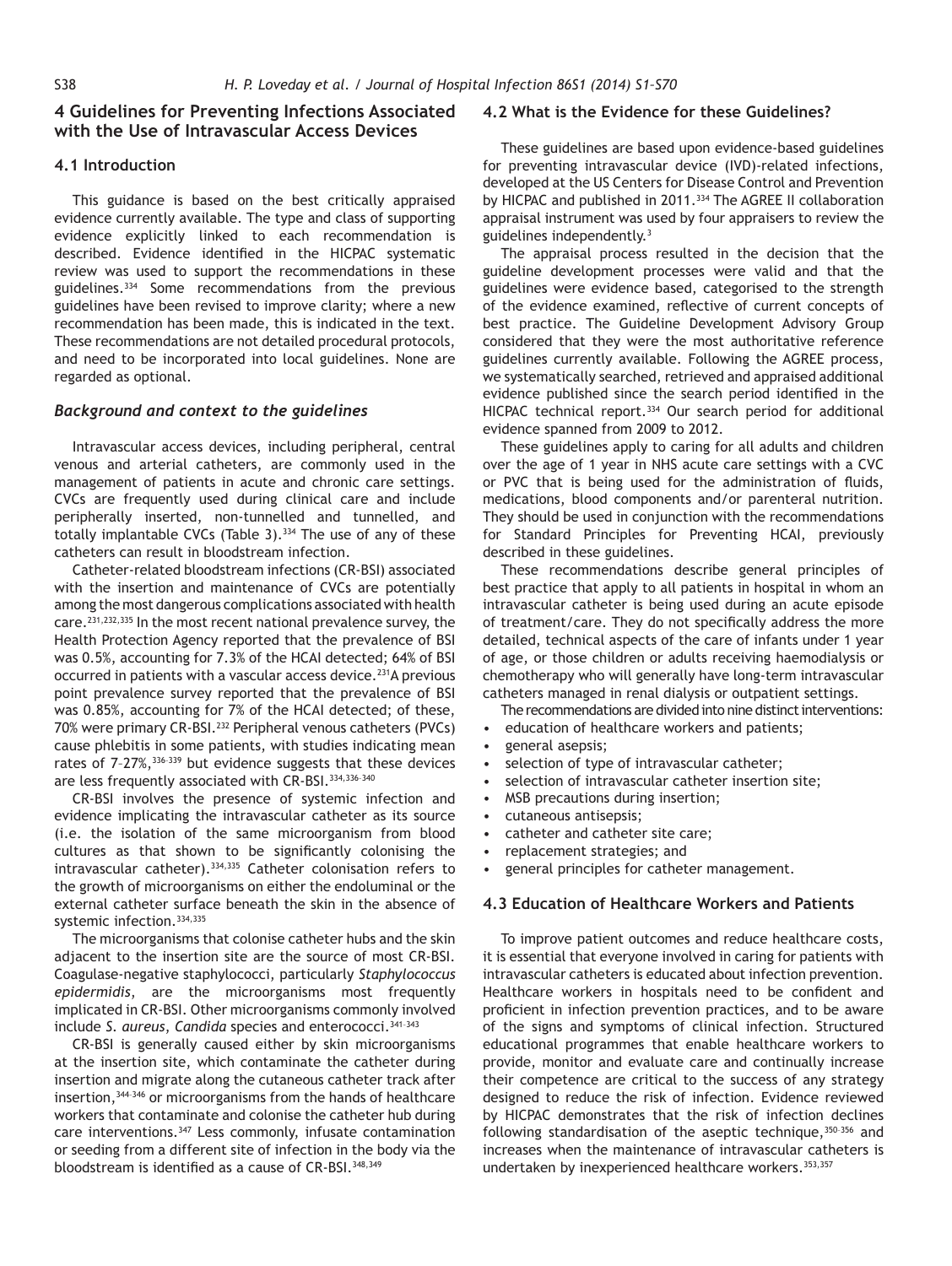**Table 3**

| Catheter type                                                                                                                            | Features                                                                                                                    | Common use                                                                                                        | Duration                       |
|------------------------------------------------------------------------------------------------------------------------------------------|-----------------------------------------------------------------------------------------------------------------------------|-------------------------------------------------------------------------------------------------------------------|--------------------------------|
| Peripheral                                                                                                                               |                                                                                                                             |                                                                                                                   |                                |
| Peripheral venous catheters                                                                                                              | Peripheral single lumen Inserted in<br>veins of forearm or hand in adults                                                   | Administration of fluid/blood and<br>medication                                                                   | Short, up to 7-10 days         |
| Peripheral arterial catheters                                                                                                            | Single lumen, large calibre                                                                                                 | Haemodynamic monitoring<br>Access/blood draw<br>Administration of fluid and<br>medication                         | Short, up to 7-10 days         |
|                                                                                                                                          | Most commonly placed in radial<br>artery; alternatives are femoral,<br>axillary, brachial and posterior tibial<br>arteries  |                                                                                                                   |                                |
| Midline catheters<br>Commonly placed in proximal basilic<br>or cephalic veins via the antecubital<br>fossa. Does not enter central veins |                                                                                                                             | Administration of fluid, blood and<br>medication                                                                  | Short, 1-4 weeks               |
| Central                                                                                                                                  |                                                                                                                             |                                                                                                                   |                                |
| Non-tunnelled central venous<br>catheters                                                                                                | Single and multiple (up to five) lumens<br>Percutaneously inserted into<br>subclavian, internal jugular or femoral<br>veins | Administration of fluid, blood and<br>medication<br>Access/blood draw                                             | Short, up to 7-10 days         |
|                                                                                                                                          |                                                                                                                             | Multi-lumen catheters used for<br>administration of parenteral nutrition                                          |                                |
| Tunnelled central venous<br>catheters                                                                                                    | Image guided or surgical placement<br>Implanted into subclavian, internal<br>jugular or femoral veins                       | Frequent long-term access<br>Parenteral nutrition<br>Transfusion<br>Haemodialysis<br><b>Blood sampling</b>        | Long, months/years             |
| Totally implantable catheters                                                                                                            | Image guided or surgical placement                                                                                          | Single or double lumen                                                                                            | Long, months/years             |
|                                                                                                                                          | Tunnelled beneath skin and have a<br>subcutaneous port accessed with a<br>needle                                            | Infrequent access on a long-term<br>basis                                                                         |                                |
|                                                                                                                                          | Implanted into subclavian or internal<br>jugular vein                                                                       |                                                                                                                   |                                |
| Peripherally inserted central<br>venous catheters                                                                                        | Inserted into basilic, cephalic or<br>brachial veins and enter the superior<br>vena cava                                    | Administration of fluid and<br>medication including chemotherapy<br>Parenteral nutrition<br><b>Blood sampling</b> | Medium, 4 weeks to<br>6 months |

Adapted from O'Grady *et al. 2011.*334

We identified two recent systematic reviews that assessed the effectiveness of education interventions in reducing CR-BSI.<sup>228,358</sup> The first concluded that current evidence comes predominantly from uncontrolled before–after studies that do not convincingly distinguish intervention effectiveness from secular trends. Clinical practices are addressed by a wide variety of educational strategies that do not draw upon pedagogic, theoretical or conceptual frameworks and consequently do not provide generalisable conclusions about the most effective approaches to education to improve practice.<sup>358</sup> The second systematic review concluded first that educational interventions appear to have the most prolonged and profound effect when used in conjunction with audit and feedback, and when availability of clinical equipment is consistent with the content of the education provided. Second, that educational interventions will have a greater impact if baseline compliance with best practice is low. Third, that repeated educational sessions, fed into daily practice, using practical participation, appear to have a small, additional effect on practice change compared with education alone.<sup>228</sup>

Healthcare workers should be aware of the manufacturers' advice relating to the compatibility of individual devices with antiseptic solutions, dwell time and connections to ensure safe use.

- IVAD1 Healthcare workers caring for patients with intravascular catheters should be trained and assessed as competent in using and consistently adhering to practices for the prevention of catheter-related bloodstream infection. *Class D/GPP*
- IVAD2 Healthcare workers should be aware of the manufacturer's advice relating to individual catheters, connection and administration set dwell time and compatibility with antiseptics and other fluids to ensure the safe use of devices. **New recommendation** *Class D/GPP*

IVAD3 Before discharge from hospital, patients with intravascular catheters and their carers should be taught any techniques they may need to use to prevent infection and manage their device. *Class D/GPP*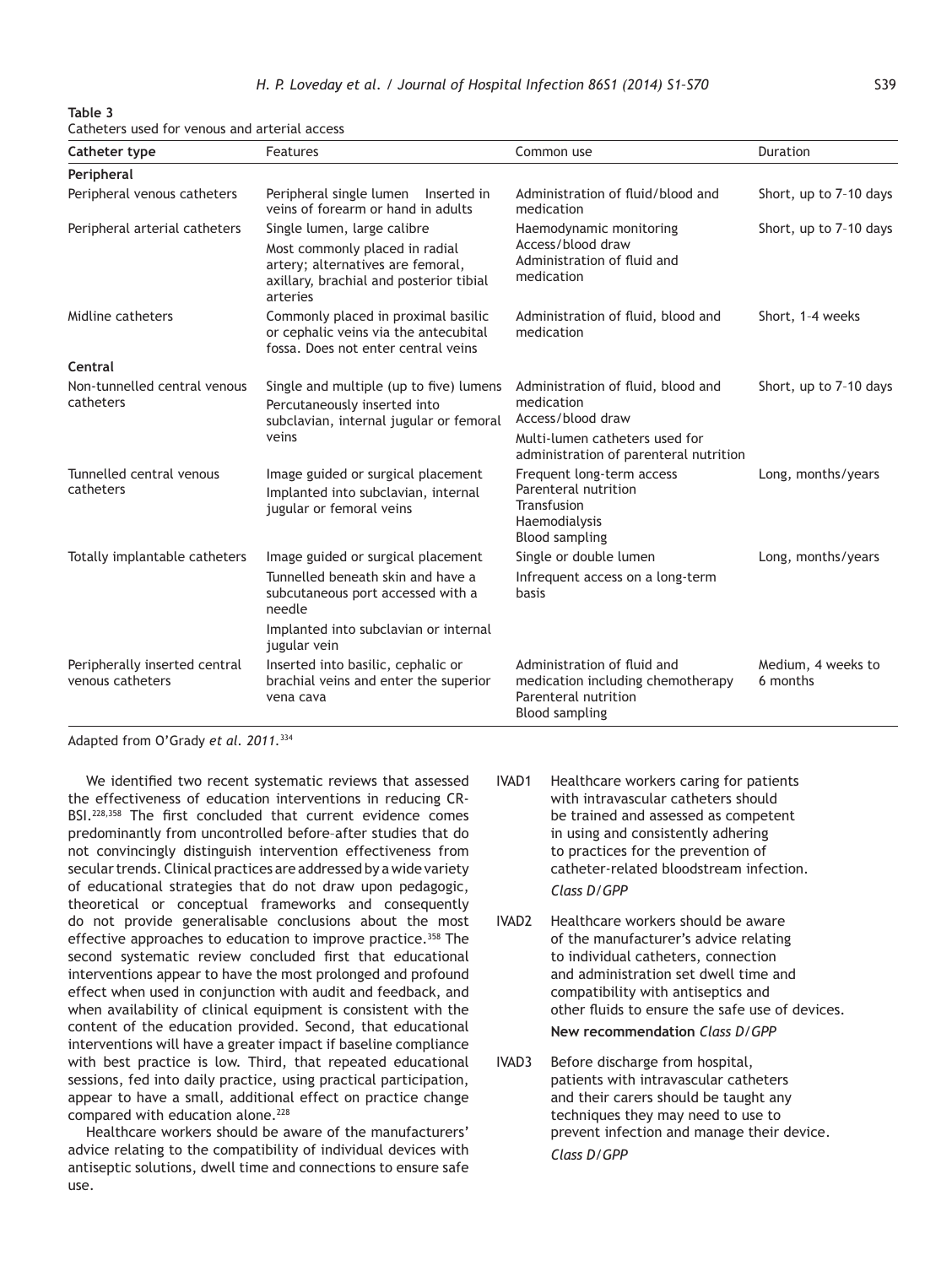# **4.4 General Asepsis**

Hand decontamination and meticulous attention to the aseptic technique are essential during catheter insertion, manipulation, changing catheter site dressings and for accessing the system. Hands should be decontaminated using ABHR or liquid soap and water when hands are visibly soiled or potentially contaminated with organic material, such as blood and other body fluids. 45,53

The aseptic technique should be used for the insertion and management of IVDs. Structured education should be provided to ensure that healthcare workers are trained and assessed as competent in performing the aseptic technique. Gloves should be worn for procedures involving contact with blood or body fluids. Sterile gloves must be worn for the insertion and dressing of CVCs. 334

IVAD4 Hands must be decontaminated, with an alcohol-based hand rub or by washing with liquid soap and water if soiled or potentially contaminated with blood or body fluids, before and after any contact with the intravascular catheter or insertion site. *Class A*

IVAD5 Use the aseptic technique for the insertion and care of an intravascular access device and when administering intravenous medication. *Class B*

# **4.5 Selection of Catheter Type**

The selection of the most appropriate intravascular catheter for each individual patient can reduce the risk of subsequent catheter-related infection.

# *Catheter material*

Intravascular catheter material may be an important determinant in the development of catheter-related infection. Polytetrafluroethylene (Teflon) and polyurethane catheters have been associated with fewer infections than catheters made of polyvinyl chloride or polyethylene. 359-361

# *Number of catheter lumens*

Multi-lumen intravascular access devices may be used because they permit the concurrent administration of fluids and medications, parenteral nutrition and haemodynamic monitoring among critically ill patients.

Several RCTs and other studies suggest that multi-lumen catheters are associated with a higher risk of infection than single-lumen catheters.334,362–367 However, other studies examined by HICPAC failed to demonstrate a difference in the rates of CR-BSI.368,369

Multi-lumen catheter insertion sites may be particularly prone to infection because of increased trauma at the insertion site or because multiple ports increase the frequency of CVC manipulation.364,365 Patients with multi-lumen catheters tend to be more severely ill, although the increased risk of CR-BSI appears to be independent of underlying illness.<sup>366</sup>

# *A dedicated catheter lumen is needed for parenteral nutrition*

A prospective epidemiological study in patients receiving parenteral nutrition concluded that either using a singlelumen catheter or a dedicated port in a multi-lumen catheter for parenteral nutrition would reduce the risk of CR-BSI.<sup>359</sup> Neither we nor HICPAC identified any additional evidence for this recommendation whilst updating our systematic review, and HICPAC considered this to be a unresolved issue.<sup>334</sup>

In a systematic review and quantitative meta-analysis focused on determining the risk of CR-BSI and catheter colonisation in multi-lumen catheters compared with single-lumen catheters, the reviewers reported that, although CR-BSI was more common in patients with multi-lumen catheters, when confined to highquality studies that control for patient differences, there is no significant difference in rates of CR-BSI for the two types of catheter. This analysis suggests that multi-lumen catheters are not a significant risk factor for increased CR-BSI or local catheter colonisation compared with single-lumen CVCs.<sup>370</sup>

A later systematic review and quantitative meta-analysis tested whether single- vs multi-lumen CVCs had an impact on catheter colonisation and CR-BSI. The study authors concluded that there is some evidence from five RCTs with data on 530 CVCs that for every 20 single-lumen catheters inserted, one CR-BSI (which would have occurred had multi-lumen catheters been used) would be avoided.<sup>371</sup>

Neither we nor HICPAC identified any additional evidence of acceptable quality whilst updating our systematic reviews.<sup>334</sup>

- IVAD6 Use a catheter with the minimum number of ports or lumens essential for management of the patient. *Class A*
- IVAD7 Preferably use a designated singlelumen catheter to administer lipidcontaining parenteral nutrition or other lipid-based solutions. *Class D/GPP*

#### *Tunnelled and totally implantable ports*

Surgically implanted (tunnelled) devices (e.g. Hickman® catheters) are commonly used to provide vascular access to patients requiring long-term intravenous therapy. Alternatively, totally implantable intravascular access devices (e.g. Port-A-Cath®) are also tunnelled under the skin, but have a subcutaneous port or reservoir with a self-sealing septum that is accessible by needle puncture through intact skin.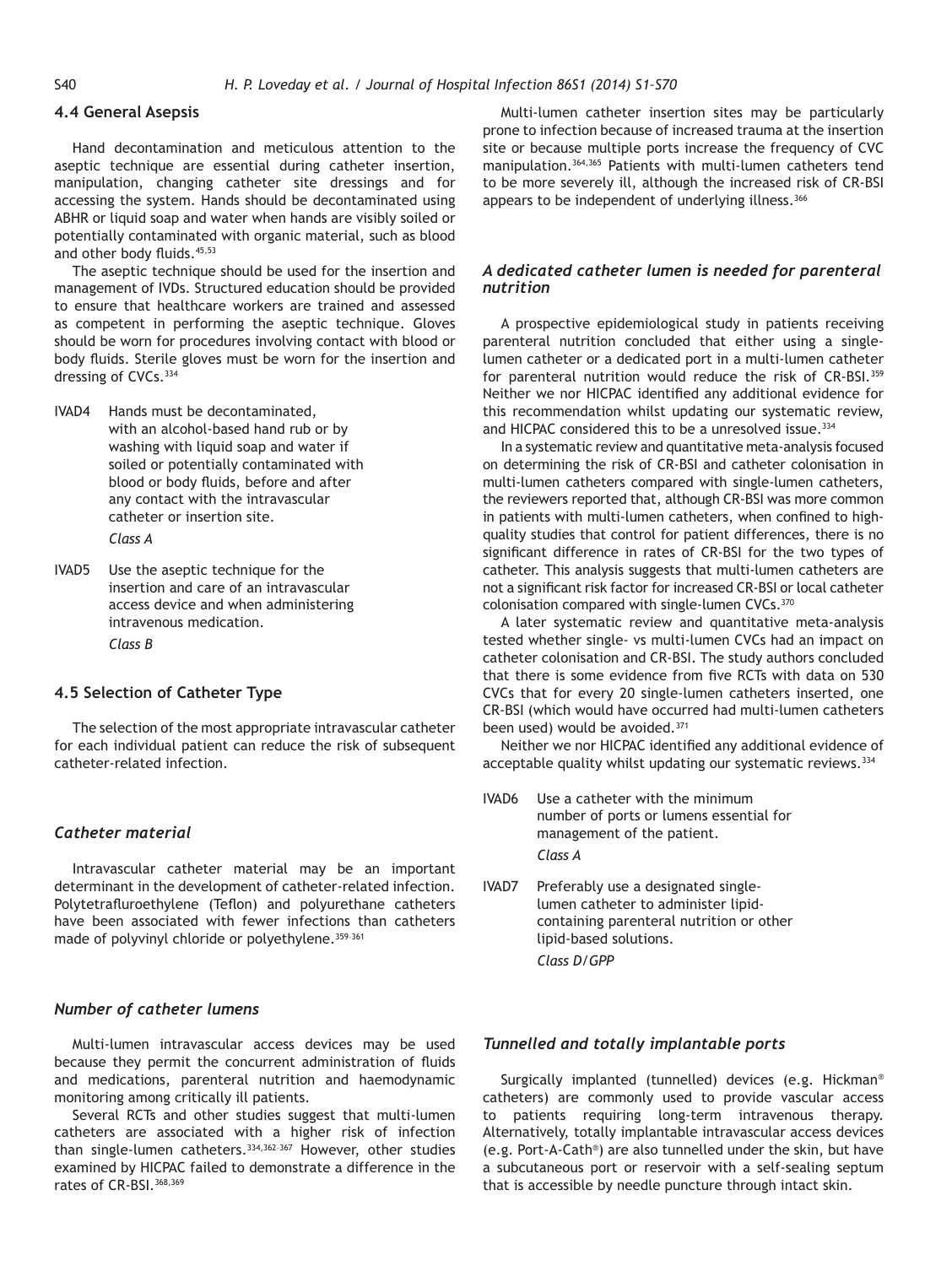Multiple studies comparing the incidence of infection associated with long-term tunnelled CVCs and/or totally implantable IVDs with that from percutaneously (non-tunnelled) inserted catheters have been assessed by HICPAC.<sup>372</sup> Although most studies reported a lower rate of infection in patients with tunnelled CVCs,  $373-381$  some studies found no significant difference in the rate of infection between tunnelled and nontunnelled catheters.382,383 Additionally, most studies concluded that totally implantable devices had the lowest reported rates of CR-BSI compared with either tunnelled or non-tunnelled CVCs.384–394 However, although these devices are less disruptive for patients in terms of daily living, they have a number of disadvantages including the need for needle insertion resulting in increased discomfort.395

Additional evidence was obtained from studies of efficacy of tunnelling to reduce catheter-related infections in patients with short-term CVCs. One RCT demonstrated that subcutaneous tunnelling of short-term CVCs inserted into the internal jugular vein reduced the risk for CR-BSI.<sup>396</sup> In a later RCT, the same investigators failed to show a statistically significant difference in the risk for CR-BSI for subcutaneously tunnelled femoral vein catheters.<sup>397</sup>

An additional meta-analysis of RCTs was focused on the efficacy of tunnelling short-term CVCs to prevent catheterrelated infections.398 Data synthesis demonstrated that tunnelling decreased catheter colonisation by 39% and decreased CR-BSI by 44% in comparison with non-tunnelled placement. The majority of the benefit in the decreased rate of catheter sepsis came from one trial of CVCs inserted at the internal jugular site. The reduction in risk was not significant when pooled with data from five subclavian catheter trials. Tunnelling was not associated with increased risk of mechanical complications from placement or technical difficulties during placement. This meta-analysis concluded that tunnelling decreased catheterrelated infections; however, a synthesis of the evidence in this meta-analysis does not support routine subcutaneous tunnelling of short-term subclavian venous catheters, and this cannot be recommended unless efficacy is evaluated at different placement sites and relative to other interventions.

Peripherally inserted central catheters (PICCs) are increasingly used for medium term (6 weeks to 6 months) $395$  intravascular access, particularly in adults and children requiring antimicrobial treatment, chemotherapy and parenteral nutrition. Evidence examined by HICPAC suggested that PICCs are associated with a lower rate of infection than that associated with other non-tunnelled CVCs.382,398 Retrospective studies in outpatient settings indicate that rates of PICC-related bloodstream infection range from 0.4 to 0.8 per 1000 catheter-days. 399-404 However, there is little recent robust evidence regarding comparison of rates of CR-BSI in PICCs vs other long-term central venous access devices. A prospective study<sup>405</sup> that compared the use of inpatient PICCs indicated a similar rate of CR-BSI to non-tunnelled catheters placed in the internal jugular or subclavian veins and a higher rate than cuffed and tunnelled (CT) catheters (PICC 3.5 CR-BSI per 1000 catheter-days vs nontunnelled 2.7 CR-BSI per 1000 catheter-days vs cuffed and tunnelled 1.6 CR-BSI per 1000 catheter-days). A systematic review of 200 studies indicated that when used in inpatients, PICCs pose a slightly lower risk of CR-BSI than standard noncuffed and non-medicated CVCs placed in the subclavian or internal jugular vein (2.1 CR-BSI per 1000 catheter-days vs 2.7 CR-BSI per 1000 catheter-days).340

Neither we nor HICPAC identified any additional evidence of acceptable quality whilst updating our systematic review.334

- IVAD8 Use a tunnelled or implanted central venous access device with a subcutaneous port for patients in whom long-term vascular access is required. *Class A*
- IVAD9 Use a peripherally inserted central catheter for patients in whom mediumterm intermittent access is required. **New recommendation** *Class D/GPP*

# *Antimicrobial impregnated catheters and cuffs*

Some catheters and cuffs are marketed as anti-infective and are coated or impregnated with antimicrobial or antiseptic agents, e.g. chlorhexidine/silver sulfadiazine, minocycline/ rifampicin, platinum/silver, and ionic silver in subcutaneous collagen cuffs attached to CVC. Evidence reviewed by HICPAC406-416 indicated that the use of antimicrobial or antisepticimpregnated CVC in adults whose catheter is expected to remain in place for more than five days could decrease the risk for CR-BSI. This may be cost-effective in high-risk patients (intensive care, burn and neutropenic patients) and in other patient populations in whom the rate of CR-BSI exceeds 3.3 per 1,000 catheter days even when there is a comprehensive strategy to reduce rates of CR-BSI.406

A meta-analysis of 23 RCTs published between 1988-1999 included data on 4,660 catheters (2,319 anti-infective and 2,341 control).417 Eleven of the trials in this meta-analysis were conducted in intensive care unit (ICU) settings; four among oncology patients, two among surgical patients; two among patients receiving total parenteral nutrition (TPN) and four among other patient populations. Study authors concluded that antibiotic and chlorhexidine-silver sulfadiazine coatings are anti-infective for short (approximately one week) insertion time. For longer insertion times, there was no data on antibiotic coating, and there is evidence of lack of effect for first generation chlorhexidine-silver sulfadiazine coating. For silver-impregnated collagen cuffs, there is evidence of lack of effect for both short- and long-term insertion.

Second generation chlorhexidine/silver sulfadiazine catheters with chlorhexidine coating on both the internal and external luminal surfaces are now available. The external surface of these catheters have three times the amount of chlorhexidine and extended release of the surface bound antiseptics than that in the first generation catheters (which are coated with chlorhexidine/silver sulfadiazine only on the external luminal surface). Early studies indicated that the prolonged anti-infective activity associated with the second generation catheters improved efficacy in preventing infections.<sup>418</sup>

A systematic review and economic evaluation in 2006 concluded that rates of CR-BSI were statistically significantly reduced when an antimicrobial CVC was used. Studies in this review report the best effect when catheters were treated with minocycline/rifampin, or internally and externally treated with silver or chlorhexidine/silver sulfadiazine. A trend to statistical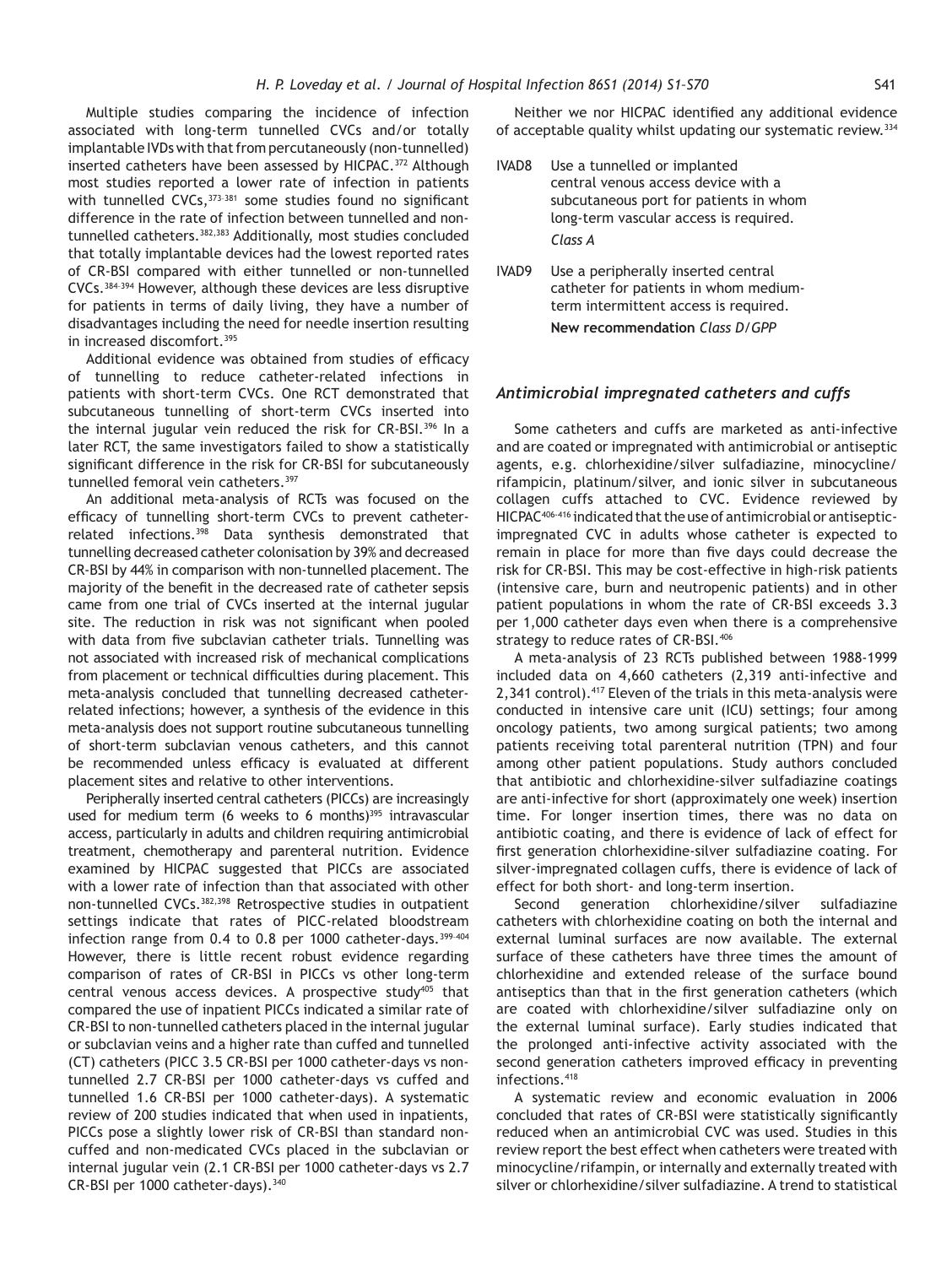significance was seen in catheters only extraluminally coated. Investigation of other antibiotic treated catheters is limited to single studies with non-significant results.<sup>419</sup>

We identified two additional systematic reviews and one RCT in our updated search. A recent Cochrane review of studies using impregnation, coating or bonding for reducing central venous catheter-related infections in adults included 56, predominantly unblinded studies, with low or unclear risk of bias. Patients with impregnated catheters had lower rates of CR-BSI (actual risk reduction of 2% (95% CI, 3% to 1%)), and catheter colonisation (actual risk reduction 10% (95% CI, 13% to 7%)). In terms of catheter colonisation sub-group analysis showed that impregnated catheters were more beneficial in studies conducted in intensive care units (RR 0.68 (95% CI, 0.59 to 0.78)) than in studies conducted in haemo-oncology (RR 0.75 (95% CI, 0.51 to 1.11)) or in patients requiring long-term parenteral nutrition RR 0.99 (95% CI, 0.74 to 1.34)). However, sub-group analysis did not identify the same benefit in terms of CR-BSI. There were no statistically significant differences in the overall rates of bloodstream infections or mortality, although these outcomes were less often assessed than CR-BSI and catheter colonisation.<sup>420</sup> A collaborative network metaanalysis of CVC use in adults indicated that rifampicin-based impregnated CVC was the only type of impregnated/coated CVC that reduced catheter colonisation and CR-BSI compared with standard CVC.<sup>421</sup> In a single blind non-inferiority trial, authors concluded that CVC coated with 5-fluorouracil were non-inferior to chlorhexidine and silver sulfadiazine coated CVCs with respect to the incidence of catheter colonisation (2.9% *vs*. 5.3%, respectively).422

# *Be aware of patient sensitivity to chlorhexidine gluconate*

Chlorhexidine is a potential allergenic antiseptic that is present in many products and is widely used in health care for skin antisepsis, insertion of urinary catheters or coating CVCs.406 In susceptible individuals, initial contact will cause a minor hypersensitivity reaction that, although not severe, should not go undocumented as subsequent exposures to chlorhexidine may lead to anaphylaxis.<sup>423,424</sup> The Medicines and Healthcare Products Regulatory Agency has alerted all healthcare providers in the UK to the risk of chlorhexidine allergy<sup>425</sup> and requires them to have systems in place that ensure:

- awareness of the potential for an anaphylactic reaction to chlorhexidine;
- known allergies are recorded in patient notes;
- labels and instructions for use are checked to establish if products contain chlorhexidine prior to use on patients with a known allergy;
- if a patient experiences an unexplained reaction, checks are carried out to identify whether chlorhexidine was used or was impregnated in a medical device that was used; and
- reporting of allergic reactions to products containing chlorhexidine to the Medicines and Healthcare Products Regulatory Agency.

IVAD10 Use an antimicrobial-impregnated central venous access device for adult patients whose central venous catheter is expected to remain in place for >5 days if catheter-related bloodstream infection rates remain above the locally agreed benchmark, despite the implementation of a comprehensive strategy to reduce catheter-related bloodstream infection.

*Class A*

# **4.6 Selection of Catheter Insertion Site**

The site at which a vascular access catheter is placed can influence the subsequent risk of CR-BSI because of variation in both the density of local skin flora and the risk of thrombophlebitis. CVCs are generally inserted in the subclavian, jugular or femoral veins, or peripherally inserted into the superior vena cava by way of the major veins of the upper arm (i.e. the cephalic and basilar veins of the antecubital space). PVCs are normally inserted in the upper extremity, although alternatives, such as the foot and scalp, may be used in children and babies.

# *Subclavian, jugular and femoral placements*

HICPAC examined a number of studies that compared insertion sites and concluded that CVCs inserted into subclavian veins had a lower risk for catheter-related infection than those inserted into either jugular or femoral veins. 345, 408, 426-434 Guideline developers suggested that internal jugular insertion sites may pose a greater risk for infection because of their proximity to oropharyngeal secretions and because CVCs at this site are difficult to immobilise.<sup>334</sup> However, mechanical complications associated with catheterisation might be less common with internal jugular than with subclavian vein insertion.

Femoral catheters have been demonstrated to have relatively high colonisation rates compared with subclavian and internal jugular sites when used in adults, and current guidelines suggest that the femoral site should be avoided because it is associated with both a higher risk of deep vein thrombosis and catheter-related infection than internal jugular or subclavian catheters.<sup>428,432-437</sup> One study also found that the risk of infection associated with catheters placed in the femoral vein is accentuated in obese patients.<sup>409</sup> Thus, in adult patients, a subclavian site is preferred for preventing infection, although other factors (e.g. the potential for mechanical complications, risk for subclavian vein stenosis and catheter-operator skill) should be considered when deciding where to place the catheter.

We identified a systematic review and meta-analysis $438$  in which investigators reviewed two RCTs, eight cohort studies and data from a national HCAI programme. These provided evidence that the selection of device insertion site is not a significant factor for the prevention of CR-BSI. The metaanalysis demonstrated no difference in the risk of CR-BSI between the femoral, subclavian and internal jugular sites,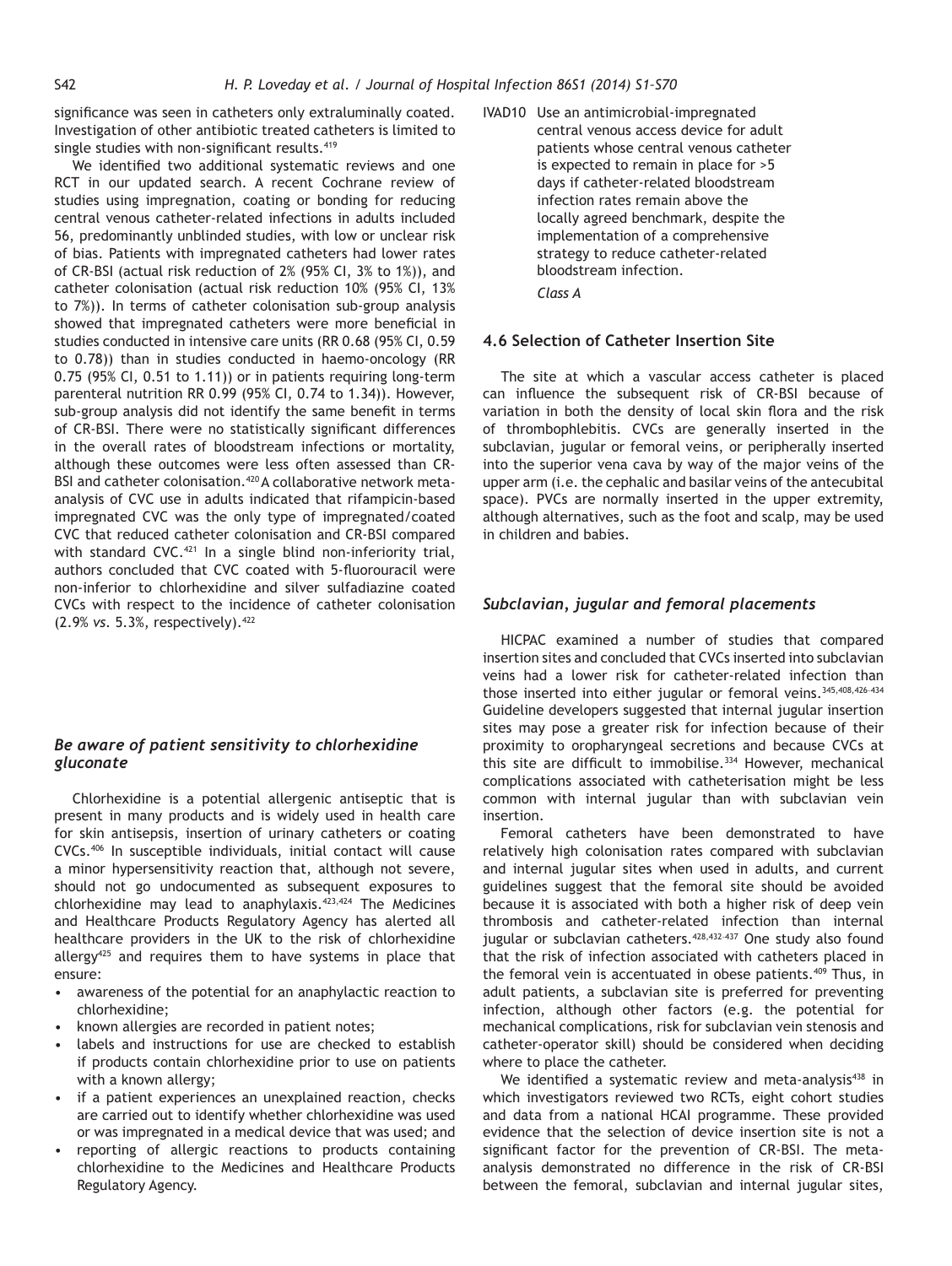having removed two studies that were statistical outliers. The authors concluded that a pragmatic approach to site selection for central venous access, taking into account underlying disease (e.g. renal disease), the expertise and skill of the operator and the risks associated with placement, should be used.<sup>438</sup> Two meta-analyses<sup>439,440</sup> indicate that the use of real-time two-dimensional ultrasound for the placement of CVCs substantially reduced mechanical complications compared with the standard landmark placement technique. Consequently, the use of ultrasound may indirectly reduce the risk of infection by facilitating mechanically uncomplicated subclavian placement. In the UK, NICE guidelines provide recommendations for two-dimensional ultrasound placement of CVCs.<sup>441</sup>

# *Upper arm placement*

PICCs may be used as an alternative to subclavian or jugular vein catheterisation. These are inserted into the superior vena cava via the major veins of the upper arm above the antecubital fossa. HICPAC indicated that they are less expensive, associated with fewer mechanical complications (e.g. haemothorax, infiltration and phlebitis) and easier to maintain than short peripheral venous catheters.<sup>334</sup> In a prospective cohort study using data from two randomised trials and a systematic review to estimate rates of PICC-related bloodstream infection in hospitalised patients, the author concluded that PICCs used in high-risk hospitalised patients are associated with a rate of CR-BSI similar to conventional CVCs placed in the internal jugular or subclavian veins (two to five per 1000 catheter-days).<sup>441</sup>

# *Peripheral venous catheters*

To reduce the risk of CR-BSI and phlebitis, it is preferable to use an upper extremity site for inserting a PVC in adults and to replace a device inserted in a lower extremity to a site in the upper extremity as soon as possible.<sup>334</sup> In paediatric patients, the upper or lower extremity and the scalp (in young infants) can be used for siting a PVC.<sup>405,442</sup>

- IVAD11 In selecting an appropriate intravascular insertion site, assess the risks for infection against the risks of mechanical complications and patient comfort. *Class D/GPP*
- IVAD12 Use the upper extremity for nontunnelled catheter placement unless medically contraindicated. *Class C*

# **4.7 Maximal Sterile Barrier Precautions during Catheter Insertion**

# *Maximal sterile barrier precautions for the insertion of central venous catheters reduces the risk of infection*

The importance of strict adherence to hand decontamination and the aseptic technique as the cornerstone for preventing catheter-related infection is widely accepted. Although this is considered adequate for preventing infections associated with the insertion of short peripheral venous catheters, it is recognised that central venous catheterisation carries a significantly greater risk of infection.

Studies examined by HICPAC concluded that if MSB precautions were used consistently during CVC insertion, catheter contamination and subsequent catheter-related infections could be reduced significantly.  $345,352,443,444$  A prospective randomised trial that tested the efficacy of MSB precautions to reduce infections associated with long-term, non-tunnelled subclavian silicone catheters, compared with routine procedures, found that they decreased the risk of CR-BSI significantly.<sup>443</sup>

MSB precautions involve wearing sterile gloves and gown, cap and mask, and using a full-body sterile drape during insertion of the catheter.<sup>334</sup> It has been generally assumed that CVCs inserted in the operating theatre pose a lower risk of infection than those inserted on inpatient wards or other patient care areas.<sup>372</sup> However, data examined by HICPAC from two prospective studies suggest that the difference in risk of infection depended largely on the magnitude of barrier protection used during catheter insertion, rather than the surrounding environment (i.e. ward vs operating theatre). 345,443

A systematic review of the value of MSB precautions to prevent CR-BSI defined the components as: the person inserting the catheter should wear a head cap, face mask, sterile body gown and sterile gloves, and use a full-size sterile drape. Their search identified 95 papers discussing the prevention of CR-BSI. The majority of these were narrative reviews or consensus statements. Three primary research studies, differing in design, patient population and clinical settings, that compared infection outcomes using MSB precautions with less stringent barrier techniques, concluded that the use of MSB precautions resulted in a reduction in catheter-related infections. The authors concluded that using MSB precautions appears to decrease transmission of microorganisms, delay colonisation and reduce the rate of HCAI. They also suggested that biological plausibility and the available evidence support using MSB precautions during routine insertion of a CVC to minimise the risk of infection. They recommended that, given the lack of adverse patient reactions, the relatively low cost of MSB precautions and the high cost of CR-BSI, it is probable that MSB precautions will prove to be a cost-effective, or even a cost-saving, intervention.445

Neither we nor HICPAC identified any additional evidence of acceptable quality whilst updating our systematic review.334

IVAD13 Use maximal sterile barrier precautions for the insertion of central venous access devices. *Class C*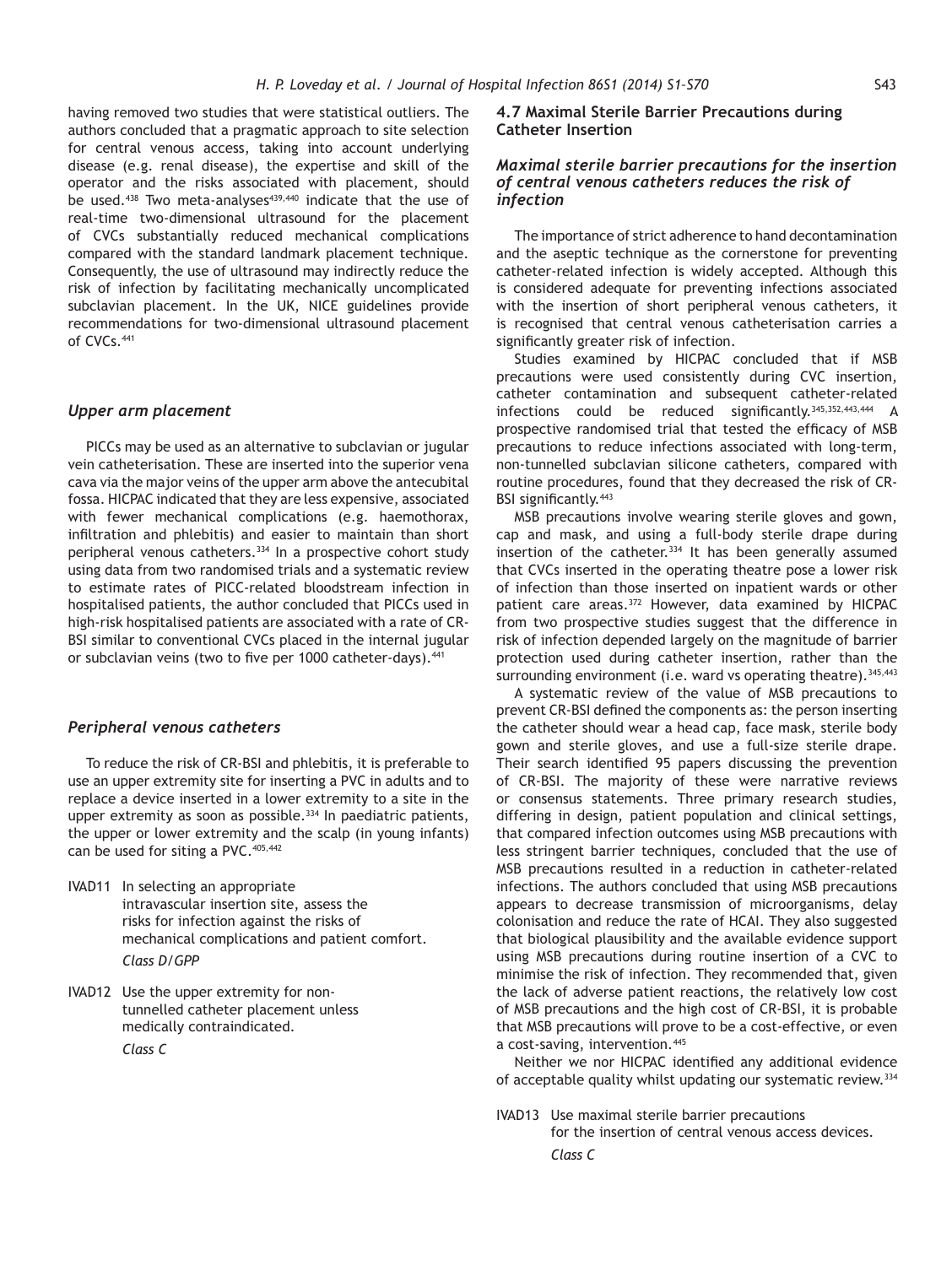#### **4.8 Cutaneous Antisepsis**

# *Appropriate preparation of the insertion site will reduce the risk of catheter-related infection*

Microorganisms that colonise catheter hubs and the skin surrounding the vascular catheter insertion site are the cause of most CR-BSI.<sup>416,446</sup> As the risk of infection increases with the density of microorganisms around the insertion site, skin cleansing/antisepsis of the insertion site is one of the most important measures for preventing catheter-related infections.334 Since the early 1990s, research has focused on identifying the most effective antiseptic agent for skin preparation prior to the insertion of IVDs in order to prevent catheter-related infections, especially CR-BSI. In the UK, clinicians principally use alcohol, or either povidone iodine (PVI) or CHG, in various strengths, and the latter two as either aqueous or alcohol-based solutions.

A prospective randomised trial of agents used for cutaneous antisepsis demonstrated that 2% aqueous CHG was superior to either 10% PVI or 70% alcohol for the prevention of central venous and arterial catheter-related infections.<sup>447</sup> A further prospective, randomised trial demonstrated that a 4% alcoholbased solution of 0.25% CHG and 0.025% benzalkonium chloride was more effective for the prevention of central venous or arterial catheter colonisation and infection than 10% PVI.<sup>448</sup>

The use of 5% PVI solution in 70% ethanol has been shown to be associated with a substantial reduction in catheter-related colonisation and infection compared with 10% aqueous PVI.449 Clinicians may find this useful for those patients for whom alcoholic CHG is contraindicated.

A meta-analysis<sup>450</sup> of studies that compared the risk for CR-BSI following insertion-site skin care with any type of CHG solution vs PVI solution indicated that the use of CHG rather than PVI can reduce the risk for CR-BSI by approximately 49% (RR 0.51, 95% CI 0.27–0.97) in hospitalised patients who require short-term catheterisation (i.e. for every 1000 catheter sites disinfected with CHG rather than PVI, 71 episodes of catheter colonisation and 11 episodes of CR-BSI would be prevented). In this analysis, several types of CHG solution were used in the individual trials, including 0.5% or 1% CHG alcohol solution and 0.5% or 2% CHG aqueous solution. All of these solutions provided a concentration of CHG that is higher than the minimal inhibitory concentration (MIC) for most nosocomial bacteria and yeasts. Subset analysis of aqueous and non-aqueous solutions showed similar effect sizes, but only the subset analysis of the five studies that used alcoholic CHG solution produced a significant reduction in CR-BSI. As few studies used CHG aqueous solution, the lack of a significant difference seen for this solution compared with PVI solution may be a result of inadequate statistical power. Additionally, an economic decision analysis based on available evidence from the same authors suggested that the use of CHG, rather than PVI, for skin care would result in a 1.6% decrease in the incidence of CR-BSI, a 0.23% decrease in mortality, and financial savings per catheter used.451

Several studies were examined that focused on the application of antimicrobial ointments to the catheter site at the time of catheter insertion, or during routine dressing changes, to reduce microbial contamination of catheter insertion sites.<sup>448</sup> Reported efficacy of this practice for the prevention of catheter-related infections yielded contradictory findings.<sup>449-457</sup> There was also concern that the use of polyantibiotic ointments that were not fungicidal could significantly increase the rate of colonisation of the catheter by *Candida* species. 458,459

NICE<sup>56</sup> identified three RCTs that compared the effectiveness of different antiseptic solutions for the insertion of PVCs in hospitalised patients. The evidence from these studies was considered to be of very low quality, and no conclusion could be drawn about the benefits of one particular antiseptic solution over another. However, while there is no evidence comparing different concentrations of CHG, the reviewers indicated that the trend in the evidence suggests that CHG in alcohol may be more effective than PVI in alcohol.

We identified one recent systematic review of the clinical efficacy and perceived role of CHG in skin antisepsis that included studies about intravascular access.<sup>460</sup> The authors suggested a potential source of bias, as many studies have overlooked the importance of alcohol when assessing the efficacy of CHG. The authors assessed the attribution of CHG in each study as correct, incorrect or intermediate. Studies were scored and analysis was performed separately to assess CHG efficiency. The authors concluded that CHG is more efficient than PVI or any other technique alone, but that the presence of alcohol provides additional benefit. The authors suggested that vascular catheters require the immediate antiseptic activity provided by alcohol prior to insertion. They also require a long-lasting antiseptic, as they stay in place for prolonged periods of time.

IVAD14 Decontaminate the skin at the insertion site with a single-use application of 2% chlorhexidine gluconate in 70% isopropyl alcohol (or povidone iodine in alcohol for patients with sensitivity to chlorhexidine) and allow to dry prior to the insertion of a central venous access device. *Class A*

IVAD15 Decontaminate the skin at the insertion site with a single-use application of 2% chlorhexidine gluconate in 70% isopropyl alcohol (or povidone iodine in alcohol for patients with sensitivity to chlorhexidine) and allow to dry before inserting a peripheral vascular access device.

# **New recommendation** *Class D/GPP*

IVAD16 Do not apply antimicrobial ointment routinely to the catheter placement site prior to insertion to prevent catheter-related bloodstream infection. *Class D/GPP*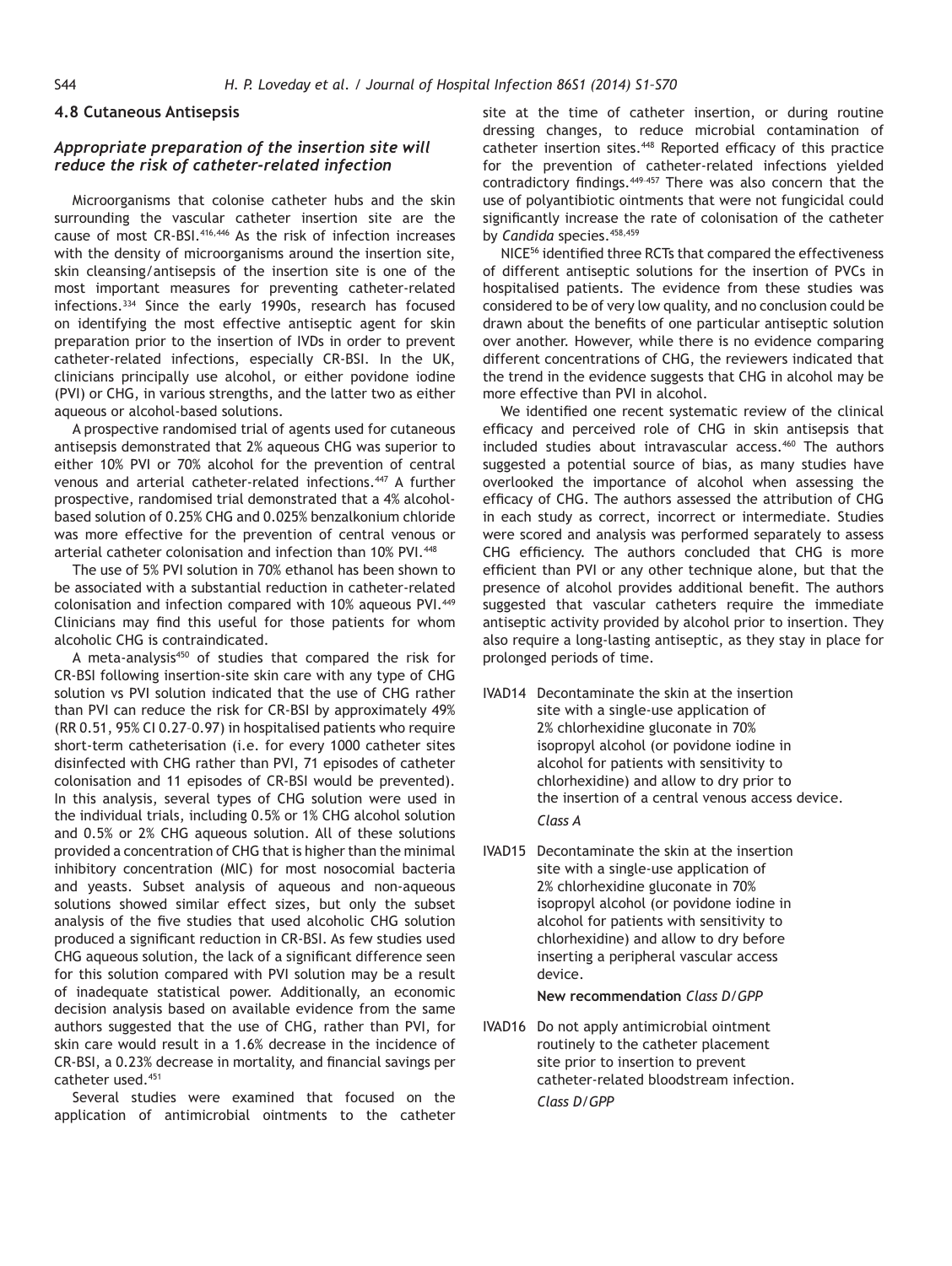# **4.9 Catheter and Catheter Site Care**

# *Infections can be minimised by good catheter and insertion site care*

The safe maintenance of an intravascular catheter and appropriate care of the insertion site are essential components of a comprehensive strategy for preventing catheter-related infections. This includes good practice in caring for the patient's catheter hub and connection port, the use of an appropriate intravascular catheter site dressing regimen, and using flush solutions to maintain the patency of the catheter.

# *Choose the right dressing for insertion sites to minimise infection*

Following placement of a PVC or CVC, a dressing is used to protect the insertion site. As occlusive dressings trap moisture on the skin and provide an ideal environment for the rapid growth of local microflora, dressings for insertion sites must be permeable to water vapour.<sup>446</sup> The two most common types of dressings used for insertion sites are sterile, transparent, semi-permeable polyurethane dressings coated with a layer of an acrylic adhesive ('transparent dressings') and gauze and tape dressings. Transparent dressings are permeable to water vapour and oxygen, and impermeable to microorganisms.

HICPAC reviewed the evidence related to which type of dressing provided the greatest protection against infection, including the largest controlled trial of dressing regimens on PVCs,<sup>361</sup> a meta-analysis comparing the risk of CR-BSI using transparent vs gauze dressings<sup>461</sup> and a Cochrane review.<sup>462</sup> All concluded that the choice of dressing can be a matter of preference, but if blood is leaking from the catheter insertion site, a gauze dressing might be preferred to absorb the fluid. We identified an updated Cochrane review which concluded that bloodstream infection was higher in the transparent polyurethane group compared with the gauze and tape group.463 The included trials were graded low quality due to the small sample size and risk of bias. There was additional low-quality evidence that demonstrated no difference between highly permeable polyurethane dressings and other polyurethane dressings in the prevention of CR-BSI.

HICPAC reviewed the evidence related to impregnated sponge dressings compared with standard dressings and found two RCTs in adults which demonstrated that chlorhexidineimpregnated sponge dressings were associated with a significant reduction in CR-BSI. However, a meta-analysis that included eight RCTs found a reduction in exit site colonisation but no significant reduction in CR-BSI. In paediatric patients, two small RCTs found a reduction in catheter colonisation but not CR-BSI, and evidence of localised contact dermatitis when used for infants of very low birth weight.<sup>334</sup>

We identified one systematic review and meta-analysis, undertaken as part of a quality improvement collaborative, that synthesised the effects of the routine use of CHGimpregnated sponge dressings in reducing centrally inserted CR-BSI.464 Five studies were included in the analysis; two of the

five studies were in patients in haemo/oncological ICUs, and the remaining three studies were in surgical and medical ICUs. Four of the five studies were sponsored by the manufacturer of the product. The reviewers concluded that CHG-impregnated sponge dressings are effective for the prevention of CR-BSI (OR 0.43, 95% CI 0.29–0.64) and catheter colonisation (OR 0.43, 95% CI 0.36–0.51).

We identified an economic evaluation of the use of CHG sponge dressings and the non-inferiority of dressing changes at 3 and 7 days.<sup>465</sup> The authors concluded that the major cost avoided by the use of CHG sponge dressings and 7-day dressing changes rather than 3-day dressing changes was the increased length of stay of 11 days associated with CR-BSI. Chlorhexidineimpregnated sponge dressings remained cost saving for any value where the cost per CR-BSI was >\$4400 and the baseline rate of CR-BSI was >0.35%.465

We identified a further RCT of CHG dressings compared with highly adhesive semi-permeable dressings or standard semi-permeable dressings for the prevention of CR-BSI in 1879 patients.<sup>466</sup> In the CHG group, the major catheterrelated infection rate was 67% lower (0.7 vs 2.1 per 1000 catheter-days, HR 0.328, 95% CI 0.174–0.619, *p=*0.0006) and the CR-BSI rate was 60% lower (0.5 vs 1.3 per 1000 catheterdays, HR 0.402, 95% Cl 0.186–0.868, *p*=0.02) than with nonchlorhexidine dressings. Decreases were also noted in catheter colonisation and skin colonisation rates at catheter removal. Highly adhesive dressings decreased the detachment rate to 64.3% vs 71.9% (*p*<0.0001) and the number of dressings per catheter to two (one to four) vs three (one to five)  $(p<0.0001)$ , but increased skin colonisation *(p*<0.0001) and catheter colonisation (HR 1.650, 95% Cl 1.21–2.26, *p=*0.0016) without influencing CR-BSI rates.

HICPAC identified three studies that investigated the efficacy of a 2% CHG-impregnated washcloth in reducing the risk of CR-BSI.334 These studies were included in a subsequent systematic review and meta-analysis on the efficacy of either 2% CHG-impregnated cloths or 4% CHG solution for daily skin cleansing in adult acute care settings, mostly ICUs.<sup>467</sup> Twelve studies were included: one RCT, one cluster NRCT and 10 controlled interrupted time series. Five studies that reported the insertion technique included the use of CHG. There was a high level of clinical heterogeneity and moderate statistical heterogeneity, which remained following a subgroup analysis by type of CHG formulation. The authors concluded that among ICU patients, daily CHG bathing with CHG liquid (OR 0.47, 95% CI 0.31–0.71) or cloths (OR 0.41, 95% CI 0.25–0.65) reduces the risk of CR-BSI. Similar benefit is obtained regardless of whether CHG cloths or liquid preparation is used (OR 0.44, 95% CI 0.44– 0.59). This review was not generalisable to paediatric care.

Whenever CHG is used for insertion site dressings or skin cleansing, systems should be in place to ensure that it is not used for patients with a history of chlorhexidine sensitivity.408

A single RCT compared the efficacy of two commercially available alcohol-based antiseptic solutions for preparation and care of CVC insertion sites, with and without octenidine dihydrochloride.468 Data were collected from 2002 to 2005 and published in 2010. The authors concluded that octenidine in alcoholic solution is a better option than alcohol alone for the prevention of CVC-associated infections, and may be as effective as CHG in practice but a comparative trial is needed.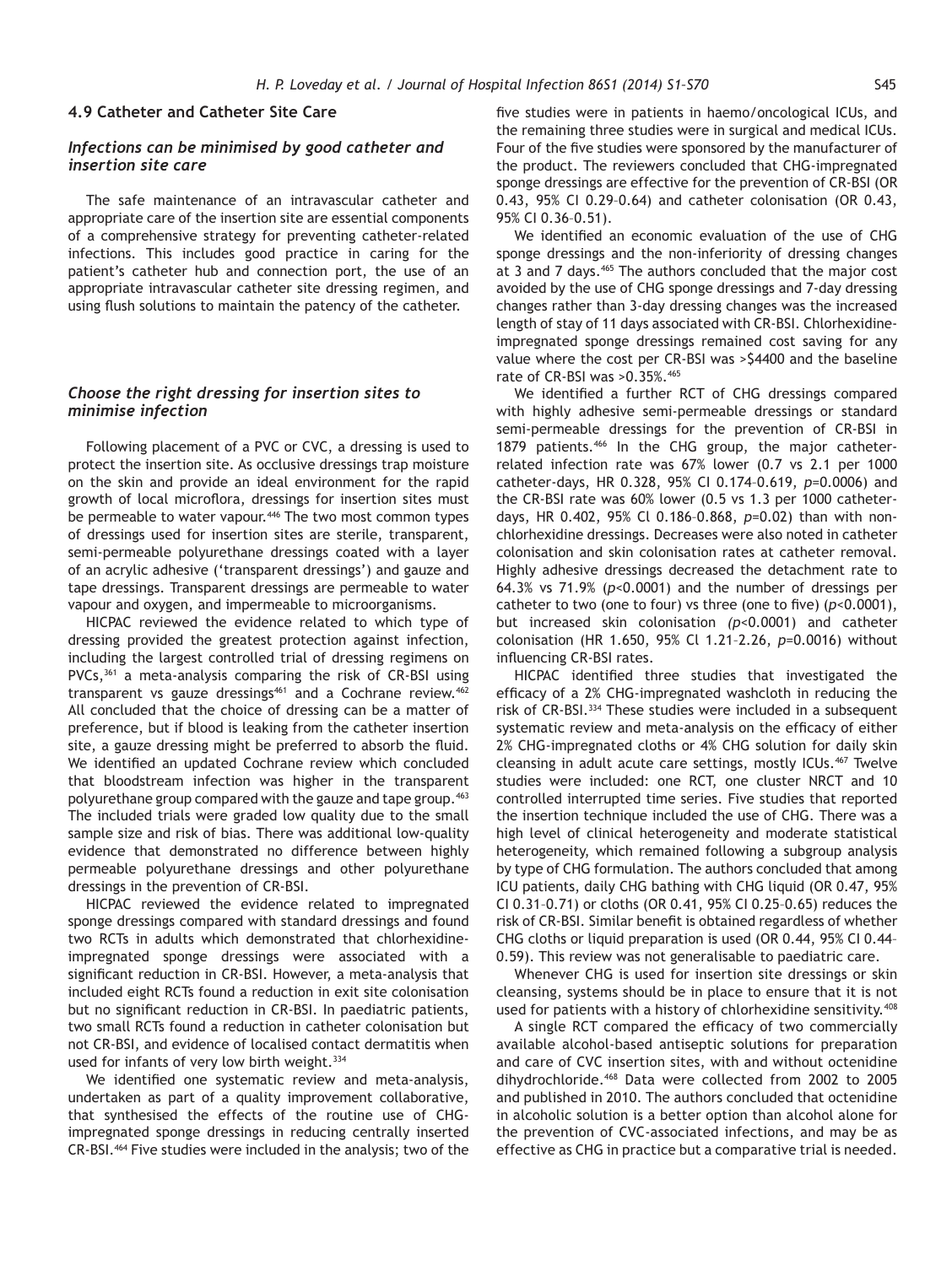- IVAD17 Use a sterile, transparent, semipermeable polyurethane dressing to cover the intravascular insertion site. *Class D/GPP*
- IVAD18 Transparent, semi-permeable polyurethane dressings should be changed every 7 days, or sooner, if they are no longer intact or if moisture collects under the dressing. *Class D/GPP*
- IVAD19 Use a sterile gauze dressing if a patient has profuse perspiration or if the insertion site is bleeding or leaking, and change when inspection of the insertion site is necessary or when the dressing becomes damp, loosened or soiled. Replace with a transparent semi-permeable dressing as soon as possible. *Class D/GPP*
- IVAD20 Consider the use of a chlorhexidineimpregnated sponge dressing in adult patients with a central venous catheter as a strategy to reduce catheterrelated bloodstream infection. **New recommendation** *Class B*
- IVAD21 Consider the use of daily cleansing with chlorhexidine daily in adult patients with a central venous catheter as a strategy to reduce catheter-related bloodstream infection.

**New recommendation** *Class B*

IVAD22 Dressings used on tunnelled or implanted catheter insertion sites should be replaced every 7 days until the insertion site has healed unless there is an indication to change them sooner. A dressing may no longer be required once the insertion site is healed. *Class D/GPP*

# *Use an appropriate antiseptic agent for disinfecting the catheter insertion site during dressing changes*

Research previously described in these guidelines has described the superior effectiveness of CHG to minimise the density of microorganisms around vascular catheter insertion sites.447,448,450 Consequently, alcoholic CHG is now widely used in the UK for disinfecting the insertion site during dressing changes.

Studies focused on the use of antimicrobial ointment applied under the dressing to the catheter insertion site to prevent catheter-related infection do not clearly demonstrate efficacy.<sup>454,459</sup>

Most modern intravascular catheters and other catheter materials are not damaged by contact with alcohol. However, alcohol, and other organic solvents and oil-based ointments and creams, may damage some types of polyurethane and silicon catheter tubing (e.g. some catheters used in haemodialysis). The manufacturer's recommendations to only use disinfectants that are compatible with specific catheter materials must therefore be followed.

- IVAD23 Use a single-use application of 2% chlorhexidine gluconate in 70% isopropyl alcohol (or povidone iodine in alcohol for patients with sensitivity to chlorhexidine) to clean the central catheter insertion site during dressing changes, and allow to air dry. *Class A*
- IVAD24 Use a single-use application of 2% chlorhexidine gluconate in 70% isopropyl alcohol (or povidone iodine in alcohol for patients with sensitivity to chlorhexidine) to clean the peripheral venous catheter insertion site during dressing changes, and allow to air dry. **New recommendation** *Class D/GPP*
- IVAD25 Do not apply antimicrobial ointment to catheter insertion sites as part of routine catheter site care.

*Class D/GPP*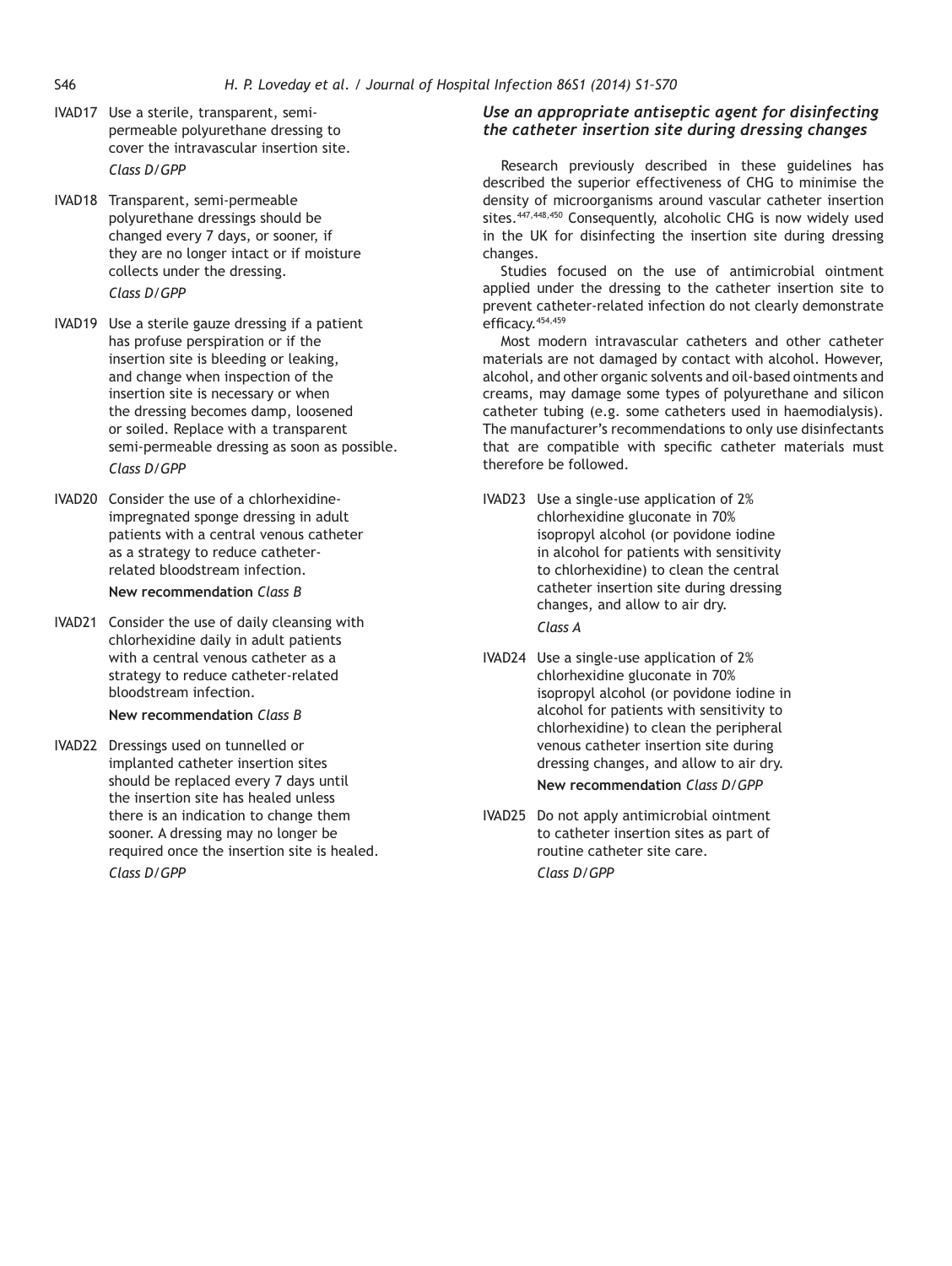# **4.10 Catheter Replacement Strategies**

# *Replacing intravascular devices routinely does not prevent infection*

Evidence indicates that the routine replacement of CVCs at scheduled time intervals does not reduce rates of CR-BSI. Three randomised trials investigated strategies for replacing CVCs routinely at either 7 days<sup>469,470</sup> or 3 days<sup>471</sup> compared with changing catheters when clinically indicated. Two studies were conducted in adult ICUs<sup>469,471</sup> and a third study was undertaken in a renal dialysis unit.<sup>470</sup> No difference in CR-BSI was observed in patients in the scheduled replacement groups compared with those replaced when clinically indicated.

Another suggested strategy for the prevention of CR-BSI is the routine scheduling of guidewire exchange of CVCs. A systematic review and meta-analysis<sup>472</sup> of 12 RCTs concluded that when compared with insertion at a new site, guidewire exchange was associated with a trend towards increased rates of catheter colonisation (RR 1.26, 95% CI 0.87–1.84), regardless of suspected CR-BSI at the time of replacement. Guidewire exchange was also associated with a trend towards increased rates of catheter exitsite infection (RR 1.52, 95% CI 0.34–6.73) and CR-BSI (RR 1.72, 95% CI 0.89–3.33), but also associated with fewer mechanical complications relative to insertion at a new site.<sup>472</sup>

Neither we nor HICPAC identified any additional evidence for these recommendations whilst updating our systematic review.<sup>334</sup>

# *Peripheral vascular devices*

We identified one RCT that compared a routine 3-day re-siting of PVCs compared with a clinically indicated resiting. IVD-related complication rates were 68 per 1000 IVDdays (clinically indicated) and 66 per 1000 IVD-days (routine replacement) (*p*=0.86, hazard ratio 1.03, 95% CI 0.74–1.43). Re-siting a device on clinical indication would allow one in two patients to have a single cannula per course of intravenous treatment, as opposed to one in five patients managed with routine re-siting; overall complication rates appear similar. Clinically indicated re-siting would achieve savings in equipment, staff time and patient discomfort.473

A recent update of a Cochrane review found no evidence to support changing catheters every 72-96 h.<sup>474</sup> Consequently, healthcare organisations may consider moving to a policy whereby catheters are changed only if clinically indicated. This would provide cost savings and spare patients the unnecessary pain of routine re-siting of devices in the absence of clinical indications. To minimise peripheral catheter-related complications, the insertion site should be inspected at each shift change and the catheter removed if signs of inflammation, in filtration or blockage are present.<sup>474</sup>

IVAD26 Do not routinely replace central venous access devices to prevent catheter-related infection. *Class A*

IVAD27 Do not use guidewire-assisted catheter exchange for patients with catheterrelated bloodstream infection. *Class A*

IVAD28 Peripheral vascular catheter insertion sites should be inspected at a minimum during each shift, and a Visual Infusion Phlebitis score should be recorded. The catheter should be removed when complications occur or as soon as it is no longer required.

**New recommendation** *Class D/GPP*

IVAD29 Peripheral vascular catheters should be re-sited when clinically indicated and not routinely, unless devicespecific recommendations from the manufacturer indicate otherwise. **New recommendation** *Class B*

# **4.11 General Principles for Catheter Management**

# *Aseptic technique is important when accessing the system*

Evidence demonstrating that contamination of the catheter hub contributes to intraluminal microbial colonisation of catheters, particularly long-term catheters, was considered by HICPAC.346,475–480 Catheter hubs are accessed more frequently when catheterisation is prolonged, and this increases the risk of CR-BSI originating from a colonised catheter hub rather than the insertion site.<sup>346</sup> Evidence from a prospective cohort study suggested that frequent catheter hub manipulation increases the risk for microbial contamination.<sup>481</sup> Additional studies concurred and recommended that hubs and sampling ports should be disinfected using either povidone iodine or chlorhexidine before they are accessed.<sup>406,482,483</sup>

A randomised prospective clinical trial investigated the use of needleless connectors or standard caps attached to CVC luer connections. Results suggested that the use of needleless connectors may reduce the microbial contamination rate of CVC luers compared with standard caps. Furthermore, disinfection of needleless connectors with either chlorhexidine/alcohol or PVI significantly reduced external microbial contamination. Both these strategies may reduce the risk of catheter-related infections acquired via the intraluminal route.<sup>484</sup>

We found no RCT evidence comparing the efficacy of different methods for the decontamination of ports and hubs prior to access. Expert opinion, based on consensus and evidence extrapolated from experimental studies of hub decontamination,56,485,486 and studies of skin decontamination prior to insertion and during dressing changes, suggests that injection ports or catheter hubs should be decontaminated for a minimum of 15 s using CHG in 70% alcohol before and after accessing the system. Although most intravascular catheters and catheter hub materials are now chemically compatible with alcohol or iodine, some may be incompatible and therefore the manufacturer's recommendations should be followed.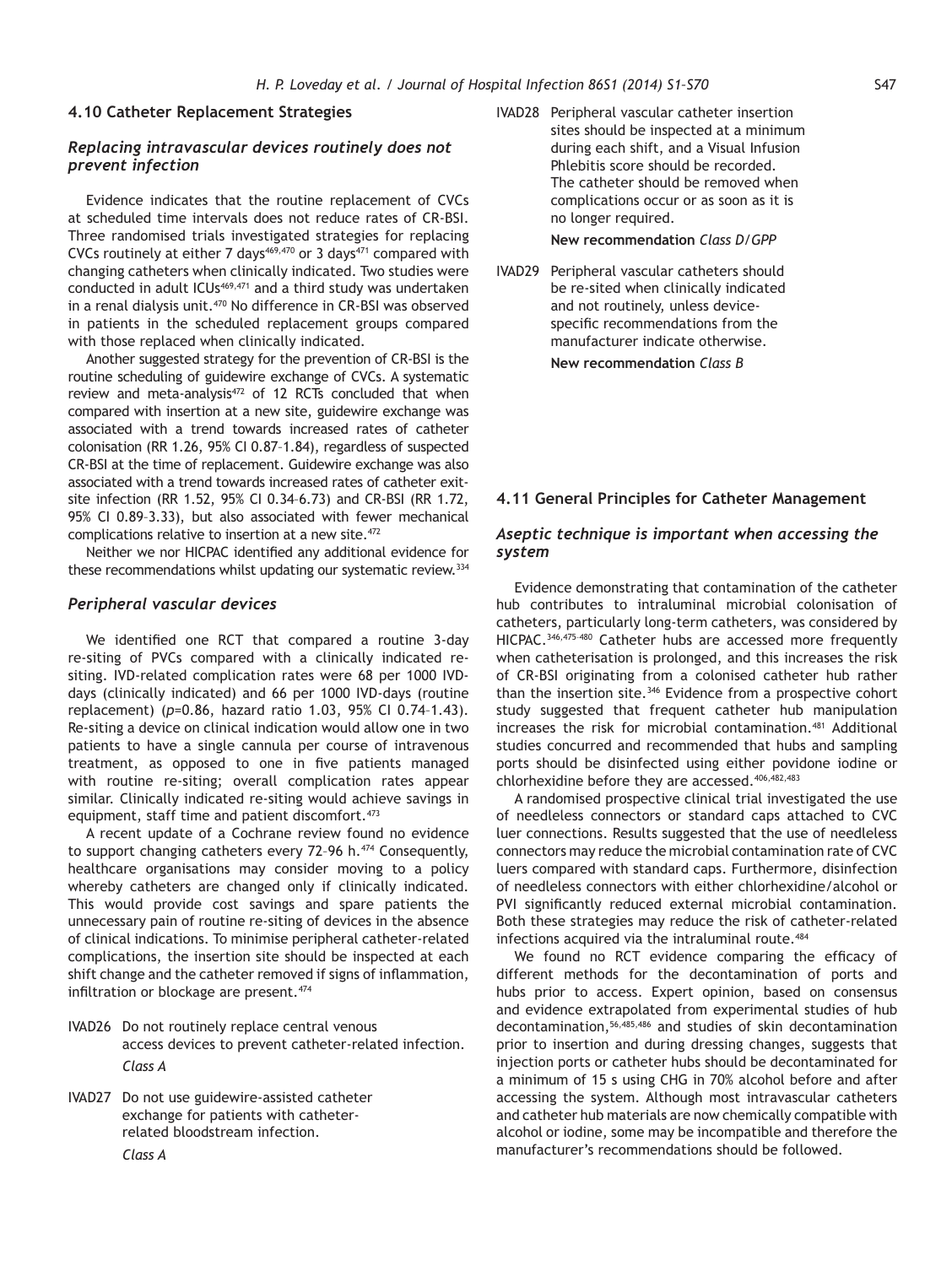IVAD30 A single-use application of 2% chlorhexidine gluconate in 70% isopropyl alcohol (or povidone iodine in alcohol for patients with sensitivity to chlorhexidine) should be used to decontaminate the access port or catheter hub. The hub should be cleaned for a minimum of 15 s and allowed to dry before accessing the system. *Class D/GPP*

## *Using lock solutions to prevent infection*

The procedure of flushing and then leaving the lumen of a CVC filled with an antibiotic solution is termed 'antibiotic lock prophylaxis' and has been described as a measure to prevent CR-BSI in haemodialysis or a patient who has a history of multiple CR-BSI despite optimal maximal adherence to the aseptic technique. Evidence reviewed by HICPAC334 demonstrated the effectiveness of this type of prophylaxis. However, the majority of the studies were conducted in haemodialysis patients and therefore may not be generalisable.

We identified a systematic review of RCTs which concluded that the scientific evidence for the effectiveness of the routine use of antibiotic-based lock solutions is weak, <sup>487</sup> thus supporting the HICPAC evidence. In addition, there is concern that the use of such solutions could lead to an increase in antimicrobialresistant microorganisms.334

An additional placebo-RCT of daily ethanol locks to prevent CR-BSI in patients with tunnelled catheters<sup>488</sup> found that the reduction in the incidence of endoluminal CR-BSI using preventive ethanol locks was non-significant, although the low incidence of endoluminal CR-BSI precludes definite conclusions, and the low incidence of CR-BSI in the placebo arm meant the study was underpowered in retrospect. Significantly more patients treated with ethanol locks discontinued their prophylactic treatment due to non-severe, ethanol-related adverse effects.

IVAD31 Antimicrobial lock solutions should not be used routinely to prevent catheterrelated bloodstream infections. *Class D/GPP*

# *Antibiotic prophylaxis does not prevent catheterrelated bloodstream infection*

HICPAC identified no studies which demonstrated that oral or parenteral antibacterial or antifungal drugs reduced the incidence of CR-BSI among adults. However, among lowbirthweight infants, two studies on vancomycin prophylaxis demonstrated a reduction in CR-BSI but no reduction in mortality. As the prophylactic use of vancomycin is an independent risk factor for the acquisition of VRE, it is likely that the risk of acquiring VRE outweighs the benefit of using prophylactic vancomycin.334,489

Topical mupirocin is used to suppress *S. aureus* in nasal carriers. Some studies have shown that mupirocin applied nasally (or locally to the insertion site) results in reduced risk of CR-BSI.334 However, rates of mupriocin resistance of 12% have been reported in the UK, $490$  and its incompatibility with polyurethane catheters means that it should not be used routinely.334

Long-term tunnelled CVCs are frequently used for patients with cancer who require intravenous treatments. A Cochrane review published in 2003 concluded that prophylactic antibiotics or catheter flushing with vancomycin and heparin may be of benefit in reducing the risk of catheter-related infections in these high-risk cancer patients.<sup>491</sup> However, this practice should not be used routinely in order to minimise the development of antimicrobial resistance.<sup>491</sup>

IVAD32 Do not routinely administer intranasal or systemic antimicrobials before insertion or during the use of an intravascular device to prevent catheter colonisation or bloodstream infection. *Class A*

# *Maintaining device patency and preventing catheter thrombosis may help prevent infections*

The placement of any CVC or pulmonary artery catheter leads to thrombus formation shortly after insertion, providing a focus for bacterial growth.<sup>492</sup> Catheters manufactured from silicone or polyethylene and placed in the subclavian vein are less frequently associated with thrombus formation.<sup>493</sup> Between 35% and 65% of patients with long-term CVCs and PICCs develop a thrombosis of the large vessels, and patients are treated with prophylactic heparin to prevent the formation of both deep vein thrombosis and catheter thrombus. 334,494-499

# *The use of anticoagulants*

Heparin may be administered through several different routes. An early meta-analysis of RCTs compared the effectiveness of heparin administration via an infusion, subcutaneously or intermittent flush for the prevention of thrombus formation and CR-BSI in patients with short-term CVCs.<sup>500</sup> Prophylactic heparin infusion was associated with a decrease in catheter thrombus formation, deep vein thrombosis, catheter colonisation and a trend towards reductions in CR-BSI, but this was not statistically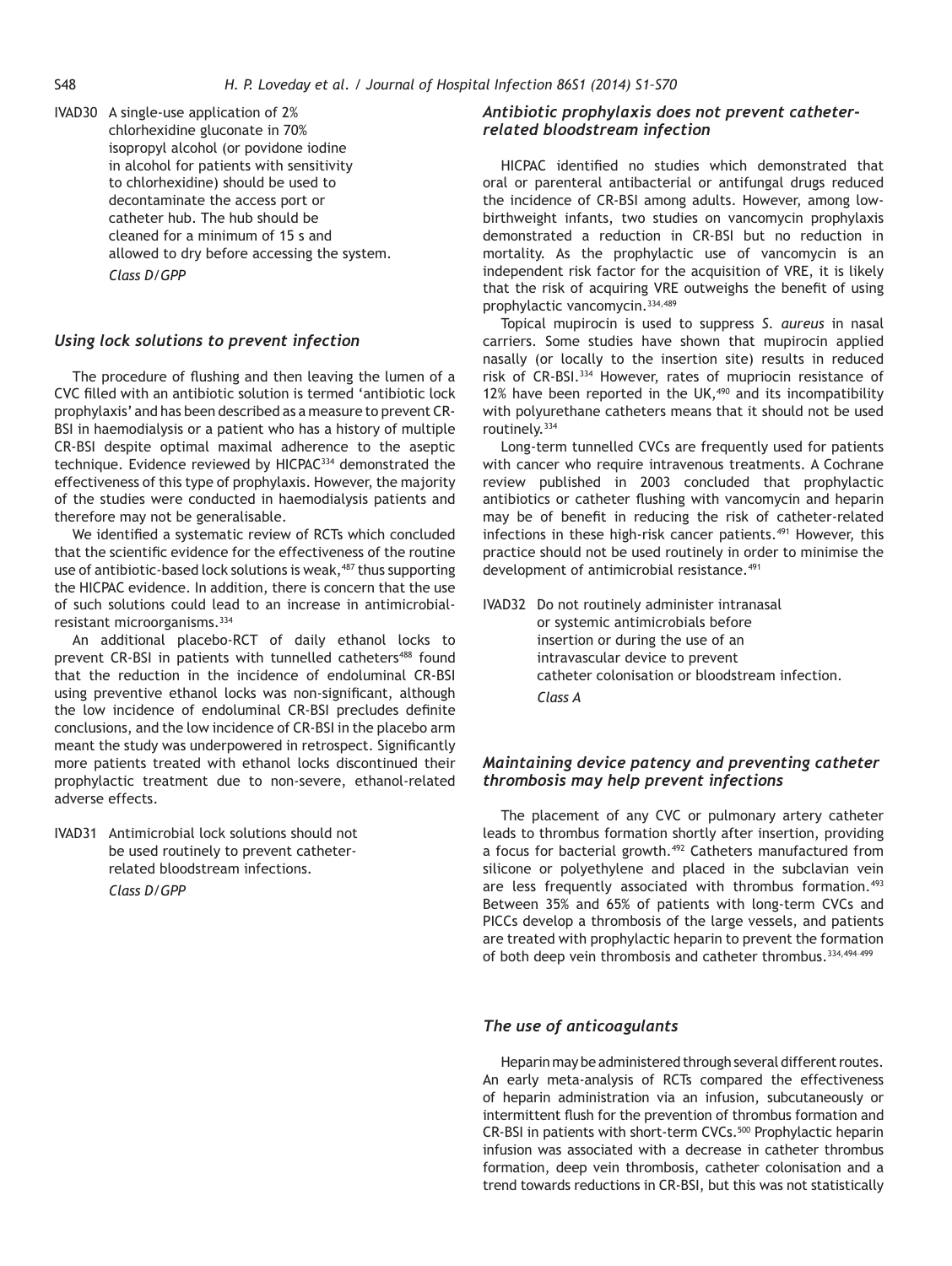significant. HICPAC identified an additional prospective randomised trial that demonstrated a significant decrease in the rate of CR-BSI in patients with non-tunnelled CVCs who received continuous heparin infusion.<sup>501</sup> Heparin-bonded (HB) catheters have also been shown to reduce the risk of both thrombus formation and CR-BSI.<sup>502-505</sup>

We identified one systematic review of HB CVCs in children.<sup>506</sup> The reviewers identified two RCTs of 287 children aged 1 day to 16 years who received either an HB catheter or a standard catheter. There was no significant difference in the median duration of catheter patency in the two groups: 7 days in the HB catheter group and 6 days in the standard catheter group. The authors also reported a trend towards a reduction in the risk of catheter-related thrombosis and catheter occlusion in the HB group. The risks of catheter colonisation and catheterrelated infection were significantly reduced in the treatment group, with a delay to infection in the HB catheter group. However, the reviewers considered the need for further studies to confirm the efficacy of HB catheters.

The use of warfarin has also been shown to reduce the risk of catheter-related thrombosis in some patient groups but not in others, and is generally not associated with a reduction in infection-related complications.501,507–509

# *Heparin vs normal saline intermittent flushes*

Systemic heparin, as either an infusion or flush, has a number of side effects that contraindicate its routine use for maintaining the patency of CVCs and preventing thrombus formation; these include thrombocytopenia, allergic reactions and bleeding.<sup>510</sup> Normal saline is an alternative to the use of heparin flush.

HICPAC refer to three systematic reviews, and meta-analysis of RCTs evaluating the effect of heparin on the duration of catheter patency and on the prevention of complications associated with the use of peripheral venous and arterial catheters concluded that heparin at doses of 10 U/mL for intermittent flushing is no more beneficial than flushing with normal saline alone.<sup>511-514</sup> However, manufacturers of implanted ports or opened-ended catheter lumens may recommend heparin flushes for maintaining CVCs that are accessed infrequently.

We identified one systematic review and two RCTs that compared heparin with normal saline to maintain the patency of CVCs and PVCs, respectively.<sup>515-517</sup> A systematic review<sup>515</sup> of heparin flushing and other interventions to maintain the patency of CVCs concluded that the evidence base for heparin flushing and other interventions to prevent catheter occlusion is limited and published studies are of low quality. The reviewers concluded that there is no direct evidence of the effectiveness of heparin flushes to prevent CR-BSI or other central line complications.

In a single-centre RCT516 of newly placed multi-lumen CVCs in patients in medical ICUs and surgical/burn/trauma ICUs, normal saline and heparin flush solutions were found to have similar rates of lumen non-patency. Given potential safety concerns with the use of heparin, normal saline may be the preferred flushing solution for short-term use for CVC maintenance. Secondary outcomes for CR-BSI were nonsignificant between groups.

A single-centre cluster RCT<sup>517</sup> of 214 medical patients found that twice-daily heparin (100  $U/mL$ ) flushes for maintenance of PVCs was more effective than normal saline solution. The number of catheter-related phlebitis/occlusions and the number of catheters per patient was reduced; however, infection outcomes were not measured.

- IVAD33 Do not use systemic anticoagulants routinely to prevent catheter-related bloodstream infection. *Class D/GPP*
- IVAD34 Use sterile normal saline for injection to flush and lock catheter lumens that are accessed frequently. *Class A*

#### *Safer sharps devices require vigilance*

Needle-free infusion systems and connection devices have been widely introduced to reduce the incidence of sharps injuries and minimise the risk of transmission of bloodborne pathogens to healthcare workers.<sup>334</sup> There is limited evidence that needleless devices or valves reduce the risk of catheter colonisation compared with standard devices.334 In addition, the design features of some of these devices pose a potential risk for contamination, and have been associated with reports of an increase in bloodstream infection rates.<sup>518-521</sup>

- IVAD35 The introduction of new intravascular devices or components should be monitored for an increase in the occurrence of device-associated infection. If an increase in infection rates is suspected, this should be reported to the Medicines and Healthcare Products Regulatory Agency in the UK. *Class D/GPP*
- IVAD36 When safer sharps devices are used, healthcare workers should ensure that all components of the system are compatible and secured to minimise leaks and breaks in the system. *Class D/GPP*

#### *Change intravenous administration sets appropriately*

HICPAC reviewed three well-controlled studies on the optimal interval for the routine replacement of intravenous solution administration sets.<sup>334</sup> A Cochrane review<sup>522</sup> of 13 RCTs with 4783 patients concluded that there is no evidence that changing intravenous administration sets more often than every 96 h reduces the incidence of bloodstream infection. The reviewers were unable to conclude if changing administration sets less often than every 96 h affects the incidence of infection from the studies. There were no differences between participants with central vs peripheral catheters, nor between participants who did and did not receive parenteral nutrition, or between children and adults. Administration sets that do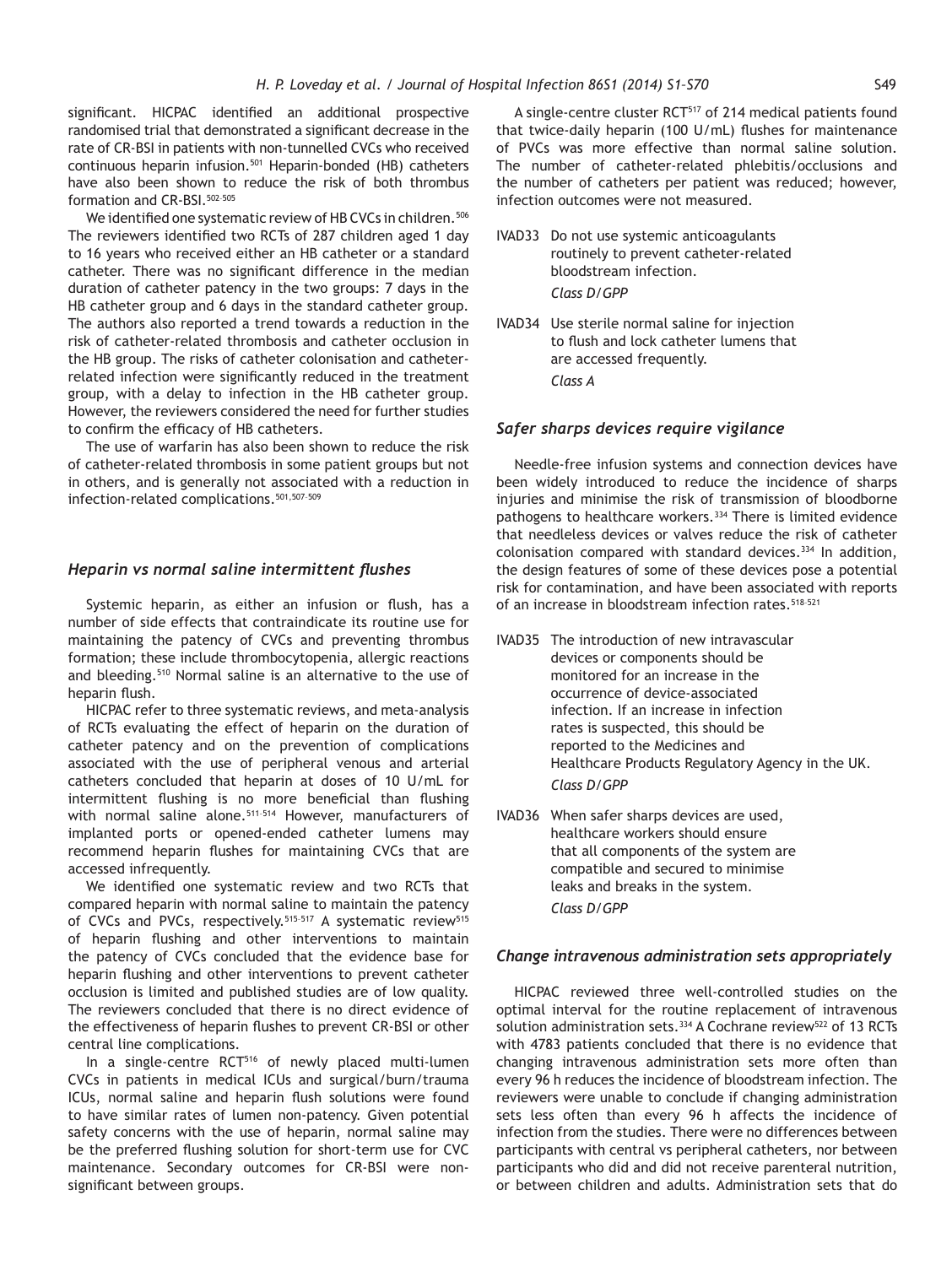not contain lipids, blood or blood products may be left in place for intervals of up to 96 h without increasing the incidence of infection. There is no evidence to suggest that administration sets which contain lipids should not be changed every 24 h as currently recommended.

- IVAD37 Administration sets in continuous use do not need to be replaced more frequently than every 96 h, unless device-specific recommendations from the manufacturer indicate otherwise, they become disconnected or the intravascular access device is replaced. *Class A*
- IVAD38 Administration sets for blood and blood components should be changed when the transfusion episode is complete or every 12 h (whichever is sooner). *Class D/GPP*
- IVAD39 Administration sets used for lipidcontaining parenteral nutrition should be changed every 24 h. *Class D/GPP*

# *System interventions to reduce catheter-related infection*

Ensuring that patients receive care that is evidence based is an essential element of delivering high-quality health care. In 2005, the Department of Health issued a series of highimpact interventions that were derived from national and international evidence-based guidelines for the prevention of healthcare-associated infection and based on experience from the Institute of Healthcare Improvement 100,000 Lives Campaign focused on reducing patient harm.523 The high-impact interventions focused on increasing the reliability of care and ensuring that recommendations were implemented every time for every patient. The intervention for the prevention of infection associated with the use of IVDs included six key interventions often referred to as a 'care bundle', together with audit tools to measure adherence. These six practices included:

- aseptic insertion of an appropriate device;
- correct siting of the device;
- effective cutaneous antisepsis;
- and for continuing care of the device:
- hand decontamination and asepsis for any contact with the device;
- daily observation of the insertion site; and
- clean, intact dressing.

A small number of well-designed studies<sup>353,524</sup> have described the use of 'bundled' approaches to reducing CR-BSI, and have stimulated individual observational and quality improvement reports of the results of using key evidence-based practices for the prevention of CR-BSI. The most prominent of these was a study conducted in the ICU setting of 108 hospitals in the USA, which was then adopted by other countries including the UK.<sup>525,526</sup> The authors reported the success of five evidence-based practices combined with system and organisational support, which resulted in a 66% decrease in CR-BSI 18 months after the

inception of the programme (incidence rate ratio 0.62, 95% CI 0.47–0.81 to incidence rate ratio 0.34, 95% CI 0.23–0.50) and sustained reductions thereafter.<sup>525</sup> The intervention comprised: hand hygiene using ABHR; MSB precautions for insertion; cutaneous antisepsis of the insertion site with 2% CHG; avoiding the femoral site; and removing CVCs as soon as they are no longer clinically indicated. In addition, system changes that prompted the clinician to 'do the right thing' included placing all the equipment needed in a cart for ease of access; the use of a checklist; authorising staff to halt procedures if best practice was not being followed; daily rounds to ensure the timely removal of CVCs; feedback of CR-BSI cases to clinical staff; and organisational support to purchase essential equipment and solutions prior to the start of the study.

Audit and feedback are an essential component of any quality improvement intervention as this promotes a continuous 'Hawthorne effect' and enables staff to maintain vigilance and sustain improvement. The use of dashboards and statistical process control charts alerts clinicians to variability outside control limits, and prompts scrutiny of practice and organisational systems, and remedial action to be taken.<sup>527</sup>

We identified three additional studies that reported 'bundled interventions' to reduce CR-BSI.528–530 None were included in the systematic review as they failed to meet study quality criteria. The features of any quality improvement initiative need to be tailored to the local conditions and may include some or all of the following:

- hand hygiene, aseptic insertion using MSB precautions (CVC), aseptic technique (PVC), cutaneous antisepsis using 2% CHG in alcohol unless contraindicated, appropriate siting of the CVC or PVC, and prompt removal when no longer indicated;
- audit and feedback;
- education and training; and
- accessibility of equipment and appropriate system changes developed with clinical staff to make best practice the norm.

In one cost-effectiveness study, a Markov decision model was used to evaluate the cost-effectiveness of a care bundle to prevent CR-BSI.531 The care bundle included in the model was based on the bundle advocated by the Institute for Health Improvement 100,000 Lives Campaign,532 comprising optimal hand hygiene, chlorhexidine skin antisepsis, MSB precautions for catheter insertion and insertion equipment kit, optimal insertion site and prompt catheter removal. Costs included monitoring, education and clinical leadership activities. The authors estimated that the bundle would be cost-effective if the costs of implementation were less than AUS\$94,559 (£55,817) per ICU.

IVAD40 Use quality improvement interventions to support the appropriate use and management of intravascular access devices (central and peripheral venous catheters) and ensure their timely removal. These may include:

- protocols for device insertion and maintenance;
- reminders to review the continuing use or prompt the removal of intravascular devices;
- audit and feedback of compliance with practice guidelines; and
- continuing professional education.

**New recommendation** *Class C/GPP*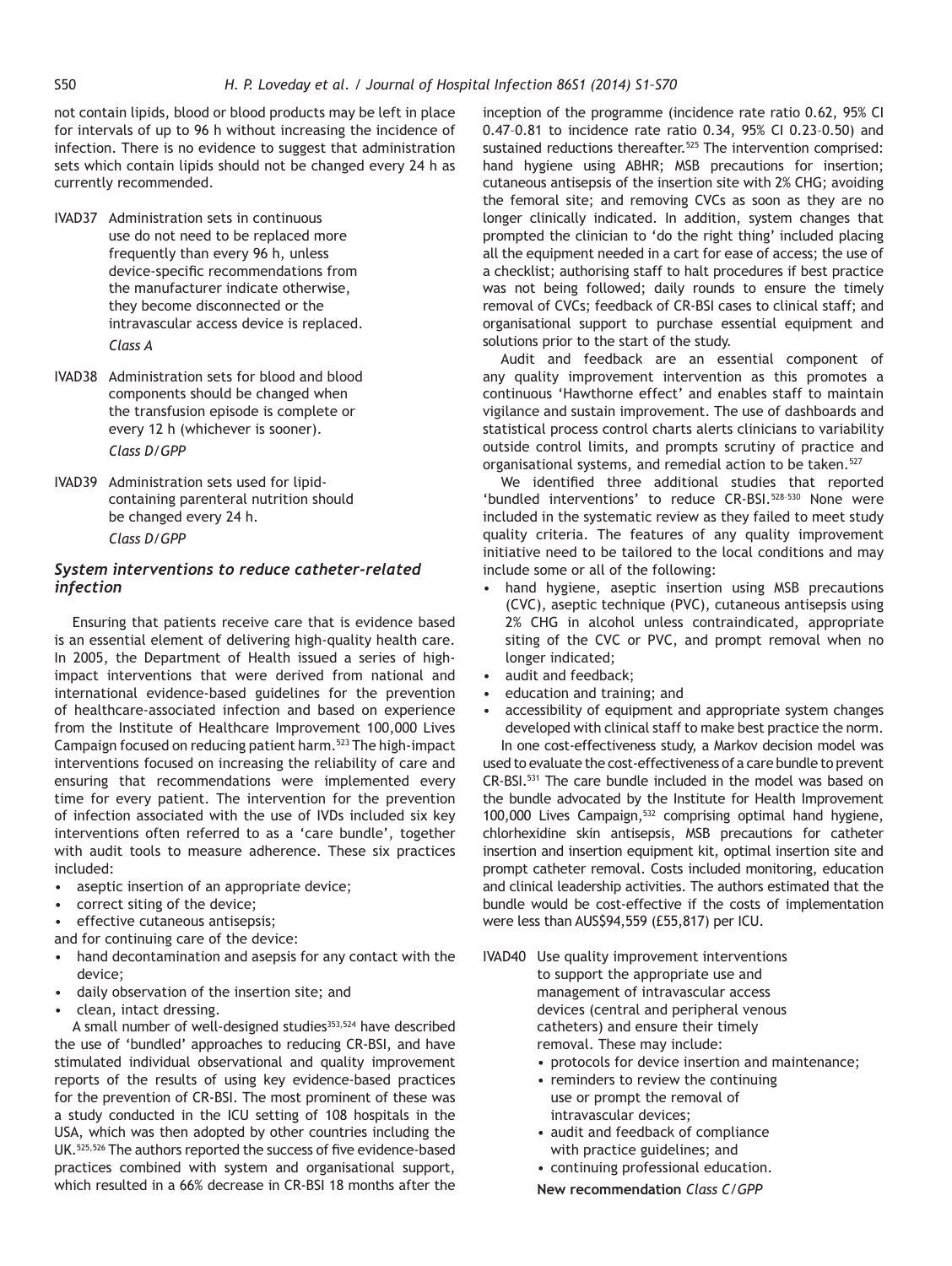# *Intravascular Access Devices – Systematic Review Process*

|  | <b>Systematic Review Questions</b>                                                                                                                                                                                                                                                                                                                                                                                                                                                                                                                                                                                                                                     |
|--|------------------------------------------------------------------------------------------------------------------------------------------------------------------------------------------------------------------------------------------------------------------------------------------------------------------------------------------------------------------------------------------------------------------------------------------------------------------------------------------------------------------------------------------------------------------------------------------------------------------------------------------------------------------------|
|  | 1. What types of CVCs (material, coating, antibiotic impregnation, cuffed, tunnelled, midline, PICC) and PVCs (material, coating, antibiotic impregnation)<br>are most effective in reducing the risk of CR-BSI and related complications/adverse events including phlebitis, related mortality, catheter tip                                                                                                                                                                                                                                                                                                                                                          |
|  | colonisation and premature line removal?<br>2. Which CVC/PVC insertion site is associated with the lowest risk of CR-BSI and related complications including phlebitis, related mortality, catheter tip<br>colonisation and premature line removal?                                                                                                                                                                                                                                                                                                                                                                                                                    |
|  | 3. What is the evidence that additional ports or lumens increase the risk of CR-BSI and related complications/adverse events including phlebitis,<br>mortality, catheter tip colonisation and premature line removal?                                                                                                                                                                                                                                                                                                                                                                                                                                                  |
|  | 4. Which infection prevention precautions used for inserting intravascular catheters are most effective in reducing the risk of CR-BSI and related<br>complications/adverse events including phlebitis, catheter tip colonisation, premature line removal and mortality?                                                                                                                                                                                                                                                                                                                                                                                               |
|  | 5. What levels of barrier precautions are most effective in reducing the risk of CR-BSI and related complications/adverse events including phlebitis,<br>catheter tip colonisation, premature line removal and mortality?                                                                                                                                                                                                                                                                                                                                                                                                                                              |
|  | 6. What is the most effective skin antisepsis solution/antiseptic-impregnated product for decontamination of the skin prior to insertion of CVCs and PVCs<br>to reduce the risk of CR-BSI and related complications including phlebitis, catheter tip colonisation, premature line removal and mortality?<br>7. What is the effectiveness of antiseptics vs antiseptic-impregnated products (sponges or cloths) for decontaminating skin at the insertion site or<br>surrounding area whilst a CVC or PVC is in situ in reducing the risk of CR-BSI and related complications including phlebitis, catheter tip colonisation,<br>premature line removal and mortality? |
|  | 8. What is the evidence for the effectiveness of using antibiotics or antiseptics to lock, flush or clean the catheter hub or entry ports of CVCs and PVCs in<br>reducing the risk of CR-BSI and related complications including phlebitis, catheter tip colonisation, premature line removal and mortality?<br>9. What is the effectiveness of low-dose systemic anticoagulation to reduce the risk of CR-BSI and related complications including phlebitis, catheter tip                                                                                                                                                                                             |
|  | colonisation, premature line removal and mortality?<br>10. Which dressing type is the most clinically effective in reducing the risk of CR-BSI and related complications including phlebitis, catheter tip                                                                                                                                                                                                                                                                                                                                                                                                                                                             |
|  | colonisation, premature line removal and mortality, and how frequently should dressings be changed?<br>11. What is the optimal frequency to change or re-site PVCs or midline catheters to reduce the risk of CR-BSI and related complications including phlebitis,                                                                                                                                                                                                                                                                                                                                                                                                    |
|  | catheter tip colonisation, premature line removal and mortality?<br>12. What is the evidence for the effectiveness of replacing administration sets to reduce the risk of CR-BSI and related complications including phlebitis,                                                                                                                                                                                                                                                                                                                                                                                                                                        |
|  | catheter tip colonisation, premature line removal and mortality?<br>13. What is the effectiveness of the prophylactic administration of systemic antimicrobials in reducing the incidence of CR-BSI and related complications<br>including phlebitis, catheter tip colonisation, premature line removal and mortality?                                                                                                                                                                                                                                                                                                                                                 |
|  | 14. What is the evidence that the needle-safe devices are associated with increased risk of CR-BSI and related complications including phlebitis, catheter<br>tip colonisation, premature line removal and mortality?                                                                                                                                                                                                                                                                                                                                                                                                                                                  |
|  | 15. What is the effectiveness of system interventions in reducing the risk of CR-BSI and related complications including phlebitis, catheter tip colonisation,<br>premature line removal and mortality, and improving healthcare workers' knowledge and behaviour relating to the use of central venous access device<br>(CVAD) and peripheral vascular device (PVD)?                                                                                                                                                                                                                                                                                                  |
|  | <b>Databases and Search Terms Used</b>                                                                                                                                                                                                                                                                                                                                                                                                                                                                                                                                                                                                                                 |
|  | <b>DATABASES</b>                                                                                                                                                                                                                                                                                                                                                                                                                                                                                                                                                                                                                                                       |
|  | Medline, Cumulative Index to Nursing and Allied Health Literature (CINAHL), Embase, NEHL Guideline Finder, National Institute for Health and Clinical<br>Excellence, the Cochrane Library (CDSR, CCRCT, CMR), US Guideline Clearing House, DARE (NHS Evidence, HTA), Prospero                                                                                                                                                                                                                                                                                                                                                                                          |
|  | <b>MeSH TERMS</b><br>Infection control; cross infection; disease transmission; universal precautions; central venous catheter; bacteremia; chlorhexidine; povidone-iodine;<br>anticoagulants; sepsis; sterilisation; antisepsis; catheterisation; peripheral                                                                                                                                                                                                                                                                                                                                                                                                           |
|  | catheterisation; peripheral catheter<br>THESAURUS AND FREE-TEXT TERMS                                                                                                                                                                                                                                                                                                                                                                                                                                                                                                                                                                                                  |
|  | PICC; TPN; catheter hub; implantable catheter; catheter port; needle-free devices; needleless connector; intravenous-access; skin preparation; care<br>bundle; Matching Michigan; catheter team, IV team; specialist nurses                                                                                                                                                                                                                                                                                                                                                                                                                                            |
|  | <b>SEARCH DATE</b><br>Jan 2010-Feb 2013                                                                                                                                                                                                                                                                                                                                                                                                                                                                                                                                                                                                                                |
|  | <b>Search Results</b><br>Total number of articles located = 8053                                                                                                                                                                                                                                                                                                                                                                                                                                                                                                                                                                                                       |
|  | Sift 1 Criteria                                                                                                                                                                                                                                                                                                                                                                                                                                                                                                                                                                                                                                                        |
|  | Abstract indicates that the article: relates to infections associated with intravascular access devices; is written in English; is primary research, a<br>systematic review or a meta-analysis; and appears to inform one or more of the review questions.                                                                                                                                                                                                                                                                                                                                                                                                             |
|  | <b>Articles Retrieved</b><br>Total number of articles retrieved from Sift 1 = 96                                                                                                                                                                                                                                                                                                                                                                                                                                                                                                                                                                                       |
|  | Sift 2 Criteria                                                                                                                                                                                                                                                                                                                                                                                                                                                                                                                                                                                                                                                        |
|  | Full text confirms that the article: relates to infections associated with intravascular access devices; is written in English; is primary research<br>(randomised controlled trials, prospective cohort, interrupted time series, controlled before-after, quasi-experimental), a systematic review or a meta-<br>analysis including the above designs; and informs one or more of the review questions.                                                                                                                                                                                                                                                              |
|  | <b>Articles Selected for Appraisal</b><br>Total number of studies selected for appraisal during Sift $2 = 30$                                                                                                                                                                                                                                                                                                                                                                                                                                                                                                                                                          |
|  | <b>Critical Appraisal</b>                                                                                                                                                                                                                                                                                                                                                                                                                                                                                                                                                                                                                                              |
|  | All articles that described primary research, a systematic review or a meta-analysis and met the Sift 2 criteria were independently critically appraised by<br>two appraisers using SIGN and EPOC criteria. Consensus and grading was achieved through discussion.                                                                                                                                                                                                                                                                                                                                                                                                     |
|  | <b>Accepted and Rejected Evidence</b>                                                                                                                                                                                                                                                                                                                                                                                                                                                                                                                                                                                                                                  |
|  | Total number of studies accepted after critical appraisal = 22<br>Total number of studies rejected after critical appraisal = 8                                                                                                                                                                                                                                                                                                                                                                                                                                                                                                                                        |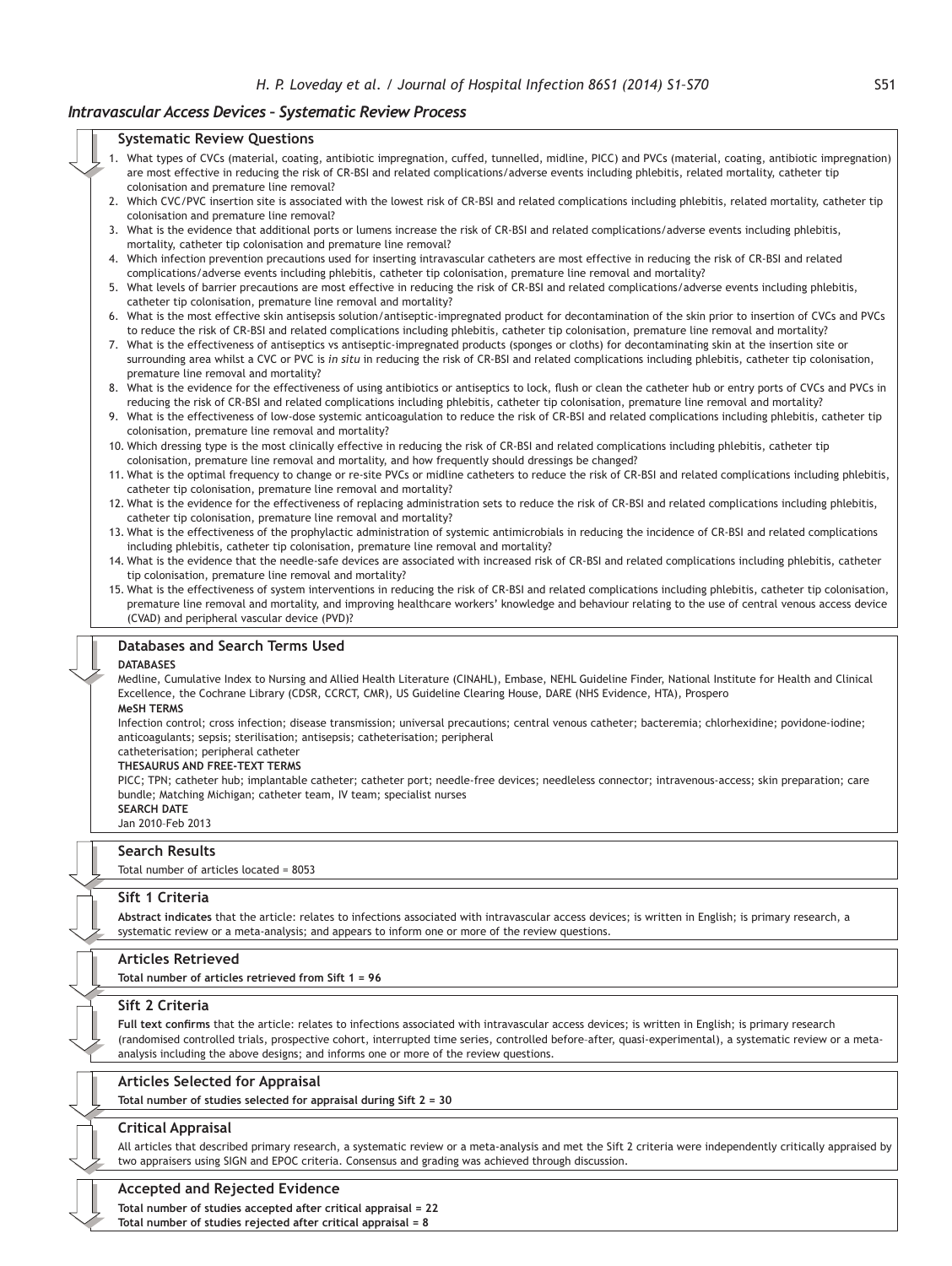# **References**

- Pratt RJ, Pellowe C, Loveday HP, et al.; Department of Health (England). The epic project: developing national evidence-based guidelines for preventing healthcare associated infections. Phase I: Guidelines for preventing hospital-acquired infections. *J Hosp Infect* 2001;**47**(Suppl. l):S3–S82.
- 2. Pratt RJ, Pellowe CM, Wilson JA, *et al.* epic2: National evidencebased guidelines for preventing healthcare-associated infections in NHS hospitals in England. *J Hosp Infect* 2007;**65**(Suppl. 1):S1–S59.
- 3. AGREE II Instrument. *Appraisal of guidelines for research and evaluation Il*. 2009. Available at: http://www.agreetrust.org/ resource-centre/agree-ii/. Accessed October 5, 2012.
- 4. Scottish Intercollegiate Guidelines Network. *SIGN 50: a guideline developer's handbook.* Edinburgh: Heathcare Improvement Scotland. Revised edition. 2011. Available at: http://www.sign. ac.uk/guidelines/fulltext/50/index.html. Accessed July 25, 2013
- 5. Cochrane Effective Practice and Organisation of Care Review Group. *EPOC resources*. The Cochrane Collaboration; 2013. Available at: http://epoc.cochrane.org/epoc-resources. Accessed 6 August, 2013.
- 6. Department of Health. *The Health and Social Care Act 2008: code of practice for the NHS on the prevention and control of healthcare associated infections and related guidance*. London: Department of Health; 2009.
- 7. Department of Health. *Decontamination of re-usable medical devices in the primary, secondary and tertiary care sectors (NHS and independent providers).* London: Department of Health; 2007.
- 8. Care Quality Commission. *Guidance about compliance. Essential standards of quality and safety*. London: Care Quality Commission; 2010. Available at: http://www.cqc.org.uk/sites/ default/files/media/documents/essential\_standards\_of\_quality\_ and\_safety\_march\_2010\_final\_0.pdf. Accessed August 1, 2013.
- 9. National Patient Safety Agency. *The revised healthcare cleaning manual*. London: NPSA; 2009. Available at: http://www.nrls. npsa.nhs.uk/EasySiteWeb/getresource.axd?AssetID=61814&. Accessed July 19, 2013.
- 10. National Institute for Health and Care Excellence. *Guidance 36. Prevention and control of healthcare-associated infections. Quality improvement guide*. London: National Institute for Health and Care Excellence; 2011. Available at: www.nice.org. uk/guidance/PH36. Accessed July 25, 2013.
- 11. Boyce JM, Havill NL, Otter JA, Adams NMT. Widespread environmental contamination associated with patients with diarrhea and methicillin-resistant Staphylococcus aureus colonization of the gastrointestinal tract. *Infect Control Hosp Epidemiol* 2007;**28**:1142–1147.
- 12. Dancer SJ. Importance of the environment in meticillin-resistant Staphylococcus aureus acquisition: the case for hospital cleaning. *Lancet Infect Dis* 2008;**8**:101–113.
- 13. Griffiths R, Fernandez R, Halcomb E. Reservoirs of MRSA in the acute hospital setting: a systematic review. *Contemp Nurs*e 2002;**13**:38–49.
- 14. Barker J, Vipond IB, Bloomfield SF. Effects of cleaning and disinfection in reducing the spread of Norovirus contamination via environmental surfaces. *J Hosp Infect* 2004;**58**:42–49.
- 15. Denton M, Wilcox MH, Parnell P, *et al.* Role of environmental cleaning in controlling an outbreak of Acinetobacter baumannii on a neurosurgical intensive care unit. *J Hosp Infect* 2004;**56**:106–110.
- 16. Wilcox MH, Fawley WN, Wigglesworth N, Parnell P, Verity P, Freeman J. Comparison of the effect of detergent versus hypochlorite cleaning on environmental contamination and incidence of Clostridium difficile infection. *J Hosp Infect* 2003;**54**:109–114.
- 17. Boyce JM, Potter-Bynoe G, Chenevert C, King T. Environmental contamination due to methicillin-resistant Staphylococcus aureus: possible infection control implications. *Infect Control Hosp Epidemio*l 1997;**18**:622–627.
- 18. Oie S, Hosokawa I, Kamiya A. Contamination of room door handles by methicillin-sensitive/methicillin-resistant Staphylococcus aureus. *J Hosp Infect* 2002;**51**:140–143.
- 19. Schultz M, Gill J, Zubairi S, Huber R, Gordin F. Bacterial contamination of computer keyboards in a teaching hospital. *Infect Control Hosp Epidemiol* 2003;**24**:302–303.
- 20. Brooks SE, Walczak MA, Hameed R, Coonan P. Chlorhexidine resistance in antibiotic-resistant bacteria isolated from the surfaces of dispensers of soap containing chlorhexidine. *Infect Control Hosp Epidemio*l 2002;**23**:692–695.
- 21. Nseir S, Blazejewski C, Lubret R, Wallet F, Courcol R, Durocher A. Risk of acquiring multidrug-resistant Gram-negative bacilli from prior room occupants in the intensive care unit. *Clin Microbiol Infect* 2011;**17**:1201–1208.
- 22. Huang SS, Datta R, Platt R. Risk of acquiring antibioticresistant bacteria from prior room occupants. *Arch Intern Med* 2006;**166**:1945–1951.
- 23. Shaughnessy MK, Micielli RL, DePestel DD, *et al.* Evaluation of hospital room assignment and acquisition of Clostridium difficile infection*. Infect Control Hosp Epidemiol* 2011;**32**:201–206.
- 24. Rampling A, Wiseman S, Davis L, *et al.* Evidence that hospital hygiene is important in the control of methicillin-resistant Staphylococcus aureus. *J Hosp Infec*t 2001;**49**:109–116.
- 25. Wilson AP, Smyth D, Moore G, *et al.* The impact of enhanced cleaning within the intensive care unit on contamination of the near-patient environment with hospital pathogens: a randomized crossover study in critical care units in two hospitals. *Crit Care Med* 2011;**39**:651–658.
- 26. Dettenkofer M, Wenzler S, Amthor S, Antes G, Motschall E, Daschner FD. Does disinfection of environmental surfaces in fluence nosocomial infection rates? A systematic review. Am J *Infect Control* 2004;**32**:84–89.
- 27. Otter JA, Puchowicz M, Ryan D, *et al.* Feasibility of routinely using hydrogen peroxide vapor to decontaminate rooms in a busy United States hospital. *Infect Control Hosp Epidemiol* 2009;**30**:574–577.
- 28. Kundrapu S, Sunkesula V, Jury LA, Sitzlar BM, Donskey CJ. Daily disinfection of high-touch surfaces in isolation rooms to reduce contamination of healthcare workers' hands. *Infect Control Hosp Epidemiol* 2012;**33**:1039–1042.
- 29. Dancer S, White L, Lamb J, Girvan EK, Robertson C. Measuring the effect of enhanced cleaning in a UK hospital: a prospective cross-over study. *BMC Med* 2009;**7**:28.
- 30. French GL, Otter JA, Shannon KP, Adams NMT, Watling D, Parks MJ. Tackling contamination of the hospital environment by methicillin-resistant Staphylococcus aureus (MRSA): a comparison between conventional terminal cleaning and hydrogen peroxide vapour decontamination. *J Hosp Infect* 2004;**57**:31–37.
- 31. Otter JA, Yezli S, Perl TM, Barbut F, French GL. The role of 'no-touch' automated room disinfection systems in infection prevention and control. *J Hosp Infect* 2013;**83**:1–13.
- 32. Fu TY, Gent P, Kumar V. Efficacy, efficiency and safety aspects of hydrogen peroxide vapour and aerosolized hydrogen peroxide room disinfection systems. *J Hosp Infect* 2012;**80**:199–205.
- 33. Barbut F, Menuet D, Verachten M, Girou E. Comparison of the efficacy of a hydrogen peroxide dry-mist disinfection system and sodium hypochlorite solution for eradication of Clostridium dif cile spores. *Infect Control Hosp Epidemio*l 2009;**30**:507–514.
- 34. Passaretti CL, Otter JA, Reich NG, *et al.* An evaluation of environmental decontamination with hydrogen peroxide vapor for reducing the risk of patient acquisition of multidrug-resistant organisms. *Clin Infect Dis* 2013;**56**:27–35.
- 35. Schmidt MG, Cantey JR, Freeman KD, *et al.* Sustained reduction of microbial burden on common hospital surfaces through introduction of copper. *J Clin Microbiol* 2012;**50**:2217–2223.
- 36. Schmidt MG, Attaway III HH, Fairey SE, Steed LL, Michels HT, Salgado CD. Copper continuously limits the concentration of bacteria resident on bed rails within the intensive care unit. *Infect Control Hosp Epidemiol* 2013;**34**:530–533.
- 37. Casey AL, Elliott TSJ, Adams D, *et al.* Role of copper in reducing hospital environment contamination. *J Hosp Infect* 2010;**74**:72– 77.
- 38. Karpanen TJ, Casey AL, Lambert PA, *et al.* The antimicrobial efficacy of copper alloy furnishing in the clinical environment: a crossover study. *Infect Control Hosp Epidemiol* 2012;**33**:3–9.
- 39. Salgado CD, Sepkowitz KA, John JF, *et al.* Copper surfaces reduce the rate of healthcare-acquired infections in the intensive care unit. *Infect Control Hosp Epidemiol* 2013;**34**:479– 486.
- 40. Mulvey D, Redding P, Robertson C, *et al.* Finding a benchmark for monitoring hospital cleanliness. *J Hosp Infect* 2011;**77**:25–30.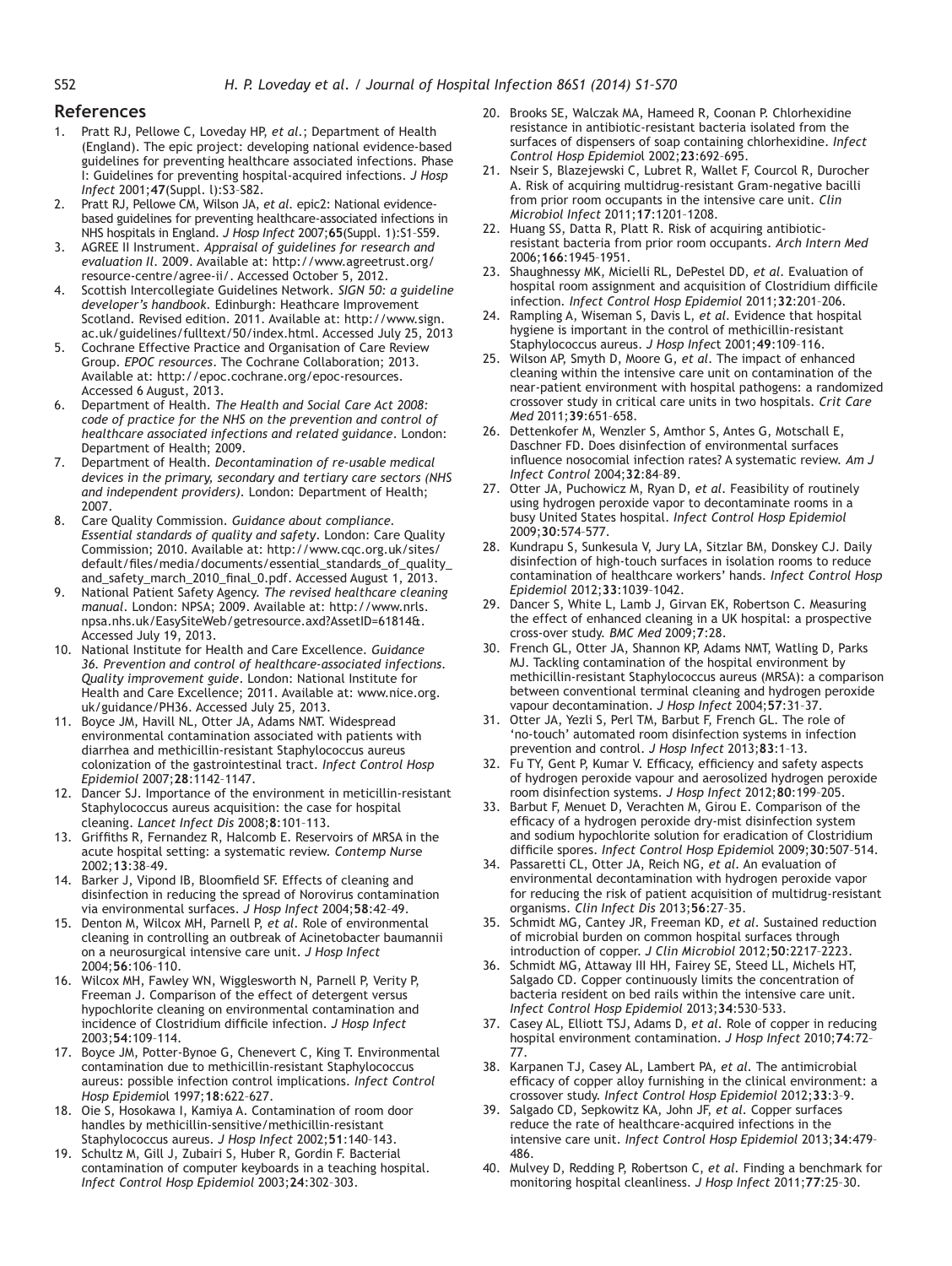- 41. Boyce JM, Havill NL, Dumigan DG, Golebiewski M, Balogun O, Rizvani R. Monitoring the effectiveness of hospital cleaning practices by use of an adenosine triphosphate bioluminescence assay. *Infect Control Hosp Epidemiol* 2009;**30**:678–684.
- 42. Lewis T, Griffith C, Gallo M, Weinbren M. A modified ATP benchmark for evaluating the cleaning of some hospital environmental surfaces. *J Hosp Infect* 2008;**69**:156–163.
- 43. Griffith CJ, Obee P, Cooper RA, Burton NF, Lewis M. The effectiveness of existing and modified cleaning regimens in a Welsh hospital. J *Hosp Infect* 2007;**66**:352–359.
- 44. Malik RE, Cooper RA, Griffith CJ. Use of audit tools to evaluate the efficacy of cleaning systems in hospitals. Am J Infect Control 2003;**31**:181–187.
- 45. World Health Organization. *WHO Patient Safety. WHO guidelines on hand hygiene in health care*. Geneva: World Health Organization; 2009.
- 46. Gupta A, Della-Latta P, Todd B, *et al.* Outbreak of extendedspectrum beta-lactamase-producing Klebsiella pneumoniae in a neonatal intensive care unit linked to arti cial nails. *Infect Control Hosp Epidemiol* 2004;**25**:210–215.
- 47. Pittet D, Dharan S, Touveneau S, Sauvan V, Perneger TV. Bacterial contamination of the hands of hospital staff during routine patient care. *Arch Intern Med* 1999;**159**:821–826.
- 48. Pessoa-Silva CL, Dharan S, Hugonnet S, *et al.* Dynamics of bacterial hand contamination during routine neonatal care. *Infect Control Hosp Epidemiol* 2004;**25**:192–197.
- 49. Fendler EJ, Ali Y, Hammond BS, Lyons MK, Kelley MB, Vowell NA. The impact of alcohol hand sanitizer use on infection rates in an extended care facility. *Am J Infect Control* 2002;**30**:226–233.
- 50. Ryan MA, Christian RS, Wohlrabe J. Handwashing and respiratory illness among young adults in military training. *Am J Prev Med* 2001;**21**:79–83.
- 51. Pittet D, Hugonnet S, Harbarth S, *et al.* Effectiveness of a hospital-wide programme to improve compliance with hand hygiene. *Lancet* 2000;**356**:1307–1312.
- 52. Gordin FM, Schultz ME, Huber RA, Gill JA. Reduction in nosocomial transmission of drug-resistant bacteria after introduction of an alcohol-based handrub. *Infect Control Hosp Epidemio*l 2005;**26:**650–653.
- 53. Boyce JM, Pittet D; Healthcare Infection Control Practices Advisory Committee; Society for Healthcare Epidemiology of America/Association for Professionals in Infection Control/ Infectious Diseases Society of America Hand Hygiene Task Force. Guideline for hand hygiene in health-care settings: recommendations of the Healthcare Infection Control Practices Advisory Committee and the HICPAC/SHEA/APIC/ IDSA Hand Hygiene Task Force. *Infect Control Hosp Epidemiol* 2002;**23**(Suppl. 12):S3–S40.
- 54. Provincial Infectious Diseases Advisory Committee. *Best practices for hand hygiene in all health care settings*. Toronto: Ontario Ministry of Health and Long-Term Care/Public Health Division; 2010. Available at: http://www.oahpp.ca/resources/documents/ pidac/2010-12%20BP%20Hand%20Hygiene.pdf. Accessed July 20, 2013.
- 55. Sax H, Allegranzi B, Uçkay I, Larson E, Boyce J, Pittet D. 'My five moments for hand hygiene': a user-centred design approach to understand, train, monitor and report hand hygiene. *J Hosp Infect* 2007;**67**:9–21.
- 56. National Clinical Guideline Centre. *Infection: prevention and control of healthcare-associated infections in primary and community care: partial update of NICE Clinical Guideline 2. NICE Clinical Guidelines, No. 139*. London: Royal College of Physicians; 2012.
- 57. Pellowe C, Pratt R, Harper P, *et al.* Infection control: prevention of healthcare-associated infection in primary and community care. *J Hosp Infect* 2003;**55**(Suppl. 2):1–127.
- 58. British Standards Institution. *Chemical disinfectants and antiseptics. Hygienic handrub. Test method and requirements (phase 2/step 2)*. 1997. Available at: http://www.fda.gov/ ohrms/dockets/dailys/03/Sept03/090303/75n-0183h-c000081- 09-Tab-04-A-vol161.pdf. Accessed August 15, 2013.
- 59. Lucet JC, Rigaud MP, Mentre F, *et al.* Hand contamination before and after different hand hygiene techniques: a randomized clinical trial. *J Hosp Infect* 2002;**50**:276–280.
- 60. Winnefeld M, Richard MA, Drancourt M, Grob JJ. Skin tolerance and effectiveness of two hand decontamination procedures in

everyday hospital use. *Br J Dermatol* 2000;**143**:546–550.

- 61. Larson EL, Aiello AE, Bastyr J, *et al.* Assessment of two hand hygiene regimens for intensive care unit personnel. *Crit Care Med* 2001;**29**:944–951.
- 62. Girou E, Loyeau S, Legrand P, Oppein F, Brun-Buisson C. Efficacy of handrubbing with alcohol based solution versus standard handwashing with antiseptic soap: randomised clinical trial. *BMJ* 2002;**325**:362–365.
- 63. Zaragoza M, Sallés M, Gomez J, Bayas JM, Trilla A. Handwashing with soap or alcoholic solutions? A randomized clinical trial of its effectiveness. *Am J Infect Control* 1999;**27**:258–261.
- 64. Larson EL, Cimiotti J, Haas J, *et al.* Effect of antiseptic handwashing vs alcohol sanitizer on health care-associated infections in neonatal intensive care units. *Arch Pediatr Adolesc Med* 2005;**159**:377–383.
- 65. Herruzo-Cabrera R, Garcia-Caballero J, Martin-Moreno JM, Graciani-Perez-Regadera MA, Perez-Rodriguez J. Clinical assay of N-duopropenide alcohol solution on hand application in newborn and pediatric intensive care units: control of an outbreak of multiresistant Klebsiella pneumoniae in a newborn intensive care unit with this measure. *Am J Infect Control* 2001;**29**:162–167.
- 66. Herruzo-Cabrera R, Garcia-Caballero J, Fernandez-Acenero MJ. A new alcohol solution (N-duopropenide) for hygienic (or routine) hand disinfection is more useful than classic handwashing: in vitro and in vivo studies in burn and other intensive care units. *Burns* 2001;**27**:747–752.
- 67. Larson E, Silberger M, Jakob K, *et al.* Assessment of alternative hand hygiene regimens to improve skin health among neonatal intensive care unit nurses. *Heart Lung* 2000;**29**:136–142.
- 68. Kramer A, Rudolph P, Kampf G, Pittet D. Limited efficacy of alcohol-based hand gels. *Lancet* 2002;**359**:1489–1490.
- 69. Moadab A, Rupley KF, Wadhams P. Effectiveness of a nonrinse, alcohol-free antiseptic hand wash. *J Am Podiatr Med Assoc* 2001;**91**:288–293.
- 70. Guilhermetti M, Hernandes SED, Fukushigue Y, Garcia LB, Cardoso CL. Effectiveness of hand-cleansing agents for removing methicillin-resistant Staphylococcus aureus from contaminated hands. *Infect Control Hosp Epidemiol* 2001;**22**:105–108.
- 71. Paulson DS, Fendler EJ, Dolan MJ, Williams RA. A close look at alcohol gel as an antimicrobial sanitizing agent. *Am J Infect Control* 1999;**27**:332–338.
- 72. Cardoso CL. Effectiveness of hand-cleansing agents for removing Acinetobacter baumannii strain from contaminated hands. *Am J Infect Control* 1999;**27**:327–331.
- 73. Kampf G, Jarosch R, Rüden H. Limited effectiveness of chlorhexidine based hand disinfectants against methicillinresistant Staphylococcus aureus (MRSA). *J Hosp Infec*t 1998;**38**:297–303.
- 74. Dyer DL, Gerenratch KB, Wadhams PS. Testing a new alcohol-free hand sanitizer to combat infection. *AORN J* 1998;**68**:239–241, 243–244, 247–251.
- 75. Dharan S, Hugonnet S, Sax H, Pittet D. Comparison of waterless hand antisepsis agents at short application times: raising the flag of concern. *Infect Control Hosp Epidemiol* 2003;**24**:160–164.
- 76. Sickbert-Bennett EE, Weber DJ, Gergen-Teague MF, Sobsey MD, Samsa GP, Rutala WA. Comparative efficacy of hand hygiene agents in the reduction of bacteria and viruses. *Am J Infect Control* 2005;**33**:67–77.
- 77. Gould DJ, Moralejo D, Drey N, Chudleigh JH. Interventions to improve hand hygiene compliance in patient care. *Cochrane Database Syst Rev* 2011;**8**:CD005186.
- 78. Sakamoto F, Yamada H, Suzuki C, Sugiura H, Tokuda Y. Increased use of alcohol-based hand sanitizers and successful eradication of methicillin-resistant Staphylococcus aureus from a neonatal intensive care unit: a multivariate time series analysis. *Am J Infect Control* 2010;**38**:529–534.
- 79. Faoagali JL, George N, Fong J, Davy J, Dowser M. Comparison of the antibacterial efficacy of 4% chlorhexidine gluconate and 1% triclosan handwash products in an acute clinical ward. *Am J Infect Control* 1999;**27**:320–326.
- 80. Oughton MT, Loo VG, Dendukuri N, Fenn S, Libman MD. Hand hygiene with soap and water is superior to alcohol rub and antiseptic wipes for removal of Clostridium difficile. *Infect Control Hosp Epidemiol* 2009;**30**:939–944.
- 81. Jabbar U, Leischner J, Kasper D, *et al.* Effectiveness of alcoholbased hand rubs for removal of Clostridium difficile spores from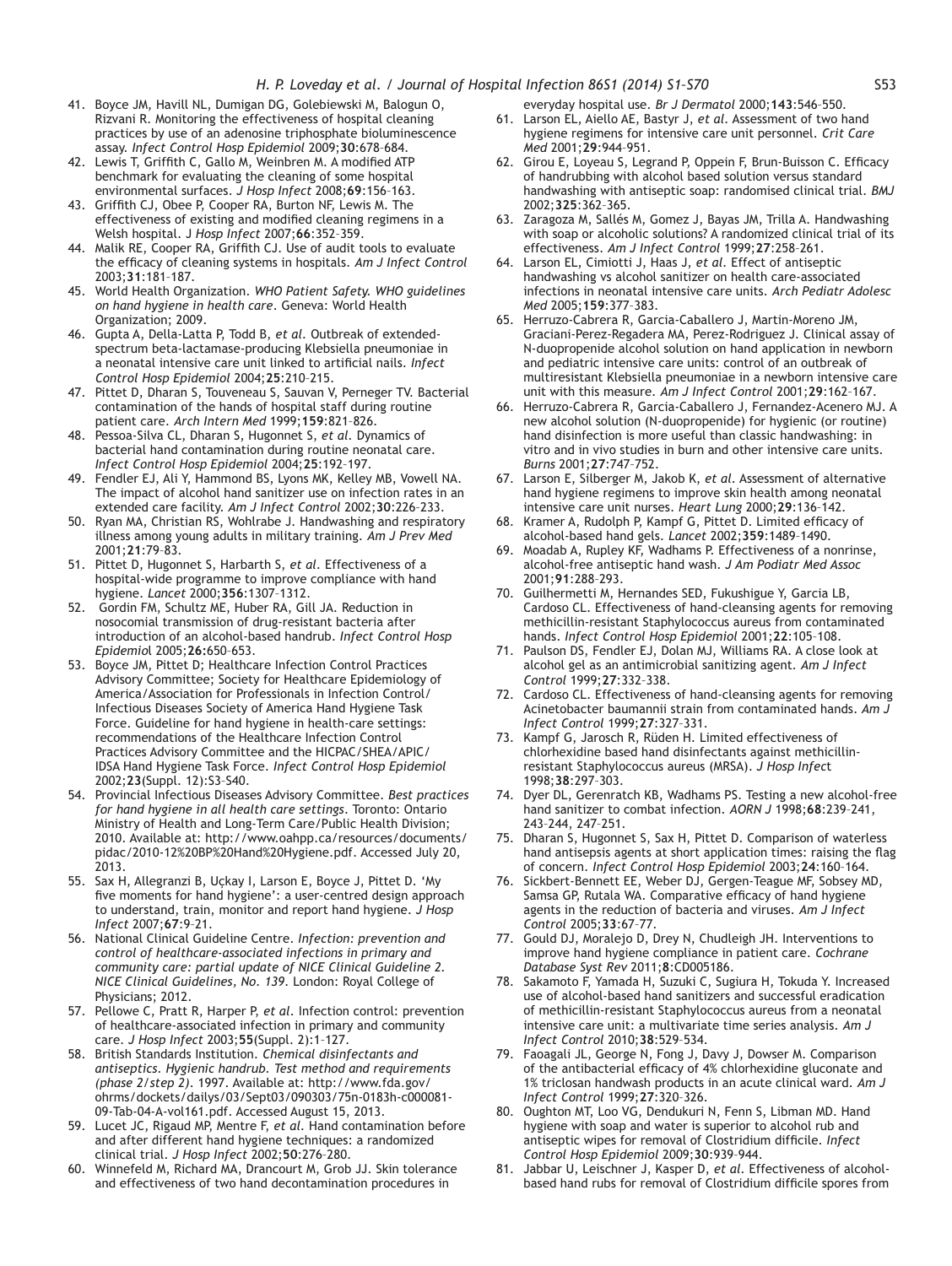# S54 *H. P. Loveday et al. / Journal of Hospital Infection 86S1 (2014) S1–S70*

hands. *Infect Control Hosp Epidemiol* 2010;**31**:565–570.

- 82. Grayson ML, Melvani S, Druce J, et al. Efficacy of soap and water and alcohol-based hand-rub preparations against live H1N1 influenza virus on the hands of human volunteers. *Clin Infect Dis* 2009;**48**:285–291.
- 83. Turner RB, Fuls JL, Rodgers ND. Effectiveness of hand sanitizers with and without organic acids for removal of rhinovirus from hands. *Antimicrob Agents Chemother* 2010;**54**:1363–1364.
- 84. Chen Y, Sheng W, Wang J, *et al.* Effectiveness and limitations of hand hygiene promotion on decreasing healthcare-associated infections. *PLoS One* 2011;**6**:e27163.
- 85. Department of Health. *Uniforms and workwear: guidance on uniform and workwear policies for NHS employers*. London: Department of Health; 2010.
- 86. Chow A, Arah OA, Chan S, *et al.* Alcohol handrubbing and chlorhexidine handwashing protocols for routine hospital practice: a randomized clinical trial of protocol efficacy and time effectiveness. *Am J Infect Control* 2012;**40**:800–805.
- 87. Kampf G, Reichel M, Feil Y, Eggerstedt S, Kaulfers P. Influence of rub-in technique on required application time and hand coverage in hygienic hand disinfection. *BMC Infect Dis* 2008;**8**:149.
- 88. Gustafson DR, Vetter EA, Larson DR, *et al.* Effects of 4 handdrying methods for removing bacteria from washed hands: a randomized trial. *Mayo Clin Proc* 2000;**75**:705–708.
- 89. Yamamoto Y, Ugai K, Takahashi Y. Efficiency of hand drying for removing bacteria from washed hands: comparison of paper towel drying with warm air drying. *Infect Control Hosp Epidemiol* 2005;**26**:316–320.
- 90. Department of Health. *Infection control in the built environment. Health Building Note 00-09*. London: Department of Health; 2013.
- 91. Huang C, Ma W, Stack S. The hygienic efficacy of different hand-drying methods: a review of the evidence. *Mayo Clin Proc* 2012;**87**:791–798.
- 92. Pietsch H. Hand antiseptics: rubs versus scrubs, alcoholic solutions versus alcoholic gels. *J Hosp Infect* 2001;**48**(Suppl. A):S33–S36.
- 93. Boyce JM, Kelliher S, Vallande N. Skin irritation and dryness associated with two hand-hygiene regimens: soap-and-water hand washing versus hand antisepsis with an alcoholic hand gel. *Infect Control Hosp Epidemiol* 2000;**21**:442–448.
- 94. Forrester BG, Roth VS. Hand dermatitis in intensive care units. *J Occup Environ Med* 1998;**40**:881–885.
- 95. Kampf G, Muscatiello M. Dermal tolerance of Sterillium, a propanol-based hand rub. *J Hosp Infect* 2003;**55**:295–298.
- 96. Pittet D, Allegranzi B, Sax H, *et al.* Double-blind, randomized, crossover trial of 3 hand rub formulations: fast-track evaluation of tolerability and acceptability. *Infect Control Hosp Epidemiol*  2007;**28**:1344–1351.
- 97. Becks VE, Lorenzoni NM. Pseudomonas aeruginosa outbreak in a neonatal intensive care unit: a possible link to contaminated hand lotion. *Am J Infect Contro*l 1995;**23**:396–398.
- 98. Hilburn J, Hammond BS, Fendler EJ, Groziak PA. Use of alcohol hand sanitizer as an infection control strategy in an acute care facility. *Am J Infect Control* 2003;**31**:109–116.
- 99. Rosenthal VD, Guzman S, Safdar N. Reduction in nosocomial infection with improved hand hygiene in intensive care units of a tertiary care hospital in Argentina. *Am J Infect Control* 2005;**33**:392–397.
- 100. Rosenthal VD, Guzman S, Safdar N. Effect of education and performance feedback on rates of catheter-associated urinary tract infection in intensive care units in Argentina. *Infect Control Hosp Epidemiol* 2004;**25**:47–50.
- 101. Won S, Chou H, Hsieh W, *et al.* Handwashing program for the prevention of nosocomial infections in a neonatal intensive care unit. *Infect Control Hosp Epidemiol* 2004;**25**:742–746.
- 102. MacDonald A, Dinah F, MacKenzie D, Wilson A. Performance feedback of hand hygiene, using alcohol gel as the skin decontaminant, reduces the number of inpatients newly affected by MRSA and antibiotic costs. *J Hosp Infect* 2004;**56**:56–63.
- 103. Wendt C, Knautz D, von Baum H. Differences in hand hygiene behavior related to the contamination risk of healthcare activities in different groups of healthcare workers. *Infect Control Hosp Epidemiol* 2004;**25**:203–206.
- 104. Cohen B, Saiman L, Cimiotti J, Larson E. Factors associated with hand hygiene practices in two neonatal intensive care units.

*Pediatr Infect Dis J* 2003;**22**:494–499.

- 105. Brown SM, Lubimova AV, Khrustalyeva NM, *et al.* Use of an alcohol-based hand rub and quality improvement interventions to improve hand hygiene in a Russian neonatal intensive care unit. *Infect Control Hosp Epidemiol* 2003;**24**:172–179.
- 106. Kuzu N, Özer F, Aydemir S, Yalcin AN, Zencir M. Compliance with hand hygiene and glove use in a university-affiliated hospital. *Infect Control Hosp Epidemiol* 2005;**26**:312–315.
- 107. Kim PW, Roghmann M, Perencevich EN, Harris AD. Rates of hand disinfection associated with glove use, patient isolation, and changes between exposure to various body sites. *Am J Infect Control* 2003;**31**:97–103.
- 108. McGuckin M, Taylor A, Martin V, Porten L, Salcido R. Evaluation of a patient education model for increasing hand hygiene compliance in an inpatient rehabilitation unit. *Am J Infect Control* 2004;**32**:235–238.
- 109. McGuckin M, Waterman R, Storr IJ, *et al.* Evaluation of a patientempowering hand hygiene programme in the UK. *J Hosp Infect*  2001;**48**:222–227.
- 110. Naikoba S, Hayward A. The effectiveness of interventions aimed at increasing handwashing in healthcare workers – a systematic review. *J Hosp Infect* 2001;**47**:173–180.
- 111. Magiorakos AP, Leens E, Michael S, *et al.* National hand hygiene campaigns in Europe, 2000–2009. Euro surveillance: bulletin Européen sur les maladies transmissibles. *Eur Communic Dis Bull*  2009;**14**:17.
- 112. Grayson ML, Russo PL, Cruickshank M, *et al.* Outcomes from the first 2 years of the Australian national hand hygiene initiative. *Med J Aust* 2011;**195**:615–619.
- 113. Gould DJ, Chudleigh JH, Moralejo D, Drey N. Interventions to improve hand hygiene compliance in patient care. *Cochrane Database Syst Rev* 2007;**18**:CD005186.
- 114. Backman C, Zoutman DE, Marck PB. An integrative review of the current evidence on the relationship between hand hygiene interventions and the incidence of health care-associated infections. *Am J Infect Contro*l 2008;**36**:333–348.
- 115. Aboelela SW, Stone PW, Larson EL. Effectiveness of bundled behavioural interventions to control healthcare-associated infections: a systematic review of the literature. *J Hosp Infect* 2007;**66**:101–108.
- 116. Cherry MG, Brown JM, Bethell GS, Neal T, Shaw NJ. Features of educational interventions that lead to compliance with hand hygiene in healthcare professionals within a hospital care setting. A BEME systematic review: BEME Guide No. 22. *Med Teach* 2012;**34**:e406–e420.
- 117. Huis A, Schoonhoven L, Grol R, Donders R, Hulscher M, van Achterberg T. Impact of a team and leaders-directed strategy to improve nurses' adherence to hand hygiene guidelines: a cluster randomised trial. *Int J Nurs Stud* 2013;**50**:464–474.
- 118. Huis A, Holleman G, van Achterberg T, Grol R, Schoonhoven L, Hulscher M. Explaining the effects of two different strategies for promoting hand hygiene in hospital nurses: a process evaluation alongside a cluster randomised controlled trial. *Implement Sci* 2013;**8**:41.
- 119. Fuller C, Duckworth G, Jeanes A, *et al.* The Feedback Intervention Trial (FIT) – improving hand-hygiene compliance in UK healthcare workers: a stepped wedge cluster randomised controlled trial. *PLoS One* 2012;**7**:e41617.
- 120. Stone SP, Jeanes A, Roberts J, *et al.* Evaluation of the national Cleanyourhands campaign to reduce Staphylococcus aureus bacteraemia and Clostridium difficile infection in hospitals in England and Wales by improved hand hygiene: four year, prospective, ecological, interrupted time series study. *BMJ*  2012;**3**:e3005.
- 121. Benning A, Carmalt M, Rudge G, *et al.* Multiple component patient safety intervention in English hospitals: controlled evaluation of second phase. *BMJ* 2011;**342**:d199.
- 122. Longtin Y, Sax H, Allegranzi B, Hugonnet S, Pittet D. Patients' beliefs and perceptions of their participation to increase healthcare worker compliance with hand hygiene. *Infect Control Hosp Epidemiol* 2009;**30**:830–839.
- 123. Lent V, Eckstein BC, Eckstein EC, Cameron AS, Budavich R, Donskey CJ. Evaluation of patient participation in a patient empowerment initiative to improve hand hygiene practices in a veterans affairs medical center. *Am J Infect Control* 2009;**37**:117–120.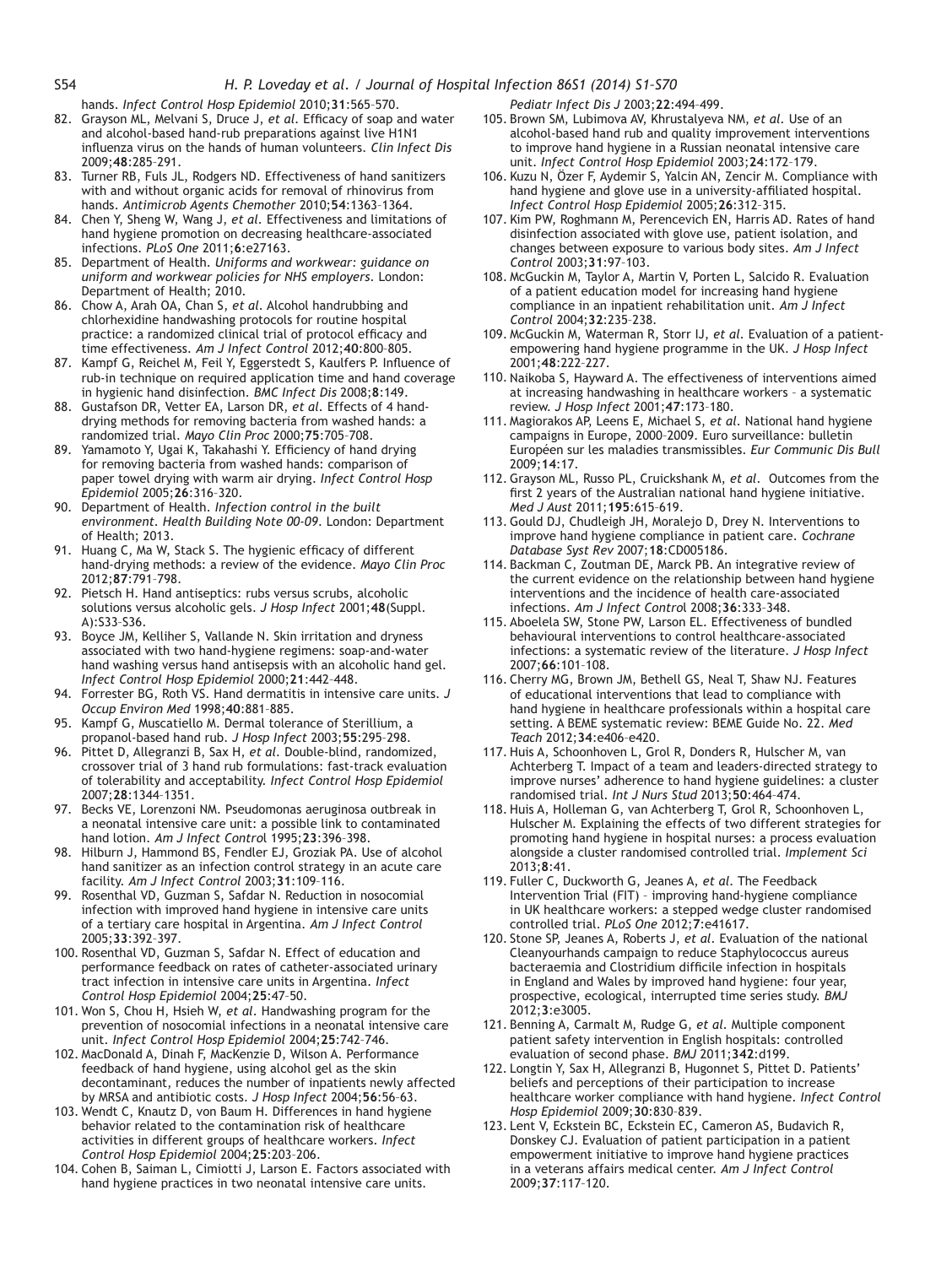- 124. Sanderson PJ, Weissler S. Recovery of coliforms from the hands of nurses and patients: activities leading to contamination. *J Hosp Infect* 1992;**21**:85–93.
- 125. Larson EL, Cronquist AB, Whittier S, Lai L, Lyle CT, Latta PD. Differences in skin flora between inpatients and chronically ill outpatients. *Heart Lung* 2000;**29**:298–305.
- 126. Banfield KR, Kerr KG. Could hospital patients' hands constitute a missing link? *J Hosp Infect* 2005;**61**:183–188.
- 127. Savage J, Fuller C, Besser S, Stone S. Use of alcohol hand rub (AHR) at ward entrances and use of soap and AHR by patients and visitors: a study in 27 wards in nine acute NHS trusts. *J Infect Prev* 2011;**12**:54–58.
- 128. Lawrence M. Patient hand hygiene: a clinical inquiry. *Nurs Times* 1983;**79**:24–25.
- 129. Duncan C. An exploratory study of patient's feelings about asking healthcare professionals to wash their hands. *J Ren Care* 2007;**33**:30–34.
- 130. Burnett E, Lee K, Kydd P. Hand hygiene: what about our patients? *Br J Infect Contr* 2008;**9**:19–24.
- 131. Burnett E. Perceptions, attitudes, and behavior towards patient hand hygiene. *Am J Infect Contro*l 2009;**37**:638–642.
- 132. Cheng VCC, Wu AKL, Cheung CHY, *et al.* Outbreak of human metapneumovirus infection in psychiatric inpatients: implications for directly observed use of alcohol hand rub in prevention of nosocomial outbreaks. *J Hosp Infect* 2007;**67**:336– 343.
- 133. Chen YC, Chiang LC. Effectiveness of hand-washing teaching programs for families of children in paediatric intensive care units. *J Clin Nurs* 2007;**16**:1173–1179.
- 134. Gagné D, Bédard G, Maziade PJ. Systematic patients' hand disinfection: impact on meticillin-resistant Staphylococcus aureus infection rates in a community hospital. *J Hosp Infect*  2010;**75**:269–272.
- 135. Expert Advisory Group on AIDS and the Advisory Group on Hepatitis. *Guidance for clinical healthcare workers: protection against infection with bloodborne viruses*. London: Department of Health; 1998.
- 136. Wilson JA, Loveday HP, Hoffman PN, Pratt RJ. Uniform: an evidence review of the microbiological significance of uniforms and uniform policy in the prevention and control of healthcareassociated infections. Report to the Department of Health (England). *J Hosp Infect* 2007;**66**:301–307.
- 137. Health and Safety Executive. *Management of Health and Safety at Work Regulations*. London: HSE Books; 1999.
- 138. Health and Safety Executive. *Personal protective equipment at work. Personal Protective Equipment at Work Regulations 1992 (as amended): guidance on regulations*. 2nd ed. London: HSE Books; 2005.
- 139. Health and Safety Commission. *Control of substances hazardous to health. Control of Substances Hazardous to Health Regulations 2002 (as amended). Approved code of practice and guidance*. 5th ed. London: HSE Books; 2002.
- 140. Health and Safety Executive. *Personal protective equipment (PPE) at work: a brief guide.* INDG174 (rev2). London: HSE Books; 2013. Available at: http://www.hse.gov.uk/pubns/ indg174.pdf. Accessed June 5, 2013.
- 141. Sax H, Perneger T, Hugonnet S, Herrault P, Chraïti M, Pittet D. Knowledge of standard and isolation precautions in a large teaching hospital. *Infect Control Hosp Epidemiol* 2005;**26**:298– 304.
- 142. Trim JC, Adams D, Elliott TSJ. Healthcare workers' knowledge of inoculation injuries and glove use. *Br J Nurs* 2003;**12**:215–221.
- 143. Ferguson KJ, Waitzkin H, Beekmann SE, Doebbeling BN. Critical incidents of nonadherence with standard precautions guidelines among community hospital-based health care workers. *J Gen Intern Med* 2004;**19**:726–731.
- 144. Prieto J. Contact precautions for Clostridium diffcile and methicillin-resistant Staphylococcus aureus (MRSA): assessing the impact of a supportive intervention to improve practice. *J Res Nurs* 2005;**10**:511–526.
- 145. Royal College of Nursing. *Tools of the trade; RCN guidance for healthcare staff on glove use and prevention of contact dermatitis.* London: Royal College of Nursing 2012. Available at: http://www.rcn.org.uk/\_data/assets/pdf\_file/0003/450507/ RCNguidance\_glovesdermatitis\_WEB2.pdf. Accessed July 22, 2013.
- 146. Health and Safety Executive. *Selecting latex gloves*. London: HSE Books; 2013. Available at: http://www.hse.gov.uk/skin/employ/ latex-gloves.htm. Accessed July 25, 2013.
- 147. Health and Safety Executive. *Choosing the right gloves to protect skin: a guide for employers*. London: HSE Books; 2013. Available at: http://www.hse.gov.uk/skin/employ/gloves.htm. Accessed July 25, 2013.
- 148. Fuller C, Savage J, Besser S, *et al.* ''The dirty hand in the latex glove'': a study of hand hygiene compliance when gloves are worn. *Infect Control Hosp Epidemiol* 2011;**32**:1194–1199.
- 149. Eveillard M, Guilloteau V, Kempf M, *et al.* Impact of improving glove usage on the hand hygiene compliance. *Am J Infect Control* 2011;**39**:608–610.
- 150. Eveillard M, Raymond F, Joly-Guillou M, *et al.* Measurement of hand hygiene compliance and gloving practices in different settings for the elderly considering the location of hand hygiene opportunities during patient care. *Am J Infect Control* 2011;**39**:339–341.
- 151. Katherason SG, Naing L, Jaalam K, *et al.* Hand decontamination practices and the appropriate use of gloves in two adult intensive care units in Malaysia. *J Infect Dev Ctries* 2010;**4**:118– 123.
- 152. Huskins WC, Samore M, Wallace D, *et al.* Intervention to reduce transmission of resistant bacteria in intensive care. *N Engl J Med* 2011;**364**:1407–1418.
- 153. British Standards Institution. *Medical gloves for single use. Part*  1: Specification for freedom from holes. BS-EN 455-1. London: British Standards Institution; 2000.
- 154. British Standards Institution. *Medical gloves for single use. Part*  2: Specification for physical properties. BS-EN 455-2. London: British Standards Institution; 2000.
- 155. British Standards Institution. *Medical gloves for single use. Part 3: Requirements and testing for biological evaluation*. BS-EN 455-3. London: British Standards Institution; 2000.
- 156. Tenorio AR, Badri SM, Sahgal NB, *et al.* Effectiveness of gloves in the prevention of hand carriage of vancomycin-resistant enterococcus species by health care workers after patient care. *Clin Infect Dis* 2001;**32**:826–829.
- 157. Department of Health. *Health Technical Memorandum 07-01: safe management of healthcare waste*. London: Department of Health; 2013.
- 158. Korniewicz D, El-Masri M, Broyles J. To determine the effects of gloves stress, type of material (vinyl, nitrile, copolymer, latex) and manufacturer on the barrier effectiveness of medical examination gloves. *Am J Infect Control* 2002;**30**:133–138.
- 159. Siegel JD, Rhinehart E, Jackson M, Chiarello L, and the Healthcare Infection Control Practices Advisory Committee. *2007 Guideline for isolation precautions: preventing transmission of infectious agents in health care settings*. United States: Mosby, Inc; 2007.
- 160. Nye KJ, Leggett VA, Watterson L. Provision and decontamination of uniforms in the NHS. *Nurs Stand* 2005;**19**:41–45.
- 161. Speers R,Jr, Shooter RA, Gaya H, Patel N. Contamination of nurses' uniforms with Staphylococcus aureus. *Lancet* 1969;**2**:233– 235.
- 162. Babb JR, Davies JG, Ayliffe GA. Contamination of protective clothing and nurses' uniforms in an isolation ward. *J Hosp Infect*  1983;**4**:149–157.
- 163. Callaghan I. Bacterial contamination of nurses' uniforms: a study. *Nurs Stand* 1998;**13**:37–42.
- 164. Perry C, Marshall R, Jones E. Bacterial contamination of uniforms. *J Hosp Infect* 2001;**48**:238–241.
- 165. Wong D, Nye K, Hollis P. Microbial flora on doctors' white coats. *BMJ* 1991;**303**:1602–1604.
- 166. Loh W, Ng VV, Holton J. Bacterial flora on the white coats of medical students. *J Hosp Infect* 2000;**45**:65–68.
- 167. Hambraeus A. Transfer of Staphylococcus aureus via nurses' uniforms. *J Hyg* 1973;**71**:799–814.
- 168. Barrie D, Wilson JA, Hoffman PN, Kramer JM. Bacillus cereus meningitis in two neurosurgical patients: an investigation into the source of the organism. *J Infect* 1992;**25**:291–297.
- 169. Barrie D, Hoffman PN, Wilson JA, Kramer JM. Contamination of hospital linen by Bacillus cereus. *Epidemiol Infect* 1994;**113**:297– 306.
- 170. Zachary KC, Bayne PS, Morrison VJ, Ford DS, Silver LC, Hooper DC. Contamination of gowns, gloves, and stethoscopes with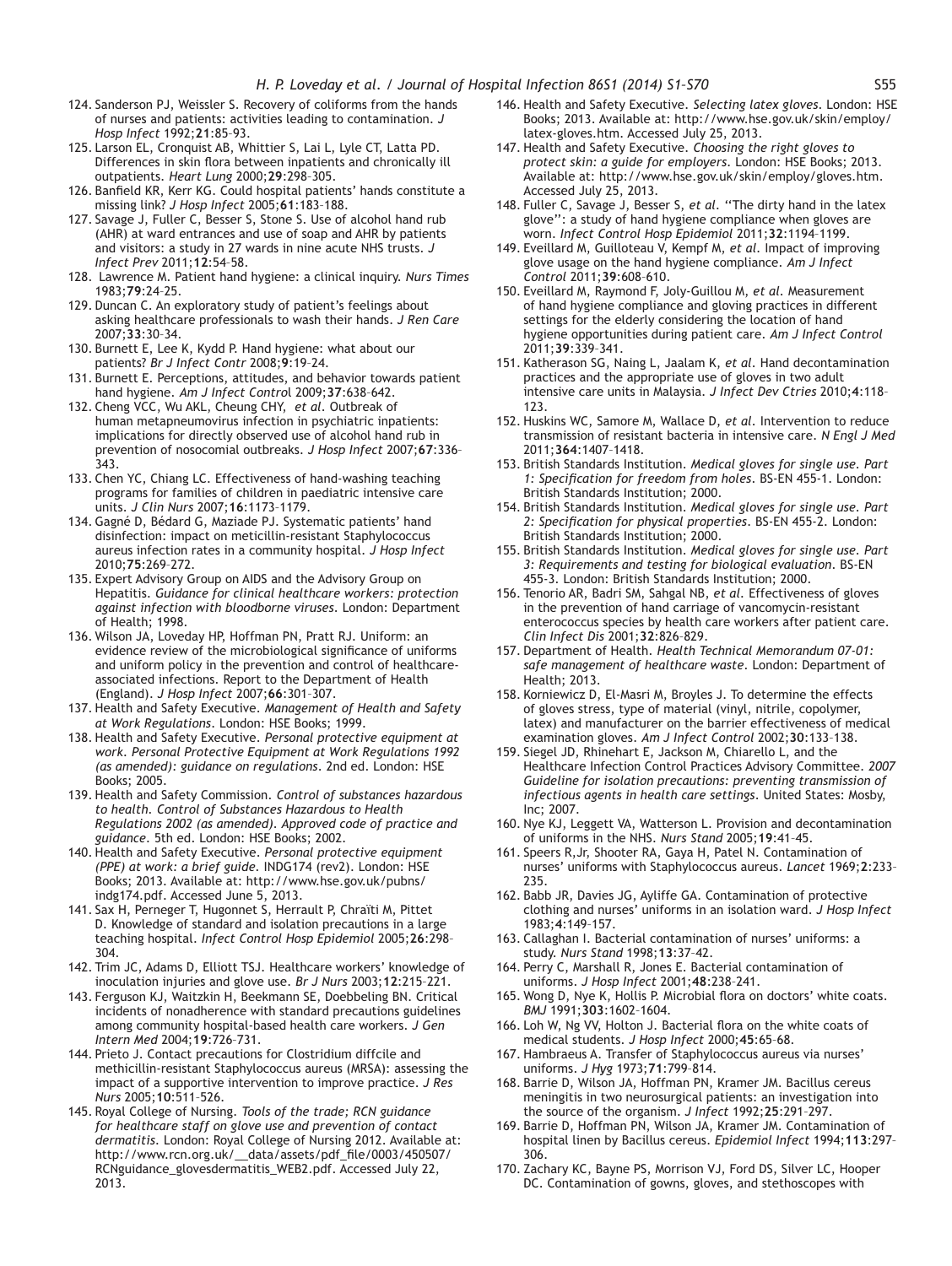vancomycin-resistant enterococci. *Infect Control Hosp Epidemiol* 2001;**22**:560–564.

- 171. Webster J, Pritchard MA. Gowning by attendants and visitors in newborn nurseries for prevention of neonatal morbidity and mortality. *Cochrane Database Syst Rev* 2003;**3**:CD003670.
- 172. Puzniak LA, Leet T, Mayfield J, Kollef M, Mundy LM. To gown or not to gown: the effect on acquisition of vancomycin-resistant enterococci. *Clin Infect Dis* 2002;**35**:18–25.
- 173. Srinivasan A, Song X, Ross T, Merz W, Brower R, Perl TM. A prospective study to determine whether cover gowns in addition to gloves decrease nosocomial transmission of vancomycinresistant enterococci in an intensive care unit. *Infect Control Hosp Epidemio*l 2002;**23**:424–428.
- 174. National Collaborating Centre for Chronic Conditions. *Tuberculosis: clinical diagnosis and management of tuberculosis, and measures for its prevention and control*. London: Royal College of Physicians; 2006.
- 175. Department of Health. *Pandemic (H1N1) 2009 influenza*. *A summary of guidance for infection control in healthcare settings*. London: Department of Health; 2009.
- 176. Department of Health. *The Interdepartmental Working Group on Tuberculosis: the prevention and control of tuberculosis in the United Kingdom*. London: Department of Health; 1998.
- 177. Health and Safety Executive. *Respiratory protective equipment at work: a practical guide*. HSG 53. 4th ed. London: HSE Books; 2013.
- 178. Jefferson T, Del Mar C, Dooley L, *et al.* Physical interventions to interrupt or reduce the spread of respiratory viruses. *Cochrane Database Syst Rev* 2010;**1**:CD006207.
- 179. Cowling BJ, Zhou Y, Ip DK, Leung GM, Aiello AE. Face masks to prevent transmission of influenza virus: a systematic review. *Epidemiol Infect* 2010;**138**:449–456.
- 180. Gralton J, McLaws ML. Protecting healthcare workers from pandemic influenza: N95 or surgical masks? Crit Care Med 2010;**38**:657–667.
- 181. Bin-Reza F, Lopez Chavarrias V, Nicoll A, Chamberland ME. The use of masks and respirators to prevent transmission of influenza: a systematic review of the scientific evidence. *In uenza Other Respir Viruses* 2012;**6**:257–267.
- 182. Health and Safety Commission. *Control of Substances Hazardous to Health Regulations. Approved codes of practice*. London: HSE Books; 1999. p. 75.
- 183. Health and Safety Executive. *Health and Safety at Work Act 1974.London:* HMSO; 1994 Available at: http://www.legislation. gov.uk/ukpga/1974/37/pdfs/ukpga\_19740037\_en.pdf. Accessed August 1, 2013.
- 184. Health and Safety Executive. *Health and Safety (Sharp Instruments in Healthcare) Regulations 2013. Guidance for employers and employees. Health Services Information Sheet 7*. 2013. Available at: www.hse.gov.uk/pubns/hsis7.htm. Accessed July 25, 2013.
- 185. Health and Safety Executive. *The Provision and Use of Work Equipment Regulations* 1998. Available at: http://www.hse.gov. uk/work-equipment-machinery/puwer.htm. Accessed August 1, 2013.
- 186. Health and Safety Executive. *The Reporting of Injuries, Diseases and Dangerous Occurrences Regulations* 1995. London: HSE Books; 1995.
- 187. Health and Safety Executive. *Personal protective equipment at work: Personal Protective Equipment at Work Regulations*. London: HMSO; 1992.
- 188. Health and Safety Executive. *The Health and Safety (First-Aid) Regulations 1981. Approved code of practice and guidance*. London: HSE Books; 1981.
- 189. National Audit Office. A safer place to work: improving the *management of health and safety risks to staff in NHS trusts*. London: The Stationery Office; 2003.
- 190. Ball J, Pike G; Royal College of Nursing. *Needlestick injury in 2008: results from a survey of RCN members*. London: Royal College of Nursing; 2008.
- 191. Health Protection Agency, Centre for Infections. *Eye of the needle: United Kingdom surveillance of signi- cant occupational exposures to bloodborne viruses in healthcare workers*. London: Health Protection Agency; 2008.
- 192. Yazdanpanah Y, Domart M, Tarantola A, *et al.* Risk factors for hepatitis C virus transmission to health care workers after

occupational exposure: a European case-control study. *Clin Infect Dis* 2005;**41**:1423–1430.

- 193. Department of Health. *HIV Post-exposure prophylaxis: guidance from the UK Chief Medical Of- cers' Expert Advisory Group on AIDS*. London: Department of Health; 2008.
- 194. Centers for Disease Control. Update. Universal precautions for prevention of transmission of human immunodeficiency virus, hepatitis B virus and other bloodborne pathogens in health care settings. *MMWR* 1988;**37**:377–382, 387–388.
- 195. Occupational Safety and Health Administration. *Enforcement procedures for the occupational exposure to bloodborne pathogens.* Directive number CPL2-2.44D. Washington DC: OSHA;1999. Available at: https://www.osha.gov/pls/oshaweb/ owadisp.show\_document?p\_table=DIRECTIVES&p\_id=1556. Accessed August 6, 2013.
- 196. Council Directive 2010/32/EU. Implementing the framework agreement on prevention from sharps injuries in the hospital and health care sector. Concluded by HOSPEEM and EPSU. *OJEU* 2010;**L**:66–72.
- 197. Health and Safety Executive. An evaluation of the efficacy of *safer sharps devices. Systematic review.* 2012. Available at: http://www.hse.gov.uk/research/rrpdf/rr914.pdf. Accessed July 25, 2013.
- 198. Brusaferro S, Calligaris L, Farneti F, Gubian F, Londero C, Baldo V. Educational programmes and sharps injuries in health care workers. *Occup Med (Lond )* 2009;**59**:512–514.
- 199. Valls V, Lozano MS, Yánez R, *et al.* Use of safety devices and the prevention of percutaneous injuries among healthcare workers. *Infect Control Hosp Epidemiol* 2007;**28**:1352–1360.
- 200. Adams D, Elliott TSJ. Impact of safety needle devices on occupationally acquired needlestick injuries: a four-year prospective study. *J Hosp Infect* 2006;**64**:50–55.
- 201. Zakrzewska JM, Greenwood I, Jackson J. Introducing safety syringes into a UK dental school – a controlled study. *Br Dent J*  2001;**190**:88–92.
- 202. Yang Y, Liou S, Chen C, *et al.* The effectiveness of a training program on reducing needlestick injuries/sharp object injuries among soon graduate vocational nursing school students in Southern Taiwan. *J Occup Health* 2007;**49**:424–429.
- 203. Department of Health. *An organisation with a memory*. London: Stationery Office: 2000.
- 204. National Health Service Employees. *The management of health safety and welfare: issues for NHS staff*. London: Stationery Office; 2005.
- 205. ECRI Institute. *Sharps safety and needlestick prevention*. 2nd ed. Plymouth: ECRI; 2003.
- 206. Asai T, Hidaka I, Kawashima A, Miki T, Inada K, Kawachi S. Efficacy of catheter needles with safeguard mechanisms. *Anaesthesia* 2002;**57**:572–7.
- 207. Sohn S, Eagan J, Sepkowitz KA, Zuccotti G. Effect of implementing safety-engineered devices on percutaneous injury epidemiology. *Infect Control Hosp Epidemiol* 2004;**25**:536–542.
- 208. Alvarado-Ramy F, Solomon R, Fahrner R, *et al.* A comprehensive approach to percutaneous injury prevention during phlebotomy: results of a multicenter study, 1993–1995. *Infect Control Hosp Epidemiol* 2003;**24**:97–104.
- 209. Rogues A, Verdun-Esquer C, Buisson-Valles I, *et al.* Impact of safety devices for preventing percutaneous injuries related to phlebotomy procedures in health care workers. *Am J Infect Control* 2004;**32**:441–444.
- 210. Mendelson MH, Lin-Chen BY, Solomon R, Bailey E, Kogan G, Goldbold J. Evaluation of a safety resheathable winged steel needle for prevention of percutaneous injuries associated with intravascular-access procedures among healthcare workers. *Infect Control Hosp Epidemio*l 2003;**24**:105–112.
- 211. Adams D, Elliott TSJ. A comparative user evaluation of three needle-protective devices. *Br J Nurs* 2003;**12**:470–474.
- 212. Cullen BL, Genasi F, Symington I, *et al.* Potential for reported needlestick injury prevention among healthcare workers through safety device usage and improvement of guideline adherence: expert panel assessment. *J Hosp Infect* 2006;**63**:445–451.
- 213. Centers for Disease Control. Evaluation of safety devices for preventing percutaneous injuries among health care workers during phlebotomy procedures – Minneapolis-St Paul, New York City and San Francisco, 1993–1995. *MMWR* 1997;**46**:21–25.
- 214. Sullivan S, Williamson B, Wilson LK, Korte JE, Soper D. Blunt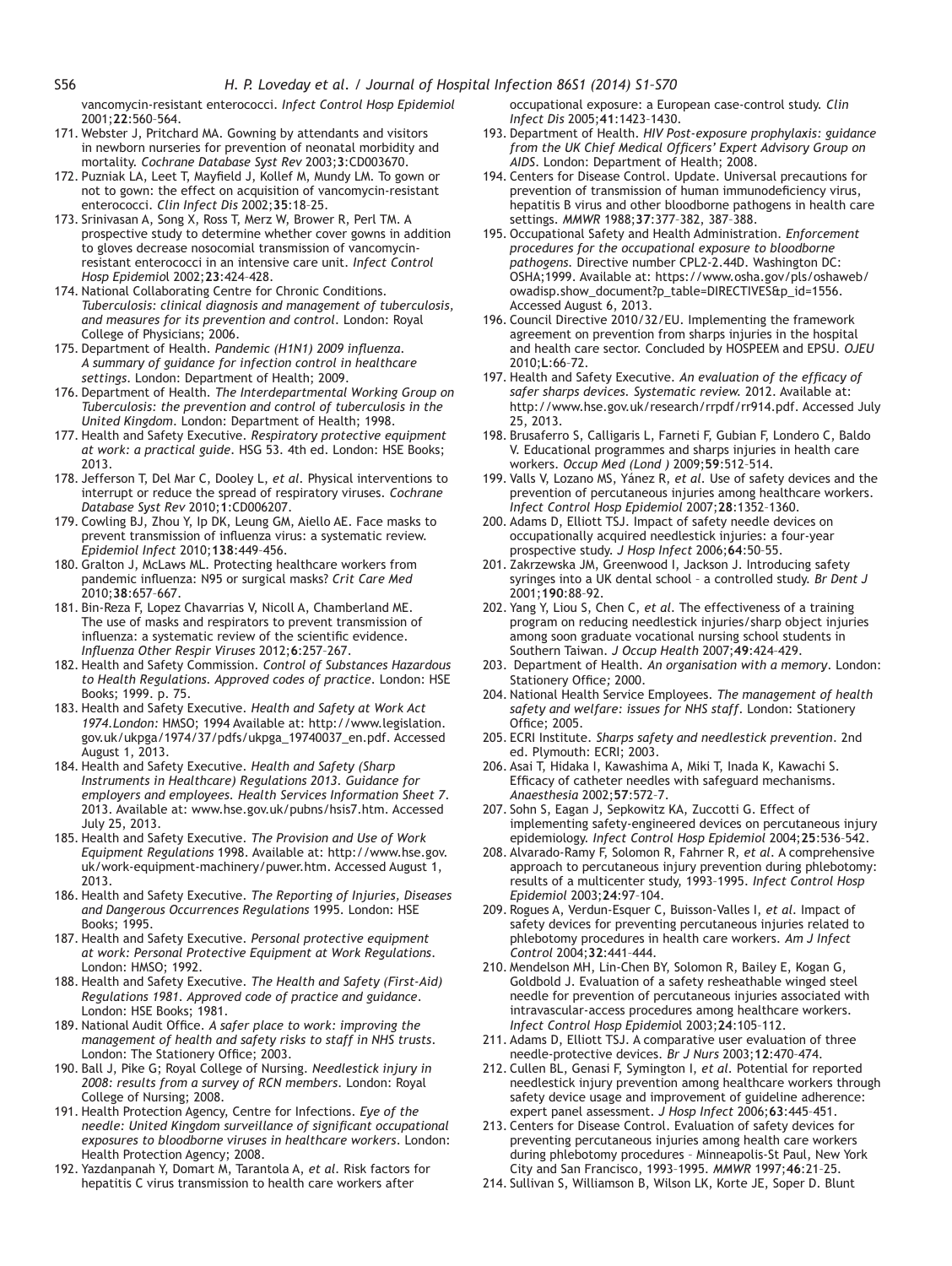needles for the reduction of needlestick injuries during cesarean delivery: a randomized controlled trial. *Obstet Gynecol* 2009;**114**:211.

- 215. Hotaling M. A retractable winged steel (butterfly) needle performance improvement project. *Jt Comm J Qual Patient Saf*  2009;**35**:100–105.
- 216. Lamontagne F, Abiteboul D, Lolom I, *et al.* Role of safetyengineered devices in preventing needlestick injuries in 32 French hospitals. *Infect Control Hosp Epidemiol* 2007;**28**:18–23.
- 217. Azar-Cavanagh M, Burdt P, Green-McKenzie J. Effect of the introduction of an engineered sharps injury prevention device on the percutaneous injury rate in healthcare workers. *Infect Control Hosp Epidemiol* 2007;**28**:165–170.
- 218. Sohn S, Eagan J, Sepkowitz KA. Safety-engineered device implementation: does it introduce bias in percutaneous injury reporting? *Infect Control Hosp Epidemiol* 2004;**25**:543–547.
- 219. McCleary J, Caldero K, Adams T. Guarded fistula needle reduces needlestick injuries in hemodialysis. *Nephrol News Issues*  2002;**16**:66–70.
- 220. Rogers B, Goodno L. Evaluation of interventions to prevent needlestick injuries in health care occupations. *Am J Prev Med*  2000;**18**:90–98.
- 221. Reddy SG, Emery RJ. Assessing the effect of long-term availability of engineering controls on needlestick injuries among health care workers: a 3-year preimplementation and postimplementation comparison. *Am J Infect Control* 2001;**29**:425–427.
- 222. Prunet B, Meaudre E, Montcriol A, *et al.* A prospective randomized trial of two safety peripheral intravenous catheters. *Anesth Analg* 2008;**107**:155–158.
- 223. Bamberg R, Rivers C, Moore C. Use of needle safety devices by clinical laboratories in North Carolina hospitals. *Clin Leadersh Manag Rev* 2003;**17**:21–25.
- 224. Casey AL, Elliott TS. The usability and acceptability of a needleless connector system. *Br J Nurs* 2007;**16**:267–271.
- 225. Clarke SP, Rockett JL, Sloane DM, Aiken LH. Organizational climate, staffing, and safety equipment as predictors of needlestick injuries and near-misses in hospital nurses. *Am J Infect Control* 2002;**30**:207–216.
- 226. National Institute for Occupational Safety and Health. *Preventing needlestick injuries in health care settings*. Cincinnati: Department of Health and Human Services; 1999.
- 227. Wilson J. *Infection control in clinical practices.* London: Bailliere Tindall; 2006.
- 228. Cherry MG, Brown JM, Neal T, Ben Shaw N. What features of educational interventions lead to competence in aseptic insertion and maintenance of CV catheters in acute care? BEME Guide No. 15. *Med Teach* 2010;**32**:198–198.
- 229. Rowley S, Clare S, Macqueen S, Molyneux R. ANTT v2: an updated practice framework for aseptic technique. *Br J Nurs* 2010;**19**(Suppl.):S5–S11.
- 230. Gould CV, Umscheid CA, Agarwal RK, Kuntz G, Pegues DA; Healthcare Infection Control Practices Advisory Committee. Guideline for prevention of catheter-associated urinary tract infections. *Infect Control Hosp Epidemiol* 2010;**31**:319–326.
- 231. Health Protection Agency. *English national point prevalence survey on healthcare associated infections and antimicrobial use, 2011: preliminary data*. 2012. Available at: http://www. hpa.org.uk/webc/HPAwebFile/HPAweb\_C/1317134305239. Accessed July 25, 2013.
- 232. Smyth ETM, McIlvenny G, Enstone JE, *et al.* Four country healthcare associated infection prevalence survey 2006: overview of the results. *J Hosp Infect* 2008;**69**:230–248.
- 233. Department of Health. *Urinary catheter care. Essential steps to safe, clean care: reducing healthcare associated infections.* London: Department of Health; 2006.
- 234. Chenoweth C, Saint S. Preventing catheter-associated urinary tract infections in the intensive care unit. *Crit Care Clin* 2013;**29**:19–32.
- 235. Johnson JR, Kuskowski MA, Wilt TJ. Systematic review: antimicrobial urinary catheters to prevent catheter-associated urinary tract infection in hospitalized patients. *Ann Intern Med* 2006;**144**:116–126.
- 236. Warren JW, Tenney JH, Hoopes JM, Muncie HL, Anthony WC. A prospective microbiologic study of bacteriuria in patients with chronic indwelling urethral catheters. *J Infect Dis* 1982;**146**:719–
- 723. 237. Warren JW. Catheter-associated urinary tract infections. *Int J Antimicrob Agents* 2001;**17**:299–303.
- 238. Saint S, Wiese J, Amory JK, *et al.* Are physicians aware of which of their patients have indwelling urinary catheters? *Am J Med* 2000;**109**:476–480.
- 239. Munasinghe RL, Yazdani H, Siddique M, Hafeez W. Appropriateness of use of indwelling urinary catheters in patients admitted to the medical service. *Infect Control Hosp Epidemiol* 2001;**22**:647–649.
- 240. Jain P, Parada JP, David A, Smith LG. Overuse of the indwelling urinary tract catheter in hospitalized medical patients. *Arch Intern Med* 1995;**155**:1425–1429.
- 241. Burton DC, Edwards JR, Srinivasan A, Fridkin SK, Gould CV. Trends in catheter-associated urinary tract infections in adult intensive care units – United States, 1990–2007. *Infect Control Hosp Epidemiol* 2011;**32**:748–756.
- 242. Saint S. Clinical and economic consequences of nosocomial catheter-related bacteriuria. *Am J Infect Control* 2000;**28**:68–75.
- 243. Shuman EK, Chenoweth CE. Recognition and prevention of healthcare-associated urinary tract infections in the intensive care unit. *Crit Care Med* 2010;**38**(Suppl.):S373–S379.
- 244. Chang R, Todd Greene M, Chenoweth CE, *et al.* Epidemiology of hospital-acquired urinary tract-related bloodstream infection at a university hospital*. Infect Control Hosp Epidemiol* 2011;**32**:1127–1129.
- 245. Beattie M, Taylor J. Silver alloy vs. uncoated urinary catheters: a systematic review of the literature. *J Clin Nurs* 2011;**20**:2098– 2108.
- 246. Ha U, Cho Y. Catheter-associated urinary tract infections: new aspects of novel urinary catheters. *Int J Antimicrob Agents* 2006;**28**:485–490.
- 247. Bernard MS, Hunter KF, Moore KN. A review of strategies to decrease the duration of indwelling urethral catheters and potentially reduce the incidence of catheter-associated urinary tract infections. *Urol Nurs* 2012;**32**:29–37.
- 248. Saint S, Savel RH, Matthay MA. Enhancing the safety of critically ill patients by reducing urinary and central venous catheterrelated infections. *Am J Respir Crit Care* Med 2002;**165**:1475– 1479.
- 249. Talja M, Korpela A, Jarvi K. Comparison of urethral reaction to full silicone, hydrogen-coated and siliconised latex catheters. *Br J Urol* 1990;**66**:652–657.
- 250. Robertson GS, Everitt N, Burton PR, Flynn JT. Effect of catheter material on the incidence of urethral strictures. *Br J Urol*  1991;**68**:612–617.
- 251. Crowe H, Clift R, Duggan G, Bolton DM, Costello AJ. Randomised study of the effect of midnight versus 0600 removal of urinary catheters. *Br J Urol* 1993;**71**:306–308.
- 252. Hazelett S, Tsai M, Gareri M, Allen K. The association between indwelling urinary catheter use in the elderly and urinary tract infection in acute care. *BMC Geriatr* 2006;**6**:15.
- 253. Curran E, Murdoch H. Aiming to reduce catheter associated urinary tract infections (CAUTI) by adopting a checklist and bundle to achieve sustained system improvements. *J Infect Prev* 2009;**10**:57–61.
- 254. Davenport K, Keeley FX. Evidence for the use of silver-alloycoated urethral catheters. *J Hosp Infect* 2005;**60**:298–303.
- 255. Ward L, Fenton K, Maher L. The high impact actions for nursing and midwifery 5: protection from infection. *Nurs Times* 2010;**106**:20–21.
- 256. Saint S, Lipsky BA. Preventing catheter-related bacteriuria: should we? Can we? How? *Arch Intern Med* 1999;**159**:800–808.
- 257. Foxman B. Epidemiology of urinary tract infections: incidence, morbidity, and economic costs. *Dis Mon* 2003;**49**:53–70.
- 258. Wong ES. Guideline for prevention of catheter-associated urinary tract infections. *Am J* I*nfect Control* 1983;**11**:28–36.
- 259. Cornia PB, Amory JK, Fraser S, Saint S, Lipsky BA. Computerbased order entry decreases duration of indwelling urinary catheterization in hospitalized patients. *Am J Med*  2003;**114**:404–407.
- 260. Fakih MG, Dueweke C, Meisner S, *et al.* Effect of nurse-led multidisciplinary rounds on reducing the unnecessary use of urinary catheterization in hospitalized patients. *Infect Control Hosp Epidemiol* 2008;**29**:815–819.
- 261. Meddings J, Rogers MAM, Macy M, Saint S. Systematic review and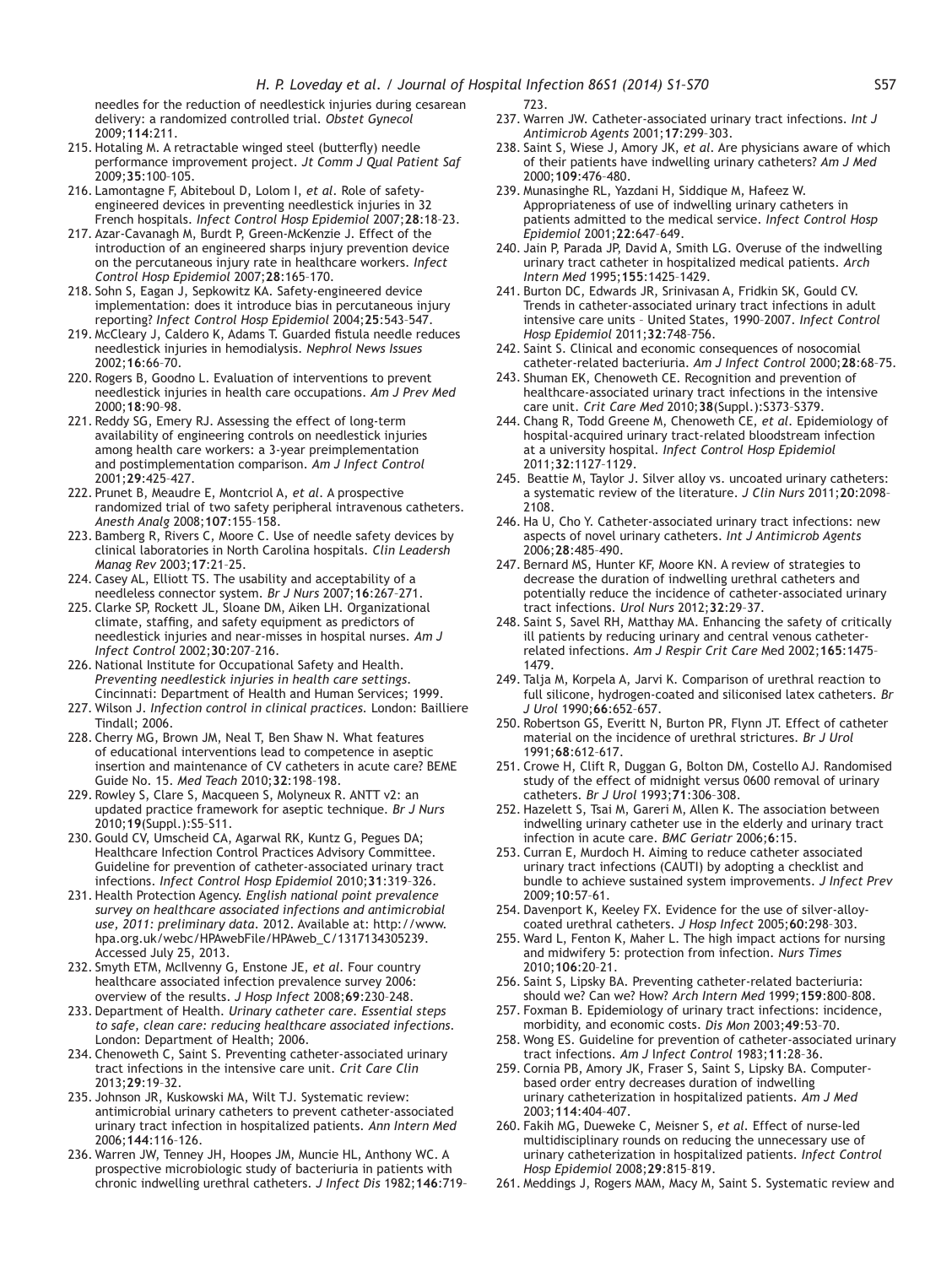meta-analysis: reminder systems to reduce catheter-associated urinary tract infections and urinary catheter use in hospitalized patients. *Clin Infect Dis* 2010;**51**:550–560.

- 262. Loeb M, Hunt D, O'Halloran K, Carusone SC, Dafoe N, Walter SD. Stop orders to reduce inappropriate urinary catheterization in hospitalized patients: a randomized controlled trial. *J Gen Intern Med* 2008;**23**:816–820.
- 263. Stéphan F, Sax H, Wachsmuth M, Hoffmeyer P, Clergue F, Pittet D. Reduction of urinary tract infection and antibiotic use after surgery: a controlled, prospective, before–after intervention study. *Clin Infect Dis* 2006;**42**:1544–1551.
- 264. Murphy C, Fader M, Prieto J. Interventions to minimise the initial use of indwelling urinary catheters in acute care: a systematic review. *Int J Nurs Stud* 2013;in press.
- 265. Slappendel R, Weber EW. Non-invasive measurement of bladder volume as an indication for bladder catheterization after orthopaedic surgery and its effect on urinary tract infections. *Eur J Anaesthesiol* 1999;**16**:503–506.
- 266. Patrizzi K, Fasnacht A, Manno M. A collaborative, nurse-driven initiative to reduce hospital-acquired urinary tract infections. *J Emerg Nurs* 2009;**35**:536–539.
- 267. Topal J, Conklin S, Camp K, Morris V, Balcezak T, Herbert P. Prevention of nosocomial catheter-associated urinary tract infections through computerized feedback to physicians and a nurse-directed protocol. *Am J Med Qual* 2005;**20**:121–126.
- 268. Pomfret I. Continence clinic. Catheters: design, selection and management. *Br J Nurs* 1996;**5**:245–251.
- 269. Kunin C. *Urinary tract infections: detection, prevention and management*. 5th ed. Baltimore: Williams and Wilkins; 1997.
- 270. Dieckhaus K, Garibaldi R. Prevention of catheter-associated urinary tract infections. In: Abrutytn E, Goldmann D, Scheckler W, editors. *Saunders infection control reference service.* Philadelphia: W.B. Saunders Co; 1998. p. 169–174.
- 271. Roe B, Brocklehurst J. Study of patients with indwelling catheters. *J Adv Nurs* 1987;**12**:713–718.
- 272. National Patient Safety Agency. *Rapid response report: female urinary catheters causing trauma to adult males*. NSPCA*/*2009/ RRR02. 2009.
- 273. Lopez-Lopez G, Pascual A, Martinez-Martinez L, Perea EJ. Effect of a siliconized latex urinary catheter on bacterial adherence and human neutrophil activity. *Diagn Microbiol Infect Dis*  1991;**14**:1–6.
- 274. Nickel JC, Feero P, Costerton JW, Wilson E. Incidence and importance of bacteriuria in postoperative, short-term urinary catheterization. *Can J Surg* 1989;**32**:131–132.
- 275. Schumm K, Lam T. Types of urethral catheters for management of short-term voiding problems in hospitalized adults: a short version Cochrane Review. *Sri Lanka J Obstet Gynaecol* 2010;**31**:110–121.
- 276. Chene G, Boulard G, Gachie JP. A controlled trial of a new material for coating urinary catheters. *Agressologie*  1990;**31**:499–501.
- 277. Tidd MJ, Gow JG, Pennington JH, Shelton J, Scott MR. Comparison of hydrophilic polymer-coated latex, uncoated latex and PVC indwelling balloon catheters in the prevention of urinary infection. *Br J Urol* 1976;**48**:285–291.
- 278. Pellowe C, Pratt R, Loveday H, Harper P, Robinson N, Jones SRLJ. The epic project: updating the evidence base for national evidence-based guidelines for preventing healthcareassociated infections in NHS hospitals in England. A report with recommendations. *J Hosp Infect* 2005;**59**:373–374.
- 279. Brosnahan J, Jull A, Tracy C. Types of urethral catheters for management of short-term voiding problems in hospitalised adults. *Cochrane Database Syst Rev* 2004;**1**:CD004013.
- 280. Saint S, Elmore JG, Sullivan SD, Emerson SS, Koepsell TD. The efficacy of silver alloy-coated urinary catheters in preventing urinary tract infection: a meta-analysis. *Am J Med* 1998;**105**:236–241.
- 281. Dunn S, Pretty L, Reid H, Evans D. Management of short term indwelling urethral catheters to prevent urinary tract infections. A systematic review. Adelaide, S. Australia: Joanna Briggs Institute for Evidence Based Nursing and Midwifery. Systematic Review; 6. 2000
- 282. Niël-Weise BS, Arend SM, van den Broek PJ. Is there evidence for recommending silver-coated urinary catheters in guidelines? *J Hosp Infect* 2002;**52**:81–87.
- 283. Verleyen P, De Ridder D, Van Poppel H, Baert L. Clinical application of the Bardex IC Foley catheter. *Eur Urol*  1999;**36**:240–246.
- 284. Karchmer TB, Giannetta ET, Muto CA, Strain BA, Farr BM. A randomized crossover study of silver-coated urinary catheters in hospitalized patients. *Arch Intern Med* 2000;**160**:3294–3298.
- 285. Saint S, Veenstra DL, Sullivan SD, Chenoweth C, Fendrick AM. The potential clinical and economic benefits of silver alloy urinary catheters in preventing urinary tract infection. *Arch Intern Med* 2000;**160**:2670–2675.
- 286. Newton T, Still JM, Law E. A comparison of the effect of early insertion of standard latex and silver-impregnated latex Foley catheters on urinary tract infections in burn patients. *Infect Control Hosp Epidemiol* 2002;**23**:217–218.
- 287. Gentry H, Cope S. Using silver to reduce catheter-associated urinary tract infections. *Nurs Stand* 2005;**19**:51–54.
- 288. Madeo M, Davies D, Johnson G, Owen E, Wadsworth P, Martin C. The impact of using silver alloy urinary catheters in reducing the incidence of urinary tract infections in the critical care setting. *Br J Infect Contr* 2004;**5**:21–24.
- 289. Rupp ME, Fitzgerald T, Marion N, *et al.* Effect of silver-coated urinary catheters: efficacy, cost-effectiveness, and antimicrobial resistance. *Am J Infect Control* 2004;**32**:445–450.
- 290. Chaiban G, Hanna H, Dvorak T, Raad I. A rapid method of impregnating endotracheal tubes and urinary catheters with gendine: a novel antiseptic agent. *J Antimicrob Chemother* 2005;**55**:51–56.
- 291. Cho YW, Park JH, Kim SH, *et al.* Gentamicin-releasing urethral catheter for short-term catheterization. *J Biomater Sci Polym Ed*  2003;**14**:963–972.
- 292. Thibon P, Le Coutour X, Leroyer R, Fabry J. Randomized multicentre trial of the effects of a catheter coated with hydrogel and silver salts on the incidence of hospital-acquired urinary tract infections. *J Hosp Infect* 2000;**45**:117–124.
- 293. Lai KK, Fontecchio SA. Use of silver-hydrogel urinary catheters on the incidence of catheter-associated urinary tract infections in hospitalized patients. *Am J Infect Control* 2002;**30**:221–225.
- 294. Gaonkar TA, Sampath LA, Modak SM. Evaluation of the antimicrobial efficacy of urinary catheters impregnated with antiseptics in an in vitro urinary tract model. *Infect Control Hosp Epidemiol* 2003;**24**:506–513.
- 295. Darouiche RO, Raad II, Smith JA, et al. Efficacy of antimicrobialimpregnated bladder catheters in reducing catheter-associated bacteriuria: a prospective, randomized, multicenter clinical trial. *Urology* 1999;**54**:976–981.
- 296. Al-Habdan I, Sadat-Ali M, Corea JR, Al-Othman A, Kamal BA, Shriyan DS. Assessment of nosocomial urinary tract infections in orthopaedic patients: a prospective and comparative study using two different catheters. *Int Surg* 2003;**88**:152–154.
- 297. Riley DK, Classen DC, Stevens LE, Burke JP. A large randomized clinical trial of a silver-impregnated urinary catheter: lack of efficacy and staphylococcal superinfection. Am J Med 1995;**98**:349–356.
- 298. Johnson JR, Roberts PL, Olsen RJ, Moyer KA, Stamm WE. Prevention of catheter-associated urinary tract infection with a silver oxide-coated urinary catheter: clinical and microbiologic correlates. *J Infect Dis* 1990;**162**:1145–1150.
- 299. Liedberg H, Lundeberg T, Ekman P. Refinements in the coating of urethral catheters reduces the incidence of catheter-associated bacteriuria. An experimental and clinical study. *Eur Urol* 1990;**17**:236–240.
- 300. Liedberg H, Lundeberg T. Silver alloy coated catheters reduce catheter-associated bacteriuria. *Br J Urol* 1990;**65**:379–381.
- 301. Pickard R, Buckley B, Glazener C, *et al.* Antimicrobial catheters for reduction of symptomatic urinary tract infection in adults requiring short-term catheterisation in hospital: a multicentre randomised controlled trial. *Lancet* 2012;**380**:1927–1935.
- 302. Ward V, Wilson J, Taylor L, Cookson B, Glynn A. *Preventing hospital-acquired infection: clinical guidelines*. London: Public Health Laboratory Service; 1997.
- 303. Stamm W. Urinary tract infections. In: Bennett JBP, editor. *Hospital infection*. 4th ed. Philadelphia: Lippincott-Raven; 1998. p. 477–485.
- 304. Kass EH, Schneiderman LJ. Entry of bacteria into the urinary tracts of patients with inlying catheters. *N Engl J Med*  1957;**256**:556–557.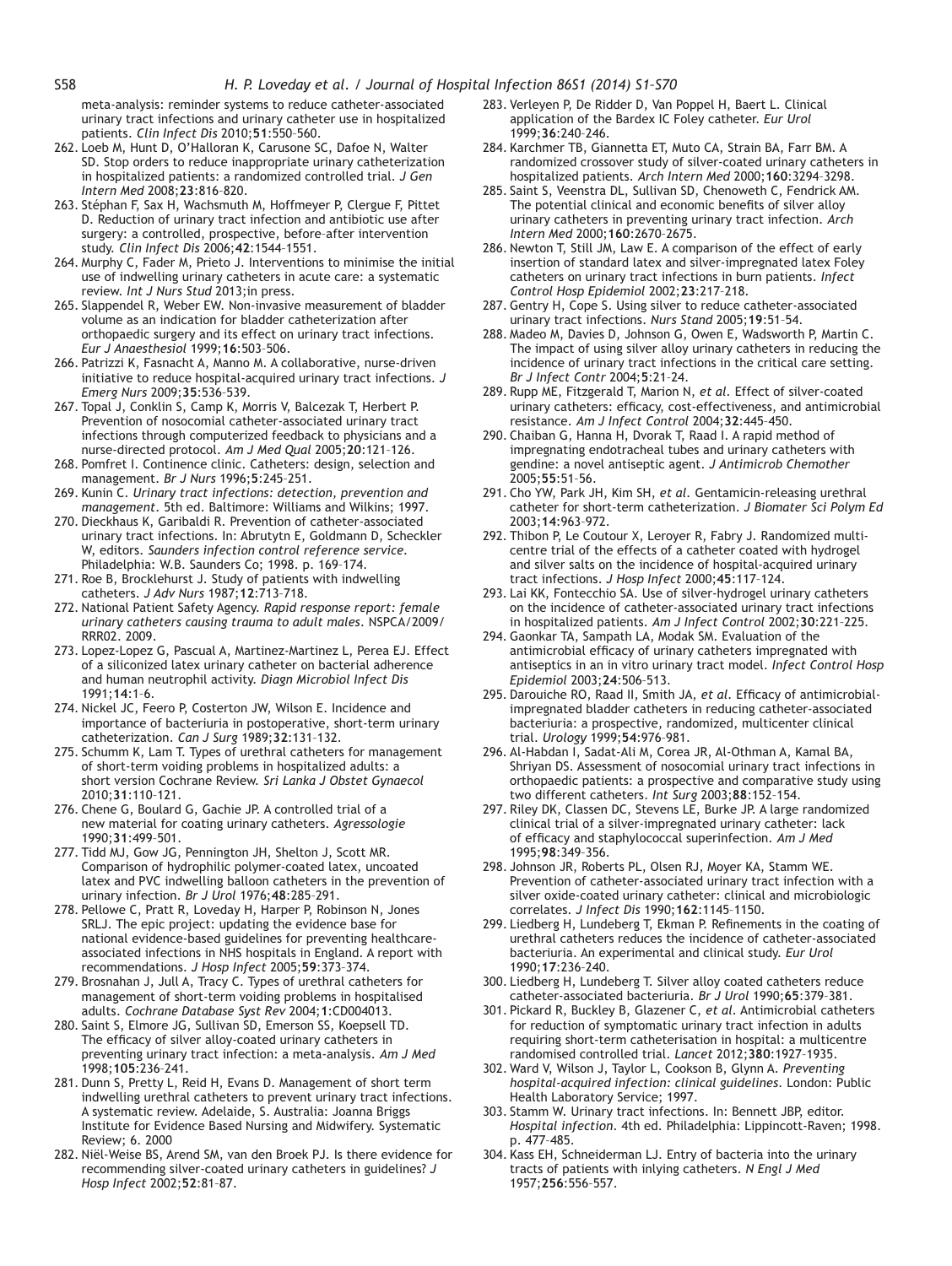- 305. Desautels RE, Walter CW, Graves RC, Harrison JH. Technical advances in the prevention of urinary tract infection. *J Urol*  1962;**87**:487–490.
- 306. Kunin CM, McCormack RC. Prevention of catheter-induced urinary-tract infections by sterile closed drainage. *N Engl J Med*  1966;**274**:1155–1161.
- 307. Garibaldi RA, Burke JP, Dickman ML, Smith CB. Factors predisposing to bacteriuria during indwelling urethral catheterization. *N Engl J Med* 1974;**291**:215–219.
- 308. Thornton GF, Andriole VT. Bacteriuria during indwelling catheter drainage: II. Effect of a closed sterile draining system. *JAMA* 1970;**214**:339–342.
- 309. Gillespie WA, Simpson RA, Jones JE, Nashef L, Teasdale C, Speller DC. Does the addition of disinfectant to urine drainage bags prevent infection in catheterised patients? *Lancet* 1983;**1**:1037–1039.
- 310. Gillespie WA, Lennon GG, Linton KB, Slade N. Prevention of urinary tract infection in gynaecology. *BMJ* 1964;**2**:423–425.
- 311. Platt R, Polk BF, Murdock B, Rosner B. Reduction of mortality associated with nosocomial urinary tract infection. *Lancet*  1983;**1**:893–897.
- 312. Keerasuntonpong A, Thamlikitkul V, Thearawiboon W, *et al.* Incidence of urinary tract infections in patients with short-term indwelling urethral catheters: a comparison between a 3-day urinary drainage bag change and no change regimens. *Am J Infect Control* 2003;**31**:9–12.
- 313. Maizels M, Schaeffer AJ. Decreased incidence of bacteriuria associated with periodic instillations of hydrogen peroxide into the urethral catheter drainage bag. *J Urol* 1980;**123**:841–845.
- 314. Sweet DE, Goodpasture HC, Holl K, Smart S, Alexander H, Hedari A. Evaluation of H2O2 prophylaxis of bacteriuria in patients with long-term indwelling Foley catheters: a randomized controlled study. *Infect Control* 1985;**6**:263–266.
- 315. Thompson RL, Haley CE, Searcy MA, *et al.* Catheter-associated bacteriuria. Failure to reduce attack rates using periodic instillations of a disinfectant into urinary drainage systems. *JAMA* 1984;**251**:747–751.
- 316. Cleland V, Cox F, Berggren H, Macinnis MR. Prevention of bacteriuria in female patients with indwelling catheters. *Nurs Res* 1971;**20**:309–318.
- 317. Burke JP, Garibaldi RA, Britt MR, Jacobson JA, Conti M, Alling DW. Prevention of catheter-associated urinary tract infections. Efficacy of daily meatal care regimens. Am J Med 1981;70:655-658.
- 318. Burke JP, Jacobson JA, Garibaldi RA, Conti MT, Alling DW. Evaluation of daily meatal care with poly-antibiotic ointment in prevention of urinary catheter-associated bacteriuria. *J Urol* 1983;**129**:331–334.
- 319. Classen DC, Larsen RA, Burke JP, Stevens LE. Prevention of catheter-associated bacteriuria: clinical trial of methods to block three known pathways of infection. *Am J Infect Control* 1991;**19**:136–142.
- 320. Classen DC, Larsen RA, Burke JP, Alling DW, Stevens LE. Daily meatal care for prevention of catheter-associated bacteriuria: results using frequent applications of polyantibiotic cream. *Infect Control Hosp Epidemiol* 1991;**12**:157–162.
- 321. Huth TS, Burke JP, Larsen RA, Classen DC, Stevens LE. Randomized trial of meatal care with silver sulfadiazine cream for the prevention of catheter-associated bacteriuria. *J Infect Dis* 1992;**165**:14–18.
- 322. Webster J, Hood RH, Burridge CA, Doidge ML, Phillips KM, George N. Water or antiseptic for periurethral cleaning before urinary catheterization: a randomized controlled trial. *Am J Infect Control* 2001;**29**:389–394.
- 323. Davies AJ, Desai HN, Turton S, Dyas A. Does instillation of chlorhexidine into the bladder of catheterized geriatric patients help reduce bacteriuria? *J Hosp Infect* 1987;**9**:72–75.
- 324. Ball AJ, Carr TW, Gillespie WA, Kelly M, Simpson RA, Smith PJ. Bladder irrigation with chlorhexidine for the prevention of urinary infection after transurethral operations: a prospective controlled study. *J Urol* 1987;**138**:491–494.
- 325. Jones MA, Hasan A. Controlled trial of intravesical noxythiolin in the prevention of infection following outflow tract surgery. *Br J Urol* 1988;**62**:311–314.
- 326. Schneeberger PM, Vreede RW, Bogdanowicz JF, van Dijk WC. A randomized study on the effect of bladder irrigation with
- povidone-iodine before removal of an indwelling catheter. *J Hosp Infect* 1992;**21**:223–229.
- 327. Warren JW, Platt R, Thomas RJ, Rosner B, Kass EH. Antibiotic irrigation and catheter-associated urinary-tract infections. *N Engl J Med* 1978;**299**:570–573.
- 328. Muncie HL,Jr, Hoopes JM, Damron DJ, Tenney JH, Warren JW. Once-daily irrigation of long-term urethral catheters with normal saline. Lack of benefit. Arch Intern Med 1989;149:441-443.
- 329. Kennedy AP, Brocklehurst JC, Robinson JM, Faragher EB. Assessment of the use of bladder washouts/instillations in patients with long-term indwelling catheters. *Br J Urol*  1992;**70**:610–615.
- 330. Cox F, Smith RF, Elliott JP, Quinn EL. Neomycin-polymyxin prophylaxis of urinary-tract infection associated with indwelling catheters. *Antimicrob Agents Chemother* 1966;**6**:165–168.
- 331. Getliffe KA. The use of bladder wash-outs to reduce urinary catheter encrustation. *Br J Urol* 1994;**73**:696–700.
- 332. Ranji SR, Shetty K, Posley KA, *et al.* Closing the quality gap: a critical analysis of quality improvement strategies (Vol. 6: Prevention of healthcare-associated infections). Rockville (MD) Agency for Heathcare Research and Quality (US); 2007 Jan. Report No.: 04(07)-0051-6.
- 333. Ching TY, Seto WH. Evaluating the efficacy of the infection control liaison nurse in the hospital. *J Adv Nurs* 1990;**15**:1128– 1131.
- 334. O'Grady NP, Pearson ML, Raad II, *et al.* Guidelines for the prevention of intravascular catheter-related infections. *Clin Infect Dis* 2011;**52**:e162–e193.
- 335. Pittet D, Tarara D, Wenzel RP. Nosocomial bloodstream infection in critically ill patients. Excess length of stay, extra costs, and attributable mortality. *JAMA* 1994;**271**:1598–1601.
- 336. Bregenzer TC, Sakmann D, Widmer P, Andreas F. Is routine replacement of peripheral intravenous catheters necessary? *Arch Intern Med* 1998;**158**:151–156.
- 337. Cornely OA, Bethe U, Pauls R, Waldschmidt D. Peripheral Teflon catheters: factors determining incidence of phlebitis and duration of cannulation. *Infect Control Hosp Epidemiol* 2002;**23**:249–253.
- 338. Grune F, Schrappe M, Basten J, Wenchel H, Tual E, Stutzer H. Phlebitis rate and time kinetics of short peripheral IV catheters. *Infection* 2004;**32**:30–32.
- 339. Rickard CM, Zhang L, McClymont A, *et al.* Routine versus clinically indicated replacement of peripheral intravenous catheters: a randomised controlled equivalence trial. *Lancet*  2012;**380**:1066–1074.
- 340. Maki DG, Kluger DM, Crnich CJ. The risk of bloodstream infection in adults with different intravascular devices: a systematic review of 200 published prospective studies. *Mayo Clin Proc* 2006;**81**:1159–1171.
- 341. Wisplinghoff H, Bischoff T, Tallent SM, Seifert H, Wenzel RP, Edmond MB. Nosocomial bloodstream infections in US hospitals: analysis of 24,179 cases from a prospective nationwide surveillance study. *Clin Infect Dis* 2004;**39**:309–317.
- 342. Gaynes R, Edwards JR; National Nosocomial Infections Surveillance System. Overview of nosocomial infections caused by Gram-negative bacilli. *Clin Infect Dis* 2005;**41**:848–854.
- 343. Safdar N, Maki DG. The pathogenesis of catheter-related bloodstream infection with noncuffed short-term central venous catheters. *Intensive Care Med* 2004;**30**:62–67.
- 344. Maki DG, Weise CE, Sarafin HW. A semiquantitative culture method for identifying intravenous-catheter-related infection. *N Engl J Med* 1977;**296**:1305–1309.
- 345. Mermel LA, McCormick RD, Springman SR, Maki DG. The pathogenesis and epidemiology of catheter-related infection with pulmonary artery Swan-Ganz catheters: a prospective study utilizing molecular subtyping. *Am J Med* 1991;**91**:197S–205S.
- 346. Raad I, Costerton W, Sabharwal U, Sacilowski M, Anaissie E, Bodey GP. Ultrastructural analysis of indwelling vascular catheters: a quantitative relationship between luminal colonization and duration of placement. *J Infect Dis*  1993;**168**:400–407.
- 347. Dobbins BM, Kite P, Kindon A, McMahon MJ, Wilcox MH. DNA ngerprinting analysis of coagulase negative staphylococci implicated in catheter related bloodstream infections. *J Clin Pathol* 2002;**55**:824–828.
- 348. Anaissie E, Samonis G, Kontoyiannis D, *et al.* Role of catheter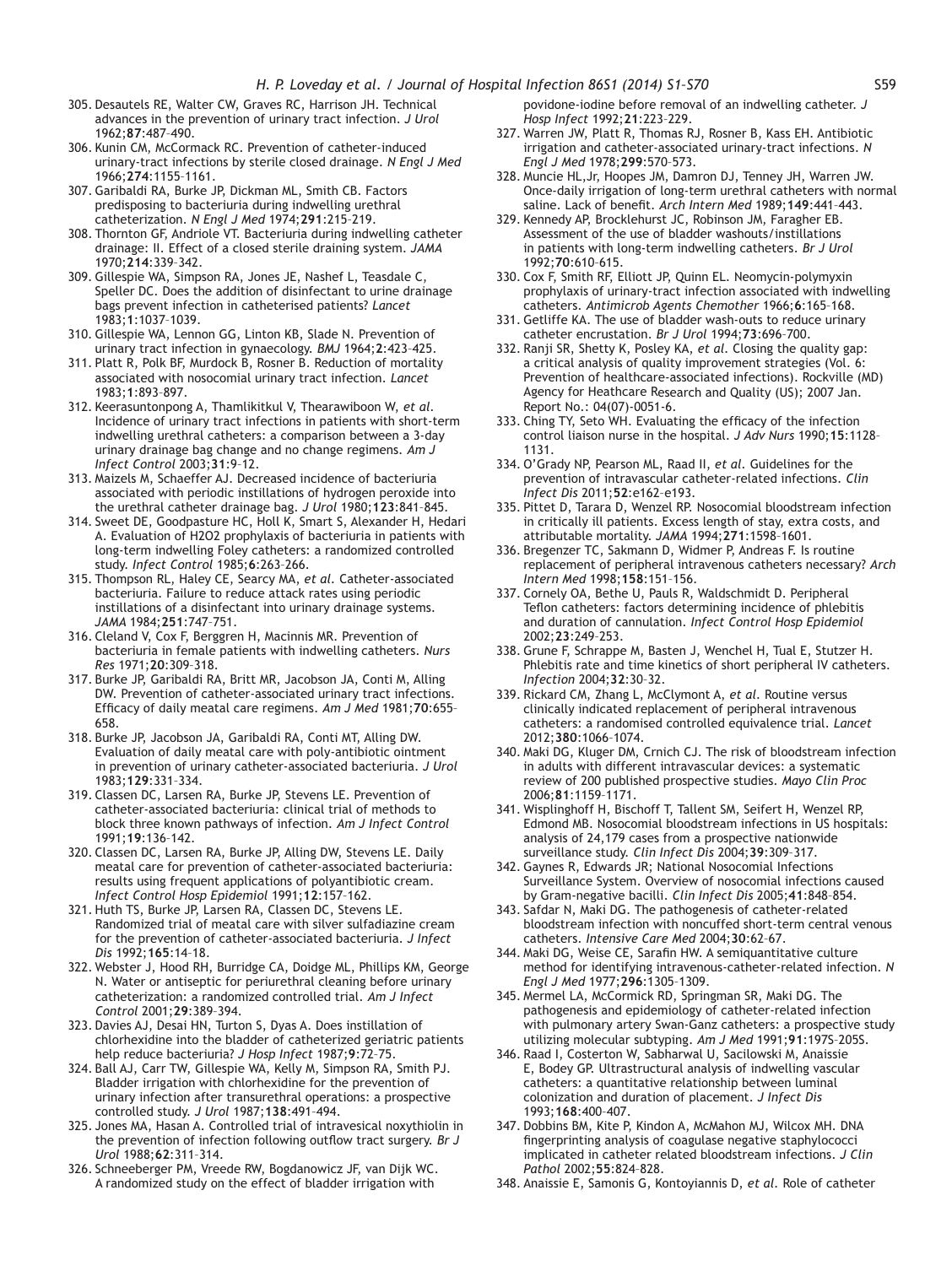colonization and infrequent hematogenous seeding in catheterrelated infections. *Eur J Clin Microbiol Infect Dis* 1995;**14**:134– 137.

- 349. Raad I, Mansour G, Hanna HA, Awad A, Alrahwan A, Bivins C, *et al.* Optimal frequency of changing intravenous administration sets: is it safe to prolong use beyond 72 hours? *Infect Control Hosp Epidemiol* 2001;**22**:136–139.
- 350. Yoo S, Ha M, Choi D, Pai H. Effectiveness of surveillance of central catheter-related bloodstream infection in an ICU in Korea. *Infect Control Hosp Epidemiol* 2001;**22**:433–436.
- 351. Coopersmith CM, Rebmann TL, Zack JE, *et al.* Effect of an education program on decreasing catheter-related bloodstream infections in the surgical intensive care unit. *Crit Care Med* 2002;**30**:59–64.
- 352. Sherertz RJ, Cruz J, Bowton DL, *et al.* Education of physiciansin-training can decrease the risk for vascular catheter infection. *Ann Intern Med* 2000;**132**:641–648.
- 353. Eggimann P, Harbarth S, Constantin M, Touveneau S, Chevrolet J, Pittet D. Impact of a prevention strategy targeted at vascularaccess care on incidence of infections acquired in intensive care. *Lance*t 2000;**355**:1864–1868.
- 354. Sanders RA, Sheldon GF. Septic complications of total parenteral nutrition. A five year experience. Am J Surg 1976; 132:214-220.
- 355. Ryan JA,Jr, Abel RM, Abbott WM, *et al.* Catheter complications in total parenteral nutrition. A prospective study of 200 consecutive patients. *N Engl J Med* 1974;**290**:757–761.
- 356. Murphy LM, Lipman TO. Central venous catheter care in parenteral nutrition: a review. *J Parenter Enteral Nutr*  1987;**11**:190–201.
- 357. Armstrong CW, Mayhall CG, Miller KB, *et al.* Prospective study of catheter replacement and other risk factors for infection of hyperalimentation catheters. *J Infect Dis* 1986;**154**:808–816.
- 358. Frampton GK, Harris P, Cooper K, *et al.* Educational interventions for preventing vascular catheter bloodstream infections in critical care: evidence map, systematic review and economic evaluation. Health Technology Assessment. Project No. 09/01/25. *Health Technol Assess* in press.
- 359. Snydman DR, Murray SA, Kornfeld SJ, Majka JA, Ellis CA. Total parenteral nutrition-related infections: prospective epidemiologic study using semiquantitative methods. *Am J Med*  1982;**73**:695–699.
- 360. Sheth NK, Franson TR, Rose HD, Buckmire FL, Cooper JA, Sohnle PG. Colonization of bacteria on polyvinyl chloride and Teflon intravascular catheters in hospitalized patients. *J Clin Microbiol*  1983;**18**:1061–1063.
- 361. Maki DG, Ringer M. Evaluation of dressing regimens for prevention of infection with peripheral intravenous catheters. Gauze, a transparent polyurethane dressing, and an iodophortransparent dressing. *JAMA* 1987;**258**:2396–2403.
- 362. Pemberton LB, Lyman B, Lander V, Covinsky J. Sepsis from triplevs single-lumen catheters during total parenteral nutrition in surgical or critically ill patients. *Arch Surg* 1986;**121**:591–594.
- 363. McCarthy MC, Shives JK, Robison RJ, Broadie TA. Prospective evaluation of single and triple lumen catheters in total parenteral nutrition. *J Parenter Enteral Nutr* 1987;**11**:259–262.
- 364. Hilton E, Haslett TM, Borenstein MT, Tucci V, Isenberg HD, Singer C. Central catheter infections: single- versus triple-lumen catheters. Influence of guide wires on infection rates when used for replacement of catheters. *Am J Med* 1988;**84**:667–672.
- 365. Yeung C, May J, Hughes R. Infection rate for single lumen v triple lumen subclavian catheters. *Infect Control Hosp Epidemiol* 1988;**9**:154–158.
- 366. Clark-Christoff N, Watters VA, Sparks W, Snyder P, Grant JP. Use of triple-lumen subclavian catheters for administration of total parenteral nutrition. *J Parenter Enteral Nutr* 1992;**16**:403–407.
- 367. Early TF, Gregory RT, Wheeler JR, Snyder SO,Jr, Gayle RG. Increased infection rate in double-lumen versus single-lumen Hickman catheters in cancer patients. *South Med J* 1990;**83**:34– 36.
- 368. Farkas JC, Liu N, Bleriot JP, Chevret S, Goldstein FW, Carlet J. Single- versus triple-lumen central catheter-related sepsis: a prospective randomized study in a critically ill population. *Am J Med* 1992;**93**:277–282.
- 369. Gil RT, Kruse JA, Thill-Baharozian MC, Carlson RW. Triple- vs single-lumen central venous catheters. A prospective study in a critically ill population. *Arch Intern Med* 1989;**149**:1139–1143.
- 370. Dezfulian C, Lavelle J, Nallamothu BK, Kaufman SR, Saint S. Rates of infection for single-lumen versus multilumen central venous catheters: a meta-analysis. *Crit Care Med* 2003;**31**:2385– 2390.
- 371. Zürcher M, Tramèr MR, Walder B. Colonization and bloodstream infection with single- versus multi-lumen central venous catheters: a quantitative systematic review. *Anesth Analg*  2004;**99**:177–182.
- 372. Pearson ML. Guideline for prevention of intravascular devicerelated infections. Hospital Infection Control Practices Advisory Committee. *Infect Control Hosp Epidemiol* 1996;**17**:438–473.
- 373. Abrahm JL, Mullen JL. A prospective study of prolonged central venous access in leukemia. *JAMA* 1982;**248**:2868–2873.
- 374. Shapiro ED, Wald ER, Nelson KA, Spiegelman KN. Broviac catheter-related bacteremia in oncology patients. *Am J Dis Child* 1982;**136**:679–681.
- 375. Press OW, Ramsey PG, Larson EB, Fefer A, Hickman RO. Hickman catheter infections in patients with malignancies. *Medicine* 1984;**63**:189–200.
- 376. Darbyshire PJ, Weightman NC, Speller DC. Problems associated with indwelling central venous catheters. *Arch Dis Child*  1985;**60**:129–134.
- 377. Pessa ME, Howard RJ. Complications of Hickman-Broviac catheters. *Surg Gynecol Obstet* 1985;**161**:257–260.
- 378. Schuman ES, Winters V, Gross GF, Hayes JF. Management of Hickman catheter sepsis. *Am J Surg* 1985;**149**:627–628.
- 379. Rannem T, Ladefoged K, Tvede M, Lorentzen J, Jarnum S. Catheter-related septicemia in patients receiving home parenteral nutrition. *Scand J Gastroenterol* 1986;**21**:455–460.
- 380. Shulman RJ, Smith EO, Rahman S, Gardner P, Reed T, Mahoney D. Single- vs double-lumen central venous catheters in pediatric oncology patients. *Am J Dis Child* 1988;**142**:893–895.
- 381. Weightman NC, Simpson EM, Speller DC, Mott MG, Oakhill A. Bacteraemia related to indwelling central venous catheters: prevention, diagnosis and treatment. *Eur J Clin Microbiol Infect Dis* 1988;**7**:125–129.
- 382. Raad I, Davis S, Becker M, *et al.* Low infection rate and long durability of nontunneled silastic catheters. A safe and costeffective alternative for long-term venous access. *Arch Intern Med* 1993;**153**:1791–1796.
- 383. Andrivet P, Bacquer A, Ngoc CV, et al. Lack of clinical benefit from subcutaneous tunnel insertion of central venous catheters in immunocompromised patients. *Clin Infect Dis* 1994;**18**:199– 206.
- 384. Gyves JW, Ensminger WD, Niederhuber JE, *et al.* A totally implanted injection port system for blood sampling and chemotherapy administration. *JAMA* 1984;**251**:2538–2541.
- 385. Lokich JJ, Bothe A,Jr, Benotti P, Moore C. Complications and management of implanted venous access catheters. *J Clin Oncol* 1985;**3**:710–717.
- 386. Khoury MD, Lloyd LR, Burrows J, Berg R, Yap J. A totally implanted venous access system for the delivery of chemotherapy. *Cancer* 1985;**56**:1231–1234.
- 387. McDowell HP, Hart CA, Martin J. Implantable subcutaneous venous catheters. *Arch Dis Child* 1986;**61**:1037–1038.
- 388. Brincker H, Saeter G. Fifty-five patient years' experience with a totally implanted system for intravenous chemotherapy. *Cancer*  1986;**57**:1124–1129.
- 389. Wurzel CL, Halom K, Feldman JG, Rubin LG. Infection rates of Broviac-Hickman catheters and implantable venous devices. *Am J Dis Child* 1988;**142**:536–540.
- 390. Kappers-Klunne MC, Degener JE, Stijnen T, Abels J. Complications from long-term indwelling central venous catheters in hematologic patients with special reference to infection. *Cancer* 1989;**64**:1747–1752.
- 391. Carde P, Cosset-Delaigue MF, Laplanche A, Chareau I. Classical external indwelling central venous catheter versus totally implanted venous access systems for chemotherapy administration: a randomized trial in 100 patients with solid tumors. *Eur J Cancer Clin Oncol* 1989;**25**:939–944.
- 392. Pegues D, Axelrod P, McClarren C, *et al.* Comparison of infections in Hickman and implanted port catheters in adult solid tumor patients. *J Surg Oncol* 1992;**49**:156–162.
- 393. van der Pijl H, Frissen PH. Experience with a totally implantable venous access device (Port-A-Cath) in patients with AIDS. *AIDS* 1992;**6**:709–713.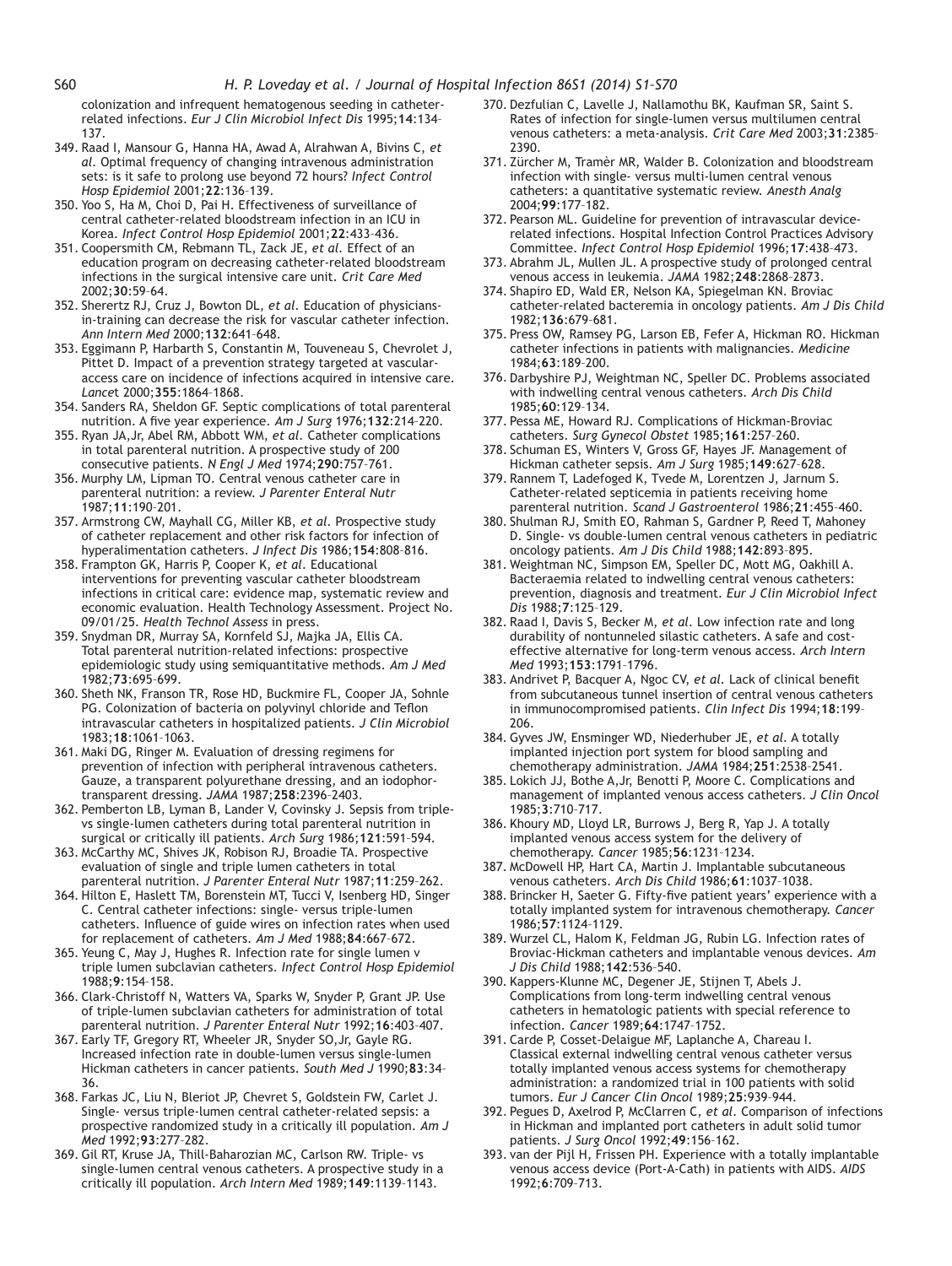- 394. Groeger JS, Lucas AB, Thaler HT, *et al.* Infectious morbidity associated with long-term use of venous access devices in patients with cancer. *Ann Intern Med* 1993;**119**:1168–1174.
- 395. Galloway S, Bodenham A. Long-term central venous access. *Br J Anaesth* 2004;**92**:722–734.
- 396. Timsit JF, Sebille V, Farkas JC, *et al.* Effect of subcutaneous tunneling on internal jugular catheter-related sepsis in critically ill patients: a prospective randomized multicenter study. *JAMA* 1996;**276**:1416–1420.
- 397. Timsit JF, Carlet J, Bruneel F, *et al.* Use of tunneled femoral catheters to prevent catheter-related infection. A randomized, controlled trial. *Ann Intern Med* 1999;**130**:729–735.
- 398. Randolph AG, Cook DJ, Gonzales CA, Brun-Buisson C. Tunneling short-term central venous catheters to prevent catheter-related infection: a meta-analysis of randomized, controlled trials. *Crit Care Med* 1998;**26**:1452–1457.
- 399. Ryder MA. Peripheral access options. *Surg Oncol Clin N Am*  1995;**4**:395–427.
- 400. Bottino J, McCredie KB, Groschel DH, Lawson M. Long-term intravenous therapy with peripherally inserted silicone elastomer central venous catheters in patients with malignant diseases. *Cancer* 1979;**43**:1937–1943.
- 401. Graham DR, Keldermans MM, Klemm LW, Semenza NJ, Shafer ML. Infectious complications among patients receiving home intravenous therapy with peripheral, central, or peripherally placed central venous catheters. *Am J Med* 1991;**91**( Suppl. 2):S95–S100.
- 402. Merrell SW, Peatross BG, Grossman MD, Sullivan JJ, Harker WG. Peripherally inserted central venous catheters. Low-risk alternatives for ongoing venous access. *West J Med* 1994;**160**:25– 30.
- 403. Thiagarajan RR, Ramamoorthy C, Gettmann T, Bratton SL. Survey of the use of peripherally inserted central venous catheters in children. *Pediatrics* 1997;**99**:e4.
- 404. Skiest DJ, Abbott M, Keiser P. Peripherally inserted central catheters in patients with AIDS are associated with a low infection rate. *Clin Infect Dis* 2000;**30**:949–952.
- 405. Safdar N, Maki DG. Risk of catheter-related bloodstream infection with peripherally inserted central venous catheters used in hospitalized patients. *Ches*t 2005;**128**:489–495.
- 406. Maki DG, Stolz SM, Wheeler S, Mermel LA. Prevention of central venous catheter-related bloodstream infection by use of an antiseptic-impregnated catheter. A randomized, controlled trial. *Ann Intern Med* 1997;**127**:257-266.
- 407. Logghe C, Van Ossel C, D'Hoore W, Ezzedine H, Wauters G, Haxhe JJ. Evaluation of chlorhexidine and silver-sulfadiazine impregnated central venous catheters for the prevention of bloodstream infection in leukaemic patients: a randomized controlled trial. *J Hosp Infect* 1997;**37**:145-156.
- 408. Heard SO, Wagle M, Vijayakumar E, McLean S, Brueggemann A, Napolitano LM, et al. Influence of triple-lumen central venous catheters coated with chlorhexidine and silver sulfadiazine on the incidence of catheter-related bacteremia. *Arch Intern Med* 1998;**158**:81-87.
- 409. Haxhe JJ, D'Hoore W. A meta-analysis dealing with the effectiveness of chlorhexidine and silver-sufhadiazine impregnated central venous catheters. *J Hosp Infect* 1998;**40**:166-168.
- 410. Oda T, Hamasaki J, Kanda N, Mikami K. Anaphylactic shock induced by an antiseptic-coated central venous [correction of nervous] catheter. *Anesthesiology* 1997;**87**:1242-1244.
- 411. Veenstra DL, Saint S, Sullivan SD. Cost-effectiveness of antiseptic-impregnated central venous catheters for the prevention of catheter-related bloodstream infection. *JAMA* 1999;**282**:554-560.
- 412. Raad I, Buzaid A, Robertson C, *et al*. Central venous catheters coated with minocycline and rifampin for the prevention of catheter-related colonization and bloodstream infections. A randomized, double-blind trial. The Texas Medical Center Catheter Study Group. *Ann Intern Med* 1997;**127**:267-274.
- 413. Collin GR. Decreasing catheter colonization through the use of an antiseptic-impregnated catheter: a continuous quality improvement project. *Chest* 1999;**115**:1632-1640.
- 414. Darouiche RO, Hachem R, Harris RL, Mayhall G, Raad II, Heard SO, et al. A Comparison of Two Antimicrobial-Impregnated Central Venous Catheters. *N Engl J Med* 1999;**340**:1-8.
- 415. Veenstra DL, Saint S, Saha S, Lumley T, Sullivan SD. Efficacy of antiseptic-impregnated central venous catheters in preventing catheter-related bloodstream infection: a meta-analysis. *JAMA* 1999;**281**:261-267.
- 416. Mermel LA. Prevention of intravascular catheter-related infections. *Ann Intern Med* 2000;**132**:391-402.
- 417. Walder B, Pittet D, Tramèr MR. Prevention of bloodstream infections with central venous catheters treated with antiinfective agents depends on catheter type and insertion time: evidence from a meta-analysis. *Infect Control Hosp Epidemiol* 2002;**23**:748-756.
- 418. Bassetti S, Hu J, D'Agostino RB,Jr, Sherertz RJ. Prolonged Antimicrobial Activity of a Catheter Containing Chlorhexidine-Silver Sulfadiazine Extends Protection against Catheter Infections In Vivo. *Antimicrob Agents Chemother* 2001;**45**:1535-1538.
- 419. Hockenhull J, Dwan K, Boland A, Smith G, Bagust A, Dickson R, et al. The clinical effectiveness and cost-effectiveness of central venous catheters treated with anti-infective agents in preventing bloodstream infections: a systematic review and economic evaluation. *Health Technol Assess* 2008;**12**:1-154.
- 420. Lai NM, Chaiyakunapruk N, Lai NA, O'Riordan E, Pau WS, Saint S. Catheter impregnation, coating or bonding for reducing central venous catheter-related infections in adults. *Cochrane Database Syst Rev* 2013**(6**).
- 421. Wang H, Huang T, Jing J, Jin J, Wang P, Yang M, et al. Effectiveness of different central venous catheters for catheterrelated infections: a network meta-analysis. *J Hosp Infect* 2010;**76**:1-11.
- 422. Walz JM, Avelar RL, Longtine KJ, Carter KL, Mermel LA, Heard SO, et al. Anti-infective external coating of central venous catheters: a randomized, noninferiority trial comparing 5-fluorouracil with chlorhexidine/silver sulfadiazine in preventing catheter colonization. *Crit Care Med* 2010;**38**:2095- 2102.
- 423. Nakonechna A, Dorea P, Dixon T, *et al.* Immediate hypersensitivity to chlorhexidine is increasingly recognised in the United Kingdom. *Allergol Immunopathol* 2012; Dec19. pii: S0301-0546(12)00262-5. doi: 10.1016/j.aller.2012.08.001. [Epub ahead of print]
- 424. Guleri A, Kumar A, Morgan RJ, Hartley M, Roberts DH. Anaphylaxis to chlorhexidine-coated central venous catheters: a case series and review of the literature. *Surg Infect* 2012;**13**:171–174.
- 425. Medicines and Healthcare Products Regulatory Agency. *Medical Device Alert: All medical devices and medicinal products containing chlorhexidine.* MDA/2012/075. London: Medicines and Healthcare Products Regulatory Agency; 2012.
- 426. Parienti JJ, Thirion M, Megarbane B, *et al.* Femoral vs jugular venous catheterization and risk of nosocomial events in adults requiring acute renal replacement therapy: a randomized controlled trial. *JAMA* 2008;**299**:2413–2422.
- 427. Moretti EW, Ofstead CL, Kristy RM, Wetzler HP. Impact of central venous catheter type and methods on catheter-related colonization and bacteraemia. *J Hosp Infect* 2005;**61**:139–145.
- 428. Nagashima G, Kikuchi T, Tsuyuzaki H, *et al.* To reduce catheterrelated bloodstream infections: is the subclavian route better than the jugular route for central venous catheterization? *J Infect Chemother* 2006;**12**:363–365.
- 429. Ruesch S, Walder B, Tramer MR. Complications of central venous catheters: internal jugular versus subclavian access – a systematic review. *Crit Care Med* 2002;**30**:454–460.
- 430. Sadoyama G, Gontijo Filho PP. Comparison between the jugular and subclavian vein as insertion site for central venous catheters: microbiological aspects and risk factors for colonization and infection. *Braz J Infect Dis* 2003;**7**:142–148.
- 431. Richet H, Bouvier AM, Hubert B, *et al.* Prospective multicenter study of vascular-catheter-related complications and risk factors for positive central-catheter cultures in intensive care unit patients. *J Clin Microbiol* 1990;**28**:2520–2525.
- 432. Safdar N, Kluger DM, Maki DG. A review of risk factors for catheter-related bloodstream infection caused by percutaneously inserted, noncuffed central venous catheters: implications for preventive strategies. *Medicine* 2002;**81**:466– 479.
- 433. Lorente L, Jimenez A, Iribarren JL, Jimenez JJ, Martin MM, Mora ML. The micro-organism responsible for central venous catheter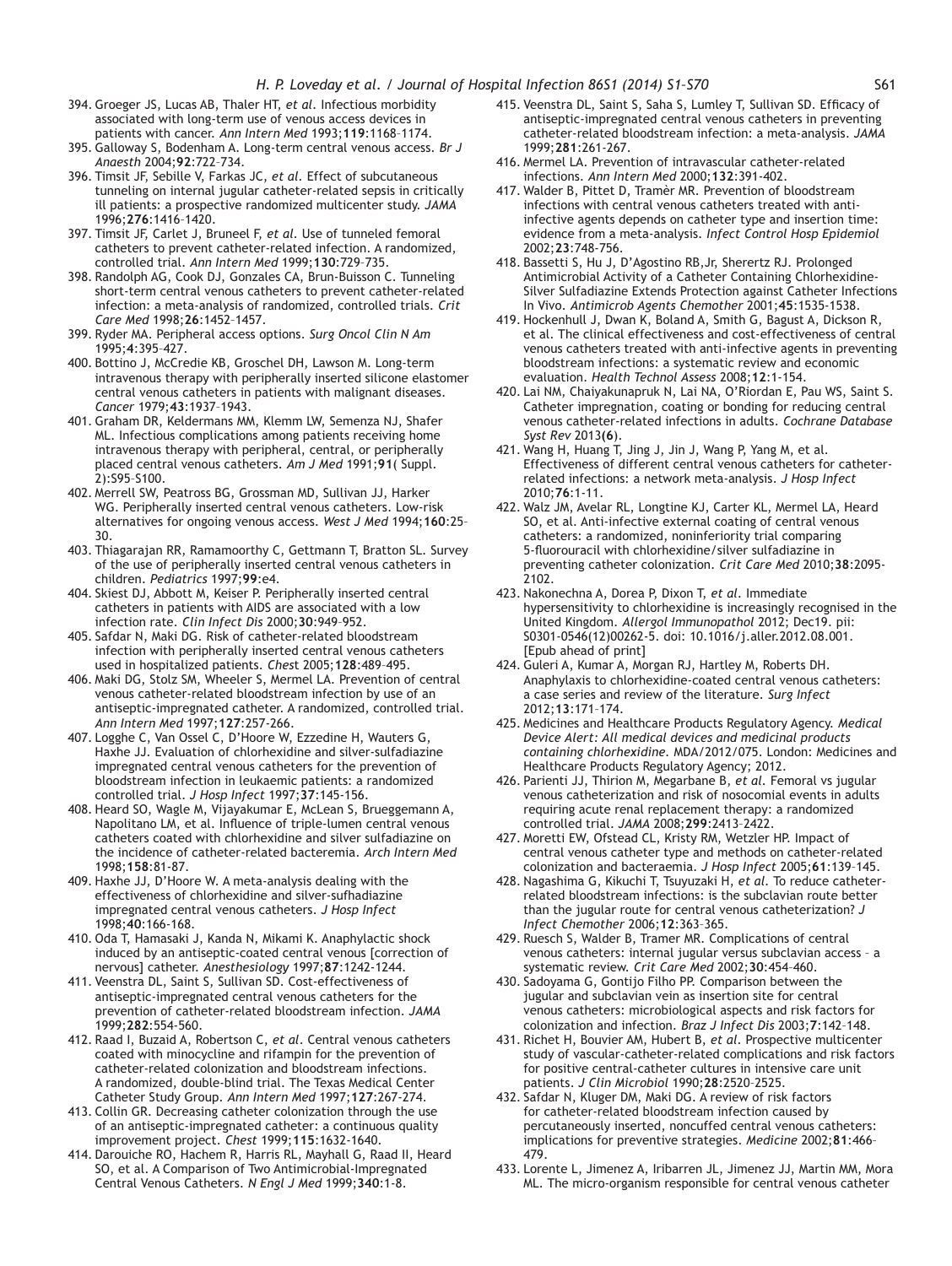#### S62 *H. P. Loveday et al. / Journal of Hospital Infection 86S1 (2014) S1–S70*

related bloodstream infection depends on catheter site. *Intensive Care Med* 2006;**32**:1449–1450.

- 434. Traore O, Liotier J, Souweine B. Prospective study of arterial and central venous catheter colonization and of arterial- and central venous catheter-related bacteremia in intensive care units. *Crit Care Med* 2005;**33**:1276–1280.
- 435. Merrer J, De Jonghe B, Golliot F, *et al.* Complications of femoral and subclavian venous catheterization in critically ill patients: a randomized controlled trial. *JAMA* 2001;**286**:700–707.
- 436. Goetz AM, Wagener MM, Miller JM, Muder RR. Risk of infection due to central venous catheters: effect of site of placement and catheter type. *Infect Control Hosp Epidemiol* 1998;**19**:842–845.
- 437. Deshpande KS, Hatem C, Ulrich HL, *et al.* The incidence of infectious complications of central venous catheters at the subclavian, internal jugular, and femoral sites in an intensive care unit population. *Crit Care Med* 2005;**33**:13–20.
- 438. Marik PE, Flemmer M, Harrison W. The risk of catheter-related bloodstream infection with femoral venous catheters as compared to subclavian and internal jugular venous catheters: a systematic review of the literature and meta-analysis. *Crit Care Med* 2012;**40**:2479–2485.
- 439. Randolph AG, Cook DJ, Gonzales CA, Pribble CG. Ultrasound guidance for placement of central venous catheters: a metaanalysis of the literature. *Crit Care Med* 1996;**24**:2053–2058.
- 440. Hind D, Calvert N, McWilliams R, *et al.* Ultrasonic locating devices for central venous cannulation: meta-analysis. *BMJ*  2003;**327**:361–364.
- 441. National Institute for Health and Care Excellence. *Guidance on the use of ultrasound locating devices for placing central venous catheters (No.49)*. London: National Insititute for Clinical Excellence; 2002. Available at: http://www.nice.org.uk/ nicemedia/live/11474/32461/32461.pdf. Accessed July 25, 2013.
- 442. Maki DG, Goldman DA, Rhame FS. Infection control in intravenous therapy. *Ann Intern Med* 1973;**79**:867–887.
- 443. Raad II, Hohn DC, Gilbreath BJ, *et al.* Prevention of central venous catheter-related infections by using maximal sterile barrier precautions during insertion. *Infect Control Hosp Epidemiol* 1994;**15**:231–238.
- 444. Carrer S, Bocchi A, Bortolotti M, *et al.* Effect of different sterile barrier precautions and central venous catheter dressing on the skin colonization around the insertion site. *Minerva Anestesiol* 2005;**71**:197–206.
- 445. Hu KK, Lipsky BA, Veenstra DL, Saint S. Using maximal sterile barriers to prevent central venous catheter-related infection: a systematic evidence-based review. *Am J Infect Control* 2004;**32**:142–146.
- 446. Fletcher S, Bodenham A. Catheter-related sepsis: an overview Part 1. *Br J Int Care* 1999;**9**:46–53.
- 447. Maki DG, Ringer M, Alvarado CJ. Prospective randomised trial of povidone-iodine, alcohol, and chlorhexidine for prevention of infection associated with central venous and arterial catheters. *Lancet* 1991;**338**:339–343.
- 448. Mimoz O, Pieroni L, Lawrence C, *et al.* Prospective, randomized trial of two antiseptic solutions for prevention of central venous or arterial catheter colonization and infection in intensive care unit patients. *Crit Care Med* 1996;**24**:1818–1823.
- 449. Parienti JJ, du Cheyron D, Ramakers M, *et al.* Alcoholic povidone-iodine to prevent central venous catheter colonization: a randomized unit-crossover study. *Crit Care Med* 2004;**32**:708– 713.
- 450. Chaiyakunapruk N, Veenstra DL, Lipsky BA, Saint S. Chlorhexidine compared with povidone-iodine solution for vascular cathetersite care: a meta-analysis. *Ann Intern Med* 2002;**136**:792–801.
- 451. Chaiyakunapruk N, Veenstra DL, Lipsky BA, Sullivan SD, Saint S. Vascular catheter site care: the clinical and economic benefits of chlorhexidine gluconate compared with povidone iodine. *Clin Infect Dis* 2003;**37**:764–771.
- 452. Larson E. Guideline for use of topical antimicrobial agents. *Am J Infect Control* 1988;**16**:253–266.
- 453. Rannem T, Ladefoged K, Hegnhoj J, Moller EH, Bruun B, Jarnum S. Catheter-related sepsis in long-term parenteral nutrition with Broviac catheters. An evaluation of different disinfectants. *Clin Nutr* 1990;**9**:131–136.
- 454. Prager RL, Silva J,Jr. Colonization of central venous catheters. *South Med J* 1984;**77**:458–461.
- 455. Moran JM, Atwood RP, Rowe MI. A clinical and bacteriologic study

of infections associated with venous cutdowns. *N Engl J Med*  1965;**272**:554–560.

- 456. Norden CW. Application of antibiotic ointment to the site of venous catheterization – a controlled trial. *J Infect Dis* 1969;**120**:611–615.
- 457. Zinner SH, Denny-Brown BC, Braun P, Burke JP, Toala P, Kass EH. Risk of infection with intravenous indwelling catheters: effect of application of antibiotic ointment. *J Infect Dis* 1969;**120**:616– 619.
- 458. Jarrard MM, Freeman JB. The effects of antibiotic ointments and antiseptics on the skin flora beneath subclavian catheter dressings during intravenous hyperalimentation. J *Surg Res* 1977;**22**:520–526.
- 459. Maki DG, Band JD. A comparative study of polyantibiotic and iodophor ointments in prevention of vascular catheter-related infection. *Am J Med* 1981;**70**:739–744.
- 460. Maiwald M, Chan ESY. The forgotten role of alcohol: a systematic review and meta-analysis of the clinical efficacy and perceived role of chlorhexidine in skin antisepsis. *PLoS On*e 2012;**7**:e44277.
- 461. Hoffmann KK, Weber DJ, Samsa GP, Rutala WA. Transparent polyurethane film as an intravenous catheter dressing. A metaanalysis of the infection risks. *JAMA* 1992;**267**:2072–2076.
- 462. Gillies D, O'Riordan L, Carr D, Frost J, Gunning R, O'Brien I. Gauze and tape and transparent polyurethane dressings for central venous catheters. *Cochrane Database Syst Rev* 2003;**4**:CD003827.
- 463. Webster J, Gillies D, O'Riordan E, Sherriff KL, Rickard CM. Gauze and tape and transparent polyurethane dressings for central venous catheters. *Cochrane Database Syst Rev* 2011;**9**:CD003827.
- 464. Chan R, North field S, Alexander A, Rickard C. Using the collaborative evidence based practice model: a systematic review and uptake of chlorhexidine-impregnated sponge dressings on central venous access devices in a tertiary cancer centre. A*ust J Cancer Nurs* 2012;**13**:10–15.
- 465. Schwebel C, Lucet JC, Vesin A, *et al.* Economic evaluation of chlorhexidine-impregnated sponges for preventing catheterrelated infections in critically ill adults in the Dressing Study. *Crit Care Med* 2012;**40**:11-17.
- 466. Timsit JF, Mimoz O, Mourvillier B, *et al.* Randomized controlled trial of chlorhexidine dressing and highly adhesive dressing for preventing catheter-related infections in critically ill adults. *Am J Respir Crit Care* Med 2012;**186**:1272–1278.
- 467. O'Horo JC, Silva GL, Munoz-Price LS, Safdar N. The efficacy of daily bathing with chlorhexidine for reducing healthcareassociated bloodstream infections: a meta-analysis. *Infect Control Hosp Epidemiol* 2012;**33**:257–267.
- 468. Dettenkofer M, Wilson C, Gratwohl A, *et al.* Skin disinfection with octenidine dihydrochloride for central venous catheter site care: a double-blind, randomized, controlled trial. *Clin Microbiol Infect* 2010;**16**:600–606.
- 469. Eyer S, Brummitt C, Crossley K, Siegel R, Cerra F. Catheterrelated sepsis: prospective, randomized study of three methods of long-term catheter maintenance. *Crit Care Med*  1990;**18**:1073–1079.
- 470. Uldall PR, Merchant N, Woods F, Yarworski U, Vas S. Changing subclavian haemodialysis cannulas to reduce infection. *Lancet* 1981;**317**:1373.
- 471. Cobb DK, High KP, Sawyer RG, *et al.* A controlled trial of scheduled replacement of central venous and pulmonary-artery catheters. *N Engl J Med* 1992;**327**:1062–1068.
- 472. Cook D, Randolph A, Kernerman P, *et al.* Central venous catheter replacement strategies: a systematic review of the literature. *Crit Care Med* 1997;**25**:1417–1424.
- 473. Rickard CM, McCann D, Munnings J, McGrail MR. Routine resite of peripheral intravenous devices every 3 days did not reduce complications compared with clinically indicated resite: a randomised controlled trial. *BMC Med* 2010;**8**:53.
- 474. Webster J, Osborne S, Rickard C, New K. Clinically-indicated replacement versus routine replacement of peripheral venous catheters. *Cochrane Database Syst Rev* 2013; **4**(CD007798).
- 475. De Cicco M, Chiaradia V, Veronesi A, *et al.* Source and route of microbial colonisation of parenteral nutrition catheters. *Lancet*  1989;**334**:1258–1261.
- 476. Capell S, Linares J, Sitges-Serra A. Catheter sepsis due to coagulase-negative staphylococci in patients on total parenteral nutrition. *Eur J Clin Microbiol* 1986;**5**:40–42.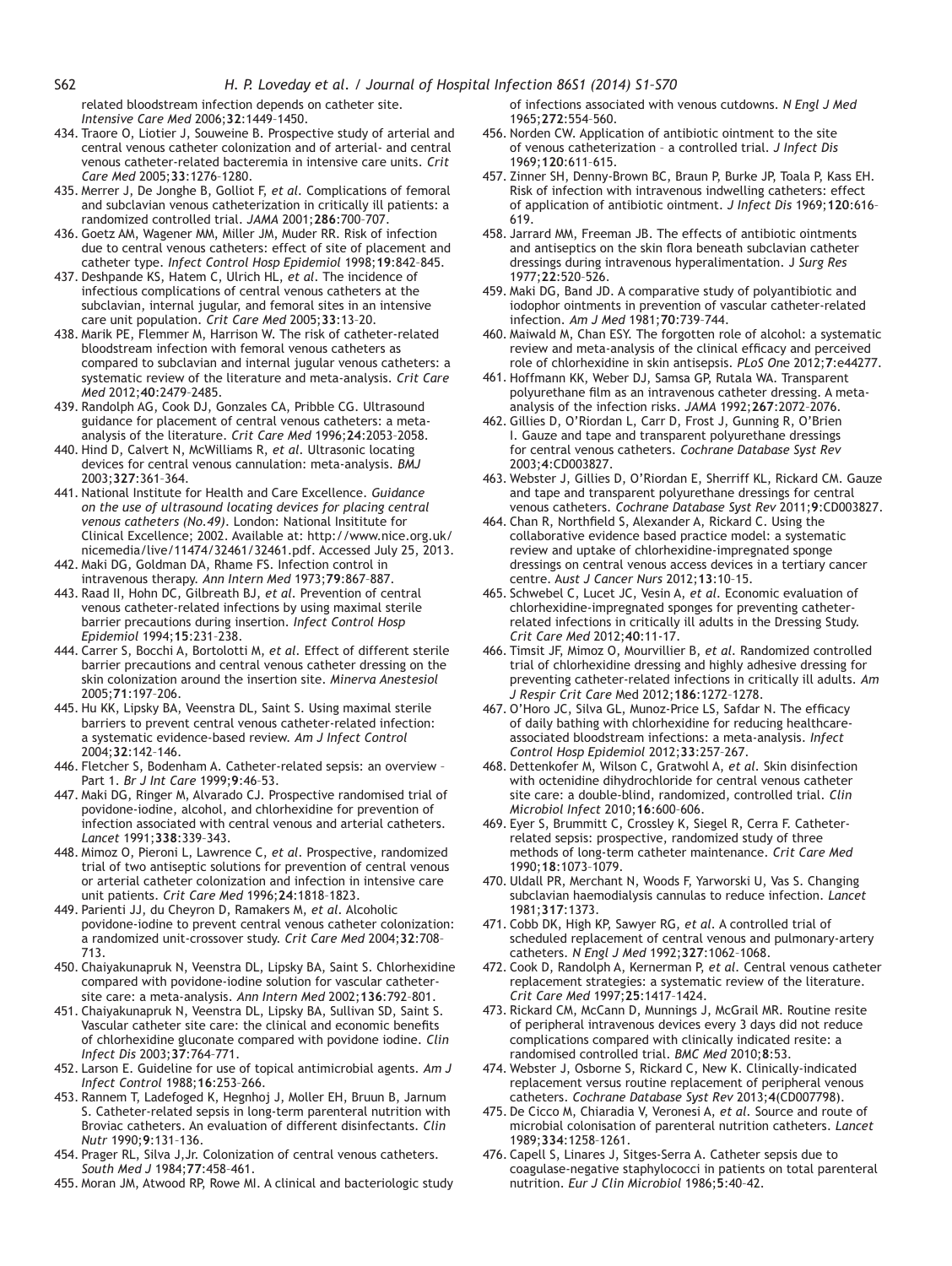- 477. Salzman MB, Isenberg HD, Shapiro JF, Lipsitz PJ, Rubin LG. A prospective study of the catheter hub as the portal of entry for microorganisms causing catheter-related sepsis in neonates. *J Infect Dis* 1993;**167**:487–490.
- 478. Peters G, Locci R, Pulverer G. Adherence and growth of coagulase-negative staphylococci on surfaces of intravenous catheters. *J Infect Dis* 1982;**146**:479–482.
- 479. Liñares J, Sitges-Serra A, Garau J, Pérez JL, Martín R. Pathogenesis of catheter sepsis: a prospective study with quantitative and semiquantitative cultures of catheter hub and segments. *J Clin Microbiol* 1985;**21**:357–360.
- 480. Sitges-Serra A, Linares J, Perez JL, Jaurrieta E, Lorente L. A randomized trial on the effect of tubing changes on hub contamination and catheter sepsis during parenteral nutrition. *J Parenter Enteral Nutr* 1985;**9**:322–325.
- 481. Weist K, Sperber A, Dietz E, Ruden H. Contamination of stopcocks mounted in administration sets for central venous catheters with replacement at 24 hrs versus 72 hrs: a prospective cohort study. *Infect Control Hosp Epidemiol*  1997;**18**:24.
- 482. Salzman MB, Isenberg HD, Rubin LG. Use of disinfectants to reduce microbial contamination of hubs of vascular catheters. *J Clin Microbiol* 1993;**31**:475–479.
- 483. Ruschman KL, Fulton JS. Effectiveness of disinfectant techniques on intravenous tubing latex injection ports. *J Intraven Nurs*  1993;**16**:304–308.
- 484. Casey AL, Worthington T, Lambert PA, Quinn D, Faroqui MH, Elliott TSJ. A randomized, prospective clinical trial to assess the potential infection risk associated with the PosiFlow ® needleless connector. *J Hosp Infect* 2003;**54**:288–293.
- 485. Simmons S, Bryson C, Porter S. 'Scrub the hub': cleaning duration and reduction in bacterial load on central venous catheters. *Crit Care Nurs* Q 2011;**34**:31.
- 486. Kaler W, Chinn R. Successful disinfection of needleless access ports: a matter of time and friction. *JAVA* 2007;**12**:140–142.
- 487. Snaterse M, Rüger W, Scholte op Reimer WJM, Lucas C. Antibiotic-based catheter lock solutions for prevention of catheter-related bloodstream infection: a systematic review of randomised controlled trials. *J Hosp Infect* 2010;**75**:1–11.
- 488. Slobbe L, Doorduijn JK, Lugtenburg PJ, *et al.* Prevention of catheter-related bacteremia with a daily ethanol lock in patients with tunnelled catheters: a randomized, placebo-controlled trial. *PLoS One* 2010;**5**:e10840.
- 489. Centers for Disease Control and Prevention. Guidelines for the prevention of intravascular-catheter-related infections. *MMWR* 2002;**51**:1–29.
- 490. Morris K, Howard P. Can high-level mupirocin resistance reporting be relied upon to ensure patients are prescribed appropriate treatment? *ECCMID* 2012:2378.
- 491. van de Wetering MD, van Woensel JB. Prophylactic antibiotics for preventing early central venous catheter Gram positive infections in oncology patients. *Cochrane Database Syst Rev* 2003;**2**:CD003295.
- 492. Hoar PF, Wilson RM, Mangano DT, Avery GJ,2nd, Szarnicki RJ, Hill JD. Heparin bonding reduces thrombogenicity of pulmonaryartery catheters. *N Engl J Med* 1981;**305**:993–995.
- 493. Ge X, Cavallazzi R, Li C, Pan SM, Wang YW, Wang FL. Central venous access sites for the prevention of venous thrombosis, stenosis and infection. *Cochrane Database Syst Rev*  2012;**3**:CD004084.
- 494. Raad II, Luna M, Khalil SA, Costerton JW, Lam C, Bodey GP. The relationship between the thrombotic and infectious complications of central venous catheters. *JAMA* 1994;**271**:1014– 1016.
- 495. Chastre J, Cornud F, Bouchama A, Viau F, Benacerraf R, Gibert C. Thrombosis as a complication of pulmonary-artery catheterization via the internal jugular vein: prospective evaluation by phlebography. *N Engl J Med* 1982;**306**:278–281.
- 496. Valerio D, Hussey J, Smith F. Central vein thrombosis associated with intravenous feeding – a prospective study. *J Parenter Enteral Nutr* 1981;**5**:240–242.
- 497. Andrew M, Marzinotto V, Pencharz P, *et al.* A cross-sectional study of catheter-related thrombosis in children receiving total parenteral nutrition at home. *J Pediatr* 1995;**126**:358–363.
- 498. Krafte-Jacobs B, Sivit CJ, Mejia R, Pollack MM. Catheter-related thrombosis in critically ill children: comparison of catheters with

and without heparin bonding. *J Pediatr* 1995;**126**:50–54.

- 499. Talbott G, Winters W, Bratton S, O'Rourke P. A prospective study of femoral catheter-related thrombosis in children. *Arch Pediatr Adolesc Med* 1995;**149**:288–291.
- 500. Randolph AG, Cook DJ, Gonzales CA, Andrew M. Benefit of heparin in central venous and pulmonary artery catheters: a meta-analysis of randomized controlled trials. *Chest*  1998;**113**:165–171.
- 501. Bern MM, Lokich JJ, Wallach SR, *et al.* Very low doses of warfarin can prevent thrombosis in central venous catheters. A randomized prospective trial. *Ann Intern Med* 1990;**112**:423–428.
- 502. Abdelkefi A, Abdeladhim AB, Torjman L, et al. Randomized trial of prevention of catheter-related bloodstream infection by continuous infusion of low-dose unfractionated heparin in patients with hematologic and oncologic disease. *J Clin Oncol*  2005;**23**:7864–7870.
- 503. Pierce CM, Wade A, Mok Q. Heparin-bonded central venous lines reduce thrombotic and infective complications in critically ill children. *Intensive Care Med* 2000;**26**:967–972.
- 504. Appelgren P, Ransjo U, Bindslev L, Espersen F, Larm O. Surface heparinization of central venous catheters reduces microbial colonization in vitro and in vivo: results from a prospective, randomized trial. *Crit Care Med* 1996;**24**:1482–1489.
- 505. Abdelkefi A, Achour W, Ben Othman T, et al. Use of heparincoated central venous lines to prevent catheter-related bloodstream infection. *J Support Oncol* 2007;**5**:273–278.
- 506. Shah PS, Shah N. Heparin-bonded catheters for prolonging the patency of central venous catheters in children. *Cochrane Database Syst Rev* 2007;**4**:CD005983.
- 507. Boraks P, Seale J, Price J, *et al.* Prevention of central venous catheter associated thrombosis using minidose warfarin in patients with haematological malignancies. *Br J Haematol* 1998;**101**:483–486.
- 508. Akl E, Karmath G, Yosuico V, *et al.* Anticoagulation for thrombosis prophylaxis in cancer patients with central venous catheters. *Cochrane Database Syst Rev* 2007;**18**:CD00646.
- 509. Akl EA, Muti P, Schunemann HJ. Anticoagulation in patients with cancer: an overview of reviews. *Pol Arch Med Wewn*  2008;**118**:183–193.
- 510. Klerk CP, Smorenburg SM, Buller HR. Thrombosis prophylaxis in patient populations with a central venous catheter: a systematic review. *Arch Intern Med* 2003 ;**163**:1913–1921.
- 511. Passannante A, Macik BG. The heparin flush syndrome: a cause of iatrogenic hemorrhage. *Am J Med Sci* 1988;**296**:71–73.
- 512. Randolph AG, Cook DJ, Gonzales CA, Andrew M. Benefit of heparin in peripheral venous and arterial catheters: systematic review and meta-analysis of randomised controlled trials. *BMJ*  1998;**316**:969–975.
- 513. Goode CJ, Titler M, Rakel B, *et al.* A meta-analysis of effects of heparin flush and saline flush: quality and cost implications. *Nurs Res* 1991;**40**:324–330.
- 514. Peterson FY, Kirchhoff KT. Analysis of the research about heparinized versus nonheparinized intravascular lines. *Heart Lung* 1991;**20**:631–640.
- 515. Mitchell MD, Anderson BJ, Williams K, Umscheid CA. Heparin flushing and other interventions to maintain patency of central venous catheters: a systematic review. *J Adv Nurs* 2009;**65**:2007– 2021.
- 516. Schallom ME, Prentice D, Sona C, Micek ST, Skrupky LP. Heparin or 0.9% sodium chloride to maintain central venous catheter patency: a randomized trial. *Crit Care Med* 2012;**40**:1820–1826.
- 517. Bertolino G, Pitassi A, Tinelli C, et al. Intermittent flushing with heparin versus saline for maintenance of peripheral intravenous catheters in a medical department: a pragmatic clusterrandomized controlled study. *Worldviews Evid Based Nurs*  2012;**9**:221–226.
- 518. Rupp ME, Sholtz LA, Jourdan DR, *et al.* Outbreak of bloodstream infection temporally associated with the use of an intravascular needleless valve. *Clin Infect Dis* 2007;**44**:1408–1414.
- 519. Salgado CD, Chinnes L, Paczesny TH, Cantey JR. Increased rate of catheter-related bloodstream infection associated with use of a needleless mechanical valve device at a long-term acute care hospital. *Infect Control Hosp Epidemiol* 2007;**28**:684–688.
- 520. Maragakis LL, Bradley KL, Song X, *et al.* Increased catheterrelated bloodstream infection rates after the introduction of a new mechanical valve intravenous access port. *Infect Control*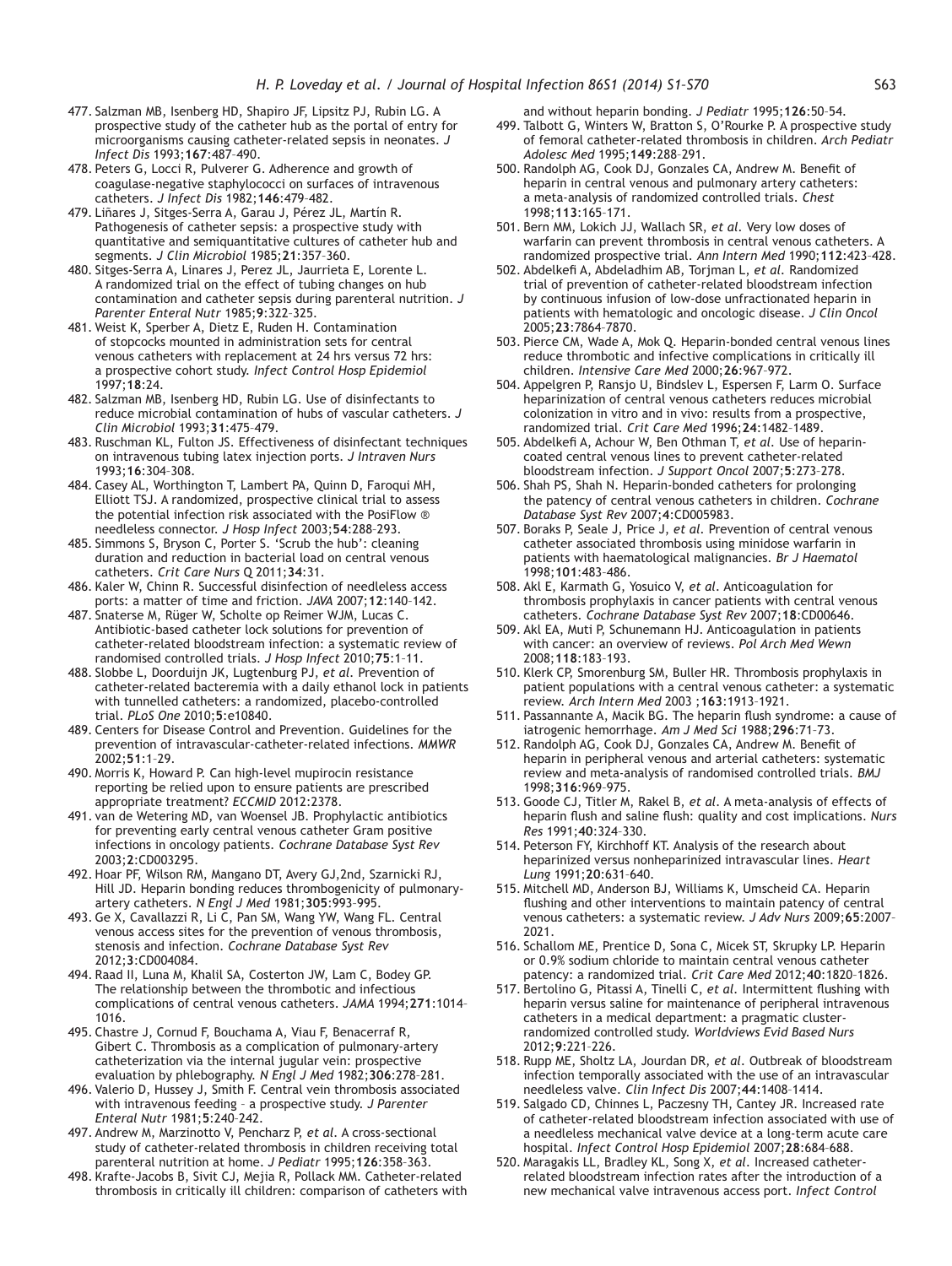*Hosp Epidemiol* 2006;**27**:67–70.

- 521. Field K, Athan E, McFarlane C, *et al.* Incidence of catheterrelated bloodstream infection among patients with a needleless, mechanical valve-based intravenous connector in an Australian hematology-oncology unit. *Infect Control Hosp Epidemiol* 2007;**28**:610–613.
- 522. Gillies D, O'Riordan L, Wallen M, Morrison A, Rankin K, Nagy S. Optimal timing for intravenous administration set replacement. *Cochrane Database Syst Rev* 2005;**4**:CD003588.
- 523. Department of Health. *Saving lives: a delivery programme to reduce healthcare associated infection including MRSA*. London: Department of Health; 2005.
- 524. Berenholtz SM, Pronovost PJ, Lipsett PA, *et al.* Eliminating catheter-related bloodstream infections in the intensive care unit. *Crit Care Med* 2004;**32**:2014–2020.
- 525. Pronovost P, Roth G, Bander J, *et al.* An intervention to decrease catheter-related bloodstream infections in the ICU. *N Engl J Med*  2006;**355**:2725–2732.
- 526. Pronovost PJ, Sexton JB, Marsteller JA, *et al.* Sustaining reductions in catheter related bloodstream infections in Michigan intensive care units: observational study. *BMJ* 2010;**4**:c309.
- 527. Curran E, Harper P, Loveday H, *et al.* Results of a multicentre randomised controlled trial of statistical process control charts and structured diagnostic tools to reduce ward-acquired meticillin-resistant Staphylococcus aureus: the CHART Project. *J Hosp Infect* 2008;**70**:127–135.
- 528. Scales DC, Dainty K, Hales B, *et al.* A multifaceted intervention for quality improvement in a network of intensive care units: a cluster randomized trial. *JAMA* 2011;**305**:363–372.
- 529. Munoz-Price LS, Dezfulian C, Wyckoff M, *et al.* Effectiveness of stepwise interventions targeted to decrease central catheterassociated bloodstream infections. *Crit Care Med* 2012;**40**:1464– 1469.
- 530. Bion J, Bellingan G, Patten M, *et al.* 'Matching Michigan': a 2-year stepped interventional programme to minimise central venous catheter-blood stream infections in intensive care units in England. *BMJ* 2013;**22**:110–123.
- 531. Halton KA, Cook D, Paterson DL, Safdar N, Graves N. Costeffectiveness of a central venous catheter care bundle. *PLoS One* 2010;**5**:e12815.
- 532. Berwick D, Calkins D, McCannon C, Hackard A. The 100,000 lives campaign: setting a goal and deadline for improving healthcare quality. *JAMA* 2006;**295**:326–327.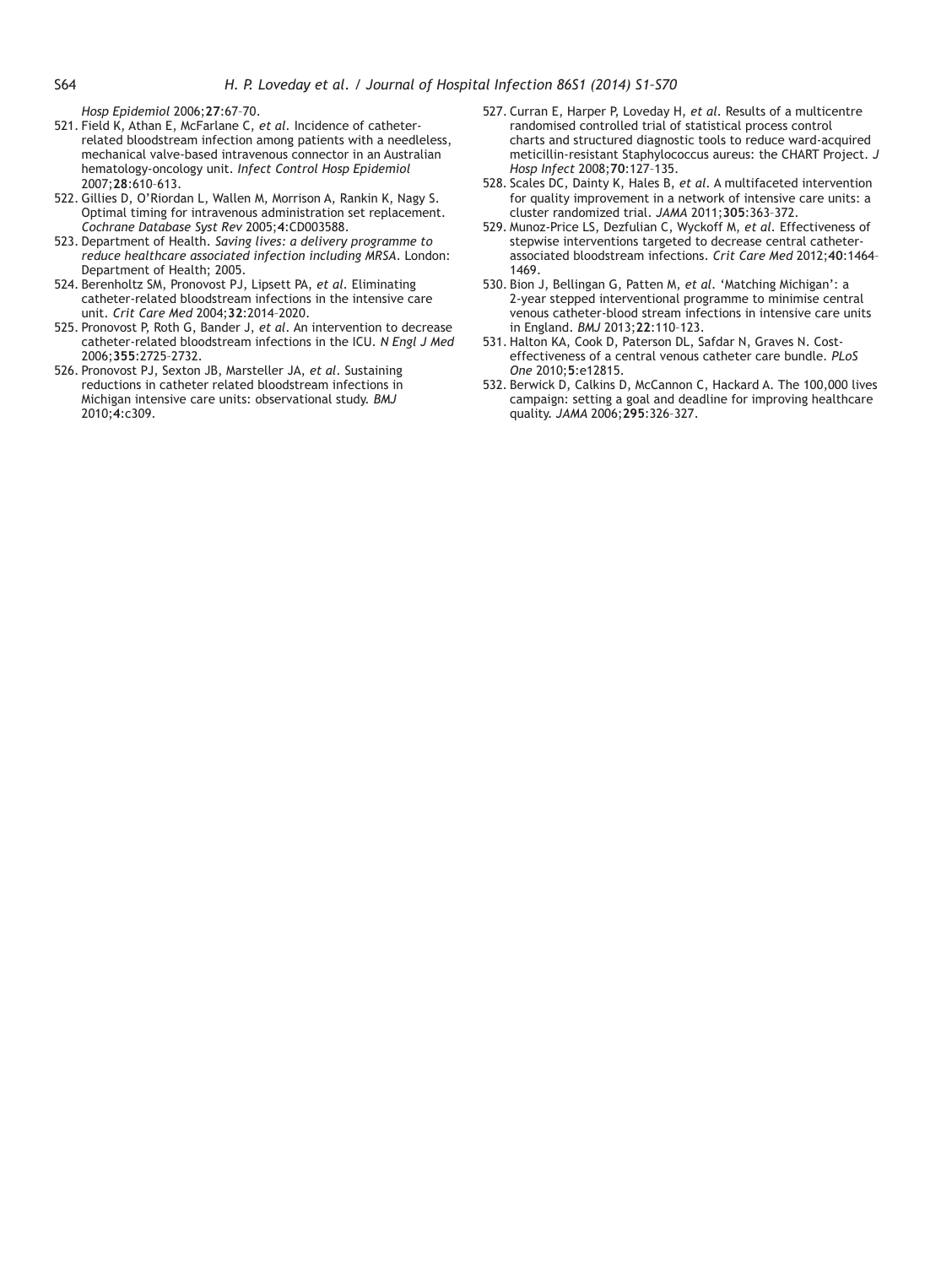# **APPENDICES**

#### **A.1 Systematic Review Process**

#### **Initial Search for Published Evidence**

An initial search was made for national and international guidelines and systematic reviews of randomised controlled trials.

# **Systematic Review Questions**

Search questions were based on the scope of the original review and advice from the Guideline Development Group.

# **Literature Search**

Databases to be searched were identified together with search strategy [i.e. relevant medical subject headings (MESH), free-text and thesaurus terms].

#### **Sift 1**

**Abstracts** of all articles retrieved from the search were reviewed against pre-determined inclusion criteria (e.g. relevant to a review question, primary research/systematic review/meta-analysis, written in English).

# **Sift 2**

**Full text** of all articles that met the inclusion criteria was reviewed against pre-determined criteria to identify primary research which answers review questions.

# **Critical Appraisal**

All articles that described primary research, a systematic review or a meta-analysis were critically appraised by two experienced appraisers. Consensus and grading was achieved through discussion in the context of pre-determined grading criteria.

# **A.2 Consultation Process**

The following organisations were approached for comment:

Advisory Committee on Antimicrobial Resistance and Healthcare Associated Infection Association for Continence Advice Association of British Healthcare Industries Association of Healthcare Cleaning Professionals British Association of Critical Care Nurses British Association of Urological Surgeons British Association of Urological Nurses British Health Care Trades Association British Infection Association British Medical Association British Society for Antimicrobial Chemotherapy C-diff Support Chartered Society of Physiotherapy Foundation Trust Network General Medical Council Health and Safety Executive Health Education England Health Professions Council Health Protection Scotland Healthcare Infection Society Healthwatch England HPA Scotland Infection Prevention Society Intensive Care Society Medicines and Healthcare Products Regulatory Agency MRSA Action UK NI Public Health Agency NHS Confederation NHS Trust Development Authority Northern Ireland Executive Nursing and Midwifery Council Public Health England Public Health Wales Health Protection Royal College of Anaesthetists Royal College of Midwives Royal College of Nursing Royal College of Pathologists Royal College of Physicians Royal College of Radiologists Royal College of Surgeons of England Royal Pharmaceutical Society of Great Britain Royal Society of Medicine Scottish Government Spinal Injury Association The Lee Spark Necrotising Fasciitis Foundation The Patients Association UK Clinical Pharmacists Association Unison Welsh Assembly Government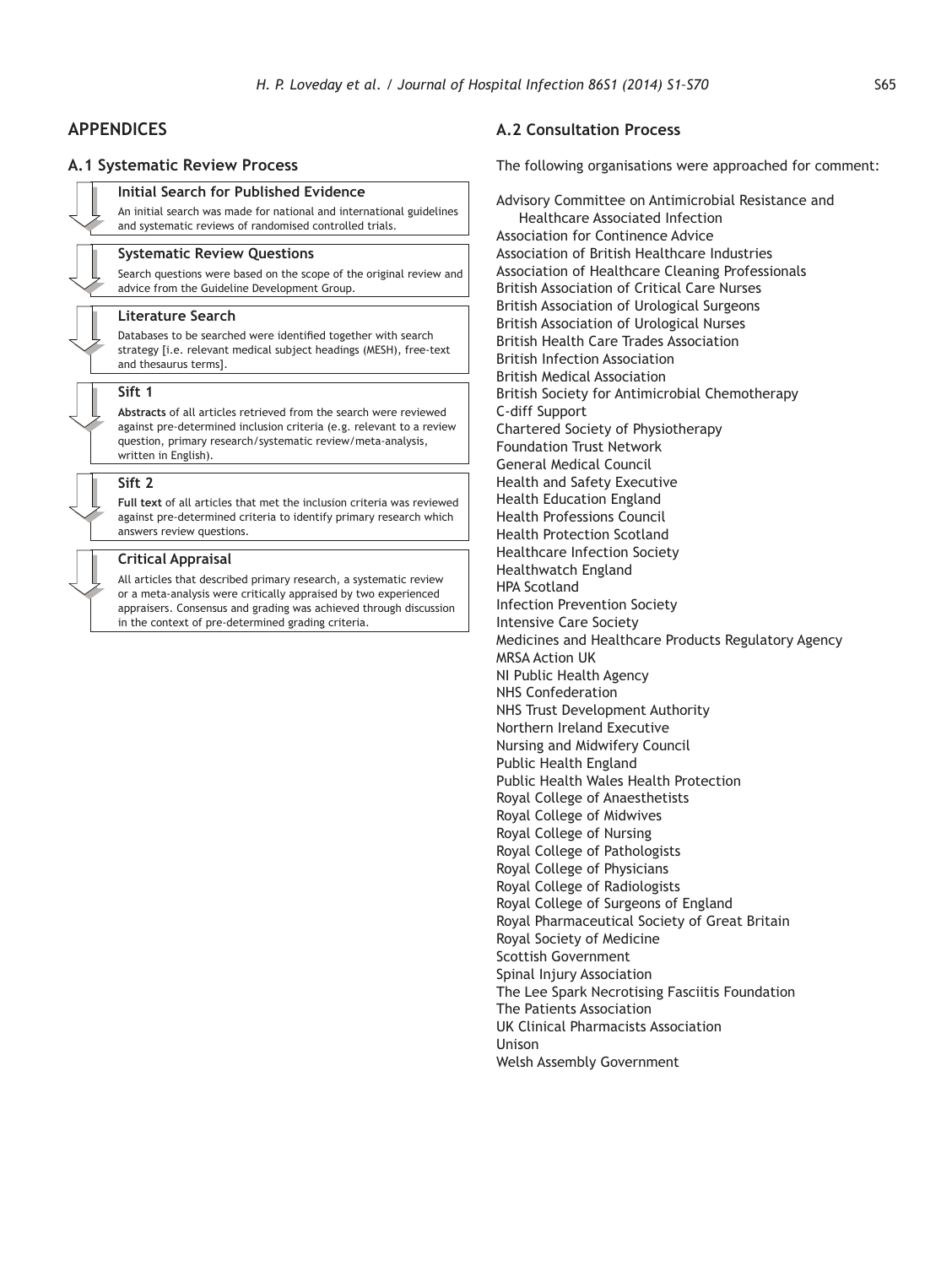| ٠ |  |  |
|---|--|--|
| × |  |  |
|   |  |  |

**A.3 Glossary**

| Adenosine triphosphate (ATP)                           | A chemical compound that contains 'energy-rich bonds' and is used by cells to<br>store and deliver energy                                                                                                                                                                                                                                                                                                                                                                                                                                                                                                                                                                                                                                                                                                                                                                                                               |
|--------------------------------------------------------|-------------------------------------------------------------------------------------------------------------------------------------------------------------------------------------------------------------------------------------------------------------------------------------------------------------------------------------------------------------------------------------------------------------------------------------------------------------------------------------------------------------------------------------------------------------------------------------------------------------------------------------------------------------------------------------------------------------------------------------------------------------------------------------------------------------------------------------------------------------------------------------------------------------------------|
| Aerobic organism                                       | An organism that requires free oxygen for life and growth                                                                                                                                                                                                                                                                                                                                                                                                                                                                                                                                                                                                                                                                                                                                                                                                                                                               |
| Alcohol-based hand rub                                 | A hand decontamination preparation based on alcohol that, for the purposes of<br>these guidelines, encompasses solutions, gels or wipes                                                                                                                                                                                                                                                                                                                                                                                                                                                                                                                                                                                                                                                                                                                                                                                 |
| Antimicrobial                                          | A substance that kills or inhibits the growth of microorganisms                                                                                                                                                                                                                                                                                                                                                                                                                                                                                                                                                                                                                                                                                                                                                                                                                                                         |
| <b>Asepsis</b>                                         | The absence of pathogenic microorganisms                                                                                                                                                                                                                                                                                                                                                                                                                                                                                                                                                                                                                                                                                                                                                                                                                                                                                |
| Antiseptic                                             | A substance that destroys or inhibits the growth of microorganisms and is<br>sufficiently non-toxic to be applied to skin or mucous membranes                                                                                                                                                                                                                                                                                                                                                                                                                                                                                                                                                                                                                                                                                                                                                                           |
| Aseptic non-touch technique (ANTT)                     | A framework for the aseptic technique based on the concept of defining key<br>parts and key sites to be protected from contamination.                                                                                                                                                                                                                                                                                                                                                                                                                                                                                                                                                                                                                                                                                                                                                                                   |
| Aseptic technique                                      | A carefully controlled procedure that aims to prevent contamination by<br>microorganisms                                                                                                                                                                                                                                                                                                                                                                                                                                                                                                                                                                                                                                                                                                                                                                                                                                |
| <b>Bacteraemia</b>                                     | The presence of microorganisms in the bloodstream                                                                                                                                                                                                                                                                                                                                                                                                                                                                                                                                                                                                                                                                                                                                                                                                                                                                       |
| <b>Bacteriuria</b>                                     | The presence of microorganisms in the urine. If there are no symptoms of<br>infection, this is called 'asymptomatic bacteriuria'                                                                                                                                                                                                                                                                                                                                                                                                                                                                                                                                                                                                                                                                                                                                                                                        |
| <b>Biofilm</b>                                         | A complex structure comprising microorganisms and extracellular polymers<br>that forms over surfaces, such as those in contact with water or tissues                                                                                                                                                                                                                                                                                                                                                                                                                                                                                                                                                                                                                                                                                                                                                                    |
| <b>Bladder irrigation</b>                              | Continuous flow of a solution through the bladder to remove clots or debris                                                                                                                                                                                                                                                                                                                                                                                                                                                                                                                                                                                                                                                                                                                                                                                                                                             |
| <b>Bloodborne virus</b>                                | A viral infection transmitted by exposure to blood and sometimes other<br>bodily fluids. Bloodborne viruses include hepatitis B and C as well as human<br>immunodeficiency virus                                                                                                                                                                                                                                                                                                                                                                                                                                                                                                                                                                                                                                                                                                                                        |
| <b>Bloodstream infection (BSI)</b>                     | The presence of microbes in the blood with symptoms of infection                                                                                                                                                                                                                                                                                                                                                                                                                                                                                                                                                                                                                                                                                                                                                                                                                                                        |
| Case-control study                                     | An analytical observational study that compares people with the disease<br>of interest with a group of similar 'control' people who do not in order to<br>determine potential causes or risk factors                                                                                                                                                                                                                                                                                                                                                                                                                                                                                                                                                                                                                                                                                                                    |
| Case report                                            | A scientific article that describes an individual case in detail                                                                                                                                                                                                                                                                                                                                                                                                                                                                                                                                                                                                                                                                                                                                                                                                                                                        |
| <b>Case series</b>                                     | A report describing a series of several similar events                                                                                                                                                                                                                                                                                                                                                                                                                                                                                                                                                                                                                                                                                                                                                                                                                                                                  |
| Catheter-associated urinary tract<br>infection (CAUTI) | The presence of symptoms or signs attributable to microorganisms that have<br>invaded the urinary tract, where the patient has, or has recently had, a urinary<br>catheter                                                                                                                                                                                                                                                                                                                                                                                                                                                                                                                                                                                                                                                                                                                                              |
| <b>Catheter colonisation</b>                           | Microorganisms present on a surface of a catheter that could potentially lead<br>to infection                                                                                                                                                                                                                                                                                                                                                                                                                                                                                                                                                                                                                                                                                                                                                                                                                           |
| Catheter-related bloodstream<br>infection (CR-BSI)     | An infection of the bloodstream where microorganisms are found in the blood<br>of a patient with a central venous access device, the patient has clinical<br>signs of infection (e.g. fever, chills and hypotension) and there is no other<br>apparent source for the infection. For surveillance purposes, this often refers<br>to bloodstream infections that occur in patients with a central venous access<br>device and where other possible sources of infection have been excluded. A<br>more rigorous definition is where the same microorganism is cultured from the<br>tip of the catheter as grown from the blood; simultaneous quantitative blood<br>cultures with at least a 5:1 ratio of microorganisms cultured from the central<br>venous access device vs peripheral; differential time to positivity of at least 2<br>h for blood cultures cultured peripherally vs from central venous access device |
| <b>Catheter-related infection</b>                      | Any infection related to a central venous access device, including local (e.g.<br>insertion site) and systemic (e.g. bloodstream) infections                                                                                                                                                                                                                                                                                                                                                                                                                                                                                                                                                                                                                                                                                                                                                                            |
| Central venous catheter (CVC)                          | A vascular catheter inserted with the tip located in the superior vena cava.<br>Central venous catheters are used for giving multiple infusions, medication<br>or chemotherapy, temporary haemodialysis, monitoring of central venous<br>pressure and frequent blood sampling                                                                                                                                                                                                                                                                                                                                                                                                                                                                                                                                                                                                                                           |
| Chlorhexidine                                          | An antiseptic widely used as a solution to disinfect and cleanse the skin,<br>wounds or burns                                                                                                                                                                                                                                                                                                                                                                                                                                                                                                                                                                                                                                                                                                                                                                                                                           |
| Cleaning                                               | Methods that physically remove soil, dust and dirt from surfaces or equipment                                                                                                                                                                                                                                                                                                                                                                                                                                                                                                                                                                                                                                                                                                                                                                                                                                           |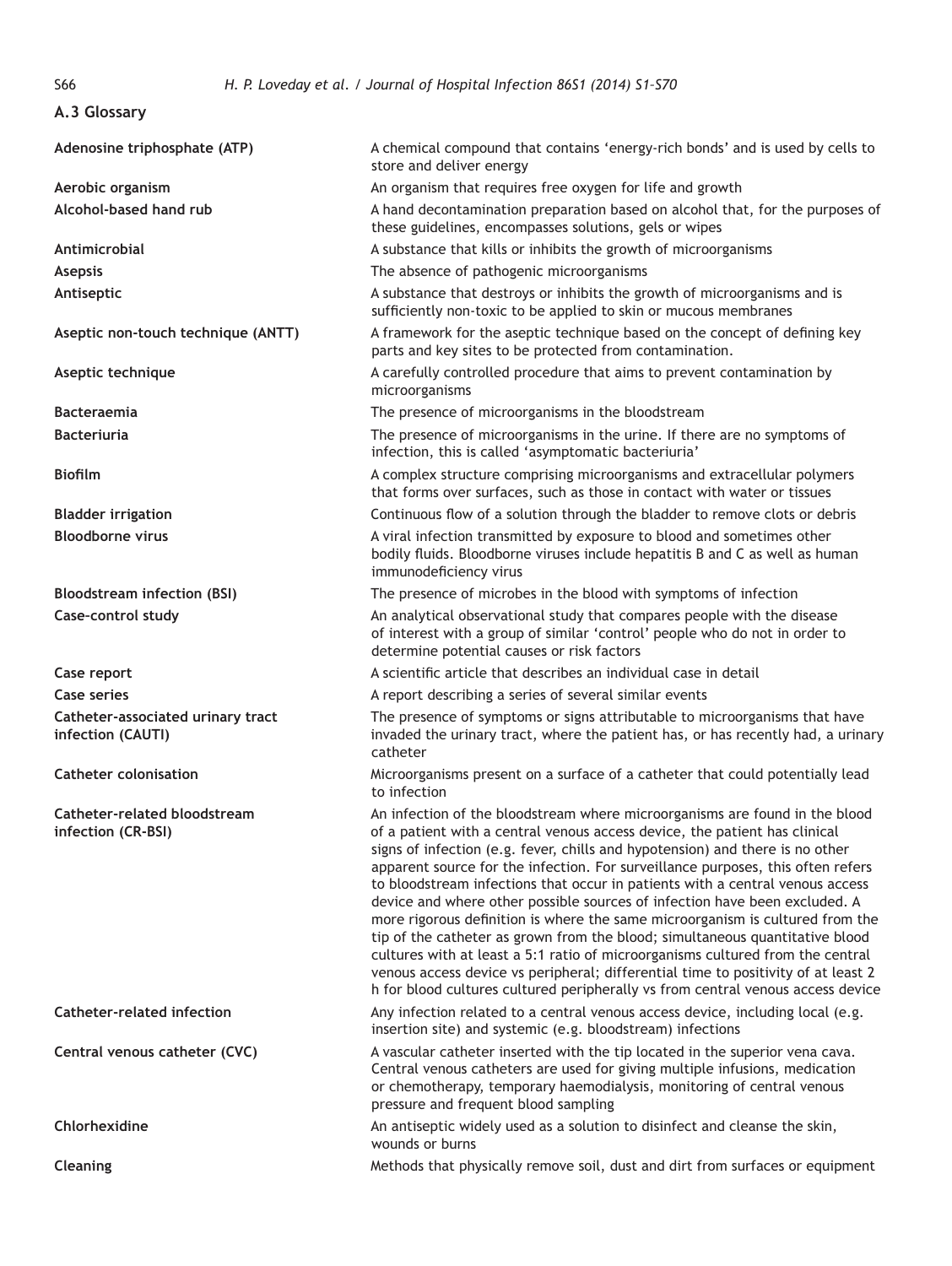| <b>Clinical waste</b>                  | Waste material that consists wholly or partly of human or animal tissue, blood<br>or body fluids, excretions, drugs or other pharmaceutical products, swabs/<br>dressings, syringes, needles or other sharp instruments                                                                                                                              |
|----------------------------------------|------------------------------------------------------------------------------------------------------------------------------------------------------------------------------------------------------------------------------------------------------------------------------------------------------------------------------------------------------|
| Closed urinary drainage system         | A system where a urinary catheter is connected via tubing to a collecting bag.<br>The system relies on gravity to drain the urine                                                                                                                                                                                                                    |
| Cohort study                           | A prospective or retrospective follow-up study where groups to be followed-up<br>are defined on the basis of presence or absence of exposure to a risk factor or<br>intervention                                                                                                                                                                     |
| Colonisation                           | Microorganisms that establish themselves in a particular environment, such as<br>a body surface, without producing disease                                                                                                                                                                                                                           |
| Colony-forming unit (cfu)              | An estimate of the number of viable bacterial cells made by counting visible<br>colonies derived from the replication of a single microbial cell                                                                                                                                                                                                     |
| Cross-infection                        | Transmission of a pathogenic organism from one person to another                                                                                                                                                                                                                                                                                     |
| Crossover trial                        | A comparison of the outcome between two or more groups of patients that are<br>exposed to different regimens of treatment/intervention where the groups<br>exchange treatment/intervention after a pre-arranged period                                                                                                                               |
| Decontamination                        | A process that removes hazardous substances, including chemicals or<br>microorganisms                                                                                                                                                                                                                                                                |
| Detergent                              | A cleansing agent that removes dirt from a surface by bonding with lipids and<br>other particles                                                                                                                                                                                                                                                     |
| <b>Disinfection</b>                    | A process that reduces the number of pathogenic microorganisms to a level<br>at which they are not able to cause harm, but which does not usually destroy<br>spores                                                                                                                                                                                  |
| Droplet nuclei                         | Particles 1-10 µm in diameter comprising the dried residue formed by<br>evaporation of droplets coughed or sneezed from the respiratory tract                                                                                                                                                                                                        |
| <b>Dysuria</b>                         | Difficult or painful urination                                                                                                                                                                                                                                                                                                                       |
| <b>Encrustation</b>                    | Urinary proteins, salts and crystals that adhere to the internal and external<br>surface of a urinary catheter                                                                                                                                                                                                                                       |
| <b>Engineering controls</b>            | The use of equipment designed to prevent injury to the operator                                                                                                                                                                                                                                                                                      |
| <b>Enteral feeding</b>                 | Administration of nutrients into stomach or other part of the gastrointestinal<br>tract using tubes                                                                                                                                                                                                                                                  |
| <b>Exogenous infection</b>             | Infections caused by microorganisms acquired from another person, animal or<br>the environment                                                                                                                                                                                                                                                       |
| <b>Expert opinion</b>                  | Opinion derived from seminal works and appraised national and international<br>guidelines                                                                                                                                                                                                                                                            |
| Gram-negative/-positive bacteria       | The type of bacteria as identified by Gram's staining method. Gram-positive<br>bacteria appear dark blue or purple under a microscope. Such bacteria have a<br>thick layer of peptidoglycan on their cell walls. Gram-negative bacteria appear<br>red under a microscope and have an outer layer of lipoprotein and a thin layer<br>of peptidoglycan |
| Guidewire                              | A wire used to facilitate insertion of the intravascular catheter into the body                                                                                                                                                                                                                                                                      |
| <b>Haemothorax</b>                     | Blood in the pleural cavity, usually due to injury. If the blood is not drained, it<br>may impair the movement of the lungs or become infected                                                                                                                                                                                                       |
| <b>Haematogenous seeding</b>           | Microorganisms causing infection establish infection at another body site as a<br>result of being transferred in the bloodstream                                                                                                                                                                                                                     |
| Hand decontamination or hand hygiene   | The use of soap and water or an antiseptic solution to reduce the number of<br>microorganisms on the hands                                                                                                                                                                                                                                           |
| <b>Hawthorne effect</b>                | A phenomenon in which the participants change their behaviour or<br>performance in response to being studied                                                                                                                                                                                                                                         |
| Healthcare-associated infection (HCAI) | Infection acquired as a result of the delivery of health care either in an acute<br>(hospital) or non-acute setting                                                                                                                                                                                                                                  |
| <b>Healthcare worker</b>               | Any person employed by a health service, social service, local authority or<br>agency to provide care for sick, disabled or elderly people                                                                                                                                                                                                           |
| Heterogeneity                          | Variability, difference                                                                                                                                                                                                                                                                                                                              |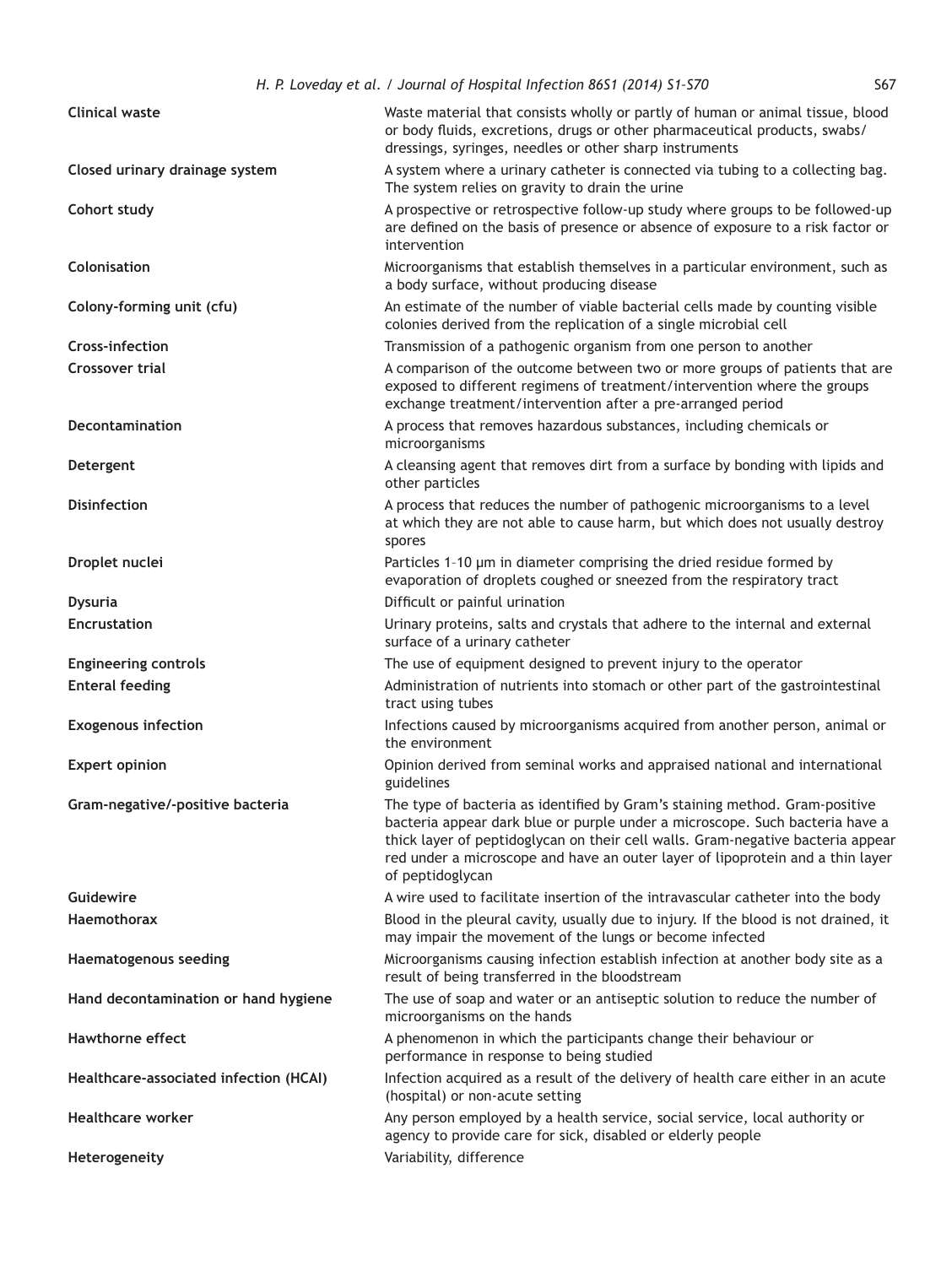| S68                                                                        | H. P. Loveday et al. / Journal of Hospital Infection 86S1 (2014) S1-S70                                                                                                                                                                                                                                                                                       |
|----------------------------------------------------------------------------|---------------------------------------------------------------------------------------------------------------------------------------------------------------------------------------------------------------------------------------------------------------------------------------------------------------------------------------------------------------|
| Hyperalimentation                                                          | The administration of nutrients intravenously, usually to individuals who cannot<br>take food via the gastrointestinal tract                                                                                                                                                                                                                                  |
| Hypochlorite                                                               | A chlorine-based disinfectant                                                                                                                                                                                                                                                                                                                                 |
| Implantable intravascular device                                           | A central venous access device that is tunnelled under the skin with a<br>subcutaneous port or reservoir with a self-sealing septum that is accessible by<br>needle puncture through intact skin                                                                                                                                                              |
| Incidence                                                                  | The number of new events (e.g. cases of disease) occurring in a population<br>over a defined period of time                                                                                                                                                                                                                                                   |
| Indwelling urethral catheter                                               | A catheter inserted into the bladder via the urethra and left in place for a<br>period of time                                                                                                                                                                                                                                                                |
| <b>Infection</b>                                                           | Microorganisms that have entered the body and are multiplying in the tissues,<br>typically causing specific symptoms                                                                                                                                                                                                                                          |
| Intention-to-treat analysis                                                | An analysis in which the results of the study are based on initial treatment<br>assignment and not on a treatment actually received                                                                                                                                                                                                                           |
| Interrupted time series                                                    | A study in which measurements from the group under investigation are taken<br>repeatedly before and after the intervention                                                                                                                                                                                                                                    |
| Intravascular access device (IVAD)                                         | A device inserted into a vascular system in order to administer fluids,<br>medicines and nutrients or to obtain blood samples. These include devices<br>inserted peripherally, as well as those inserted into larger veins                                                                                                                                    |
| Invasive device                                                            | Any device that requires insertion through skin or other normal body defences                                                                                                                                                                                                                                                                                 |
| Luer connector                                                             | A system of attaching catheters, syringes, tubes and any other components of<br>IVAD to each other                                                                                                                                                                                                                                                            |
| Meatus (urethral)                                                          | External opening of the urethra                                                                                                                                                                                                                                                                                                                               |
| <b>MeSH</b>                                                                | Medical subject heading                                                                                                                                                                                                                                                                                                                                       |
| Meta-analysis                                                              | The combination of data from several studies to produce a single estimate of<br>an effect of a particular intervention                                                                                                                                                                                                                                        |
| Meticillin-resistant<br>Staphylococcus aureus (MRSA)                       | Strains of S. aureus that are resistant to many of the antibiotics commonly<br>used to treat infections. Epidemic strains also have a capacity to spread easily<br>from person to person                                                                                                                                                                      |
| Midline catheter                                                           | A long peripheral venous catheter inserted in the antecubital vein and<br>advanced to a vein in the upper arm. Designed for short-term (up to 4 weeks)<br>intravenous access                                                                                                                                                                                  |
| <b>Mucosa</b>                                                              | A membrane lining many tubular structures and cavities such as respiratory<br>tract                                                                                                                                                                                                                                                                           |
| Needle-free devices (also needleless<br>intravascular catheter connectors) | Intravascular connector systems developed to help reduce the incidence of<br>needlestick injury while facilitating medication delivery through intravascular<br>catheters. There are three types of needle-free connectors: blunt cannula<br>(two-piece) systems, one-piece needle-free systems, and one-piece needle-<br>free systems with positive pressure |
| Needle safety device (also needle<br>protection/prevention device)         | Any device designed to reduce the risk of injury associated with a<br>contaminated needle. This may include needle-free devices or mechanisms<br>on a needle, such as an automated resheathing device, that cover the needle<br>immediately after use                                                                                                         |
| Needlestick injury                                                         | The puncture of skin by a contaminated needle or other sharp medical device                                                                                                                                                                                                                                                                                   |
| Neutropenia                                                                | Abnormal decrease in the number of neutrophils in peripheral blood, which<br>results in increased susceptibility to infections                                                                                                                                                                                                                                |
| <b>Nitrile</b>                                                             | A synthetic rubber made from organic compounds and cyanide                                                                                                                                                                                                                                                                                                    |
| <b>Observational study</b>                                                 | A retrospective or prospective study in which the investigator observes<br>participants, with or without control groups                                                                                                                                                                                                                                       |
| Organic matter                                                             | Any derivative of a living or once-living organism                                                                                                                                                                                                                                                                                                            |
| <b>Outbreak</b>                                                            | Two or more cases of the same disease where there is evidence of an<br>epidemiological link between them                                                                                                                                                                                                                                                      |
| Parenteral feeding (intravenous feeding)                                   | Administration of nutrients by an infusion into a vein                                                                                                                                                                                                                                                                                                        |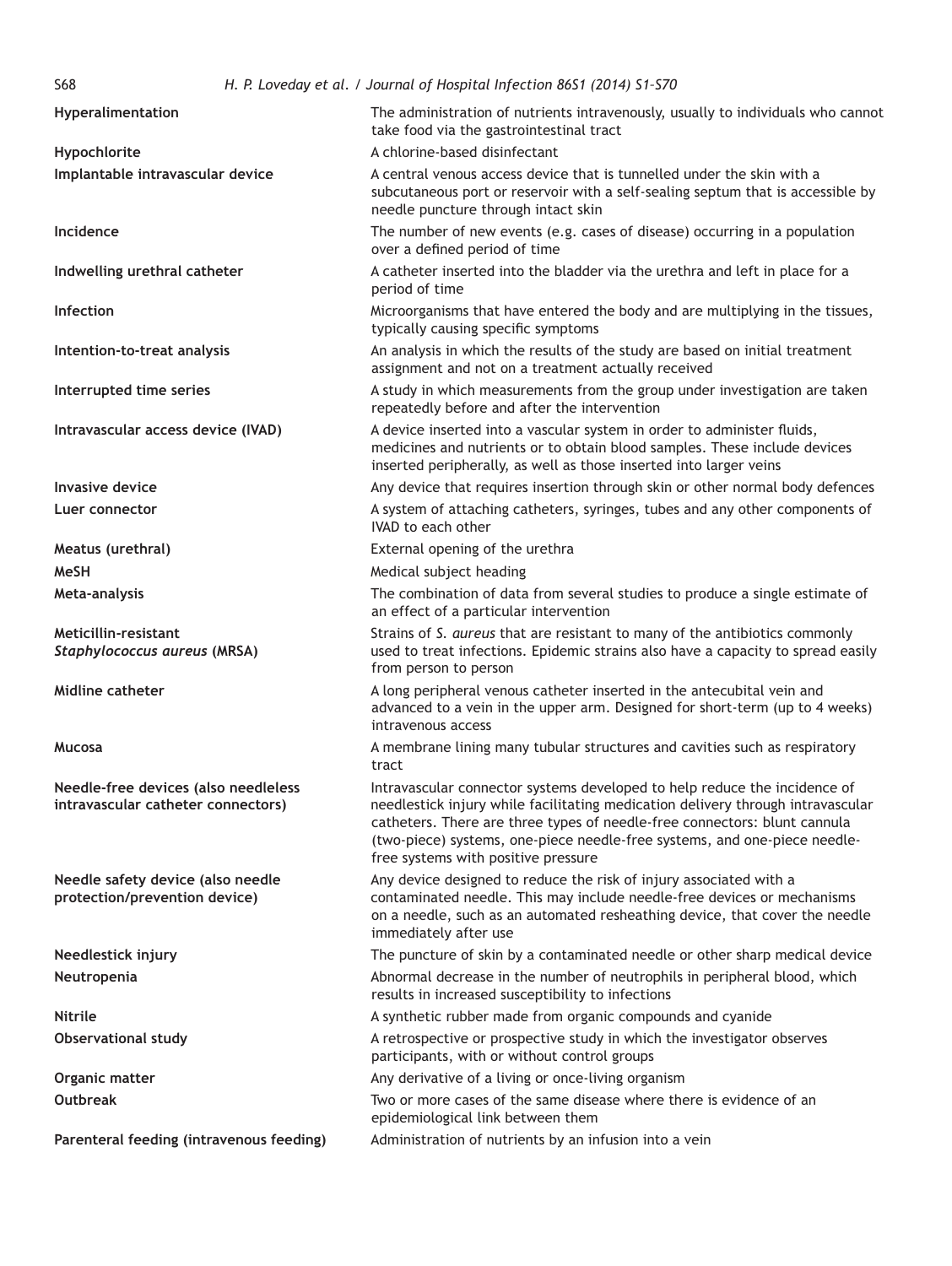| Particulate filter masks (or respirator masks)                                  | Face masks designed to protect the wearer from inhaling airborne particles<br>including microorganisms. They are made to defined performance standards<br>that include filtration efficiency. To be effective, they must be fitted close to<br>the face to minimise leakage                                                          |
|---------------------------------------------------------------------------------|--------------------------------------------------------------------------------------------------------------------------------------------------------------------------------------------------------------------------------------------------------------------------------------------------------------------------------------|
| Pathogen                                                                        | A microorganism that causes disease                                                                                                                                                                                                                                                                                                  |
| Peer-reviewed research                                                          | An independent assessment or evaluation of the research by a professional<br>with knowledge of the field                                                                                                                                                                                                                             |
| Percutaneous injury                                                             | An injury that results in a sharp instrument/object (e.g. needle, scalpel)<br>puncturing the skin                                                                                                                                                                                                                                    |
| Peripheral inserted central venous                                              | A vascular catheter inserted into the superior vena cava from the basilic or                                                                                                                                                                                                                                                         |
| catheter (PICC)                                                                 | cephalic vein                                                                                                                                                                                                                                                                                                                        |
| Personal protective equipment (PPE)                                             | Specialised clothing or equipment worn to protect against substances or<br>situations that present a hazard to health or safety                                                                                                                                                                                                      |
| <b>Phlebitis</b>                                                                | Inflammation of a vein                                                                                                                                                                                                                                                                                                               |
| Post-exposure prophylaxis                                                       | Drug treatment regimen administered as soon as possible after an occupational<br>exposure to reduce the risk of acquisition of a bloodborne virus                                                                                                                                                                                    |
| Povidone jodine                                                                 | A topical preparation used for antisepsis of the skin in a form of solution or<br>ointment                                                                                                                                                                                                                                           |
| Prevalence                                                                      | The number of events (e.g. cases of disease) present in a defined population at<br>one point in time                                                                                                                                                                                                                                 |
| Prospective study                                                               | Study in which people are entered into the research and then followed-up over<br>a period of time with events recorded as they happen                                                                                                                                                                                                |
| Peripheral venous catheter (PVC)                                                | A small, flexible tube placed into a peripheral vein for the safe infusion of<br>medications, hydration fluids, blood products and nutritional supplements                                                                                                                                                                           |
| Quasi-experimental study                                                        | Quasi-experimental research designs specifically lack the element of random<br>assignment of participants (individuals or clinical settings/units) to the<br>treatment or the control group. Randomisation minimises the risk that patients<br>entered into the control and treatment groups will be different                       |
| Randomised controlled trial (RCT) and<br>non-randomised controlled trial (NRCT) | An RCT is a clinical trial where at least two treatment groups are compared,<br>one of them serving as the control group. Allocation to the group uses a<br>random, unbiased method. An NRCT compares a control and treatment group<br>but allocation to each group is not random. Bias is more likely to occur in an<br><b>NRCT</b> |
| Resident (hand) flora                                                           | Microorganisms that live in the deeper crevices of skin and hair follicles. These<br>form part of the normal flora of the body and are not readily transferred to<br>other people or objects, or removed by the mechanical action of soap and<br>water. They can be reduced in number with the use of antiseptic soap                |
| Respirator                                                                      | See 'particulate filter masks'                                                                                                                                                                                                                                                                                                       |
| Retrospective study                                                             | A study in which data are captured from historical records of exposures and<br>disease                                                                                                                                                                                                                                               |
| <b>Sepsis</b>                                                                   | A severe, systemic reaction of the immune system to infection that can result<br>in organ failure and death                                                                                                                                                                                                                          |
| Severe acute respiratory syndrome (SARS)                                        | A severe form of pneumonia caused by a coronavirus                                                                                                                                                                                                                                                                                   |
| <b>Sharps</b>                                                                   | Instruments used in delivering health care that can inflict a penetrating injury.<br>Examples include needles, lancets and scalpels                                                                                                                                                                                                  |
| Spore                                                                           | A resistant structure produced by microorganisms that enable it to survive<br>adverse conditions                                                                                                                                                                                                                                     |
| <b>Sterilisation</b>                                                            | A process that removes or destroys all microorganisms including spores                                                                                                                                                                                                                                                               |
| Surgical masks                                                                  | A mask that covers the mouth and nose to prevent droplets from the wearer<br>being expelled into the environment. As they are also fluid repellent,<br>they provide some protection for the wearer against exposure of mucous<br>membranes to splashes of blood/body fluid                                                           |
| <b>Systematic review</b>                                                        | Research that summarises the evidence on a clear question according to a<br>defined protocol using explicit and systematic methods to identify, select and<br>appraise relevant studies and extract, collate and report their findings                                                                                               |